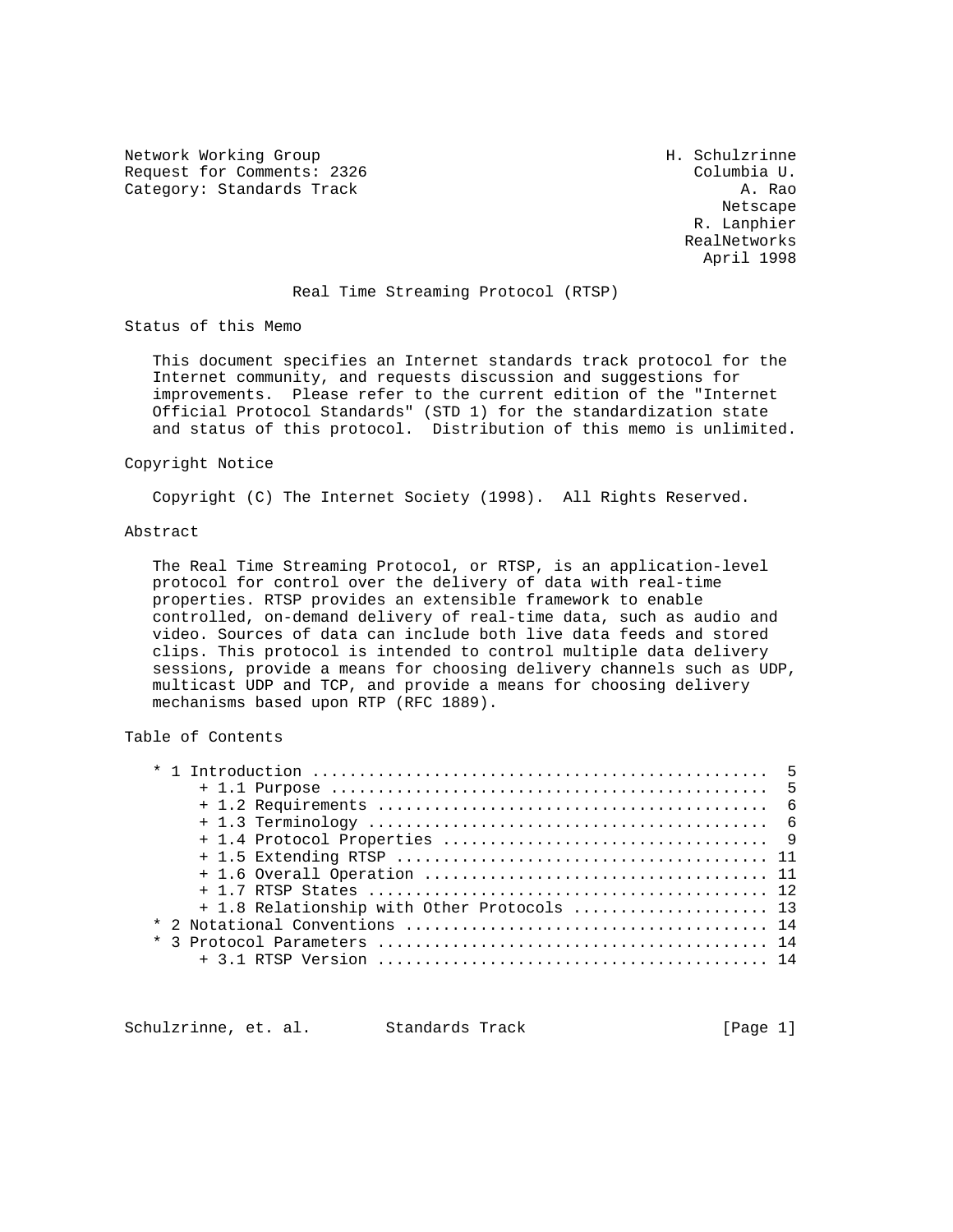|   | 3.3 Conference Identifiers  16                    |     |
|---|---------------------------------------------------|-----|
|   |                                                   |     |
|   | 3.5 SMPTE Relative Timestamps                     | 16  |
|   |                                                   | 17  |
|   |                                                   | 18  |
|   |                                                   | 18  |
|   | o 3.8.1 Registering New Option Tags with IANA  18 |     |
|   | $^\star$                                          | 19  |
|   |                                                   | 19  |
|   |                                                   | 19  |
|   |                                                   | 19  |
|   |                                                   | 20  |
| * |                                                   | 20  |
|   | *                                                 | 20  |
|   |                                                   |     |
|   |                                                   | 21  |
|   | + 6.2 Request Header Fields                       | 21  |
|   | *                                                 | -22 |
|   |                                                   | 22  |
|   | o 7.1.1 Status Code and Reason Phrase  22         |     |
|   | o 7.1.2 Response Header Fields                    | 26  |
|   | $\star$                                           | 27  |
|   | + 8.1 Entity Header Fields                        | 27  |
|   |                                                   | 28  |
|   | $\star$                                           | 28  |
|   |                                                   | 28  |
|   | + 9.2 Reliability and Acknowledgements            | 28  |
| * |                                                   | 29  |
|   |                                                   | 30  |
|   |                                                   | 31  |
|   |                                                   | 32  |
|   | $^{+}$                                            |     |
|   |                                                   | 34  |
|   |                                                   | 36  |
|   |                                                   | 37  |
|   |                                                   | 37  |
|   |                                                   | 38  |
|   | $^{+}$                                            |     |
|   |                                                   |     |
|   | + 10.12 Embedded (Interleaved) Binary Data  40    |     |
|   |                                                   |     |
|   |                                                   | 41  |
|   | $\circ$ 11.1.1 250 Low on Storage Space           | 41  |
|   |                                                   |     |
|   |                                                   | 42  |
|   | $\circ$ 11.3.1 405 Method Not Allowed             | 42  |
|   | o 11.3.2 451 Parameter Not Understood  42         |     |
|   | o 11.3.3 452 Conference Not Found  42             |     |
|   |                                                   |     |

Schulzrinne, et. al. Standards Track (Page 2)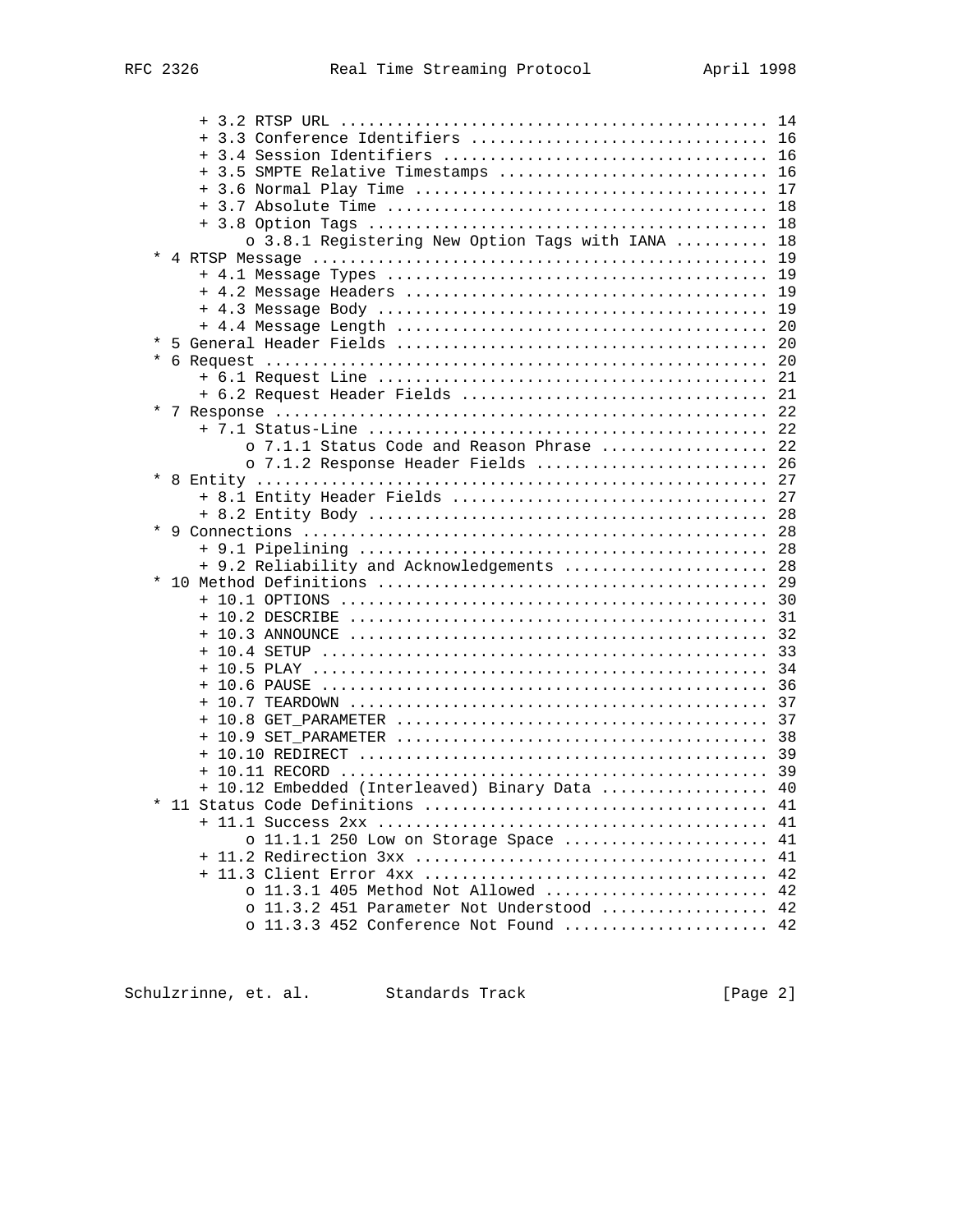| $\circ$ 11.3.4 453 Not Enough Bandwidth                                                                                 | 42 |
|-------------------------------------------------------------------------------------------------------------------------|----|
| $\circ$ 11.3.5 454 Session Not Found                                                                                    | 42 |
| o 11.3.6 455 Method Not Valid in This State                                                                             | 42 |
| 11.3.7 456 Header Field Not Valid for Resource                                                                          | 42 |
| o 11.3.8 457 Invalid Range                                                                                              | 43 |
| 11.3.9 458 Parameter Is Read-Only                                                                                       | 43 |
| 11.3.10 459 Aggregate Operation Not Allowed<br>$\Omega$                                                                 | 43 |
| o 11.3.11 460 Only Aggregate Operation Allowed                                                                          | 43 |
| o 11.3.12 461 Unsupported Transport                                                                                     | 43 |
| o 11.3.13 462 Destination Unreachable                                                                                   | 43 |
| $\circ$ 11.3.14 551 Option not supported                                                                                | 43 |
| *                                                                                                                       | 44 |
|                                                                                                                         | 46 |
|                                                                                                                         | 46 |
| $\ddot{}$                                                                                                               | 46 |
| $^{+}$                                                                                                                  | 46 |
|                                                                                                                         | 46 |
|                                                                                                                         | 46 |
| $^{+}$                                                                                                                  | 47 |
| $^{+}$                                                                                                                  | 47 |
|                                                                                                                         | 49 |
|                                                                                                                         | 49 |
|                                                                                                                         | 49 |
|                                                                                                                         | 49 |
|                                                                                                                         | 50 |
| $\ddot{}$                                                                                                               | 50 |
| $^{+}$                                                                                                                  | 50 |
|                                                                                                                         |    |
| 12.16 Content-Type $\ldots \ldots \ldots \ldots \ldots \ldots \ldots \ldots \ldots \ldots \ldots \ldots \ldots$<br>$^+$ | 50 |
| $\ddot{}$                                                                                                               | 50 |
|                                                                                                                         | 50 |
| $\ddot{}$                                                                                                               | 50 |
| $^{+}$                                                                                                                  | 51 |
|                                                                                                                         | 51 |
|                                                                                                                         | 51 |
|                                                                                                                         | 52 |
|                                                                                                                         | 52 |
| $^{+}$                                                                                                                  | 52 |
| $\ddot{}$                                                                                                               | 52 |
|                                                                                                                         | 52 |
|                                                                                                                         | 53 |
| $^{+}$                                                                                                                  | 53 |
|                                                                                                                         | 54 |
|                                                                                                                         | 54 |
| $\ddot{}$                                                                                                               | 54 |
|                                                                                                                         | 55 |
|                                                                                                                         |    |
| $^{+}$                                                                                                                  |    |
|                                                                                                                         |    |
|                                                                                                                         |    |

Schulzrinne, et. al. Standards Track (Page 3)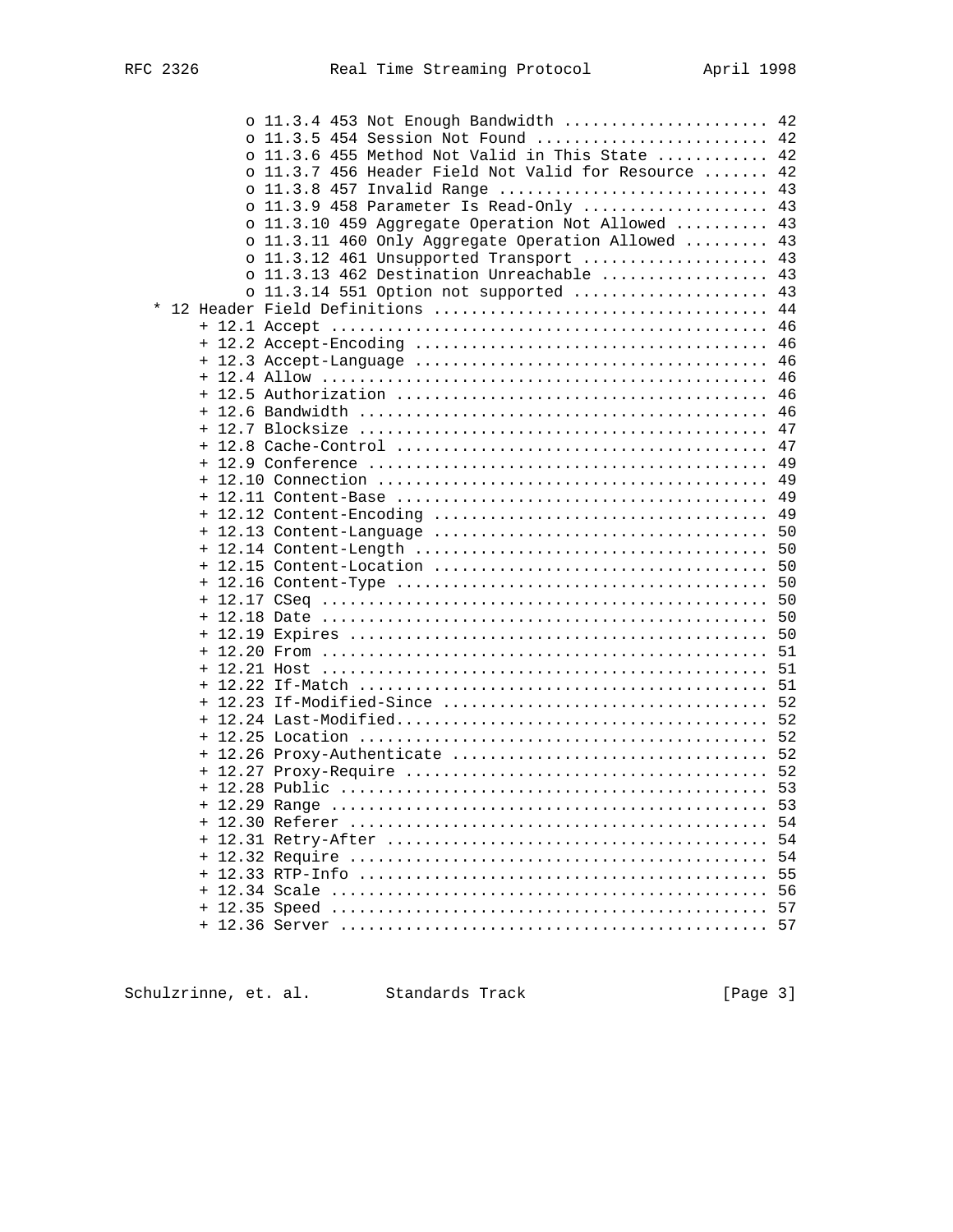|                                               | 57 |
|-----------------------------------------------|----|
|                                               | 58 |
|                                               |    |
| $+$                                           | 62 |
|                                               | 62 |
| $+$                                           | 62 |
|                                               | 62 |
|                                               | 62 |
| $^\star$                                      | 62 |
|                                               | 63 |
| + 14.1 Media on Demand (Unicast)              | 63 |
| + 14.2 Streaming of a Container file          | 65 |
| 14.3 Single Stream Container Files            | 67 |
| 14.4 Live Media Presentation Using Multicast  | 69 |
|                                               |    |
| + 14.5 Playing media into an existing session | 70 |
|                                               | 71 |
| *                                             | 72 |
|                                               | 72 |
| *                                             | 73 |
| A RTSP Protocol State Machines<br>*           | 76 |
| + A.1 Client State Machine                    | 76 |
| + A.2 Server State Machine                    | 77 |
| *                                             | 79 |
| C Use of SDP for RTSP Session Descriptions    | 80 |
|                                               | 80 |
|                                               | 80 |
| o C.1.2 Media streams                         | 81 |
| o $C.1.3$ Payload type(s)                     | 81 |
| o C.1.4 Format-specific parameters            | 81 |
| o C.1.5 Range of presentation                 | 82 |
| o C.1.6 Time of availability                  | 82 |
| o C.1.7 Connection Information                | 82 |
|                                               | 82 |
| + C.2 Aggregate Control Not Available         | 83 |
| + C.3 Aggregate Control Available             | 83 |
|                                               | 85 |
|                                               | 85 |
| o D.1.1 Basic Playback                        | 86 |
| o D.1.2 Authentication-enabled                | 86 |
|                                               | 86 |
| o D.2.1 Basic Playback                        | 87 |
| o D.2.2 Authentication-enabled                | 87 |
| *                                             | 88 |
| $^\star$                                      | 89 |
| *                                             | 90 |
| $\star$                                       |    |
|                                               |    |

Schulzrinne, et. al. Standards Track (Page 4)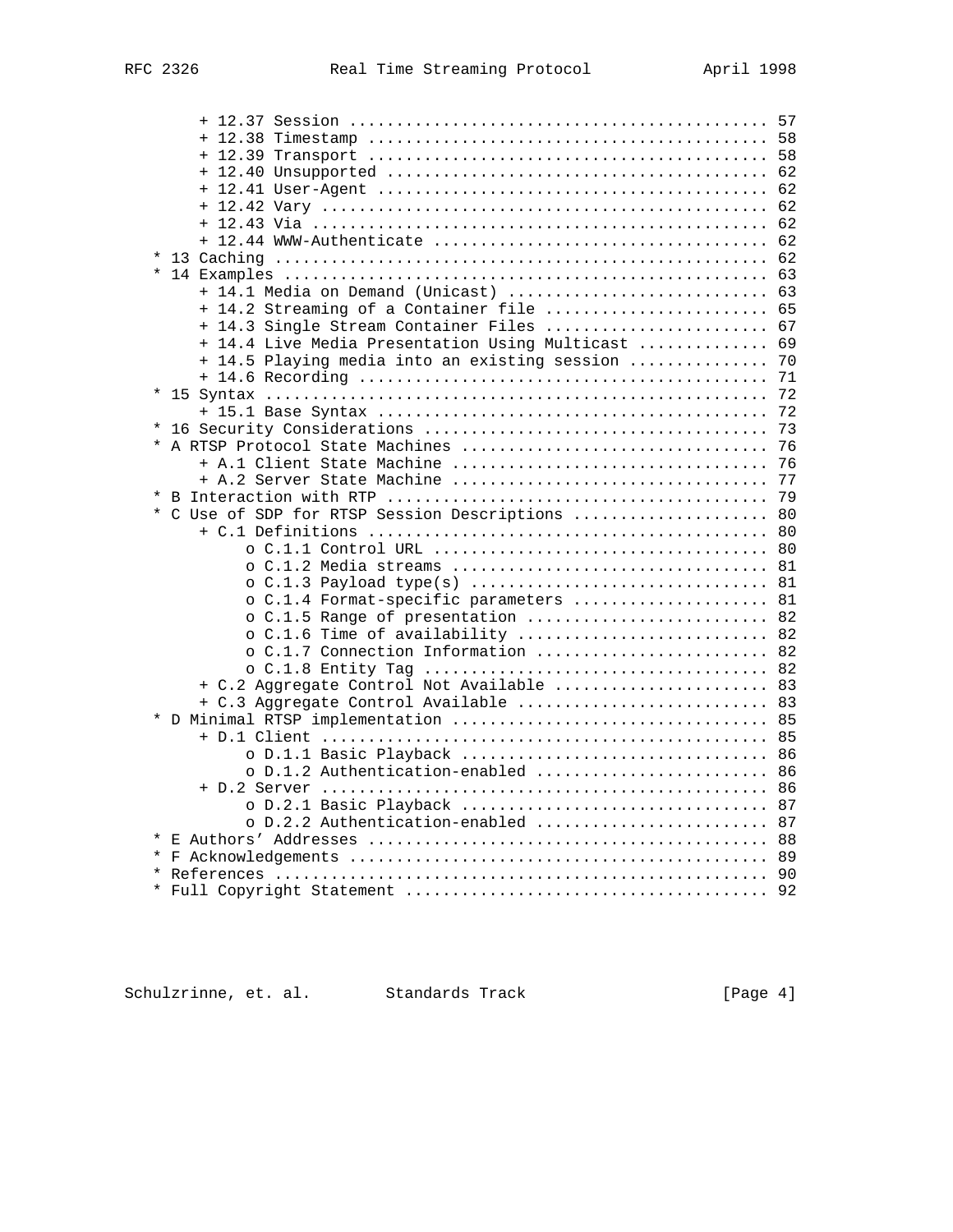# 1 Introduction

### 1.1 Purpose

 The Real-Time Streaming Protocol (RTSP) establishes and controls either a single or several time-synchronized streams of continuous media such as audio and video. It does not typically deliver the continuous streams itself, although interleaving of the continuous media stream with the control stream is possible (see Section 10.12). In other words, RTSP acts as a "network remote control" for multimedia servers.

 The set of streams to be controlled is defined by a presentation description. This memorandum does not define a format for a presentation description.

There is no notion of an RTSP connection; instead, a server maintains a session labeled by an identifier. An RTSP session is in no way tied to a transport-level connection such as a TCP connection. During an RTSP session, an RTSP client may open and close many reliable transport connections to the server to issue RTSP requests. Alternatively, it may use a connectionless transport protocol such as UDP.

 The streams controlled by RTSP may use RTP [1], but the operation of RTSP does not depend on the transport mechanism used to carry continuous media. The protocol is intentionally similar in syntax and operation to HTTP/1.1 [2] so that extension mechanisms to HTTP can in most cases also be added to RTSP. However, RTSP differs in a number of important aspects from HTTP:

- \* RTSP introduces a number of new methods and has a different protocol identifier.
- \* An RTSP server needs to maintain state by default in almost all cases, as opposed to the stateless nature of HTTP.
- \* Both an RTSP server and client can issue requests.
- \* Data is carried out-of-band by a different protocol. (There is an exception to this.)
- \* RTSP is defined to use ISO 10646 (UTF-8) rather than ISO 8859-1, consistent with current HTML internationalization efforts [3].
- \* The Request-URI always contains the absolute URI. Because of backward compatibility with a historical blunder, HTTP/1.1 [2] carries only the absolute path in the request and puts the host name in a separate header field.

 This makes "virtual hosting" easier, where a single host with one IP address hosts several document trees.

Schulzrinne, et. al. Standards Track [Page 5]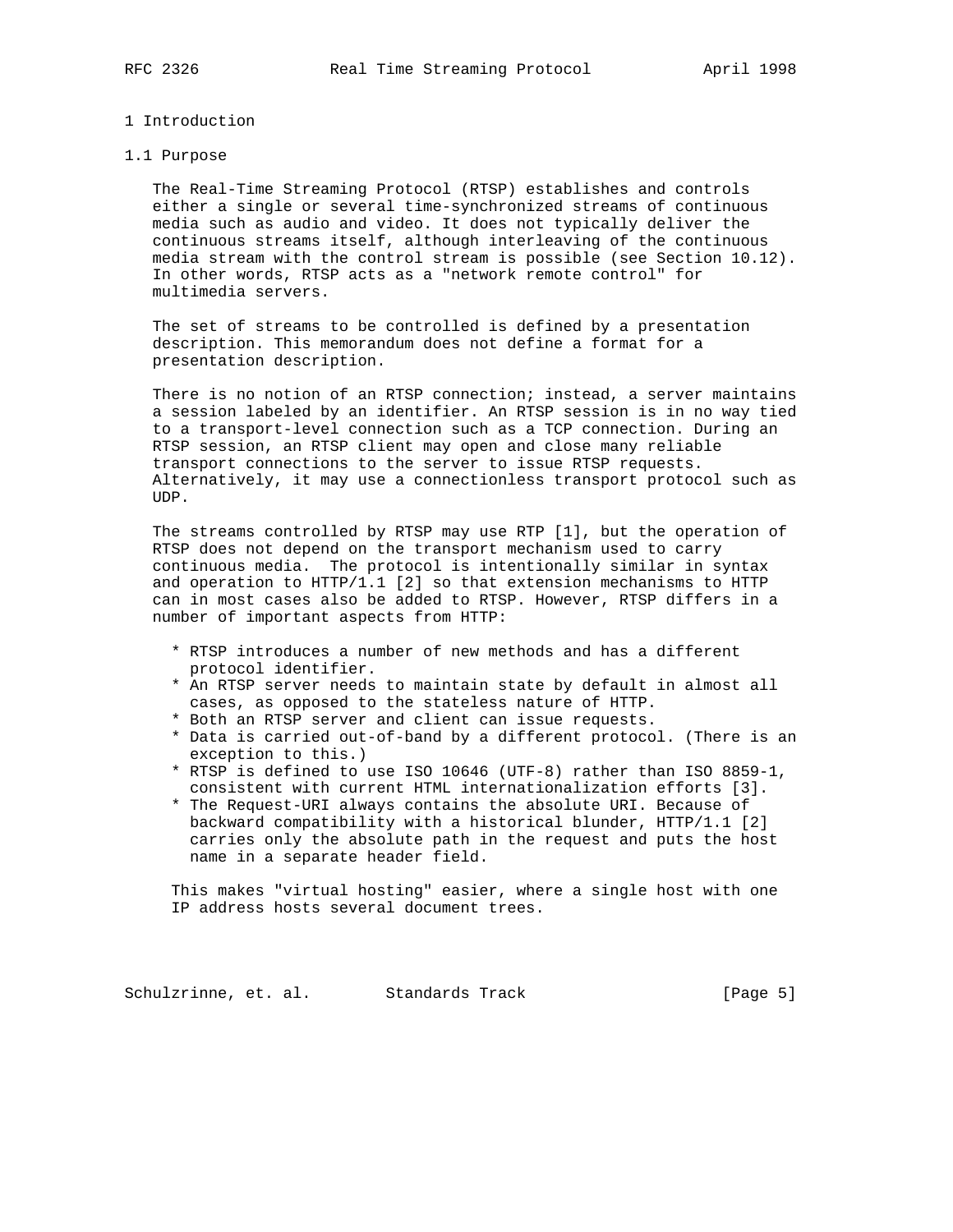The protocol supports the following operations:

Retrieval of media from media server:

 The client can request a presentation description via HTTP or some other method. If the presentation is being multicast, the presentation description contains the multicast addresses and ports to be used for the continuous media. If the presentation is to be sent only to the client via unicast, the client provides the destination for security reasons.

 Invitation of a media server to a conference: A media server can be "invited" to join an existing conference, either to play back media into the presentation or to record all or a subset of the media in a presentation. This mode is useful for distributed teaching applications. Several parties in the conference may take turns "pushing the remote control buttons."

 Addition of media to an existing presentation: Particularly for live presentations, it is useful if the server can tell the client about additional media becoming available.

 RTSP requests may be handled by proxies, tunnels and caches as in HTTP/1.1 [2].

1.2 Requirements

 The key words "MUST", "MUST NOT", "REQUIRED", "SHALL", "SHALL NOT", "SHOULD", "SHOULD NOT", "RECOMMENDED", "MAY", and "OPTIONAL" in this document are to be interpreted as described in RFC 2119 [4].

1.3 Terminology

 Some of the terminology has been adopted from HTTP/1.1 [2]. Terms not listed here are defined as in HTTP/1.1.

Aggregate control:

 The control of the multiple streams using a single timeline by the server. For audio/video feeds, this means that the client may issue a single play or pause message to control both the audio and video feeds.

#### Conference:

 a multiparty, multimedia presentation, where "multi" implies greater than or equal to one.

Schulzrinne, et. al. Standards Track [Page 6]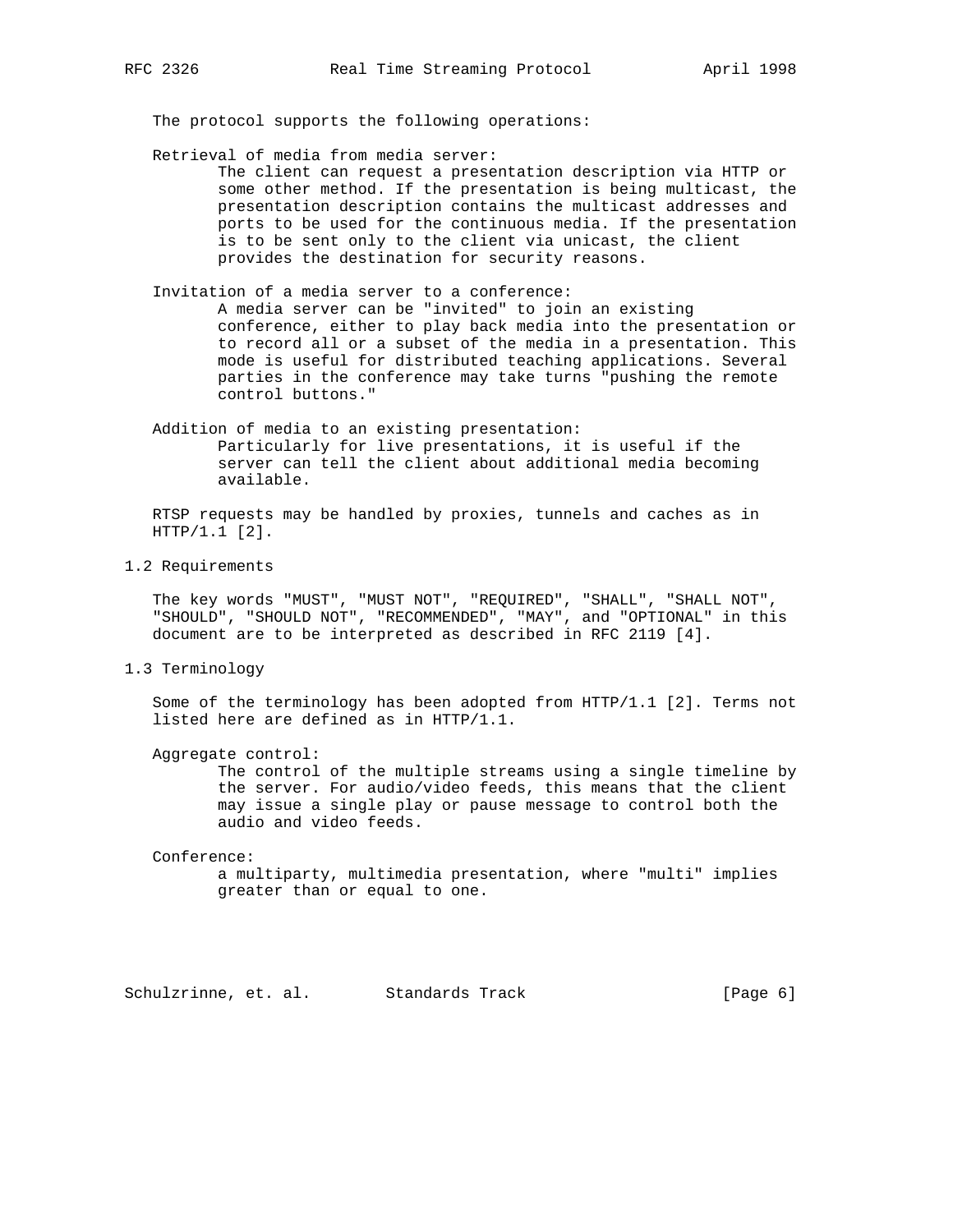#### Client:

 The client requests continuous media data from the media server.

### Connection:

 A transport layer virtual circuit established between two programs for the purpose of communication.

Container file:

 A file which may contain multiple media streams which often comprise a presentation when played together. RTSP servers may offer aggregate control on these files, though the concept of a container file is not embedded in the protocol.

Continuous media:

 Data where there is a timing relationship between source and sink; that is, the sink must reproduce the timing relationship that existed at the source. The most common examples of continuous media are audio and motion video. Continuous media can be real-time (interactive), where there is a "tight" timing relationship between source and sink, or streaming (playback), where the relationship is less strict.

Entity:

 The information transferred as the payload of a request or response. An entity consists of metainformation in the form of entity-header fields and content in the form of an entity body, as described in Section 8.

## Media initialization:

 Datatype/codec specific initialization. This includes such things as clockrates, color tables, etc. Any transport independent information which is required by a client for playback of a media stream occurs in the media initialization phase of stream setup.

Media parameter:

 Parameter specific to a media type that may be changed before or during stream playback.

Media server:

 The server providing playback or recording services for one or more media streams. Different media streams within a presentation may originate from different media servers. A media server may reside on the same or a different host as the web server the presentation is invoked from.

Schulzrinne, et. al. Standards Track [Page 7]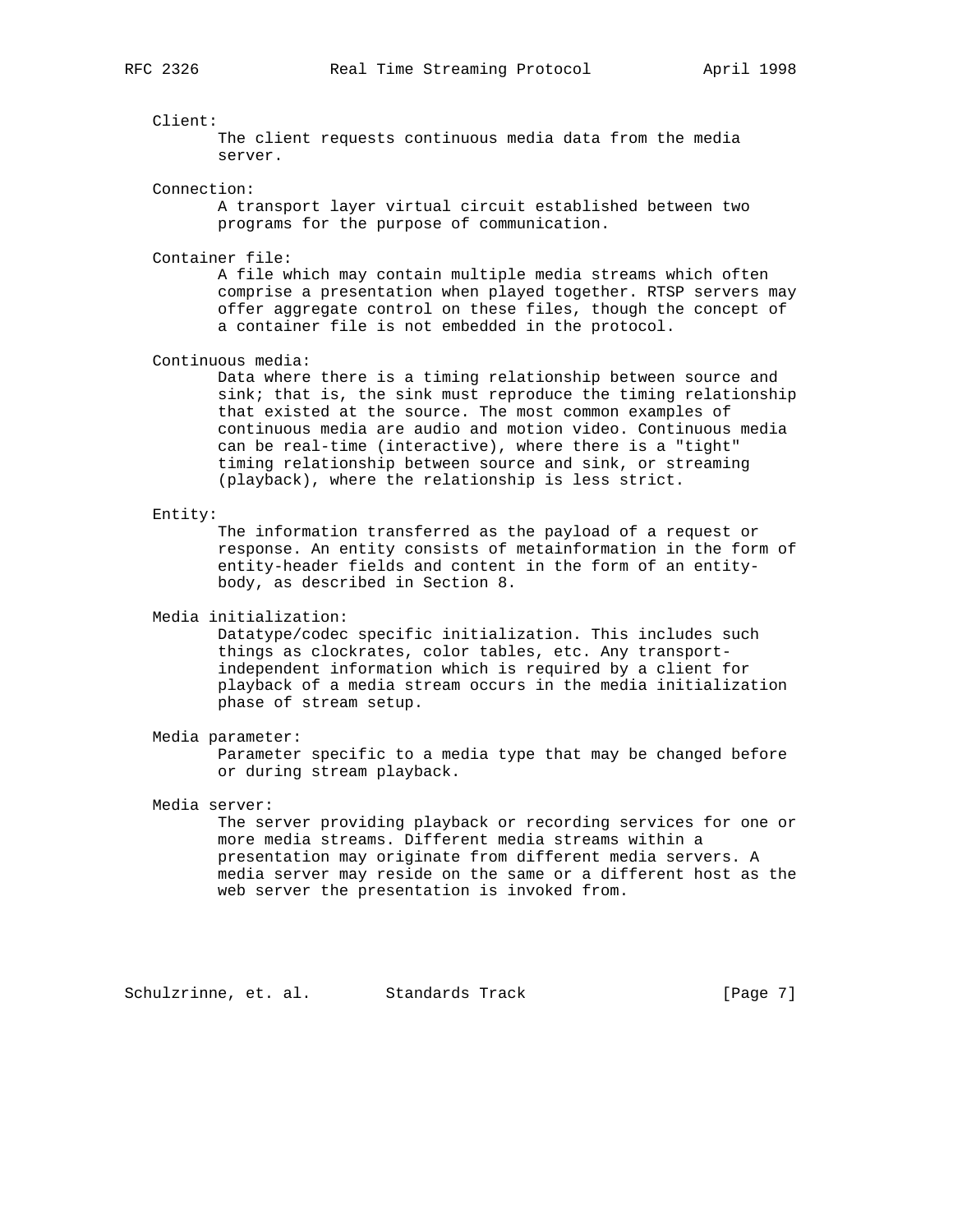### Media server indirection: Redirection of a media client to a different media server.

(Media) stream:

 A single media instance, e.g., an audio stream or a video stream as well as a single whiteboard or shared application group. When using RTP, a stream consists of all RTP and RTCP packets created by a source within an RTP session. This is equivalent to the definition of a DSM-CC stream([5]).

#### Message:

 The basic unit of RTSP communication, consisting of a structured sequence of octets matching the syntax defined in Section 15 and transmitted via a connection or a connectionless protocol.

#### Participant:

 Member of a conference. A participant may be a machine, e.g., a media record or playback server.

#### Presentation:

 A set of one or more streams presented to the client as a complete media feed, using a presentation description as defined below. In most cases in the RTSP context, this implies aggregate control of those streams, but does not have to.

#### Presentation description:

 A presentation description contains information about one or more media streams within a presentation, such as the set of encodings, network addresses and information about the content. Other IETF protocols such as SDP (RFC 2327 [6]) use the term "session" for a live presentation. The presentation description may take several different formats, including but not limited to the session description format SDP.

#### Response:

 An RTSP response. If an HTTP response is meant, that is indicated explicitly.

#### Request:

 An RTSP request. If an HTTP request is meant, that is indicated explicitly.

#### RTSP session:

 A complete RTSP "transaction", e.g., the viewing of a movie. A session typically consists of a client setting up a transport mechanism for the continuous media stream (SETUP), starting the stream with PLAY or RECORD, and closing the

Schulzrinne, et. al. Standards Track [Page 8]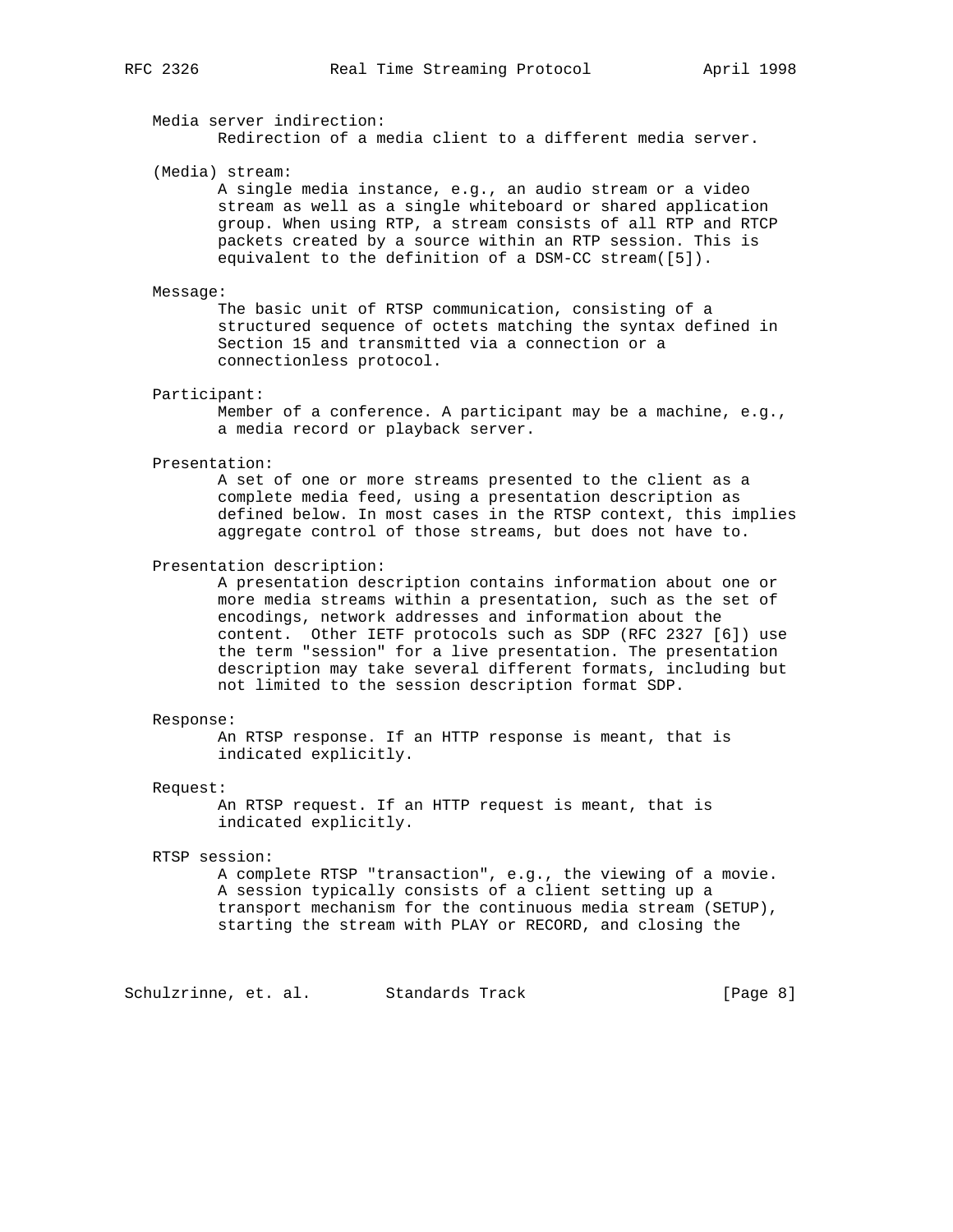stream with TEARDOWN.

 Transport initialization: The negotiation of transport information (e.g., port numbers, transport protocols) between the client and the server.

#### 1.4 Protocol Properties

RTSP has the following properties:

Extendable:

New methods and parameters can be easily added to RTSP.

Easy to parse:

RTSP can be parsed by standard HTTP or MIME parsers.

Secure:

 RTSP re-uses web security mechanisms. All HTTP authentication mechanisms such as basic (RFC 2068 [2, Section 11.1]) and digest authentication (RFC 2069 [8]) are directly applicable. One may also reuse transport or network layer security mechanisms.

Transport-independent:

 RTSP may use either an unreliable datagram protocol (UDP) (RFC 768 [9]), a reliable datagram protocol (RDP, RFC 1151, not widely used [10]) or a reliable stream protocol such as TCP (RFC 793 [11]) as it implements application-level reliability.

Multi-server capable:

 Each media stream within a presentation can reside on a different server. The client automatically establishes several concurrent control sessions with the different media servers. Media synchronization is performed at the transport level.

 Control of recording devices: The protocol can control both recording and playback devices, as well as devices that can alternate between the two modes ("VCR").

 Separation of stream control and conference initiation: Stream control is divorced from inviting a media server to a conference. The only requirement is that the conference initiation protocol either provides or can be used to create a unique conference identifier. In particular, SIP [12] or H.323 [13] may be used to invite a server to a conference.

Schulzrinne, et. al. Standards Track [Page 9]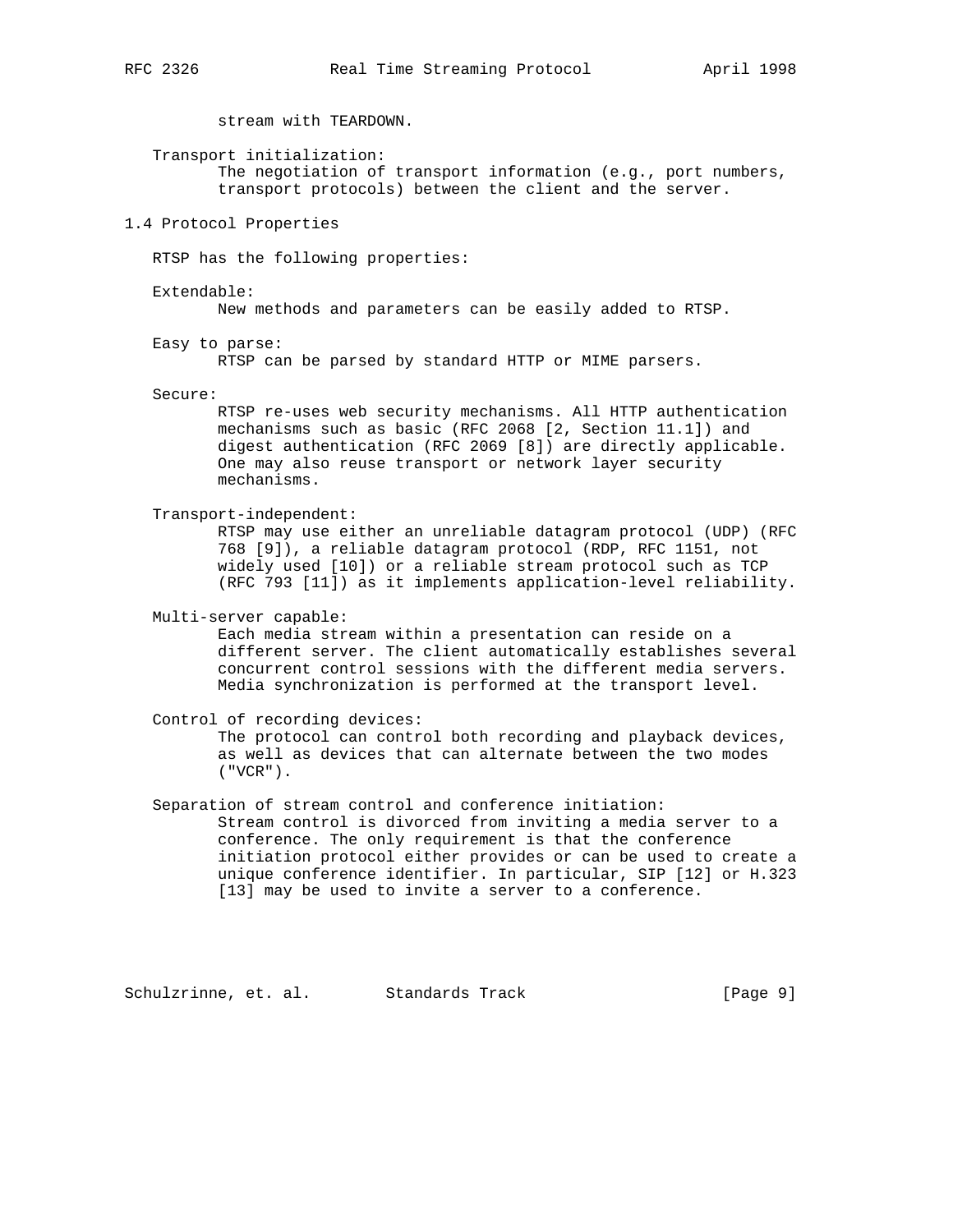Suitable for professional applications: RTSP supports frame-level accuracy through SMPTE time stamps to allow remote digital editing.

Presentation description neutral:

 The protocol does not impose a particular presentation description or metafile format and can convey the type of format to be used. However, the presentation description must contain at least one RTSP URI.

Proxy and firewall friendly:

 The protocol should be readily handled by both application and transport-layer (SOCKS [14]) firewalls. A firewall may need to understand the SETUP method to open a "hole" for the UDP media stream.

HTTP-friendly:

 Where sensible, RTSP reuses HTTP concepts, so that the existing infrastructure can be reused. This infrastructure includes PICS (Platform for Internet Content Selection [15,16]) for associating labels with content. However, RTSP does not just add methods to HTTP since the controlling continuous media requires server state in most cases.

Appropriate server control:

 If a client can start a stream, it must be able to stop a stream. Servers should not start streaming to clients in such a way that clients cannot stop the stream.

Transport negotiation:

 The client can negotiate the transport method prior to actually needing to process a continuous media stream.

Capability negotiation:

 If basic features are disabled, there must be some clean mechanism for the client to determine which methods are not going to be implemented. This allows clients to present the appropriate user interface. For example, if seeking is not allowed, the user interface must be able to disallow moving a sliding position indicator.

 An earlier requirement in RTSP was multi-client capability. However, it was determined that a better approach was to make sure that the protocol is easily extensible to the multi-client scenario. Stream identifiers can be used by several control streams, so that "passing the remote" would be possible. The protocol would not address how several clients negotiate access; this is left to either a "social protocol" or some other floor

Schulzrinne, et. al. Standards Track [Page 10]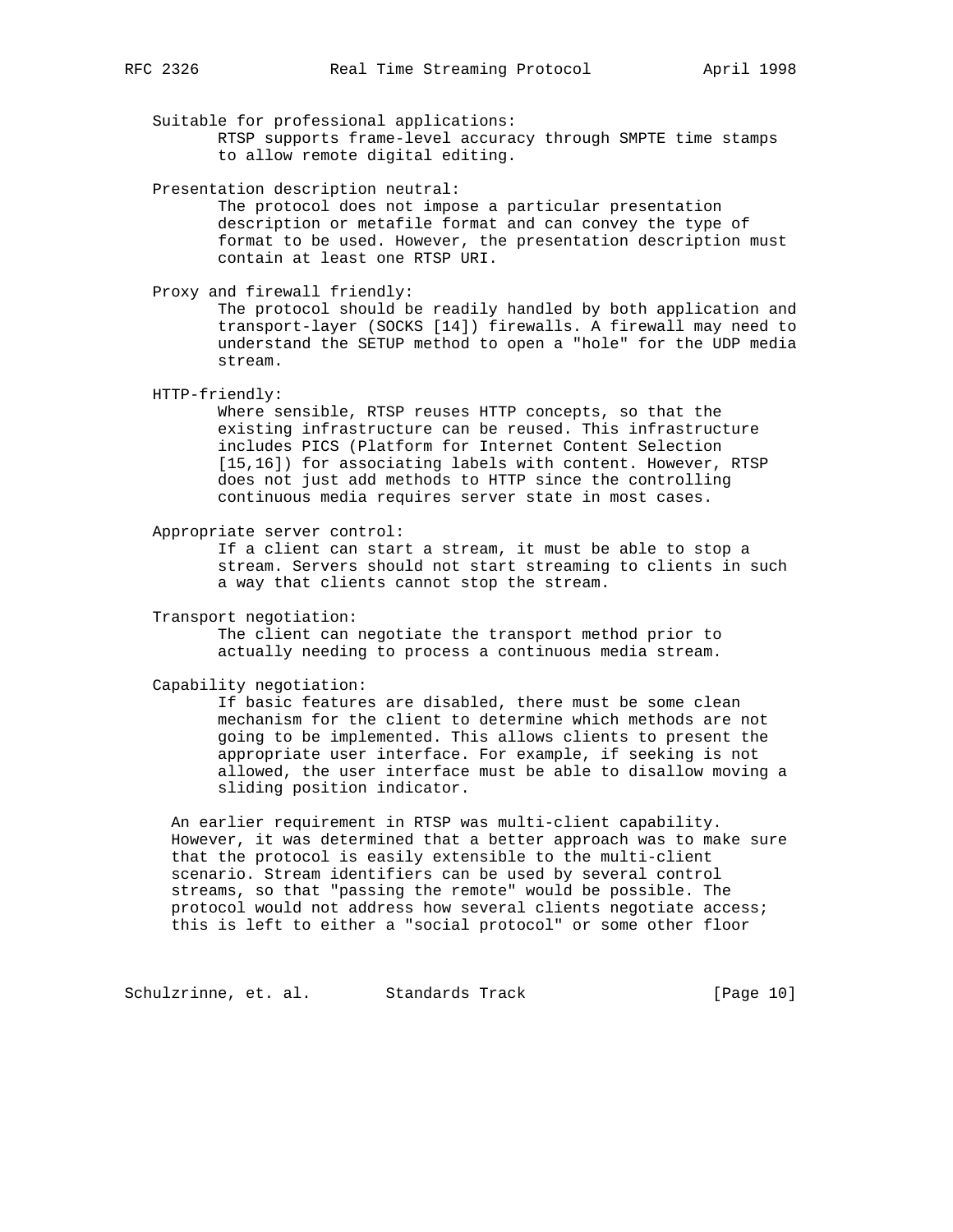control mechanism.

1.5 Extending RTSP

 Since not all media servers have the same functionality, media servers by necessity will support different sets of requests. For example:

- \* A server may only be capable of playback thus has no need to support the RECORD request.
- \* A server may not be capable of seeking (absolute positioning) if it is to support live events only.
- \* Some servers may not support setting stream parameters and thus not support GET\_PARAMETER and SET\_PARAMETER.

A server SHOULD implement all header fields described in Section 12.

 It is up to the creators of presentation descriptions not to ask the impossible of a server. This situation is similar in HTTP/1.1 [2], where the methods described in [H19.6] are not likely to be supported across all servers.

 RTSP can be extended in three ways, listed here in order of the magnitude of changes supported:

- \* Existing methods can be extended with new parameters, as long as these parameters can be safely ignored by the recipient. (This is equivalent to adding new parameters to an HTML tag.) If the client needs negative acknowledgement when a method extension is not supported, a tag corresponding to the extension may be added in the Require: field (see Section 12.32).
- \* New methods can be added. If the recipient of the message does not understand the request, it responds with error code 501 (Not implemented) and the sender should not attempt to use this method again. A client may also use the OPTIONS method to inquire about methods supported by the server. The server SHOULD list the methods it supports using the Public response header.
- \* A new version of the protocol can be defined, allowing almost all aspects (except the position of the protocol version number) to change.

### 1.6 Overall Operation

 Each presentation and media stream may be identified by an RTSP URL. The overall presentation and the properties of the media the presentation is made up of are defined by a presentation description file, the format of which is outside the scope of this specification. The presentation description file may be obtained by the client using

Schulzrinne, et. al. Standards Track (Page 11)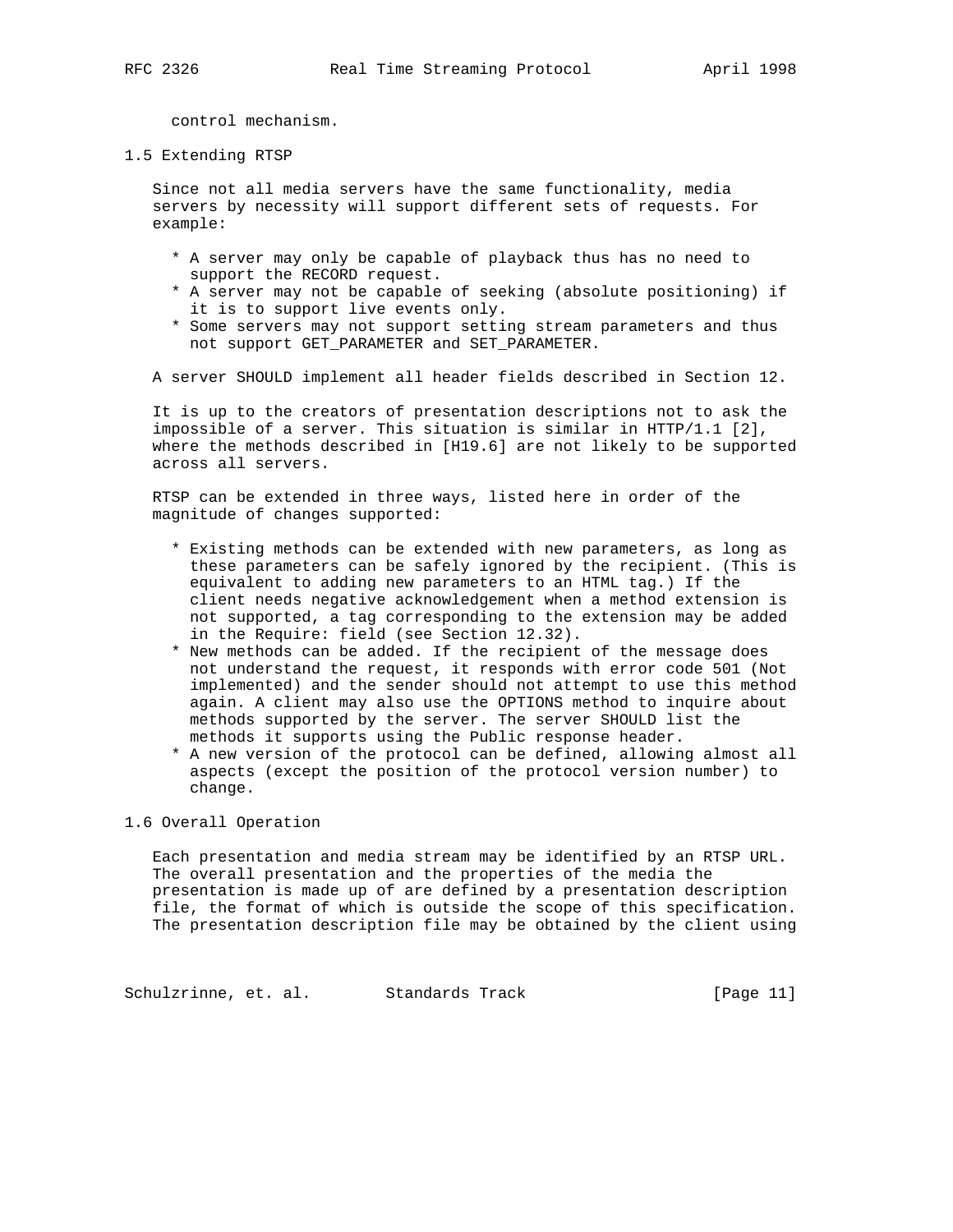HTTP or other means such as email and may not necessarily be stored on the media server.

 For the purposes of this specification, a presentation description is assumed to describe one or more presentations, each of which maintains a common time axis. For simplicity of exposition and without loss of generality, it is assumed that the presentation description contains exactly one such presentation. A presentation may contain several media streams.

 The presentation description file contains a description of the media streams making up the presentation, including their encodings, language, and other parameters that enable the client to choose the most appropriate combination of media. In this presentation description, each media stream that is individually controllable by RTSP is identified by an RTSP URL, which points to the media server handling that particular media stream and names the stream stored on that server. Several media streams can be located on different servers; for example, audio and video streams can be split across servers for load sharing. The description also enumerates which transport methods the server is capable of.

 Besides the media parameters, the network destination address and port need to be determined. Several modes of operation can be distinguished:

Unicast:

 The media is transmitted to the source of the RTSP request, with the port number chosen by the client. Alternatively, the media is transmitted on the same reliable stream as RTSP.

 Multicast, server chooses address: The media server picks the multicast address and port. This is the typical case for a live or near-media-on-demand transmission.

Multicast, client chooses address:

 If the server is to participate in an existing multicast conference, the multicast address, port and encryption key are given by the conference description, established by means outside the scope of this specification.

### 1.7 RTSP States

 RTSP controls a stream which may be sent via a separate protocol, independent of the control channel. For example, RTSP control may occur on a TCP connection while the data flows via UDP. Thus, data delivery continues even if no RTSP requests are received by the media

Schulzrinne, et. al. Standards Track [Page 12]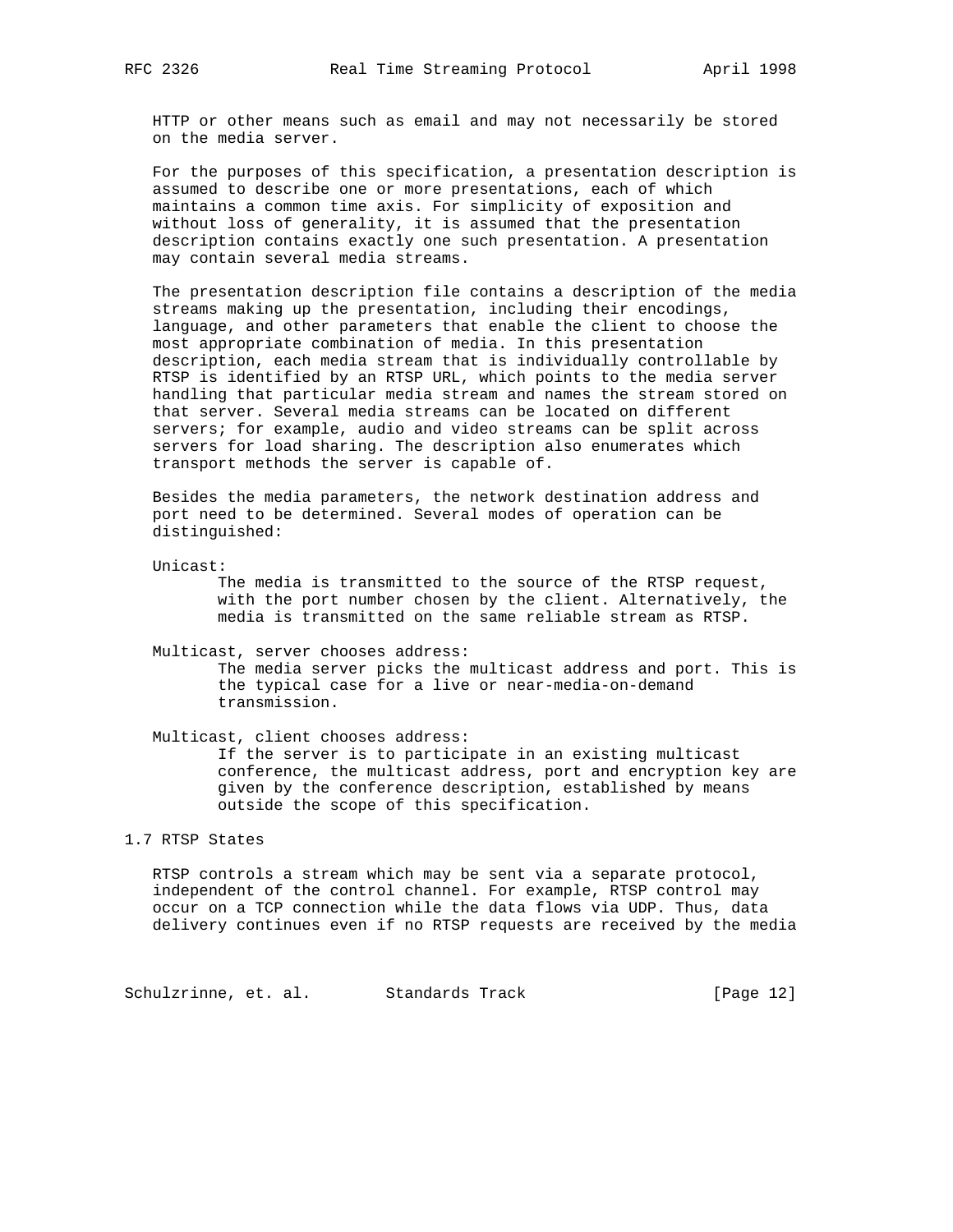server. Also, during its lifetime, a single media stream may be controlled by RTSP requests issued sequentially on different TCP connections. Therefore, the server needs to maintain "session state" to be able to correlate RTSP requests with a stream. The state transitions are described in Section A.

 Many methods in RTSP do not contribute to state. However, the following play a central role in defining the allocation and usage of stream resources on the server: SETUP, PLAY, RECORD, PAUSE, and TEARDOWN.

SETUP:

 Causes the server to allocate resources for a stream and start an RTSP session.

PLAY and RECORD:

Starts data transmission on a stream allocated via SETUP.

PAUSE:

Temporarily halts a stream without freeing server resources.

TEARDOWN:

 Frees resources associated with the stream. The RTSP session ceases to exist on the server.

 RTSP methods that contribute to state use the Session header field (Section 12.37) to identify the RTSP session whose state is being manipulated. The server generates session identifiers in response to SETUP requests (Section 10.4).

## 1.8 Relationship with Other Protocols

 RTSP has some overlap in functionality with HTTP. It also may interact with HTTP in that the initial contact with streaming content is often to be made through a web page. The current protocol specification aims to allow different hand-off points between a web server and the media server implementing RTSP. For example, the presentation description can be retrieved using HTTP or RTSP, which reduces roundtrips in web-browser-based scenarios, yet also allows for standalone RTSP servers and clients which do not rely on HTTP at all.

 However, RTSP differs fundamentally from HTTP in that data delivery takes place out-of-band in a different protocol. HTTP is an asymmetric protocol where the client issues requests and the server responds. In RTSP, both the media client and media server can issue requests. RTSP requests are also not stateless; they may set parameters and continue to control a media stream long after the

Schulzrinne, et. al. Standards Track (Page 13)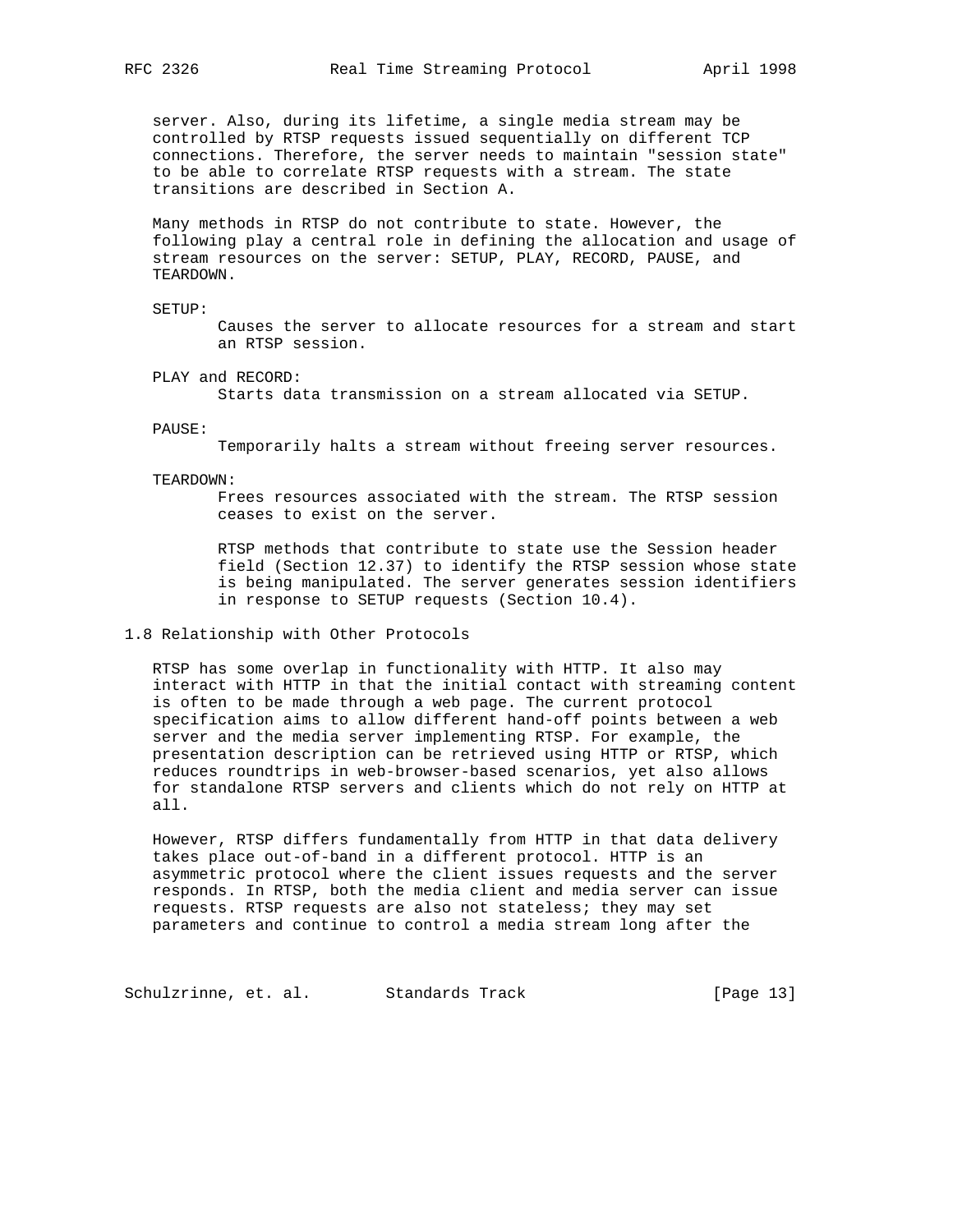request has been acknowledged.

 Re-using HTTP functionality has advantages in at least two areas, namely security and proxies. The requirements are very similar, so having the ability to adopt HTTP work on caches, proxies and authentication is valuable.

 While most real-time media will use RTP as a transport protocol, RTSP is not tied to RTP.

 RTSP assumes the existence of a presentation description format that can express both static and temporal properties of a presentation containing several media streams.

2 Notational Conventions

 Since many of the definitions and syntax are identical to HTTP/1.1, this specification only points to the section where they are defined rather than copying it. For brevity, [HX.Y] is to be taken to refer to Section X.Y of the current HTTP/1.1 specification (RFC 2068 [2]).

 All the mechanisms specified in this document are described in both prose and an augmented Backus-Naur form (BNF) similar to that used in [H2.1]. It is described in detail in RFC 2234 [17], with the difference that this RTSP specification maintains the "1#" notation for comma-separated lists.

 In this memo, we use indented and smaller-type paragraphs to provide background and motivation. This is intended to give readers who were not involved with the formulation of the specification an understanding of why things are the way that they are in RTSP.

### 3 Protocol Parameters

### 3.1 RTSP Version

[H3.1] applies, with HTTP replaced by RTSP.

### 3.2 RTSP URL

 The "rtsp" and "rtspu" schemes are used to refer to network resources via the RTSP protocol. This section defines the scheme-specific syntax and semantics for RTSP URLs.

 rtsp\_URL = ( "rtsp:" | "rtspu:" ) "//" host [ ":" port ] [ abs\_path ] host = <A legal Internet host domain name of IP address (in dotted decimal form), as defined by Section 2.1

Schulzrinne, et. al. Standards Track (Page 14)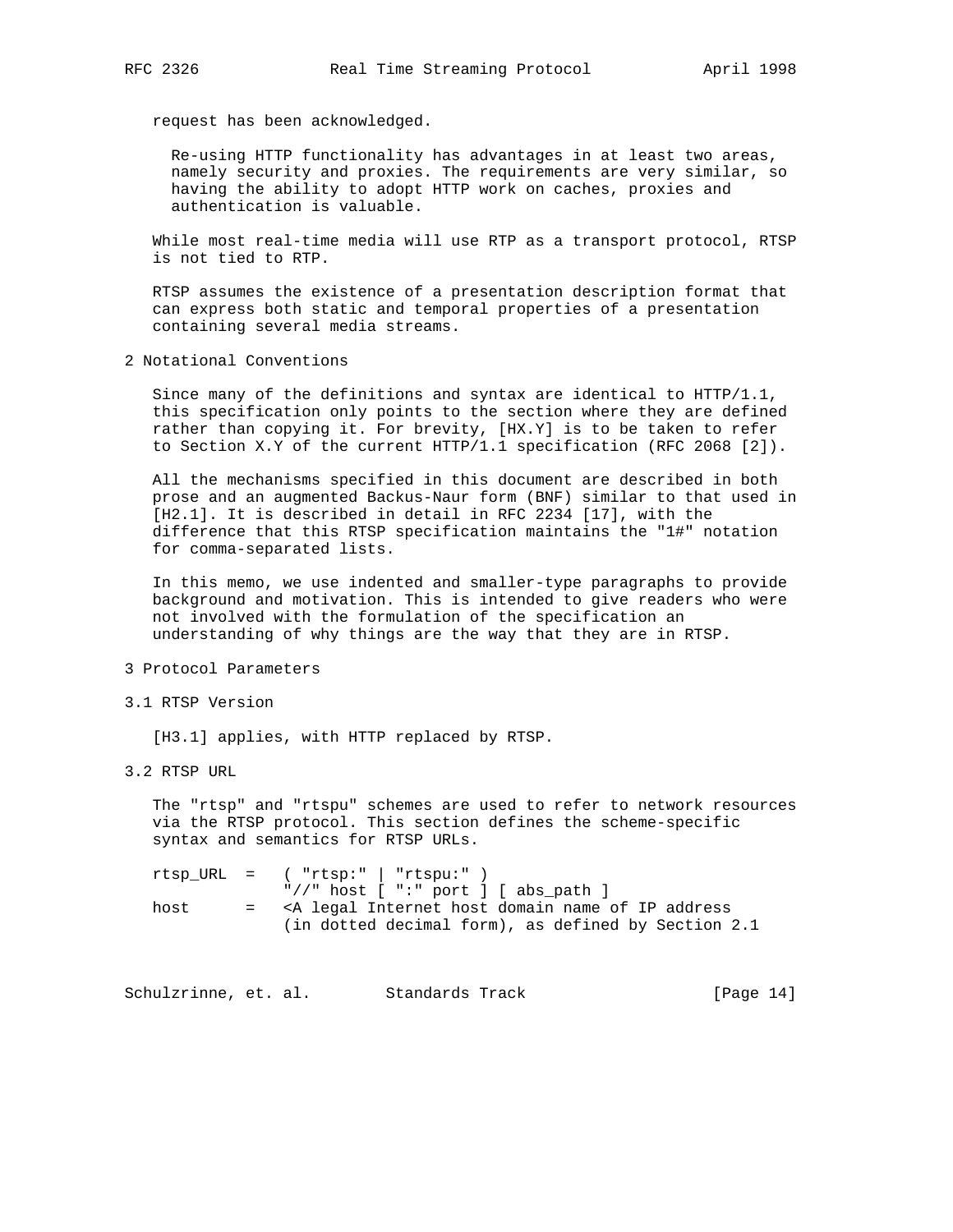of RFC 1123 \cite{rfc1123}> port = \*DIGIT

abs\_path is defined in [H3.2.1].

 Note that fragment and query identifiers do not have a well-defined meaning at this time, with the interpretation left to the RTSP server.

 The scheme rtsp requires that commands are issued via a reliable protocol (within the Internet, TCP), while the scheme rtspu identifies an unreliable protocol (within the Internet, UDP).

 If the port is empty or not given, port 554 is assumed. The semantics are that the identified resource can be controlled by RTSP at the server listening for TCP (scheme "rtsp") connections or UDP (scheme "rtspu") packets on that port of host, and the Request-URI for the resource is rtsp\_URL.

 The use of IP addresses in URLs SHOULD be avoided whenever possible (see RFC 1924 [19]).

 A presentation or a stream is identified by a textual media identifier, using the character set and escape conventions [H3.2] of URLs (RFC 1738 [20]). URLs may refer to a stream or an aggregate of streams, i.e., a presentation. Accordingly, requests described in Section 10 can apply to either the whole presentation or an individual stream within the presentation. Note that some request methods can only be applied to streams, not presentations and vice versa.

 For example, the RTSP URL: rtsp://media.example.com:554/twister/audiotrack

 identifies the audio stream within the presentation "twister", which can be controlled via RTSP requests issued over a TCP connection to port 554 of host media.example.com.

 Also, the RTSP URL: rtsp://media.example.com:554/twister

 identifies the presentation "twister", which may be composed of audio and video streams.

 This does not imply a standard way to reference streams in URLs. The presentation description defines the hierarchical relationships in the presentation and the URLs for the individual streams. A presentation description may name a stream "a.mov" and the whole presentation "b.mov".

Schulzrinne, et. al. Standards Track [Page 15]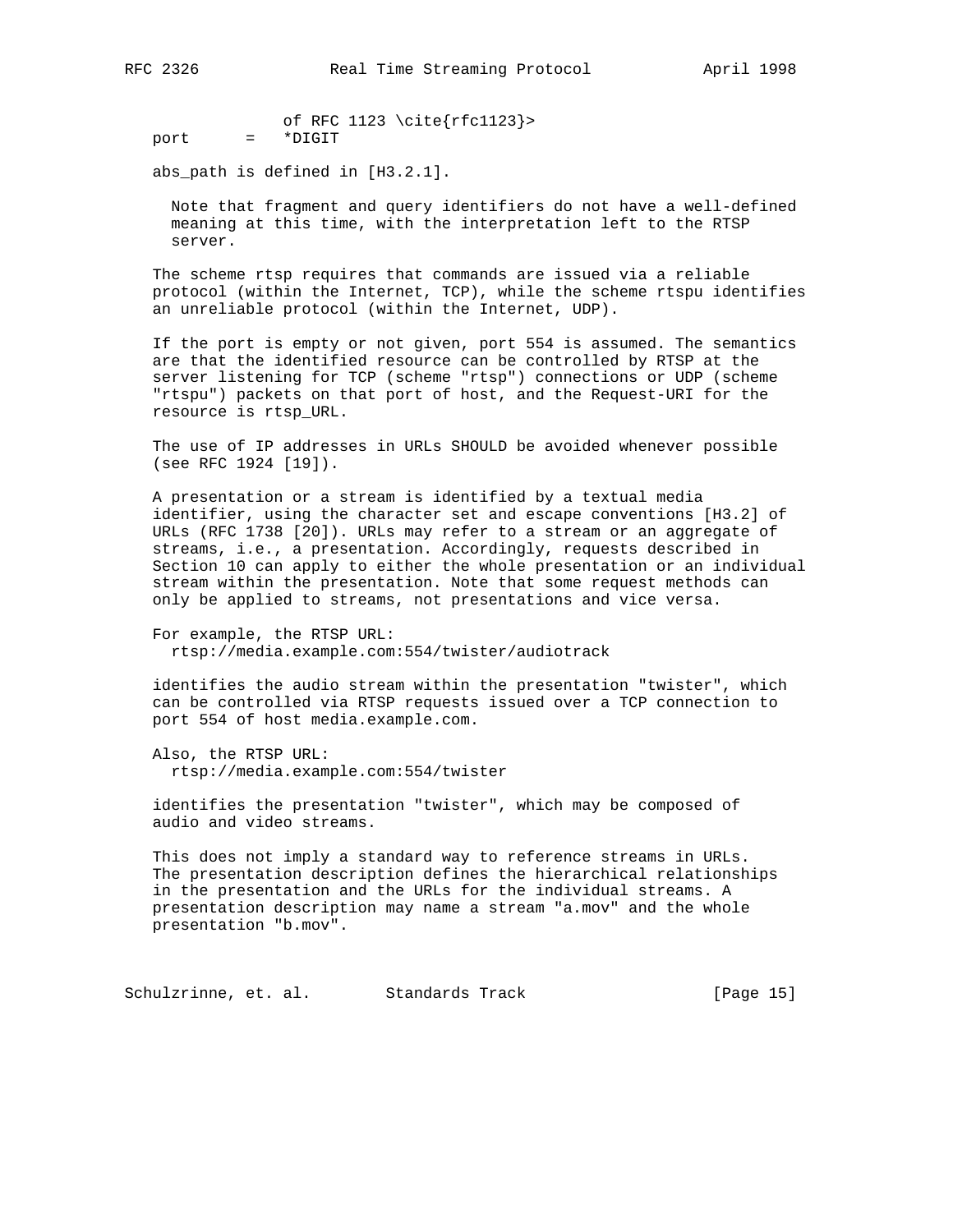The path components of the RTSP URL are opaque to the client and do not imply any particular file system structure for the server.

 This decoupling also allows presentation descriptions to be used with non-RTSP media control protocols simply by replacing the scheme in the URL.

3.3 Conference Identifiers

 Conference identifiers are opaque to RTSP and are encoded using standard URI encoding methods (i.e., LWS is escaped with %). They can contain any octet value. The conference identifier MUST be globally unique. For H.323, the conferenceID value is to be used.

 $conference-id = 1*xchar$ 

 Conference identifiers are used to allow RTSP sessions to obtain parameters from multimedia conferences the media server is participating in. These conferences are created by protocols outside the scope of this specification, e.g., H.323 [13] or SIP [12]. Instead of the RTSP client explicitly providing transport information, for example, it asks the media server to use the values in the conference description instead.

3.4 Session Identifiers

 Session identifiers are opaque strings of arbitrary length. Linear white space must be URL-escaped. A session identifier MUST be chosen randomly and MUST be at least eight octets long to make guessing it more difficult. (See Section 16.)

 $session-id = 1*(ALPHA | DIGIT | safe)$ 

3.5 SMPTE Relative Timestamps

 A SMPTE relative timestamp expresses time relative to the start of the clip. Relative timestamps are expressed as SMPTE time codes for frame-level access accuracy. The time code has the format hours:minutes:seconds:frames.subframes, with the origin at the start of the clip. The default smpte format is "SMPTE 30 drop" format, with frame rate is 29.97 frames per second. Other SMPTE codes MAY be supported (such as "SMPTE 25") through the use of alternative use of "smpte time". For the "frames" field in the time value can assume the values 0 through 29. The difference between 30 and 29.97 frames per second is handled by dropping the first two frame indices (values 00 and 01) of every minute, except every tenth minute. If the frame value is zero, it may be omitted. Subframes are measured in one-hundredth of a frame.

Schulzrinne, et. al. Standards Track (Page 16)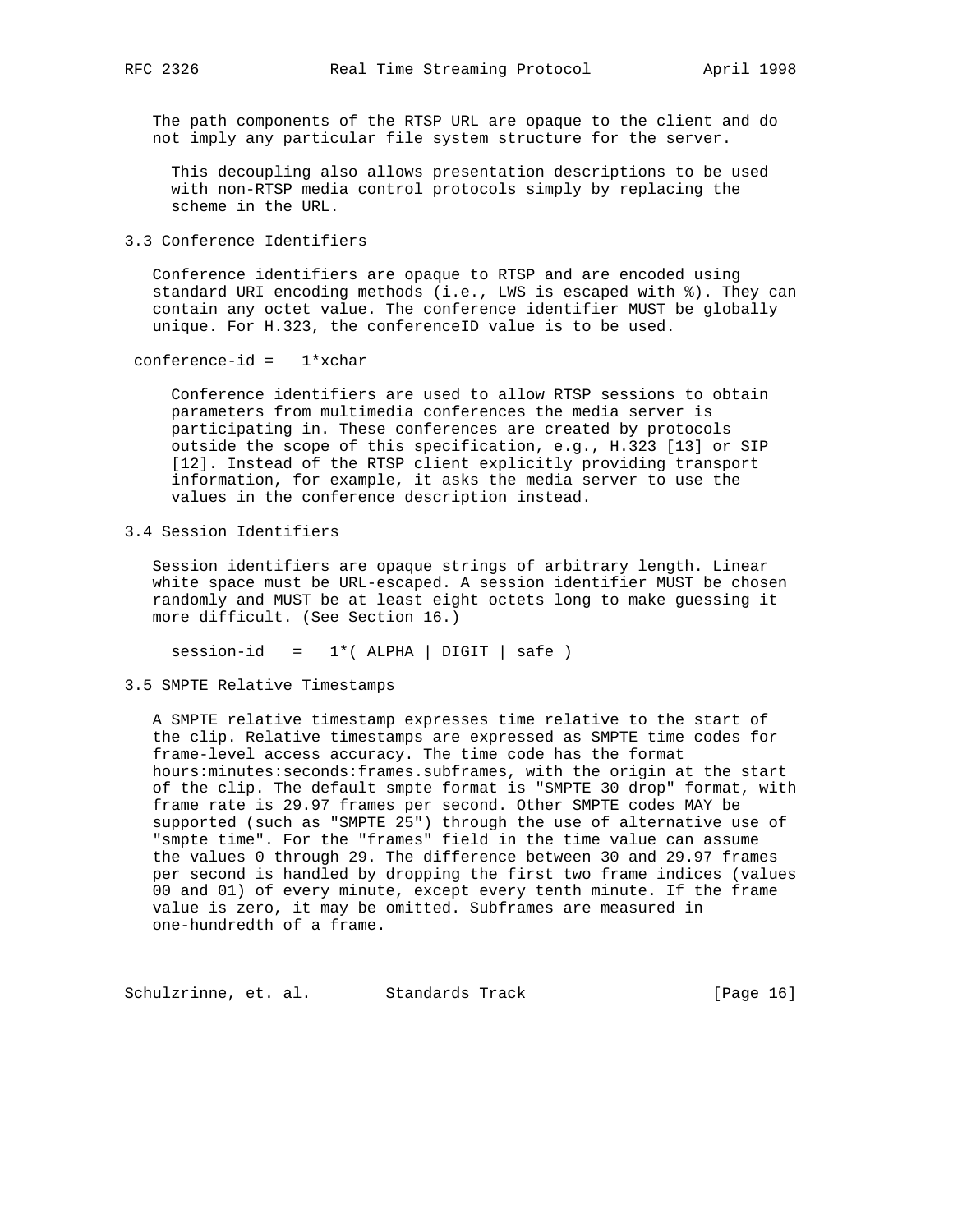```
 smpte-range = smpte-type "=" smpte-time "-" [ smpte-time ]
smpte-type = "smpte" | "smpte-30-drop" | "smpte-25"
                              ; other timecodes may be added
smpte-time = 1*2DIGIT ":" 1*2DIGIT ":" 1*2DIGIT [ ":" 1*2DIGIT ]
                  [ "." 1*2DIGIT ]
```
Examples:

 smpte=10:12:33:20 smpte=10:07:33 smpte=10:07:00-10:07:33:05.01 smpte-25=10:07:00-10:07:33:05.01

3.6 Normal Play Time

 Normal play time (NPT) indicates the stream absolute position relative to the beginning of the presentation. The timestamp consists of a decimal fraction. The part left of the decimal may be expressed in either seconds or hours, minutes, and seconds. The part right of the decimal point measures fractions of a second.

 The beginning of a presentation corresponds to 0.0 seconds. Negative values are not defined. The special constant now is defined as the current instant of a live event. It may be used only for live events.

 NPT is defined as in DSM-CC: "Intuitively, NPT is the clock the viewer associates with a program. It is often digitally displayed on a VCR. NPT advances normally when in normal play mode (scale =  $1$ ), advances at a faster rate when in fast scan forward (high positive scale ratio), decrements when in scan reverse (high negative scale ratio) and is fixed in pause mode. NPT is (logically) equivalent to SMPTE time codes." [5]

| npt-range  |         | $=$ (npt-time "-" [npt-time ])   ("-"npt-time)       |
|------------|---------|------------------------------------------------------|
| npt-time   |         | "now"   npt-sec   npt-hhmmss                         |
| npt-sec    |         | 1*DIGIT [ "." *DIGIT ]                               |
| npt-hhmmss | $=$ $-$ | $npt-hh$ ":" $npt-mm$ ":" $npt-ss$ [ "." * $DIGIT$ ] |
| npt-hh     |         | ; any positive number<br>1*DIGIT                     |
| npt-mm     |         | 1*2DIGIT<br>$7.0 - 59$                               |
| npt-ss     |         | 1*2DIGIT<br>$7.0 - 59$                               |
|            |         |                                                      |

 Examples: npt=123.45-125 npt=12:05:35.3 npt=now-

> The syntax conforms to ISO 8601. The npt-sec notation is optimized for automatic generation, the ntp-hhmmss notation for consumption by human readers. The "now" constant allows clients to request to

Schulzrinne, et. al. Standards Track [Page 17]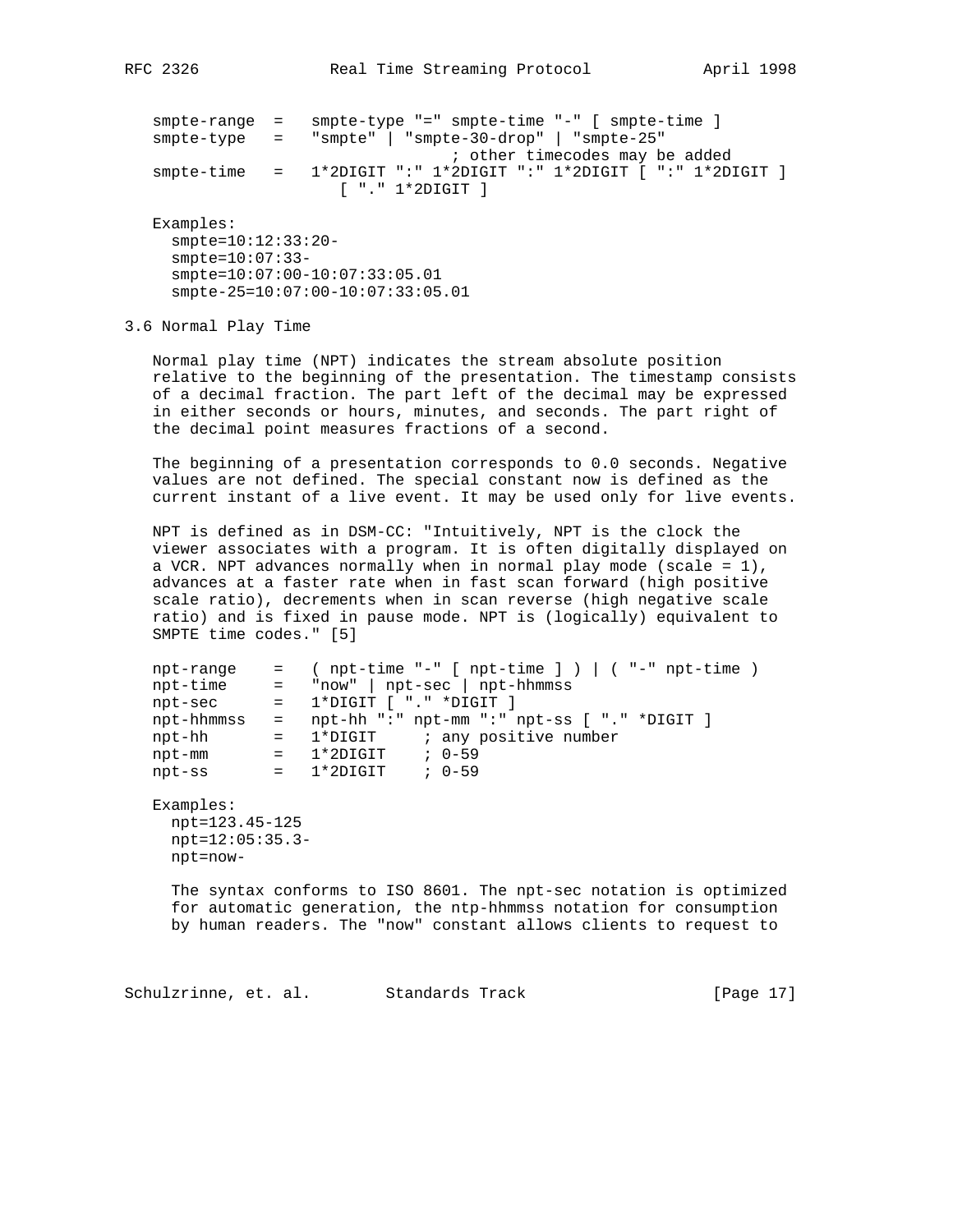receive the live feed rather than the stored or time-delayed version. This is needed since neither absolute time nor zero time are appropriate for this case.

3.7 Absolute Time

 Absolute time is expressed as ISO 8601 timestamps, using UTC (GMT). Fractions of a second may be indicated.

 utc-range = "clock" "=" utc-time "-" [ utc-time ] utc-time = utc-date "T" utc-time "Z" utc-date = 8DIGIT  $\qquad \qquad ; \qquad$  YYYYMMDD > utc-time = 6DIGIT [ "." fraction ] ; < HHMMSS.fraction >

 Example for November 8, 1996 at 14h37 and 20 and a quarter seconds UTC:

19961108T143720.25Z

3.8 Option Tags

 Option tags are unique identifiers used to designate new options in RTSP. These tags are used in Require (Section 12.32) and Proxy- Require (Section 12.27) header fields.

Syntax:

option-tag = 1\*xchar

 The creator of a new RTSP option should either prefix the option with a reverse domain name (e.g., "com.foo.mynewfeature" is an apt name for a feature whose inventor can be reached at "foo.com"), or register the new option with the Internet Assigned Numbers Authority (IANA).

3.8.1 Registering New Option Tags with IANA

 When registering a new RTSP option, the following information should be provided:

- \* Name and description of option. The name may be of any length, but SHOULD be no more than twenty characters long. The name MUST not contain any spaces, control characters or periods.
- \* Indication of who has change control over the option (for example, IETF, ISO, ITU-T, other international standardization bodies, a consortium or a particular company or group of companies);

Schulzrinne, et. al. Standards Track [Page 18]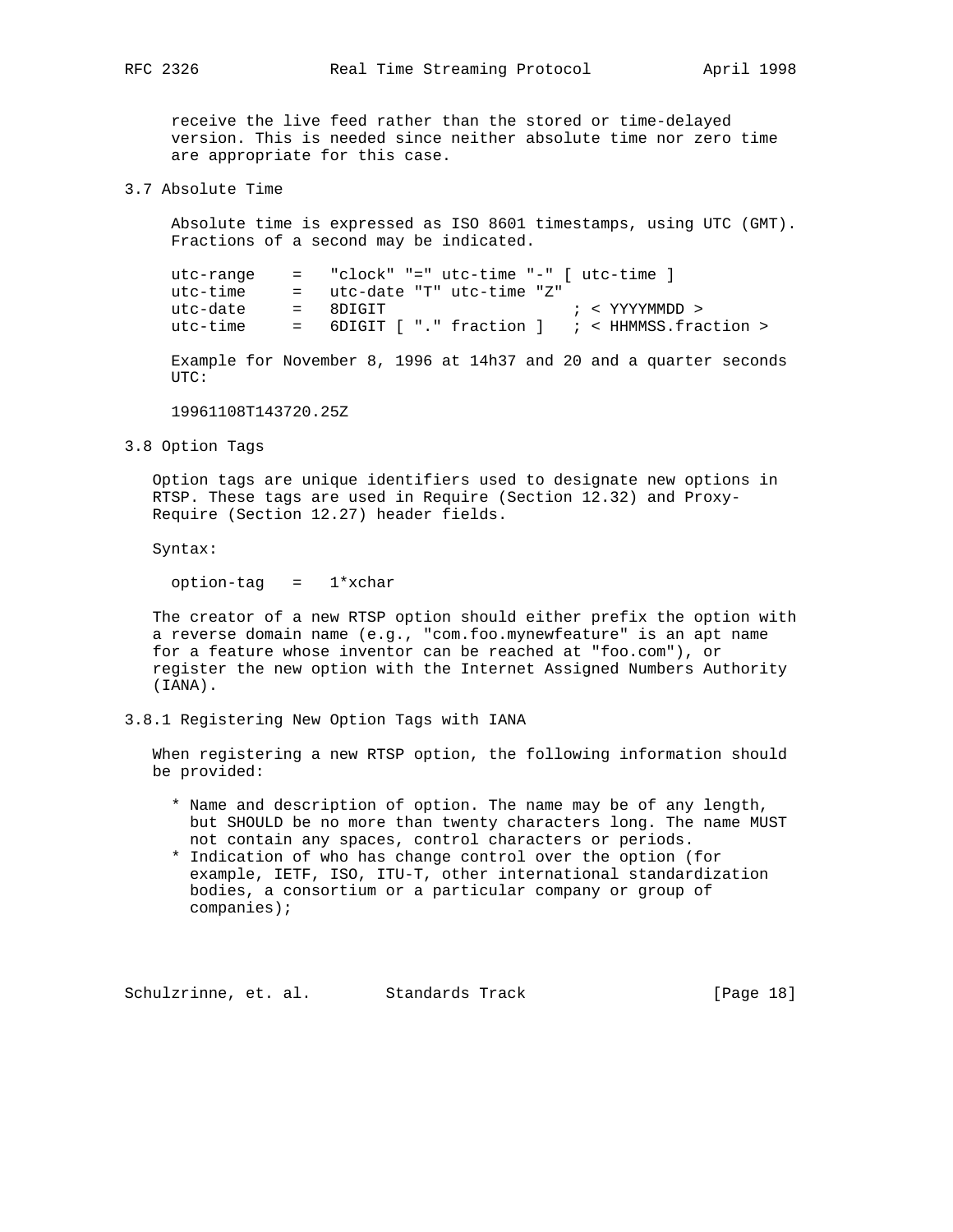- \* A reference to a further description, if available, for example (in order of preference) an RFC, a published paper, a patent filing, a technical report, documented source code or a computer manual;
- \* For proprietary options, contact information (postal and email address);
- 4 RTSP Message

 RTSP is a text-based protocol and uses the ISO 10646 character set in UTF-8 encoding (RFC 2279 [21]). Lines are terminated by CRLF, but receivers should be prepared to also interpret CR and LF by themselves as line terminators.

 Text-based protocols make it easier to add optional parameters in a self-describing manner. Since the number of parameters and the frequency of commands is low, processing efficiency is not a concern. Text-based protocols, if done carefully, also allow easy implementation of research prototypes in scripting languages such as Tcl, Visual Basic and Perl.

 The 10646 character set avoids tricky character set switching, but is invisible to the application as long as US-ASCII is being used. This is also the encoding used for RTCP. ISO 8859-1 translates directly into Unicode with a high-order octet of zero. ISO 8859-1 characters with the most-significant bit set are represented as 1100001x 10xxxxxx. (See RFC 2279 [21])

 RTSP messages can be carried over any lower-layer transport protocol that is 8-bit clean.

 Requests contain methods, the object the method is operating upon and parameters to further describe the method. Methods are idempotent, unless otherwise noted. Methods are also designed to require little or no state maintenance at the media server.

4.1 Message Types

See [H4.1]

4.2 Message Headers

See [H4.2]

4.3 Message Body

See [H4.3]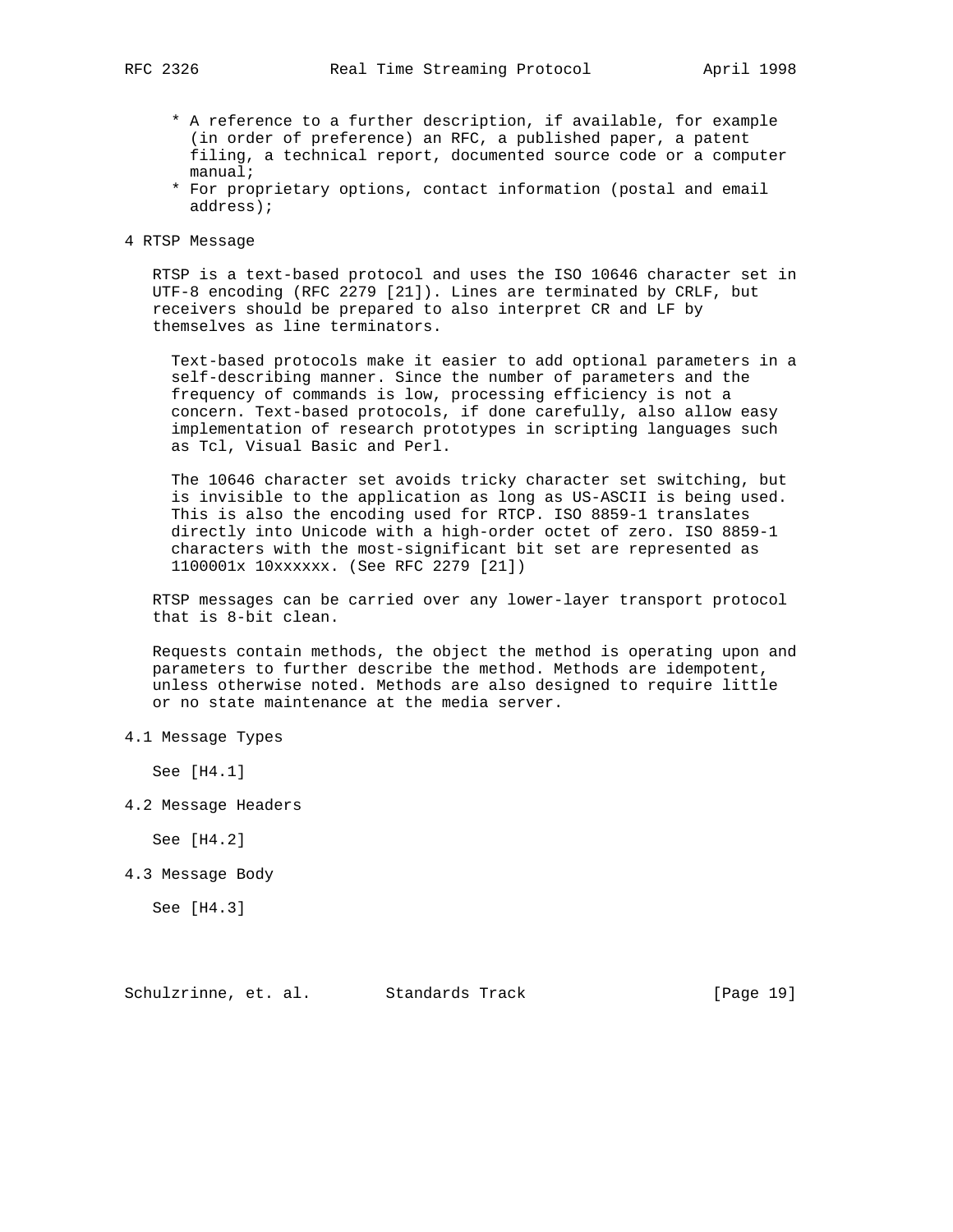### 4.4 Message Length

 When a message body is included with a message, the length of that body is determined by one of the following (in order of precedence):

- 1. Any response message which MUST NOT include a message body (such as the 1xx, 204, and 304 responses) is always terminated by the first empty line after the header fields, regardless of the entity-header fields present in the message. (Note: An empty line consists of only CRLF.)
- 2. If a Content-Length header field (section 12.14) is present, its value in bytes represents the length of the message-body. If this header field is not present, a value of zero is assumed.
- 3. By the server closing the connection. (Closing the connection cannot be used to indicate the end of a request body, since that would leave no possibility for the server to send back a response.)

 Note that RTSP does not (at present) support the HTTP/1.1 "chunked" transfer coding(see [H3.6]) and requires the presence of the Content-Length header field.

 Given the moderate length of presentation descriptions returned, the server should always be able to determine its length, even if it is generated dynamically, making the chunked transfer encoding unnecessary. Even though Content-Length must be present if there is any entity body, the rules ensure reasonable behavior even if the length is not given explicitly.

5 General Header Fields

 See [H4.5], except that Pragma, Transfer-Encoding and Upgrade headers are not defined:

| $=$ | Cache-Control |  |                                                                         |
|-----|---------------|--|-------------------------------------------------------------------------|
|     | Connection    |  |                                                                         |
|     | Date          |  |                                                                         |
|     | Via           |  |                                                                         |
|     |               |  | ; Section 12.8<br>; Section 12.10<br>; Section 12.18<br>; Section 12.43 |

6 Request

 A request message from a client to a server or vice versa includes, within the first line of that message, the method to be applied to the resource, the identifier of the resource, and the protocol version in use.

Schulzrinne, et. al. Standards Track [Page 20]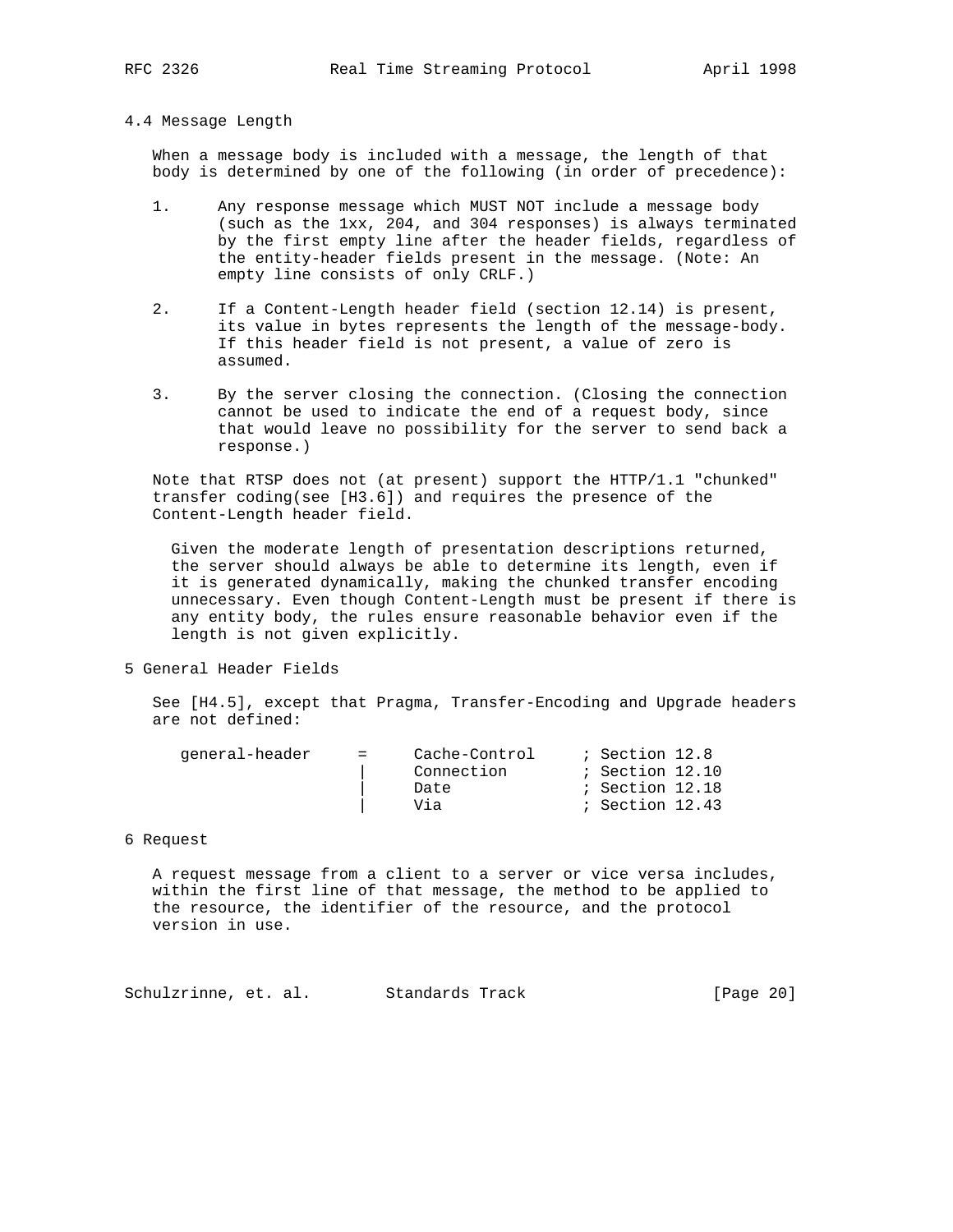| Request |         | Request-Line   | ; Section 6.1 |  |
|---------|---------|----------------|---------------|--|
|         | $\star$ | qeneral-header | ; Section 5   |  |
|         |         | request-header | ; Section 6.2 |  |
|         |         | entity-header  | ; Section 8.1 |  |
|         |         | CRLF           |               |  |
|         |         | message-body ] | ; Section 4.3 |  |

### 6.1 Request Line

Request-Line = Method SP Request-URI SP RTSP-Version CRLF

| Method | "DESCRIBE"       | ; Section $10.2$  |  |
|--------|------------------|-------------------|--|
|        | "ANNOUNCE"       | ; Section 10.3    |  |
|        | "GET PARAMETER"  | $:$ Section 10.8  |  |
|        | "OPTIONS"        | ; Section 10.1    |  |
|        | " PAUSE "        | ; Section 10.6    |  |
|        | "PIAY"           | ; Section $10.5$  |  |
|        | "RECORD"         | : Section 10.11   |  |
|        | "REDIRECT"       | ; Section $10.10$ |  |
|        | " SETUP"         | ; Section $10.4$  |  |
|        | "SET PARAMETER"  | ; Section 10.9    |  |
|        | "TEARDOWN"       | ; Section 10.7    |  |
|        | extension-method |                   |  |
|        |                  |                   |  |

extension-method = token

Request-URI = "\*" | absolute\_URI

RTSP-Version = "RTSP" "/" 1\*DIGIT "." 1\*DIGIT

6.2 Request Header Fields

| request-header | $\equiv$ | Accept            | ; Section 12.1    |  |
|----------------|----------|-------------------|-------------------|--|
|                |          | Accept-Encoding   | ; Section 12.2    |  |
|                |          | Accept-Lanquage   | ; Section 12.3    |  |
|                |          | Authorization     | ; Section 12.5    |  |
|                |          | From              | : Section 12.20   |  |
|                |          | If-Modified-Since | $i$ Section 12.23 |  |
|                |          | Range             | ; Section 12.29   |  |
|                |          | Referer           | : Section 12.30   |  |
|                |          | User-Agent        | : Section 12.41   |  |
|                |          |                   |                   |  |

 Note that in contrast to HTTP/1.1 [2], RTSP requests always contain the absolute URL (that is, including the scheme, host and port) rather than just the absolute path.

| Schulzrinne, et. al.<br>Standards Track | [Page $21$ ] |  |
|-----------------------------------------|--------------|--|
|-----------------------------------------|--------------|--|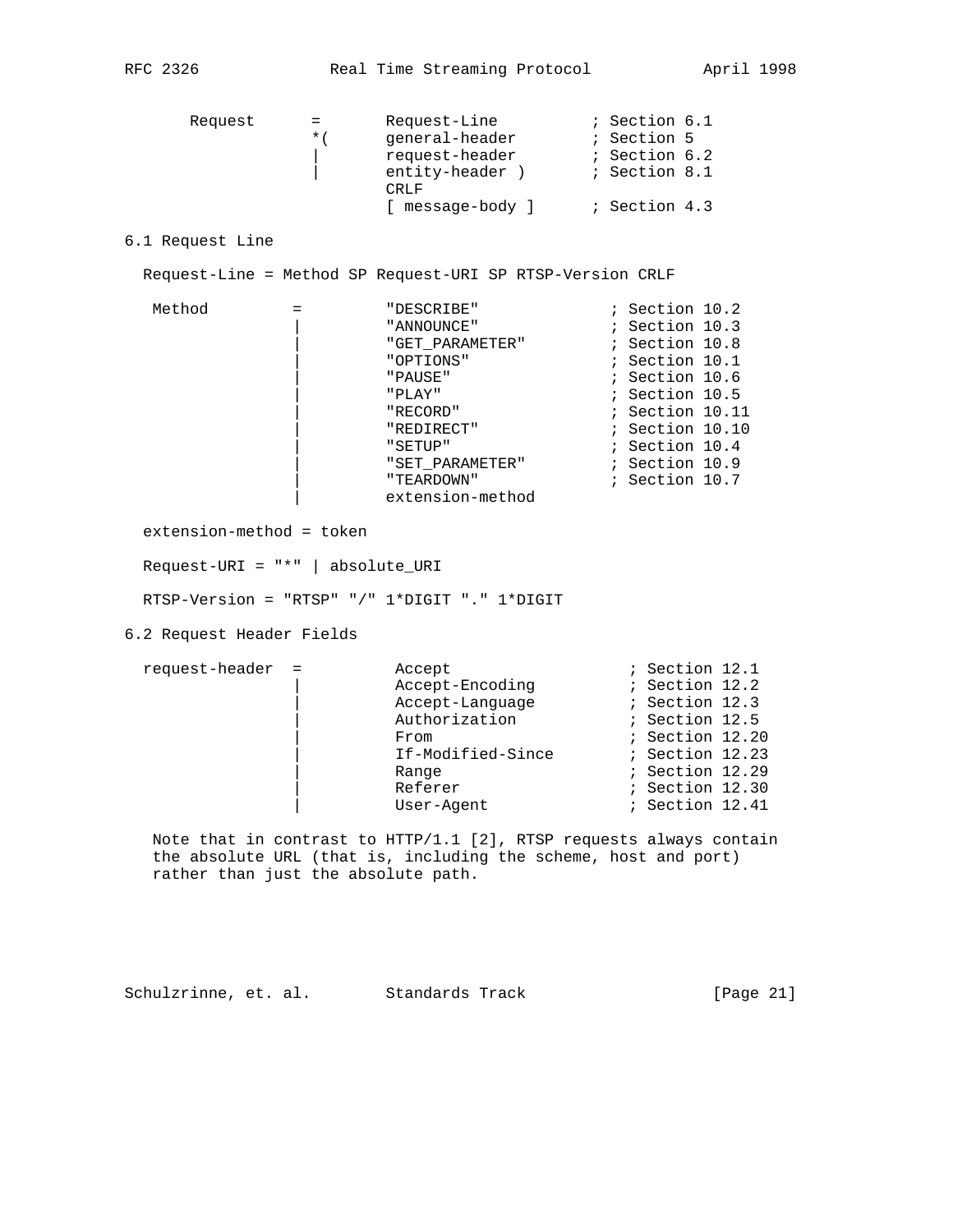HTTP/1.1 requires servers to understand the absolute URL, but clients are supposed to use the Host request header. This is purely needed for backward-compatibility with HTTP/1.0 servers, a consideration that does not apply to RTSP.

 The asterisk "\*" in the Request-URI means that the request does not apply to a particular resource, but to the server itself, and is only allowed when the method used does not necessarily apply to a resource. One example would be:

OPTIONS \* RTSP/1.0

#### 7 Response

 [H6] applies except that HTTP-Version is replaced by RTSP-Version. Also, RTSP defines additional status codes and does not define some HTTP codes. The valid response codes and the methods they can be used with are defined in Table 1.

 After receiving and interpreting a request message, the recipient responds with an RTSP response message.

| Response | $=$     | Status-Line      | ; Section 7.1     |  |
|----------|---------|------------------|-------------------|--|
|          | $\star$ | qeneral-header   | ; Section 5       |  |
|          |         | response-header  | ; Section $7.1.2$ |  |
|          |         | entity-header)   | ; Section 8.1     |  |
|          |         | CRLF             |                   |  |
|          |         | [ message-body ] | ; Section 4.3     |  |

#### 7.1 Status-Line

 The first line of a Response message is the Status-Line, consisting of the protocol version followed by a numeric status code, and the textual phrase associated with the status code, with each element separated by SP characters. No CR or LF is allowed except in the final CRLF sequence.

Status-Line = RTSP-Version SP Status-Code SP Reason-Phrase CRLF

7.1.1 Status Code and Reason Phrase

 The Status-Code element is a 3-digit integer result code of the attempt to understand and satisfy the request. These codes are fully defined in Section 11. The Reason-Phrase is intended to give a short textual description of the Status-Code. The Status-Code is intended for use by automata and the Reason-Phrase is intended for the human user. The client is not required to examine or display the Reason- Phrase.

Schulzrinne, et. al. Standards Track [Page 22]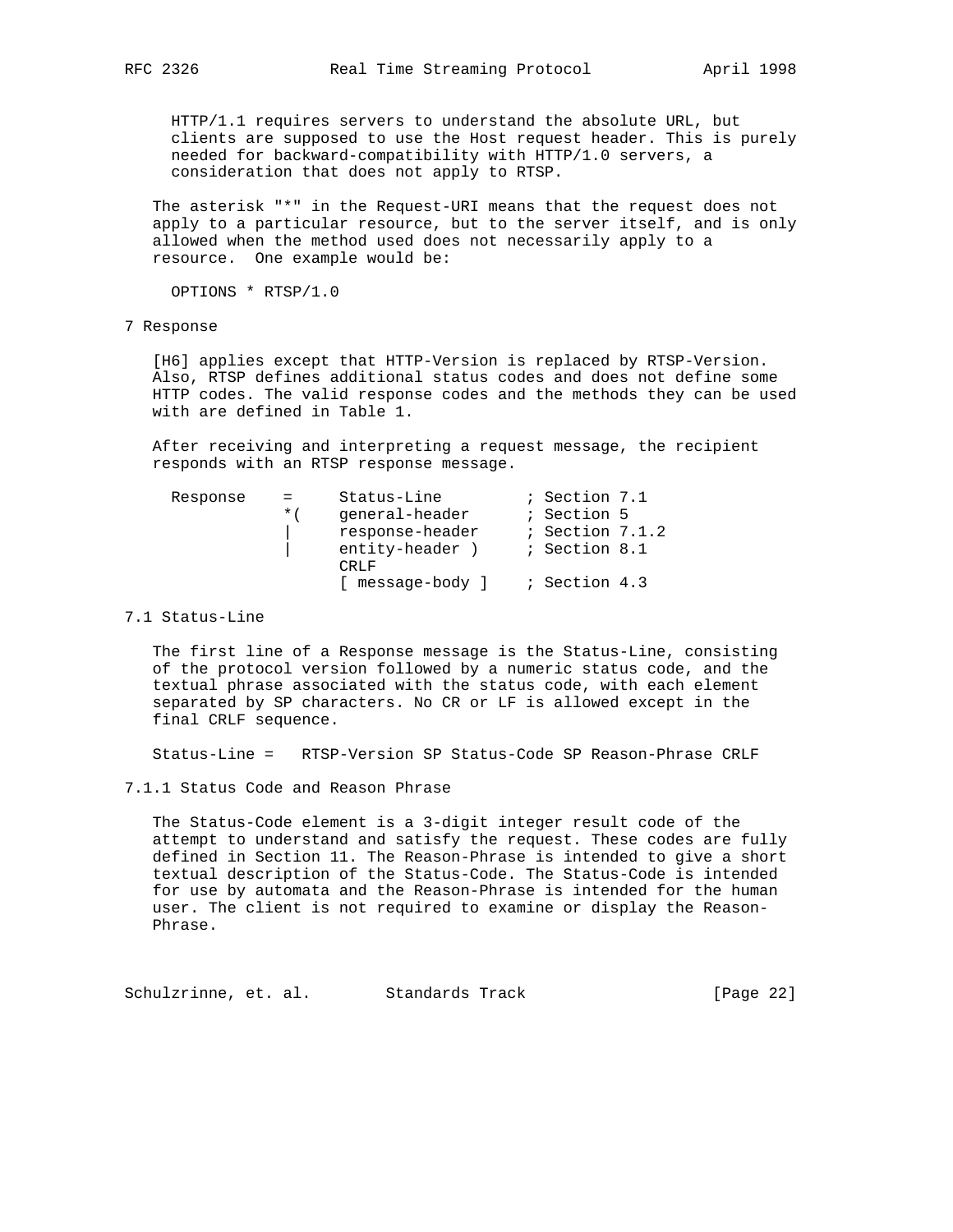The first digit of the Status-Code defines the class of response. The last two digits do not have any categorization role. There are 5 values for the first digit:

- \* 1xx: Informational Request received, continuing process
- \* 2xx: Success The action was successfully received, understood, and accepted
- \* 3xx: Redirection Further action must be taken in order to complete the request
- \* 4xx: Client Error The request contains bad syntax or cannot be fulfilled
- \* 5xx: Server Error The server failed to fulfill an apparently valid request

 The individual values of the numeric status codes defined for RTSP/1.0, and an example set of corresponding Reason-Phrase's, are presented below. The reason phrases listed here are only recommended - they may be replaced by local equivalents without affecting the protocol. Note that RTSP adopts most HTTP/1.1 [2] status codes and adds RTSP-specific status codes starting at x50 to avoid conflicts with newly defined HTTP status codes.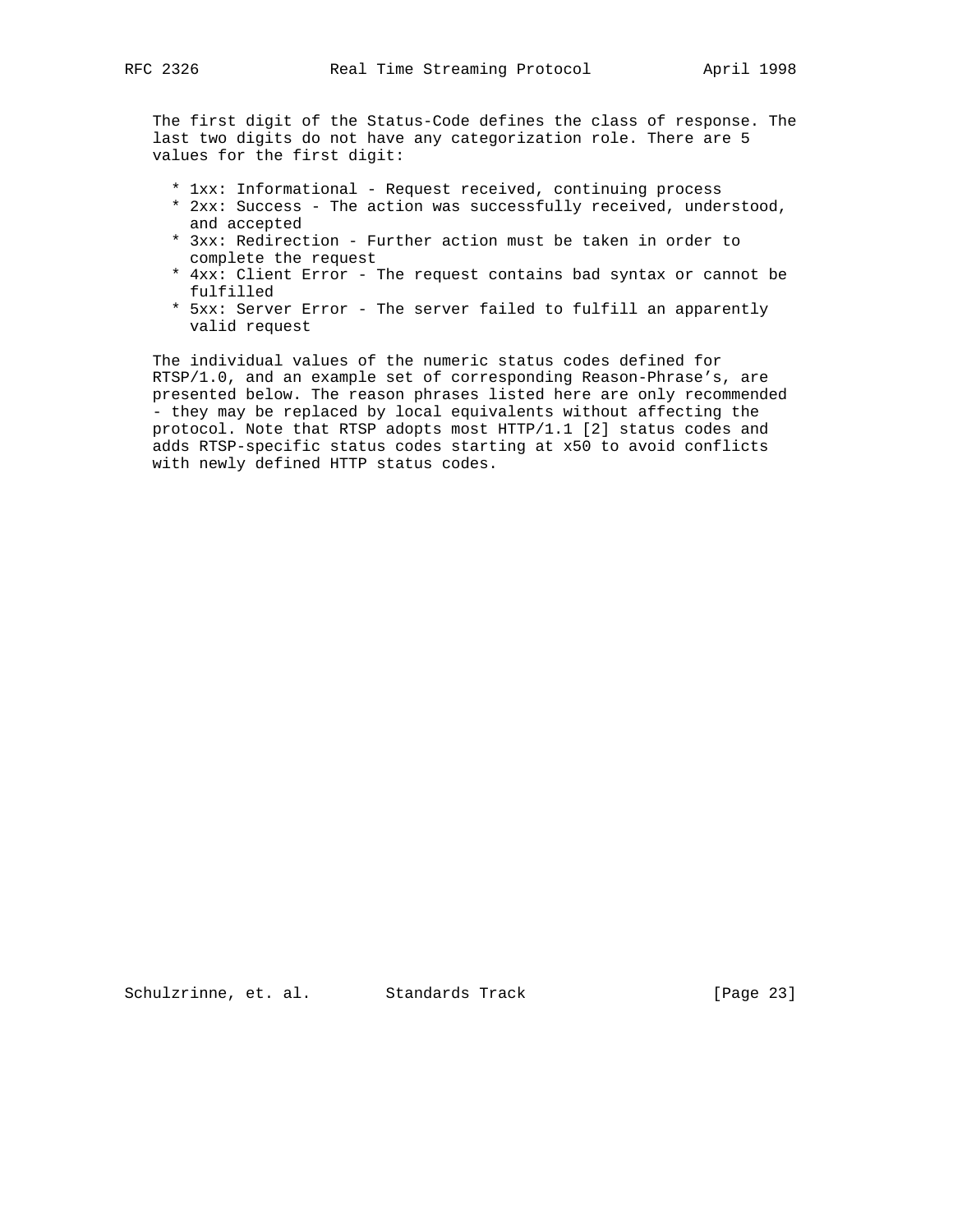| Status-Code | "100"<br>$\equiv$ | ; Continue                            |
|-------------|-------------------|---------------------------------------|
|             | "200"             | $:$ OK                                |
|             | "201"             | ; Created                             |
|             | "250"             | ; Low on Storage Space                |
|             | "300"             | ; Multiple Choices                    |
|             | "301"             |                                       |
|             | "302"             | ; Moved Permanently                   |
|             | "303"             | ; Moved Temporarily                   |
|             |                   | ; See Other                           |
|             | "304"             | ; Not Modified                        |
|             | "305"             | ; Use Proxy                           |
|             | "400"             | ; Bad Request                         |
|             | "401"             | ; Unauthorized                        |
|             | "402"             | ; Payment Required                    |
|             | "403"             | ; Forbidden                           |
|             | "404"             | ; Not Found                           |
|             | "405"             | ; Method Not Allowed                  |
|             | "406"             | ; Not Acceptable                      |
|             | "407"             | ; Proxy Authentication Required       |
|             | "408"             | ; Request Time-out                    |
|             | "410"             | ; Gone                                |
|             | "411"             | ; Length Required                     |
|             | "412"             | ; Precondition Failed                 |
|             | "413"             | ; Request Entity Too Large            |
|             | "414"             | ; Request-URI Too Large               |
|             | "415"             | ; Unsupported Media Type              |
|             | "451"             | ; Parameter Not Understood            |
|             | "452"             | ; Conference Not Found                |
|             | "453"             | ; Not Enough Bandwidth                |
|             | "454"             | ; Session Not Found                   |
|             | "455"             | ; Method Not Valid in This State      |
|             | "456"             | ; Header Field Not Valid for Resource |
|             | "457"             | ; Invalid Range                       |
|             | "458"             | ; Parameter Is Read-Only              |
|             | "459"             | ; Aggregate operation not allowed     |
|             | "460"             | ; Only aggregate operation allowed    |
|             | "461"             | ; Unsupported transport               |
|             | "462"             | ; Destination unreachable             |
|             | "500"             | ; Internal Server Error               |
|             | "501"             | ; Not Implemented                     |
|             | "502"             | ; Bad Gateway                         |
|             | "503"             | ; Service Unavailable                 |
|             |                   |                                       |
|             | "504"             | ; Gateway Time-out                    |
|             | "505"             | ; RTSP Version not supported          |
|             | "551"             | ; Option not supported                |
|             | extension-code    |                                       |

Schulzrinne, et. al. Standards Track [Page 24]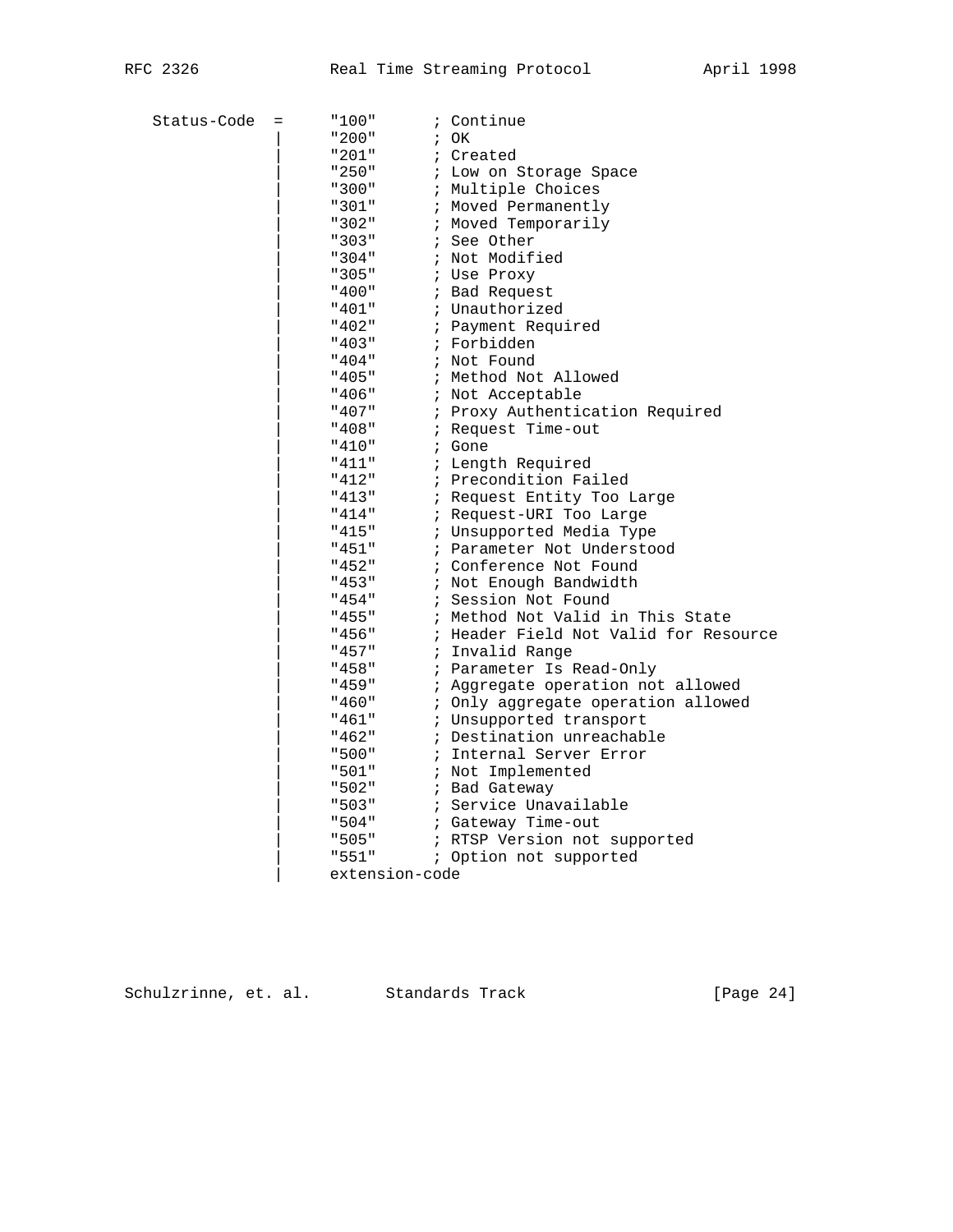extension-code = 3DIGIT

Reason-Phrase = \*<TEXT, excluding CR, LF>

 RTSP status codes are extensible. RTSP applications are not required to understand the meaning of all registered status codes, though such understanding is obviously desirable. However, applications MUST understand the class of any status code, as indicated by the first digit, and treat any unrecognized response as being equivalent to the x00 status code of that class, with the exception that an unrecognized response MUST NOT be cached. For example, if an unrecognized status code of 431 is received by the client, it can safely assume that there was something wrong with its request and treat the response as if it had received a 400 status code. In such cases, user agents SHOULD present to the user the entity returned with the response, since that entity is likely to include human readable information which will explain the unusual status.

| Code | reason               |        |
|------|----------------------|--------|
| 100  | Continue             | a11    |
| 200  | OK                   | all    |
| 201  | Created              | RECORD |
| 250  | Low on Storage Space | RECORD |
| 300  | Multiple Choices     | all    |
| 301  | Moved Permanently    | all    |
| 302  | Moved Temporarily    | all    |
| 303  | See Other            | a11    |
| 305  | Use Proxy            | a11    |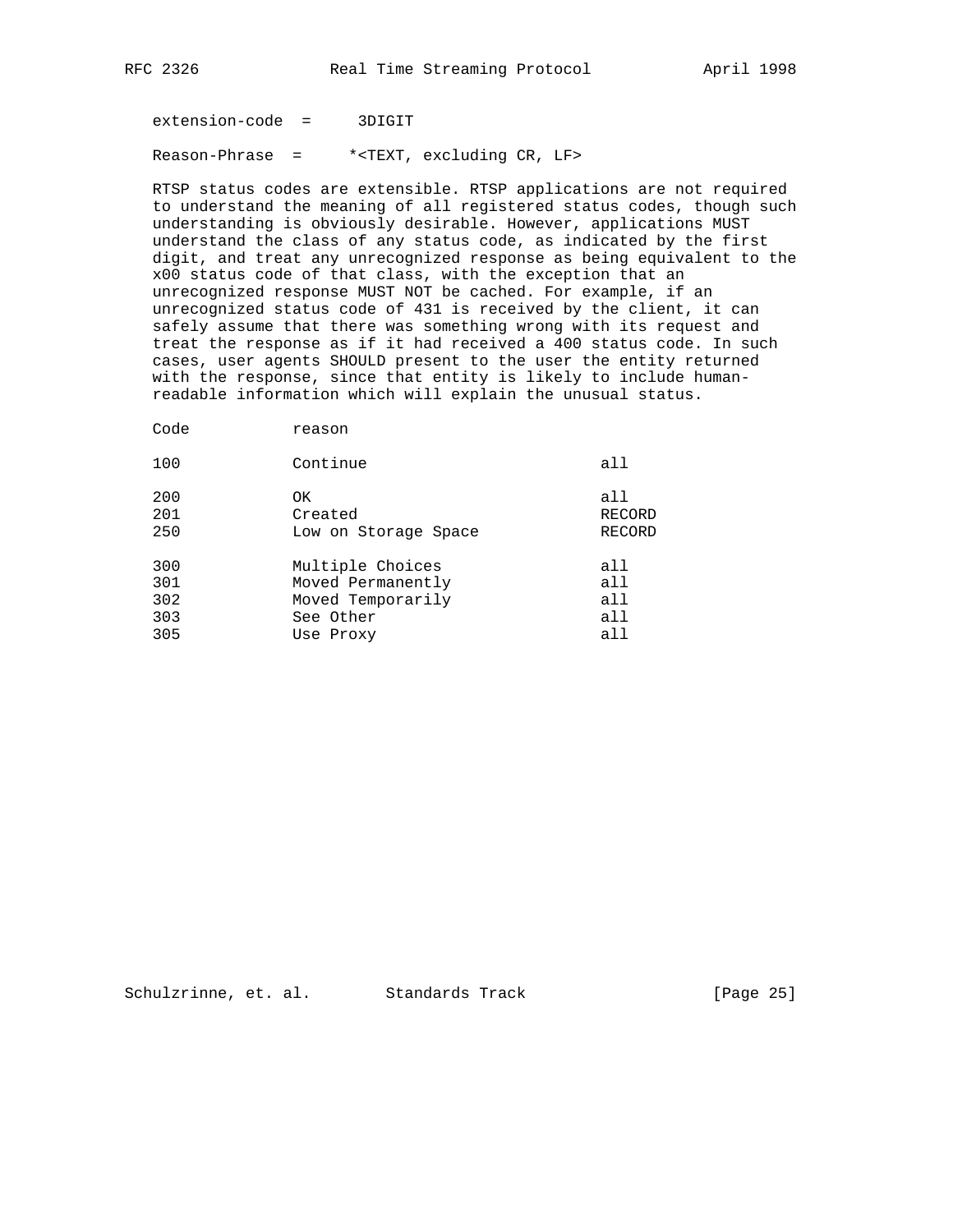| 400 | Bad Request                          | a11             |
|-----|--------------------------------------|-----------------|
| 401 | Unauthorized                         | all             |
| 402 | Payment Required                     | all             |
| 403 | Forbidden                            | a11             |
| 404 | Not Found                            | all             |
| 405 | Method Not Allowed                   | all             |
| 406 | Not Acceptable                       | all             |
| 407 | Proxy Authentication Required        | all             |
| 408 | Request Timeout                      | a11             |
| 410 | Gone                                 | a11             |
| 411 | Length Required                      | all             |
| 412 | Precondition Failed                  | DESCRIBE, SETUP |
| 413 | Request Entity Too Large             | a11             |
| 414 | Request-URI Too Long                 | all             |
| 415 | Unsupported Media Type               | all             |
| 451 | Invalid parameter                    | SETUP           |
| 452 | Illegal Conference Identifier        | SETUP           |
| 453 | Not Enough Bandwidth                 | SETUP           |
| 454 | Session Not Found                    | all             |
| 455 | Method Not Valid In This State       | all             |
| 456 | Header Field Not Valid               | all             |
| 457 | Invalid Range                        | PLAY            |
| 458 | Parameter Is Read-Only               | SET PARAMETER   |
| 459 | Aggregate Operation Not Allowed      | all             |
| 460 | Only Aggregate Operation Allowed all |                 |
| 461 | Unsupported Transport                | all             |
| 462 | Destination Unreachable              | all             |
| 500 | Internal Server Error                | a11             |
| 501 | Not Implemented                      | all             |
| 502 | Bad Gateway                          | a11             |
| 503 | Service Unavailable                  | all             |
| 504 | Gateway Timeout                      | all             |
| 505 | RTSP Version Not Supported           | all             |
| 551 | Option not support                   | a11             |
|     |                                      |                 |

Table 1: Status codes and their usage with RTSP methods

# 7.1.2 Response Header Fields

 The response-header fields allow the request recipient to pass additional information about the response which cannot be placed in the Status-Line. These header fields give information about the server and about further access to the resource identified by the Request-URI.

Schulzrinne, et. al. Standards Track (Page 26)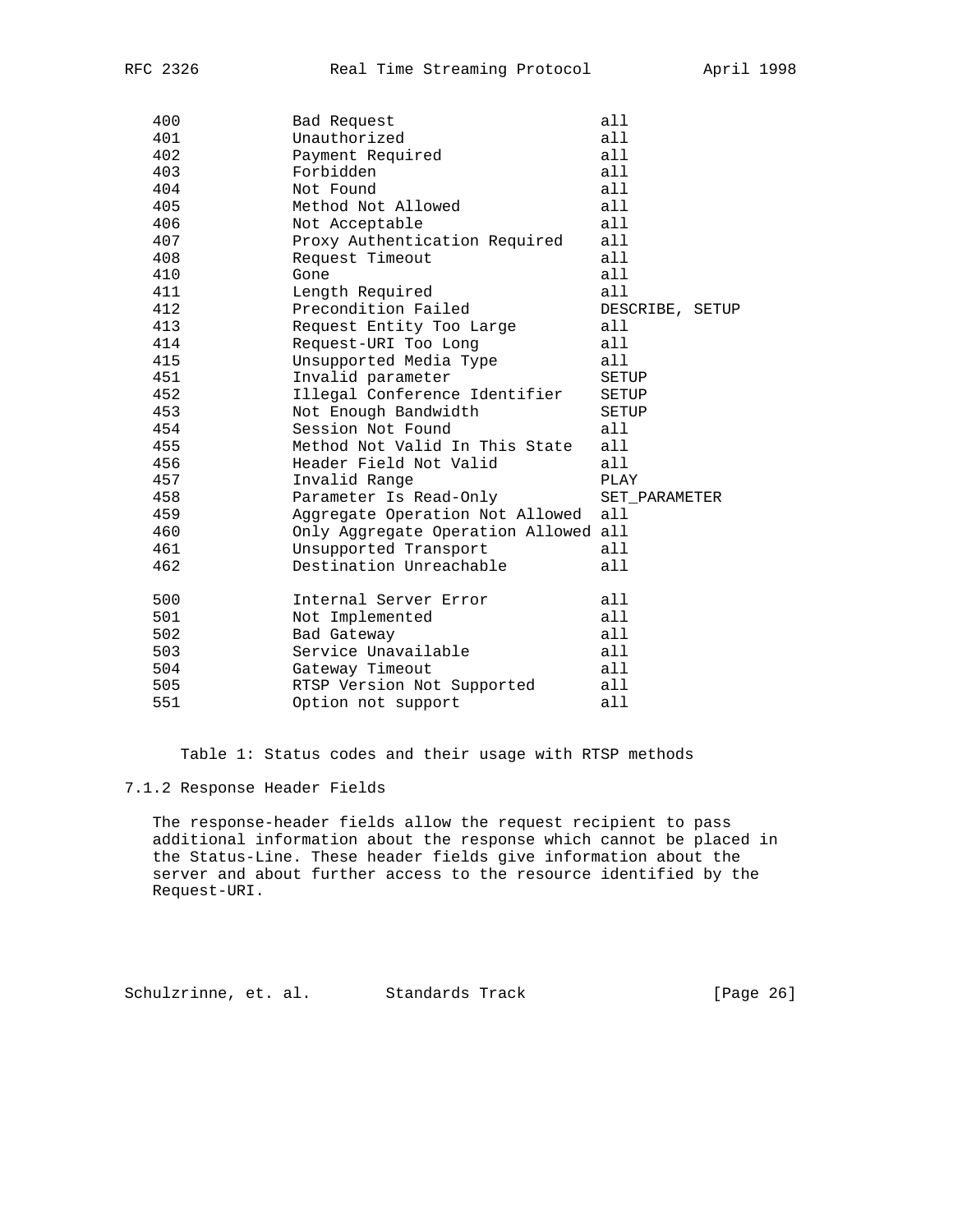| response-header = | Location           | ; Section 12.25 |  |
|-------------------|--------------------|-----------------|--|
|                   | Proxy-Authenticate | ; Section 12.26 |  |
|                   | Public             | ; Section 12.28 |  |
|                   | Retry-After        | ; Section 12.31 |  |
|                   | Server             | ; Section 12.36 |  |
|                   | Varv               | ; Section 12.42 |  |
|                   | WWW-Authenticate   | ; Section 12.44 |  |
|                   |                    |                 |  |

 Response-header field names can be extended reliably only in combination with a change in the protocol version. However, new or experimental header fields MAY be given the semantics of response header fields if all parties in the communication recognize them to be response-header fields. Unrecognized header fields are treated as entity-header fields.

### 8 Entity

 Request and Response messages MAY transfer an entity if not otherwise restricted by the request method or response status code. An entity consists of entity-header fields and an entity-body, although some responses will only include the entity-headers.

 In this section, both sender and recipient refer to either the client or the server, depending on who sends and who receives the entity.

8.1 Entity Header Fields

 Entity-header fields define optional metainformation about the entity-body or, if no body is present, about the resource identified by the request.

| Allow            |  |                                                                                                                                                                              |
|------------------|--|------------------------------------------------------------------------------------------------------------------------------------------------------------------------------|
| Content-Base     |  |                                                                                                                                                                              |
| Content-Encoding |  |                                                                                                                                                                              |
| Content-Language |  |                                                                                                                                                                              |
| Content-Length   |  |                                                                                                                                                                              |
| Content-Location |  |                                                                                                                                                                              |
| Content-Type     |  |                                                                                                                                                                              |
| Expires          |  |                                                                                                                                                                              |
| Last-Modified    |  |                                                                                                                                                                              |
| extension-header |  |                                                                                                                                                                              |
| message-header   |  |                                                                                                                                                                              |
|                  |  | ; Section 12.4<br>$:$ Section 12.11<br>Section 12.12<br>: Section 12.13<br>$i$ Section 12.14<br>: Section 12.15<br>: Section 12.16<br>; Section $12.19$<br>$i$ Section 12.24 |

 The extension-header mechanism allows additional entity-header fields to be defined without changing the protocol, but these fields cannot be assumed to be recognizable by the recipient. Unrecognized header fields SHOULD be ignored by the recipient and forwarded by proxies.

Schulzrinne, et. al. Standards Track [Page 27]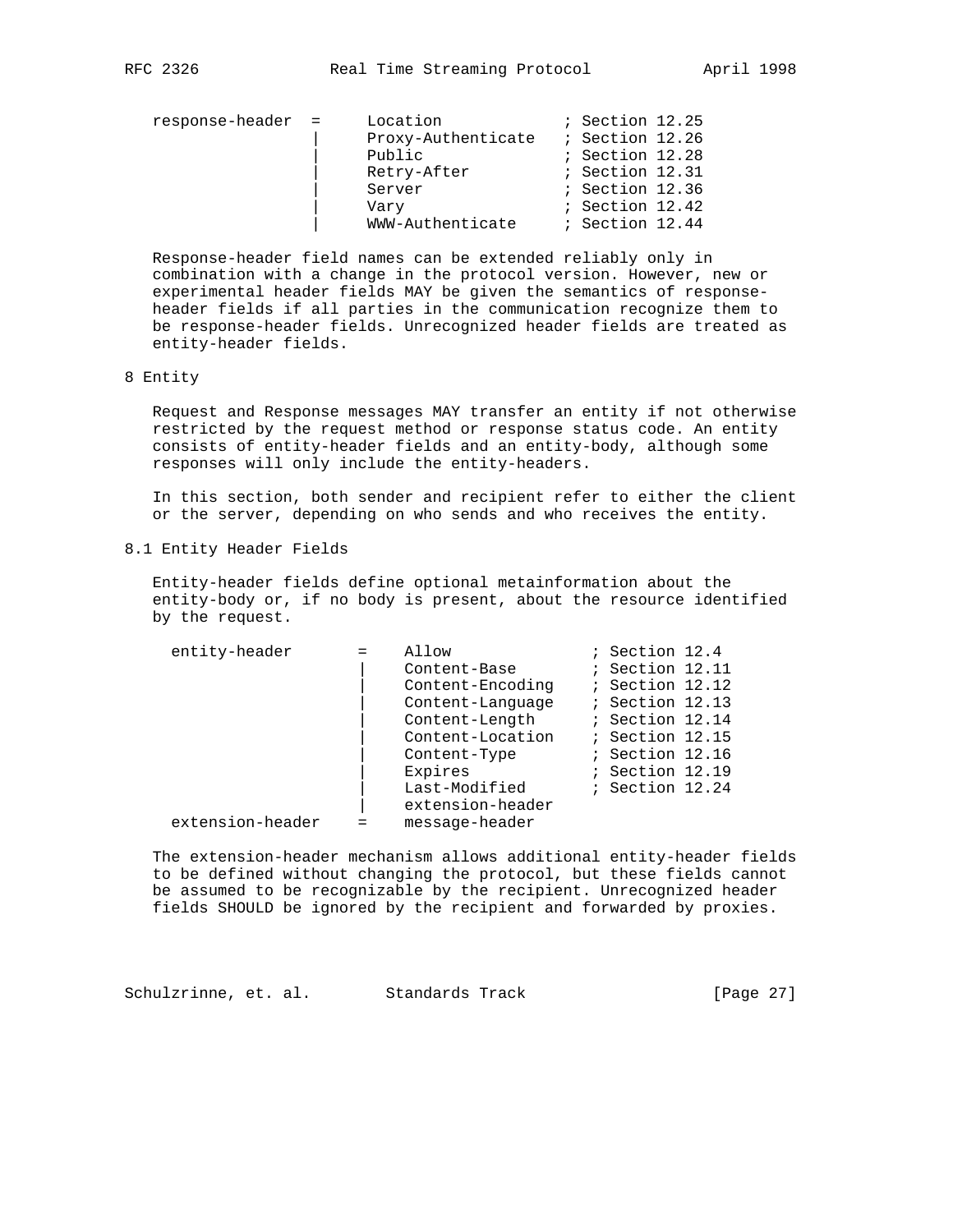8.2 Entity Body

See [H7.2]

### 9 Connections

RTSP requests can be transmitted in several different ways:

- \* persistent transport connections used for several request-response transactions;
- \* one connection per request/response transaction;
- \* connectionless mode.

 The type of transport connection is defined by the RTSP URI (Section 3.2). For the scheme "rtsp", a persistent connection is assumed, while the scheme "rtspu" calls for RTSP requests to be sent without setting up a connection.

 Unlike HTTP, RTSP allows the media server to send requests to the media client. However, this is only supported for persistent connections, as the media server otherwise has no reliable way of reaching the client. Also, this is the only way that requests from media server to client are likely to traverse firewalls.

## 9.1 Pipelining

 A client that supports persistent connections or connectionless mode MAY "pipeline" its requests (i.e., send multiple requests without waiting for each response). A server MUST send its responses to those requests in the same order that the requests were received.

9.2 Reliability and Acknowledgements

 Requests are acknowledged by the receiver unless they are sent to a multicast group. If there is no acknowledgement, the sender may resend the same message after a timeout of one round-trip time (RTT). The round-trip time is estimated as in TCP (RFC 1123) [18], with an initial round-trip value of 500 ms. An implementation MAY cache the last RTT measurement as the initial value for future connections.

 If a reliable transport protocol is used to carry RTSP, requests MUST NOT be retransmitted; the RTSP application MUST instead rely on the underlying transport to provide reliability.

 If both the underlying reliable transport such as TCP and the RTSP application retransmit requests, it is possible that each packet loss results in two retransmissions. The receiver cannot typically take advantage of the application-layer retransmission since the

Schulzrinne, et. al. Standards Track (Page 28)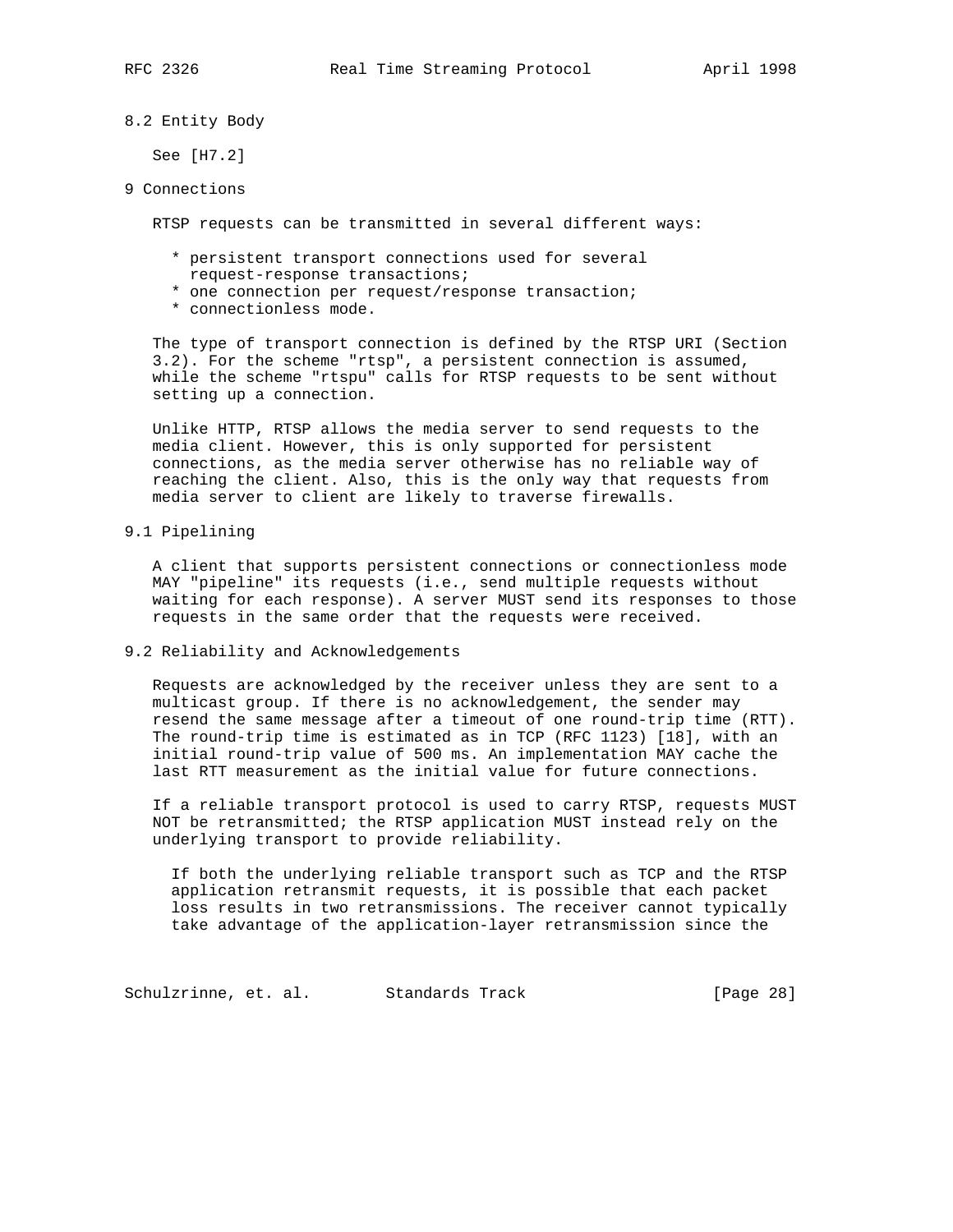transport stack will not deliver the application-layer retransmission before the first attempt has reached the receiver. If the packet loss is caused by congestion, multiple retransmissions at different layers will exacerbate the congestion.

 If RTSP is used over a small-RTT LAN, standard procedures for optimizing initial TCP round trip estimates, such as those used in T/TCP (RFC 1644) [22], can be beneficial.

 The Timestamp header (Section 12.38) is used to avoid the retransmission ambiguity problem [23, p. 301] and obviates the need for Karn's algorithm.

 Each request carries a sequence number in the CSeq header (Section 12.17), which is incremented by one for each distinct request transmitted. If a request is repeated because of lack of acknowledgement, the request MUST carry the original sequence number (i.e., the sequence number is not incremented).

 Systems implementing RTSP MUST support carrying RTSP over TCP and MAY support UDP. The default port for the RTSP server is 554 for both UDP and TCP.

 A number of RTSP packets destined for the same control end point may be packed into a single lower-layer PDU or encapsulated into a TCP stream. RTSP data MAY be interleaved with RTP and RTCP packets. Unlike HTTP, an RTSP message MUST contain a Content-Length header whenever that message contains a payload. Otherwise, an RTSP packet is terminated with an empty line immediately following the last message header.

10 Method Definitions

 The method token indicates the method to be performed on the resource identified by the Request-URI. The method is case-sensitive. New methods may be defined in the future. Method names may not start with a \$ character (decimal 24) and must be a token. Methods are summarized in Table 2.

Schulzrinne, et. al. Standards Track [Page 29]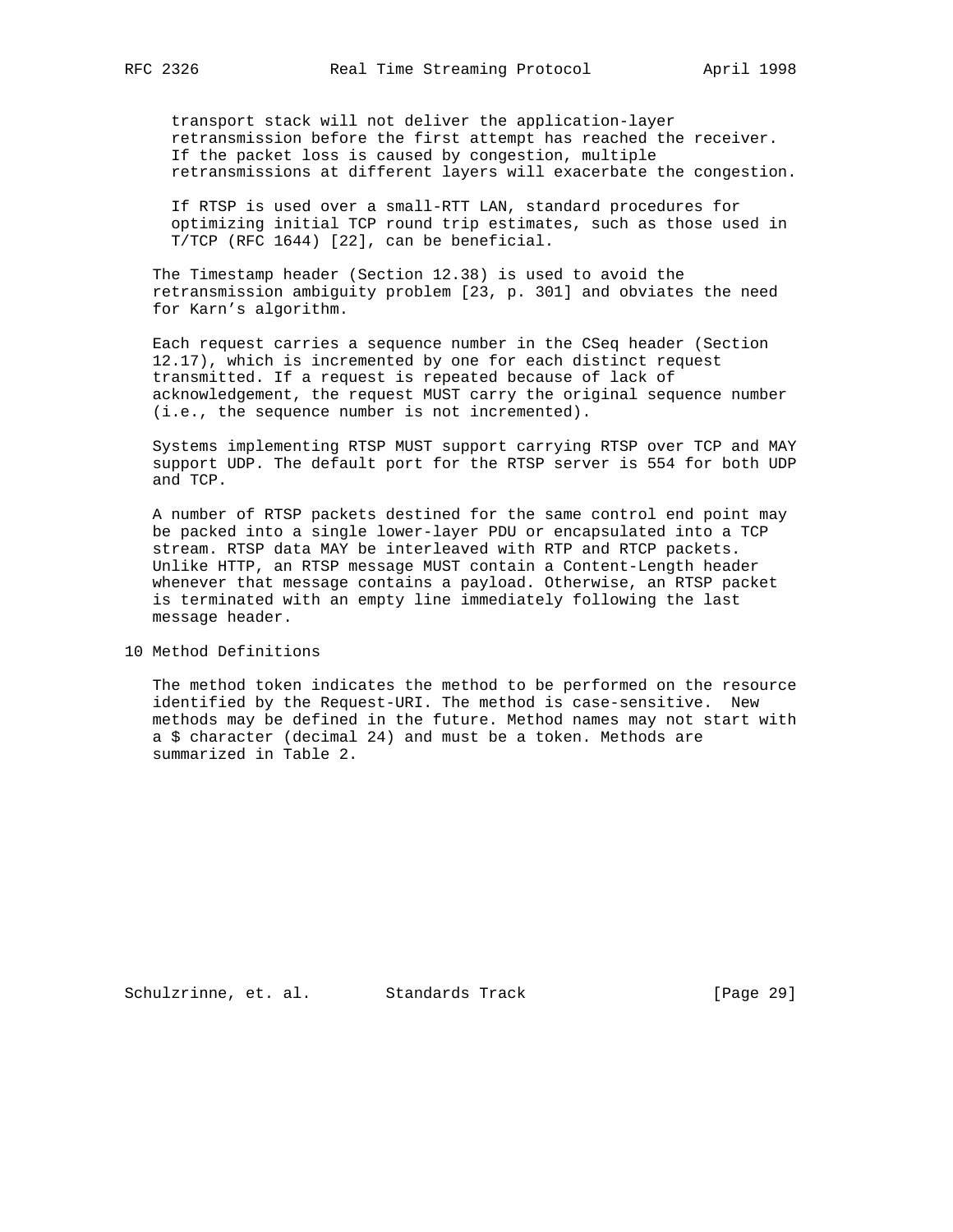| method        | direction       | object | requirement        |
|---------------|-----------------|--------|--------------------|
| DESCRIBE      | $C->S$          | P, S   | recommended        |
| ANNOUNCE      | $C->S$ , $S->C$ | P, S   | optional           |
| GET PARAMETER | $C->S$ , $S->C$ | P, S   | optional           |
| OPTIONS       | $C->S$ , $S->C$ | P, S   | required           |
|               |                 |        | $(S->C:$ optional) |
| PAUSE         | $C->S$          | P, S   | recommended        |
| PLAY          | $C->S$          | P, S   | required           |
| <b>RECORD</b> | $C->S$          | P, S   | optional           |
| REDIRECT      | $S->C$          | P,S    | optional           |
| SETUP         | $C->S$          | S      | required           |
| SET PARAMETER | $C->S$ , $S->C$ | P,S    | optional           |
| TEARDOWN      | $C->S$          | P, S   | required           |
|               |                 |        |                    |

 Table 2: Overview of RTSP methods, their direction, and what objects (P: presentation, S: stream) they operate on

 Notes on Table 2: PAUSE is recommended, but not required in that a fully functional server can be built that does not support this method, for example, for live feeds. If a server does not support a particular method, it MUST return "501 Not Implemented" and a client SHOULD not try this method again for this server.

# 10.1 OPTIONS

 The behavior is equivalent to that described in [H9.2]. An OPTIONS request may be issued at any time, e.g., if the client is about to try a nonstandard request. It does not influence server state.

Example:

- C->S: OPTIONS \* RTSP/1.0 CSeq: 1 Require: implicit-play Proxy-Require: gzipped-messages
- S->C: RTSP/1.0 200 OK CSeq: 1 Public: DESCRIBE, SETUP, TEARDOWN, PLAY, PAUSE

 Note that these are necessarily fictional features (one would hope that we would not purposefully overlook a truly useful feature just so that we could have a strong example in this section).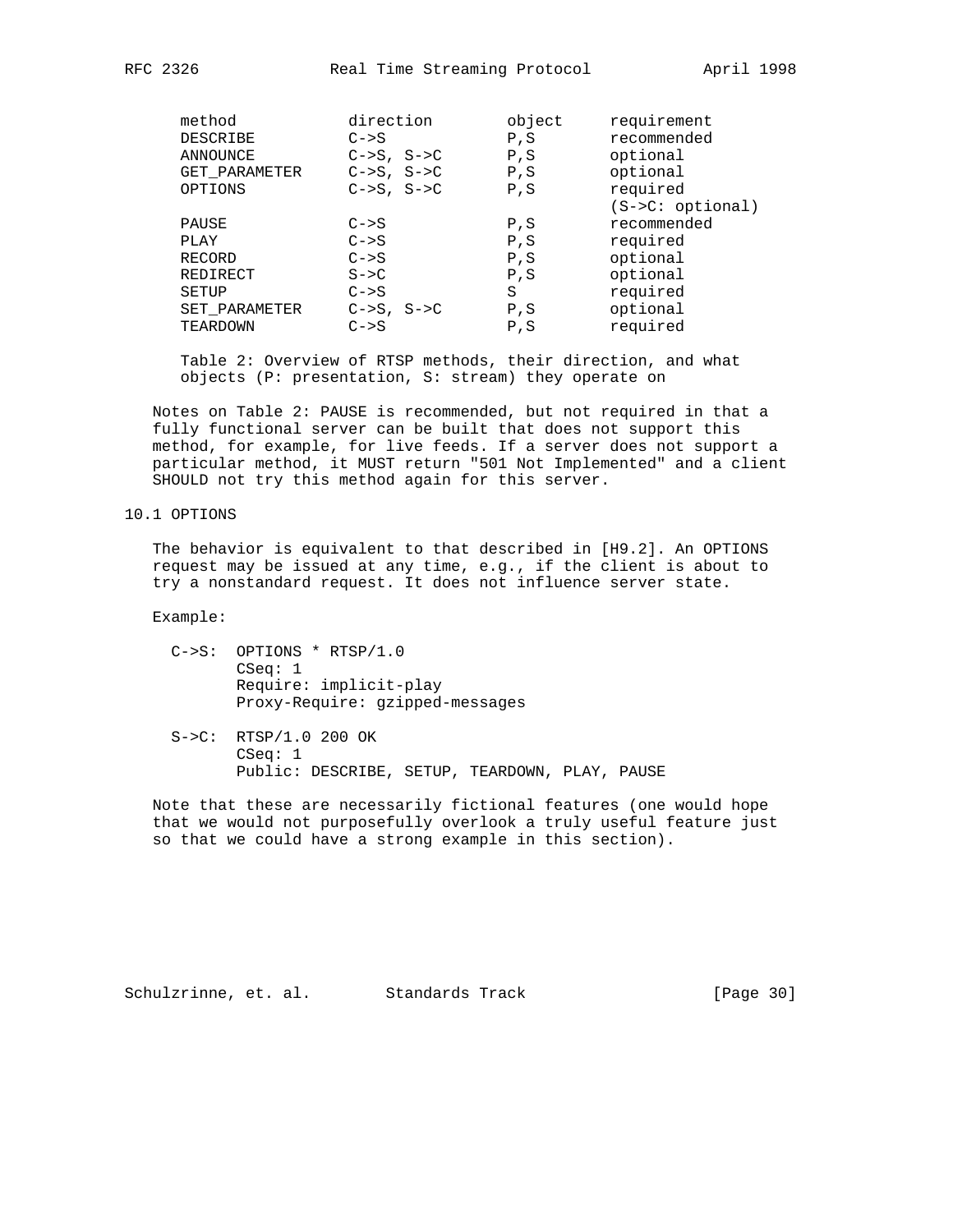# 10.2 DESCRIBE

 The DESCRIBE method retrieves the description of a presentation or media object identified by the request URL from a server. It may use the Accept header to specify the description formats that the client understands. The server responds with a description of the requested resource. The DESCRIBE reply-response pair constitutes the media initialization phase of RTSP.

### Example:

 C->S: DESCRIBE rtsp://server.example.com/fizzle/foo RTSP/1.0 CSeq: 312 Accept: application/sdp, application/rtsl, application/mheg

S->C: RTSP/1.0 200 OK

 CSeq: 312 Date: 23 Jan 1997 15:35:06 GMT Content-Type: application/sdp Content-Length: 376

#### $v=0$

 o=mhandley 2890844526 2890842807 IN IP4 126.16.64.4 s=SDP Seminar i=A Seminar on the session description protocol u=http://www.cs.ucl.ac.uk/staff/M.Handley/sdp.03.ps e=mjh@isi.edu (Mark Handley) c=IN IP4 224.2.17.12/127 t=2873397496 2873404696 a=recvonly m=audio 3456 RTP/AVP 0 m=video 2232 RTP/AVP 31 m=whiteboard 32416 UDP WB a=orient:portrait

 The DESCRIBE response MUST contain all media initialization information for the resource(s) that it describes. If a media client obtains a presentation description from a source other than DESCRIBE and that description contains a complete set of media initialization parameters, the client SHOULD use those parameters and not then request a description for the same media via RTSP.

 Additionally, servers SHOULD NOT use the DESCRIBE response as a means of media indirection.

 Clear ground rules need to be established so that clients have an unambiguous means of knowing when to request media initialization information via DESCRIBE, and when not to. By forcing a DESCRIBE

Schulzrinne, et. al. Standards Track [Page 31]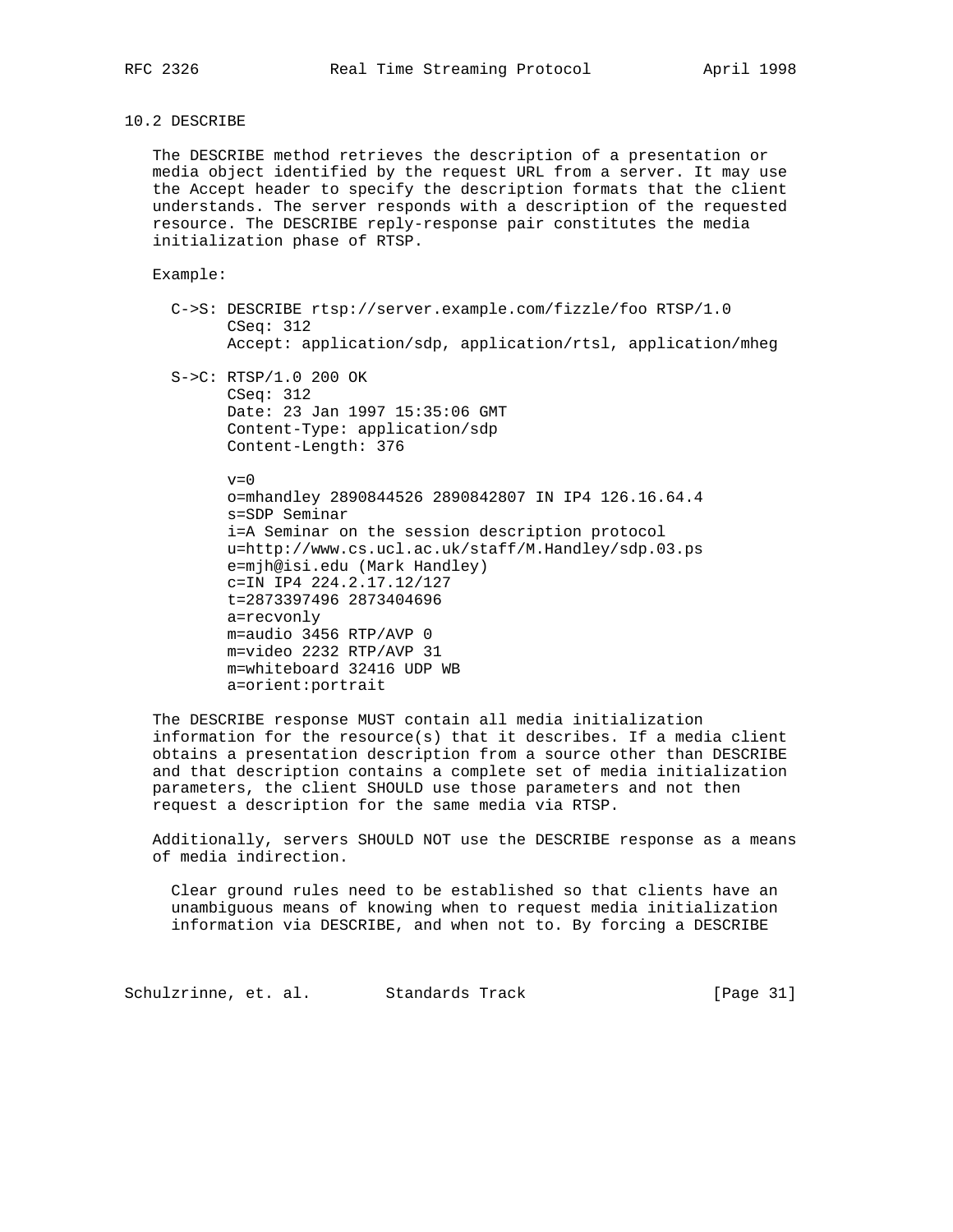response to contain all media initialization for the set of streams that it describes, and discouraging use of DESCRIBE for media indirection, we avoid looping problems that might result from other approaches.

 Media initialization is a requirement for any RTSP-based system, but the RTSP specification does not dictate that this must be done via the DESCRIBE method. There are three ways that an RTSP client may receive initialization information:

- \* via RTSP's DESCRIBE method;
- \* via some other protocol (HTTP, email attachment, etc.);
- \* via the command line or standard input (thus working as a browser helper application launched with an SDP file or other media initialization format).

 In the interest of practical interoperability, it is highly recommended that minimal servers support the DESCRIBE method, and highly recommended that minimal clients support the ability to act as a "helper application" that accepts a media initialization file from standard input, command line, and/or other means that are appropriate to the operating environment of the client.

### 10.3 ANNOUNCE

The ANNOUNCE method serves two purposes:

 When sent from client to server, ANNOUNCE posts the description of a presentation or media object identified by the request URL to a server. When sent from server to client, ANNOUNCE updates the session description in real-time.

 If a new media stream is added to a presentation (e.g., during a live presentation), the whole presentation description should be sent again, rather than just the additional components, so that components can be deleted.

Example:

 C->S: ANNOUNCE rtsp://server.example.com/fizzle/foo RTSP/1.0 CSeq: 312 Date: 23 Jan 1997 15:35:06 GMT Session: 47112344 Content-Type: application/sdp Content-Length: 332  $v=0$ o=mhandley 2890844526 2890845468 IN IP4 126.16.64.4

Schulzrinne, et. al. Standards Track [Page 32]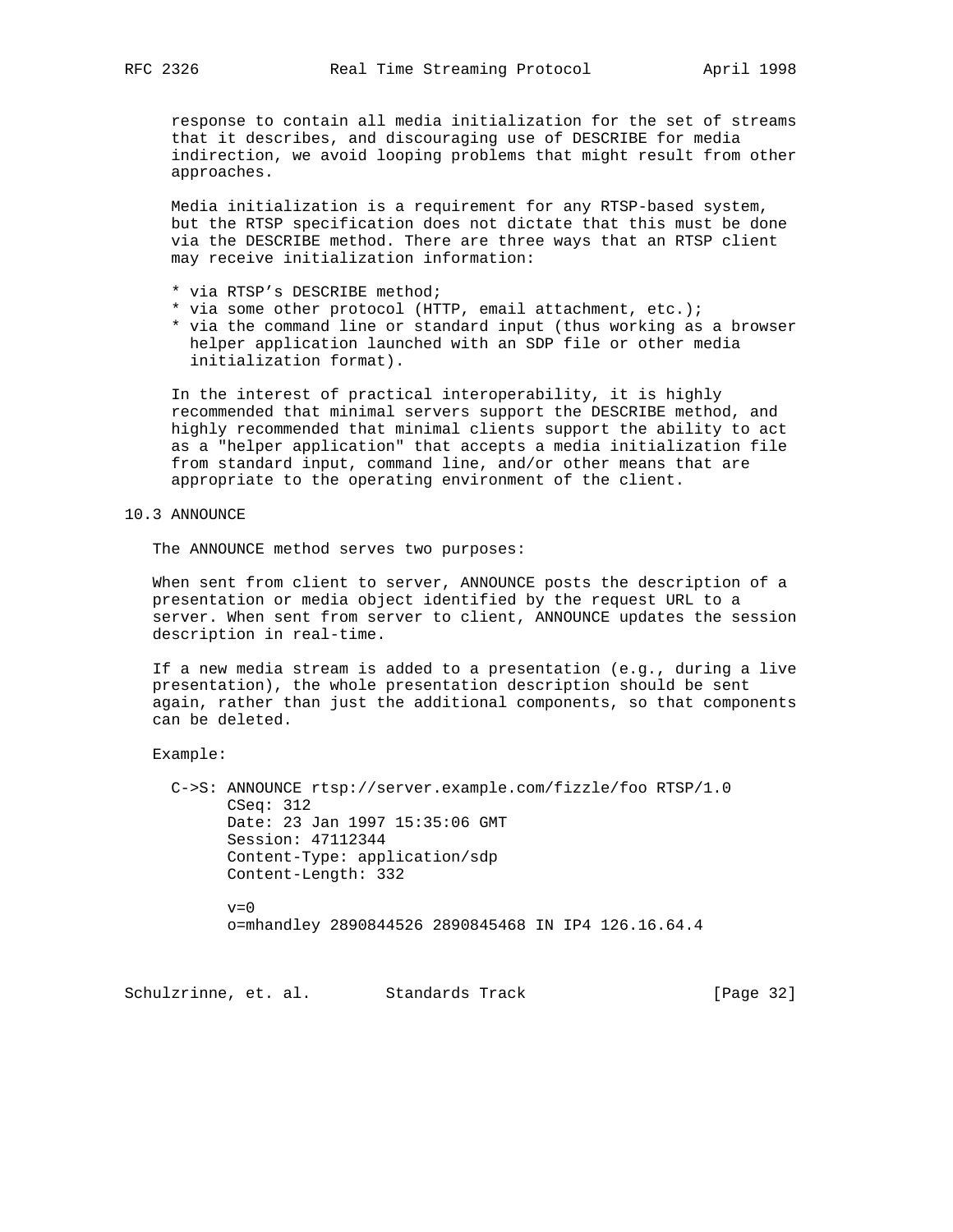s=SDP Seminar i=A Seminar on the session description protocol u=http://www.cs.ucl.ac.uk/staff/M.Handley/sdp.03.ps e=mjh@isi.edu (Mark Handley) c=IN IP4 224.2.17.12/127 t=2873397496 2873404696 a=recvonly m=audio 3456 RTP/AVP 0 m=video 2232 RTP/AVP 31 S->C: RTSP/1.0 200 OK CSeq: 312

10.4 SETUP

 The SETUP request for a URI specifies the transport mechanism to be used for the streamed media. A client can issue a SETUP request for a stream that is already playing to change transport parameters, which a server MAY allow. If it does not allow this, it MUST respond with error "455 Method Not Valid In This State". For the benefit of any intervening firewalls, a client must indicate the transport parameters even if it has no influence over these parameters, for example, where the server advertises a fixed multicast address.

 Since SETUP includes all transport initialization information, firewalls and other intermediate network devices (which need this information) are spared the more arduous task of parsing the DESCRIBE response, which has been reserved for media initialization.

 The Transport header specifies the transport parameters acceptable to the client for data transmission; the response will contain the transport parameters selected by the server.

- C->S: SETUP rtsp://example.com/foo/bar/baz.rm RTSP/1.0 CSeq: 302 Transport: RTP/AVP;unicast;client\_port=4588-4589
- S->C: RTSP/1.0 200 OK CSeq: 302 Date: 23 Jan 1997 15:35:06 GMT Session: 47112344 Transport: RTP/AVP;unicast; client\_port=4588-4589;server\_port=6256-6257

 The server generates session identifiers in response to SETUP requests. If a SETUP request to a server includes a session identifier, the server MUST bundle this setup request into the

Schulzrinne, et. al. Standards Track [Page 33]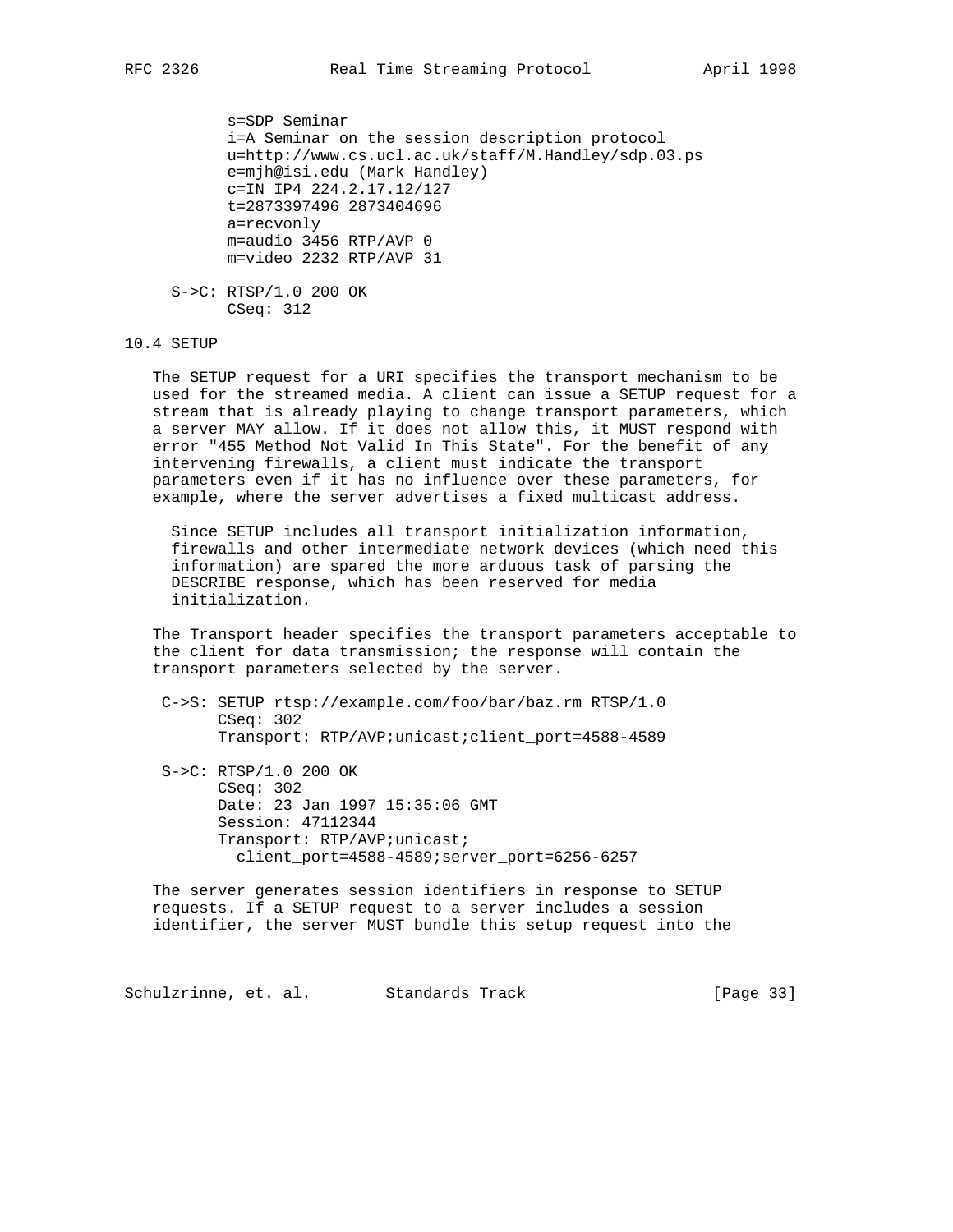existing session or return error "459 Aggregate Operation Not Allowed" (see Section 11.3.10).

### 10.5 PLAY

 The PLAY method tells the server to start sending data via the mechanism specified in SETUP. A client MUST NOT issue a PLAY request until any outstanding SETUP requests have been acknowledged as successful.

 The PLAY request positions the normal play time to the beginning of the range specified and delivers stream data until the end of the range is reached. PLAY requests may be pipelined (queued); a server MUST queue PLAY requests to be executed in order. That is, a PLAY request arriving while a previous PLAY request is still active is delayed until the first has been completed.

This allows precise editing.

 For example, regardless of how closely spaced the two PLAY requests in the example below arrive, the server will first play seconds 10 through 15, then, immediately following, seconds 20 to 25, and finally seconds 30 through the end.

- C->S: PLAY rtsp://audio.example.com/audio RTSP/1.0 CSeq: 835 Session: 12345678 Range: npt=10-15
- C->S: PLAY rtsp://audio.example.com/audio RTSP/1.0 CSeq: 836 Session: 12345678 Range: npt=20-25
- C->S: PLAY rtsp://audio.example.com/audio RTSP/1.0 CSeq: 837 Session: 12345678 Range: npt=30-

See the description of the PAUSE request for further examples.

 A PLAY request without a Range header is legal. It starts playing a stream from the beginning unless the stream has been paused. If a stream has been paused via PAUSE, stream delivery resumes at the pause point. If a stream is playing, such a PLAY request causes no further action and can be used by the client to test server liveness.

Schulzrinne, et. al. Standards Track [Page 34]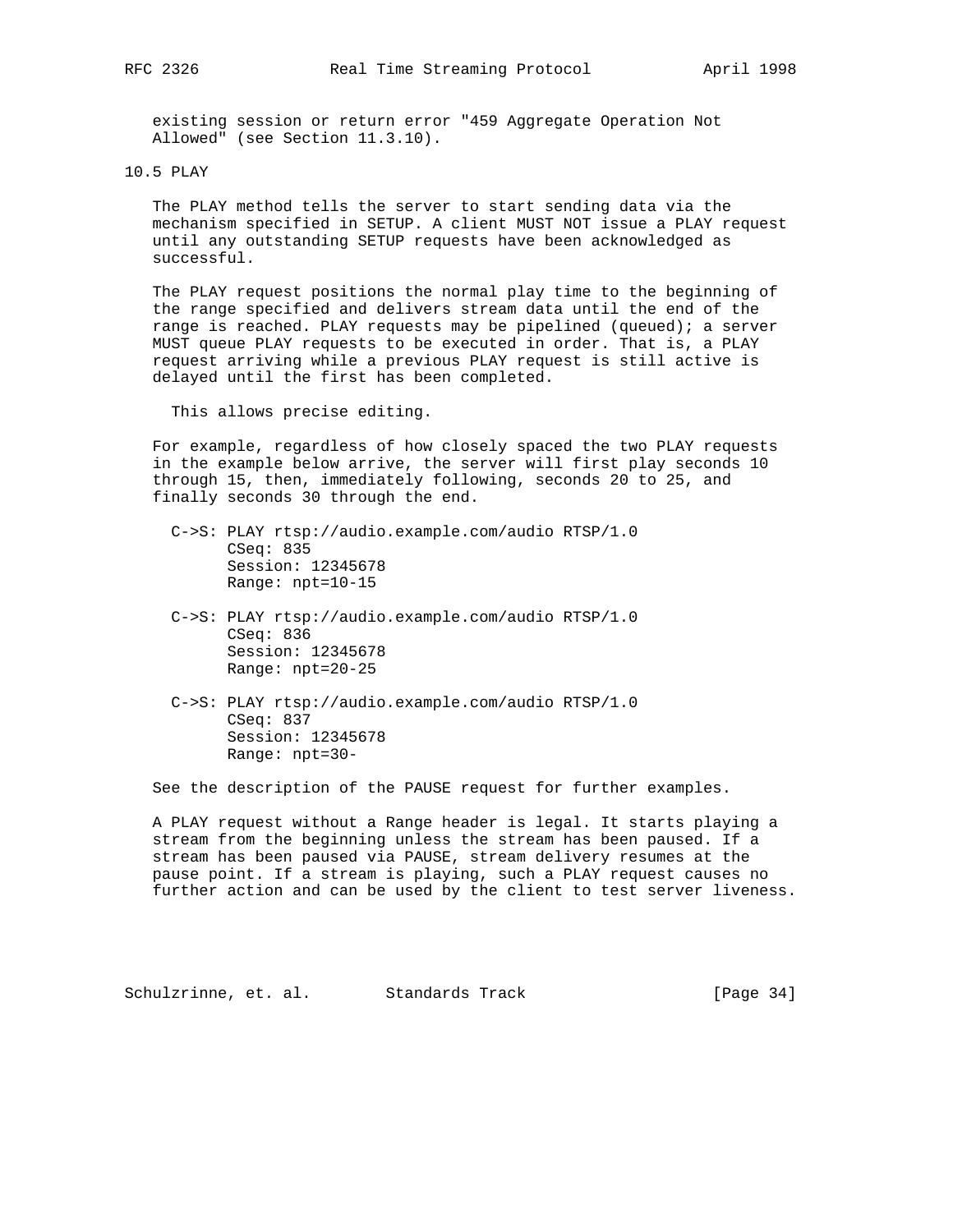The Range header may also contain a time parameter. This parameter specifies a time in UTC at which the playback should start. If the message is received after the specified time, playback is started immediately. The time parameter may be used to aid in synchronization of streams obtained from different sources.

 For a on-demand stream, the server replies with the actual range that will be played back. This may differ from the requested range if alignment of the requested range to valid frame boundaries is required for the media source. If no range is specified in the request, the current position is returned in the reply. The unit of the range in the reply is the same as that in the request.

 After playing the desired range, the presentation is automatically paused, as if a PAUSE request had been issued.

 The following example plays the whole presentation starting at SMPTE time code 0:10:20 until the end of the clip. The playback is to start at 15:36 on 23 Jan 1997.

- C->S: PLAY rtsp://audio.example.com/twister.en RTSP/1.0 CSeq: 833 Session: 12345678 Range: smpte=0:10:20-;time=19970123T153600Z
- S->C: RTSP/1.0 200 OK CSeq: 833 Date: 23 Jan 1997 15:35:06 GMT Range: smpte=0:10:22-;time=19970123T153600Z

 For playing back a recording of a live presentation, it may be desirable to use clock units:

- C->S: PLAY rtsp://audio.example.com/meeting.en RTSP/1.0 CSeq: 835 Session: 12345678 Range: clock=19961108T142300Z-19961108T143520Z
- S->C: RTSP/1.0 200 OK CSeq: 835 Date: 23 Jan 1997 15:35:06 GMT

 A media server only supporting playback MUST support the npt format and MAY support the clock and smpte formats.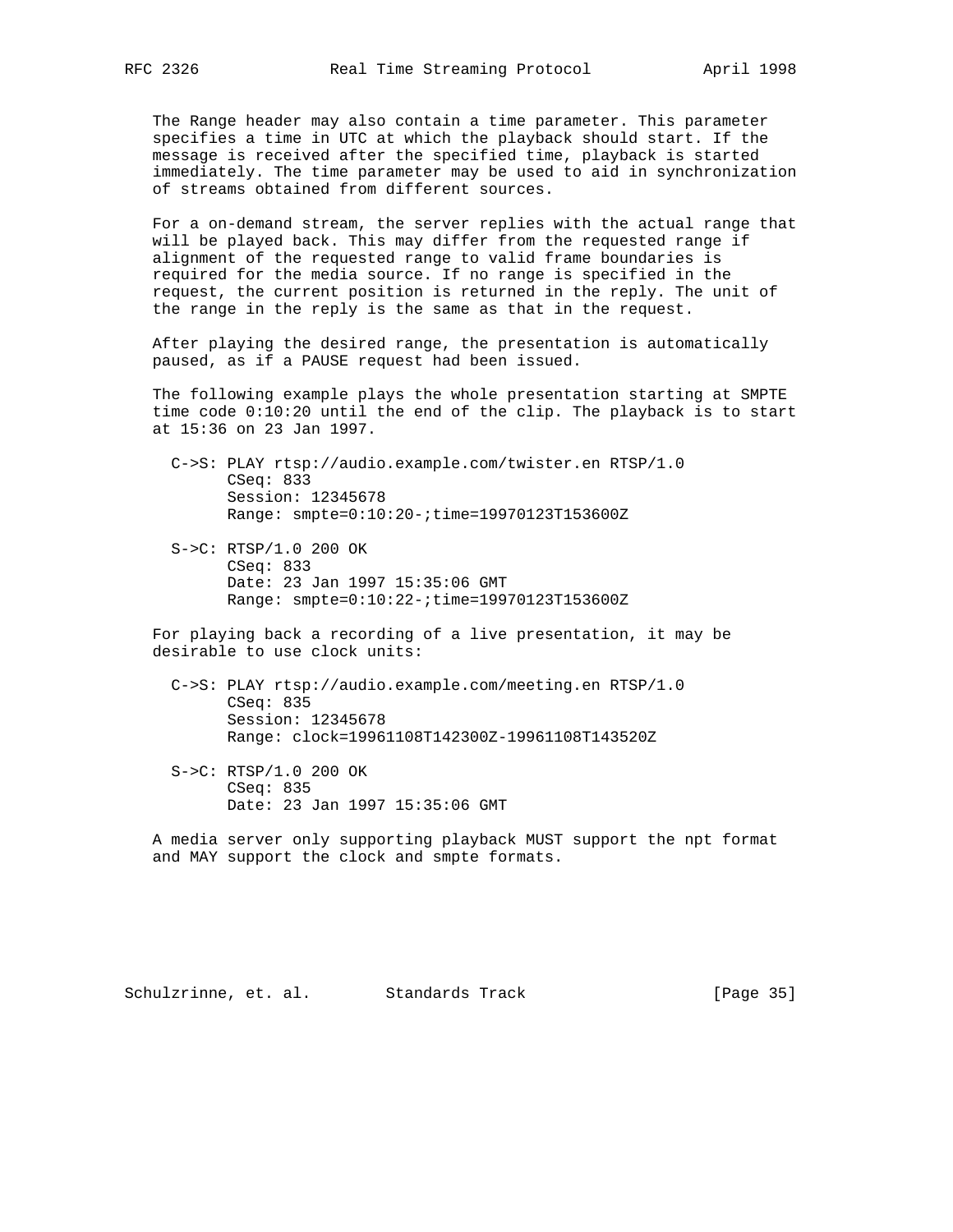# 10.6 PAUSE

 The PAUSE request causes the stream delivery to be interrupted (halted) temporarily. If the request URL names a stream, only playback and recording of that stream is halted. For example, for audio, this is equivalent to muting. If the request URL names a presentation or group of streams, delivery of all currently active streams within the presentation or group is halted. After resuming playback or recording, synchronization of the tracks MUST be maintained. Any server resources are kept, though servers MAY close the session and free resources after being paused for the duration specified with the timeout parameter of the Session header in the SETUP message.

Example:

- C->S: PAUSE rtsp://example.com/fizzle/foo RTSP/1.0 CSeq: 834 Session: 12345678
- S->C: RTSP/1.0 200 OK CSeq: 834 Date: 23 Jan 1997 15:35:06 GMT

 The PAUSE request may contain a Range header specifying when the stream or presentation is to be halted. We refer to this point as the "pause point". The header must contain exactly one value rather than a time range. The normal play time for the stream is set to the pause point. The pause request becomes effective the first time the server is encountering the time point specified in any of the currently pending PLAY requests. If the Range header specifies a time outside any currently pending PLAY requests, the error "457 Invalid Range" is returned. If a media unit (such as an audio or video frame) starts presentation at exactly the pause point, it is not played or recorded. If the Range header is missing, stream delivery is interrupted immediately on receipt of the message and the pause point is set to the current normal play time.

 A PAUSE request discards all queued PLAY requests. However, the pause point in the media stream MUST be maintained. A subsequent PLAY request without Range header resumes from the pause point.

 For example, if the server has play requests for ranges 10 to 15 and 20 to 29 pending and then receives a pause request for NPT 21, it would start playing the second range and stop at NPT 21. If the pause request is for NPT 12 and the server is playing at NPT 13 serving the first play request, the server stops immediately. If the pause request is for NPT 16, the server stops after completing the first

Schulzrinne, et. al. Standards Track (Page 36)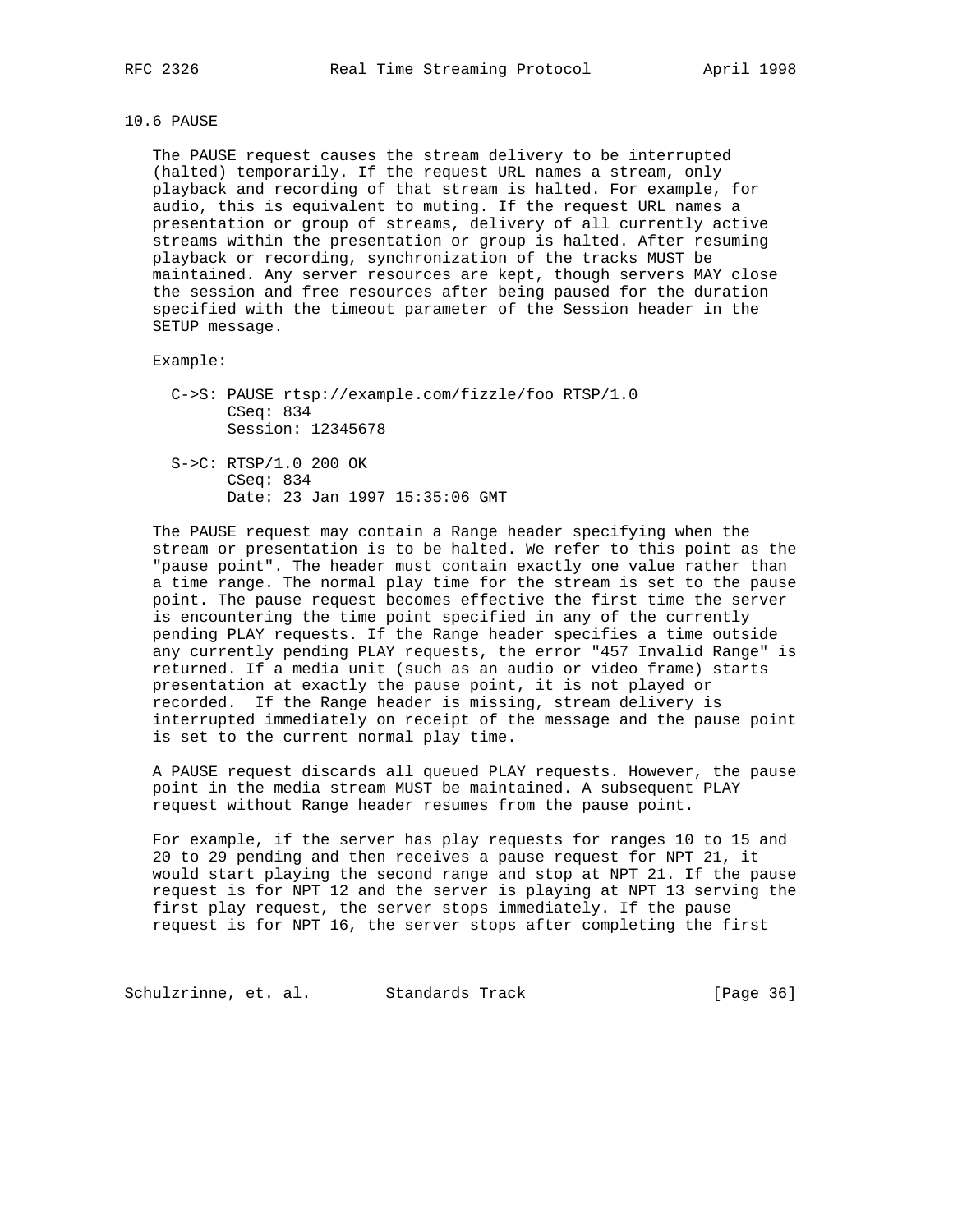play request and discards the second play request.

 As another example, if a server has received requests to play ranges 10 to 15 and then 13 to 20 (that is, overlapping ranges), the PAUSE request for NPT=14 would take effect while the server plays the first range, with the second PLAY request effectively being ignored, assuming the PAUSE request arrives before the server has started playing the second, overlapping range. Regardless of when the PAUSE request arrives, it sets the NPT to 14.

 If the server has already sent data beyond the time specified in the Range header, a PLAY would still resume at that point in time, as it is assumed that the client has discarded data after that point. This ensures continuous pause/play cycling without gaps.

#### 10.7 TEARDOWN

 The TEARDOWN request stops the stream delivery for the given URI, freeing the resources associated with it. If the URI is the presentation URI for this presentation, any RTSP session identifier associated with the session is no longer valid. Unless all transport parameters are defined by the session description, a SETUP request has to be issued before the session can be played again.

#### Example:

 C->S: TEARDOWN rtsp://example.com/fizzle/foo RTSP/1.0 CSeq: 892 Session: 12345678 S->C: RTSP/1.0 200 OK CSeq: 892

10.8 GET\_PARAMETER

 The GET\_PARAMETER request retrieves the value of a parameter of a presentation or stream specified in the URI. The content of the reply and response is left to the implementation. GET\_PARAMETER with no entity body may be used to test client or server liveness ("ping").

Example:

 S->C: GET\_PARAMETER rtsp://example.com/fizzle/foo RTSP/1.0 CSeq: 431 Content-Type: text/parameters Session: 12345678 Content-Length: 15 packets\_received jitter

Schulzrinne, et. al. Standards Track [Page 37]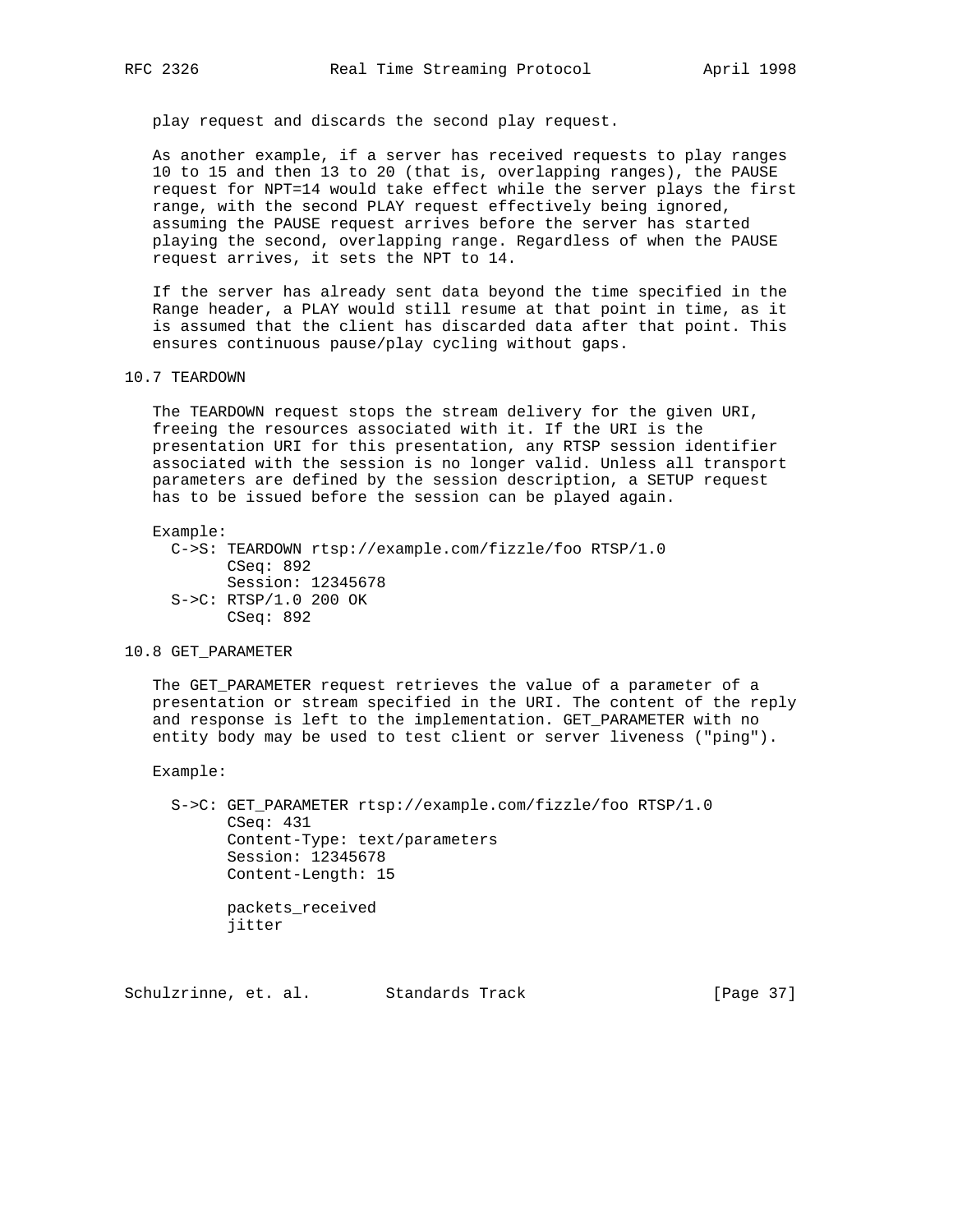C->S: RTSP/1.0 200 OK CSeq: 431 Content-Length: 46 Content-Type: text/parameters

 packets\_received: 10 jitter: 0.3838

 The "text/parameters" section is only an example type for parameter. This method is intentionally loosely defined with the intention that the reply content and response content will be defined after further experimentation.

## 10.9 SET\_PARAMETER

 This method requests to set the value of a parameter for a presentation or stream specified by the URI.

 A request SHOULD only contain a single parameter to allow the client to determine why a particular request failed. If the request contains several parameters, the server MUST only act on the request if all of the parameters can be set successfully. A server MUST allow a parameter to be set repeatedly to the same value, but it MAY disallow changing parameter values.

 Note: transport parameters for the media stream MUST only be set with the SETUP command.

 Restricting setting transport parameters to SETUP is for the benefit of firewalls.

 The parameters are split in a fine-grained fashion so that there can be more meaningful error indications. However, it may make sense to allow the setting of several parameters if an atomic setting is desirable. Imagine device control where the client does not want the camera to pan unless it can also tilt to the right angle at the same time.

Example:

 C->S: SET\_PARAMETER rtsp://example.com/fizzle/foo RTSP/1.0 CSeq: 421 Content-length: 20 Content-type: text/parameters

barparam: barstuff

S->C: RTSP/1.0 451 Invalid Parameter

Schulzrinne, et. al. Standards Track [Page 38]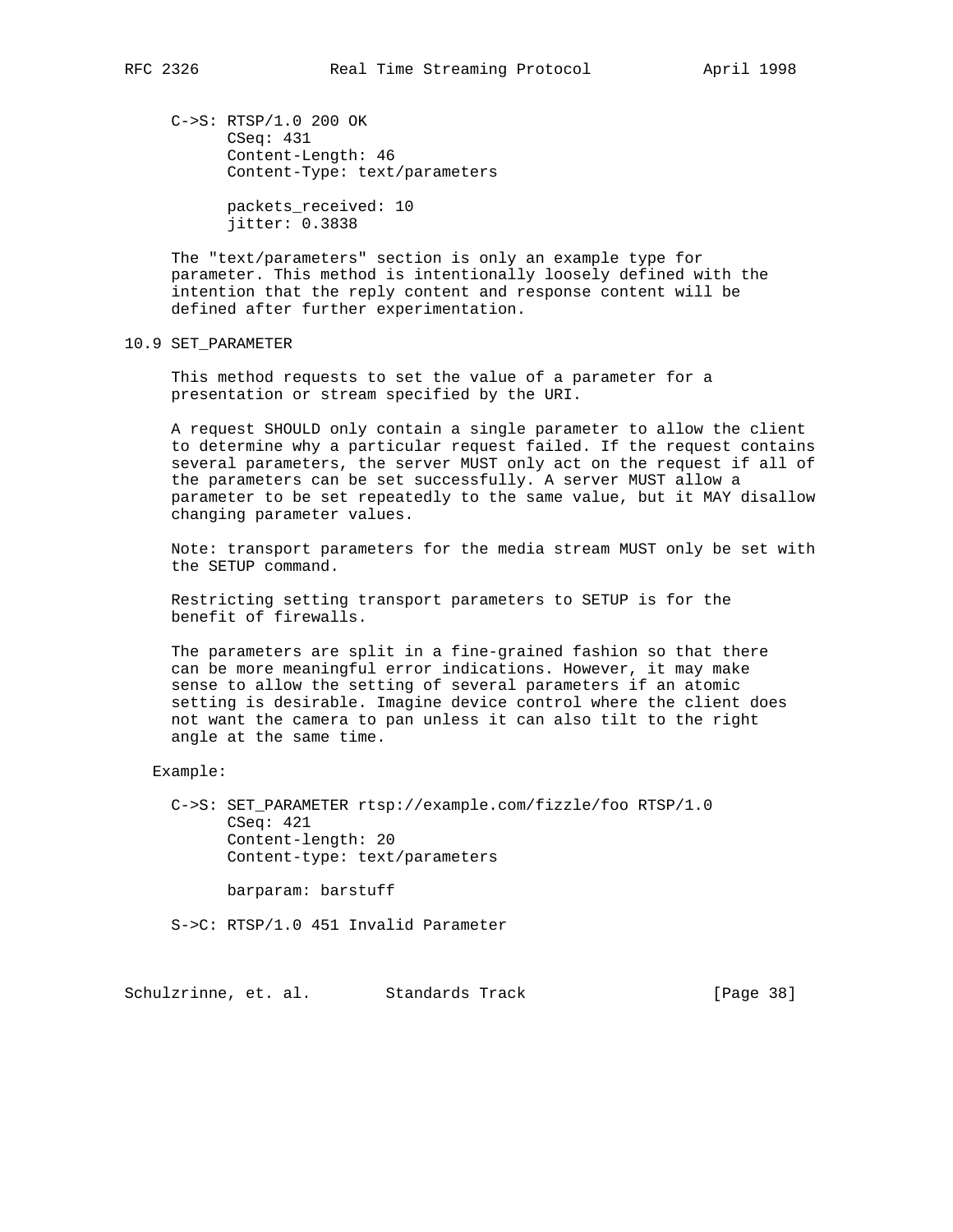CSeq: 421 Content-length: 10 Content-type: text/parameters

barparam

 The "text/parameters" section is only an example type for parameter. This method is intentionally loosely defined with the intention that the reply content and response content will be defined after further experimentation.

## 10.10 REDIRECT

 A redirect request informs the client that it must connect to another server location. It contains the mandatory header Location, which indicates that the client should issue requests for that URL. It may contain the parameter Range, which indicates when the redirection takes effect. If the client wants to continue to send or receive media for this URI, the client MUST issue a TEARDOWN request for the current session and a SETUP for the new session at the designated host.

 This example request redirects traffic for this URI to the new server at the given play time:

 S->C: REDIRECT rtsp://example.com/fizzle/foo RTSP/1.0 CSeq: 732 Location: rtsp://bigserver.com:8001 Range: clock=19960213T143205Z-

## 10.11 RECORD

 This method initiates recording a range of media data according to the presentation description. The timestamp reflects start and end time (UTC). If no time range is given, use the start or end time provided in the presentation description. If the session has already started, commence recording immediately.

 The server decides whether to store the recorded data under the request-URI or another URI. If the server does not use the request- URI, the response SHOULD be 201 (Created) and contain an entity which describes the status of the request and refers to the new resource, and a Location header.

 A media server supporting recording of live presentations MUST support the clock range format; the smpte format does not make sense.

Schulzrinne, et. al. Standards Track [Page 39]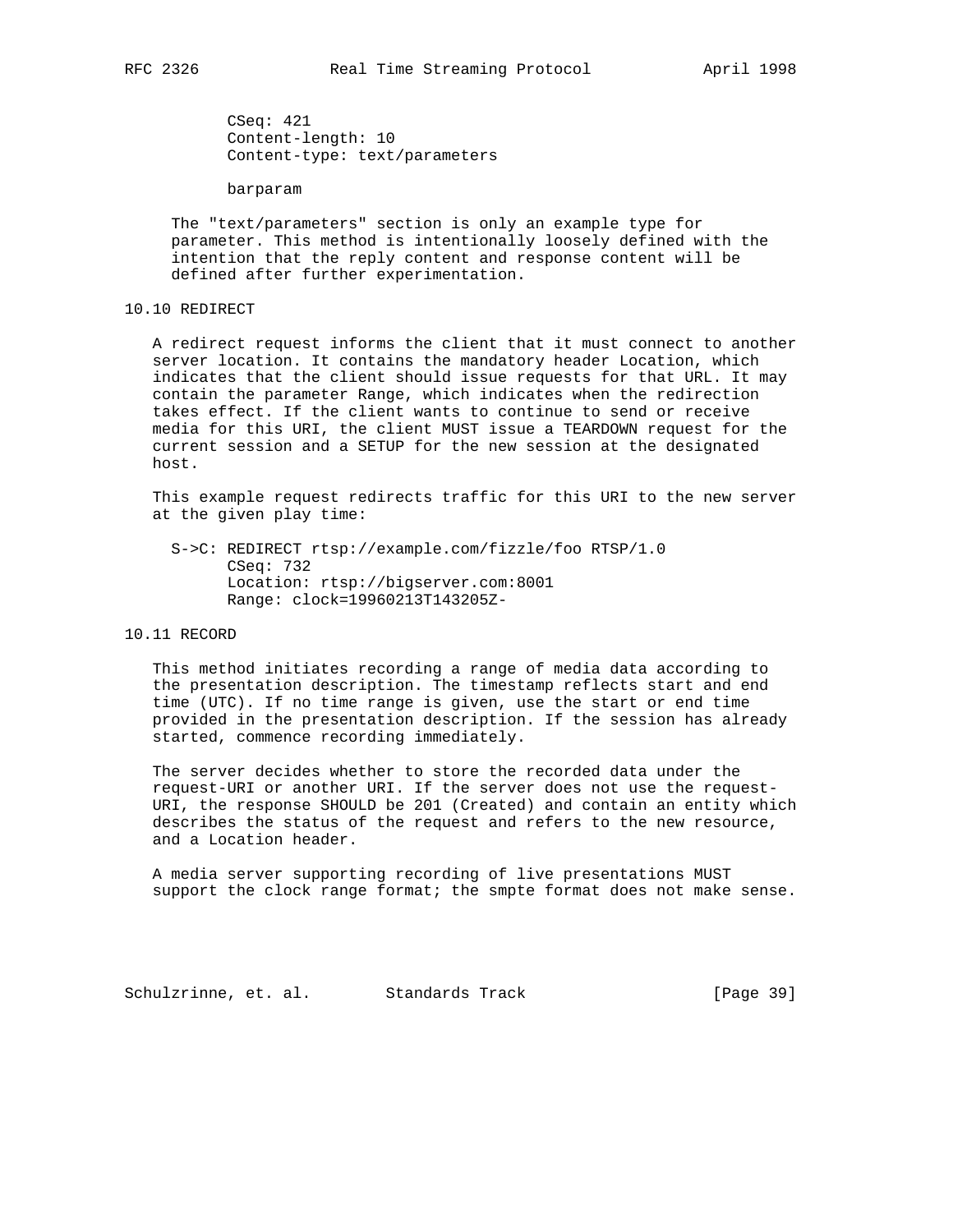In this example, the media server was previously invited to the conference indicated.

- C->S: RECORD rtsp://example.com/meeting/audio.en RTSP/1.0 CSeq: 954 Session: 12345678 Conference: 128.16.64.19/32492374
- 10.12 Embedded (Interleaved) Binary Data

 Certain firewall designs and other circumstances may force a server to interleave RTSP methods and stream data. This interleaving should generally be avoided unless necessary since it complicates client and server operation and imposes additional overhead. Interleaved binary data SHOULD only be used if RTSP is carried over TCP.

 Stream data such as RTP packets is encapsulated by an ASCII dollar sign (24 hexadecimal), followed by a one-byte channel identifier, followed by the length of the encapsulated binary data as a binary, two-byte integer in network byte order. The stream data follows immediately afterwards, without a CRLF, but including the upper-layer protocol headers. Each \$ block contains exactly one upper-layer protocol data unit, e.g., one RTP packet.

 The channel identifier is defined in the Transport header with the interleaved parameter(Section 12.39).

 When the transport choice is RTP, RTCP messages are also interleaved by the server over the TCP connection. As a default, RTCP packets are sent on the first available channel higher than the RTP channel. The client MAY explicitly request RTCP packets on another channel. This is done by specifying two channels in the interleaved parameter of the Transport header(Section 12.39).

 RTCP is needed for synchronization when two or more streams are interleaved in such a fashion. Also, this provides a convenient way to tunnel RTP/RTCP packets through the TCP control connection when required by the network configuration and transfer them onto UDP when possible.

 C->S: SETUP rtsp://foo.com/bar.file RTSP/1.0 CSeq: 2 Transport: RTP/AVP/TCP;interleaved=0-1

 S->C: RTSP/1.0 200 OK CSeq: 2 Date: 05 Jun 1997 18:57:18 GMT Transport: RTP/AVP/TCP;interleaved=0-1

Schulzrinne, et. al. Standards Track [Page 40]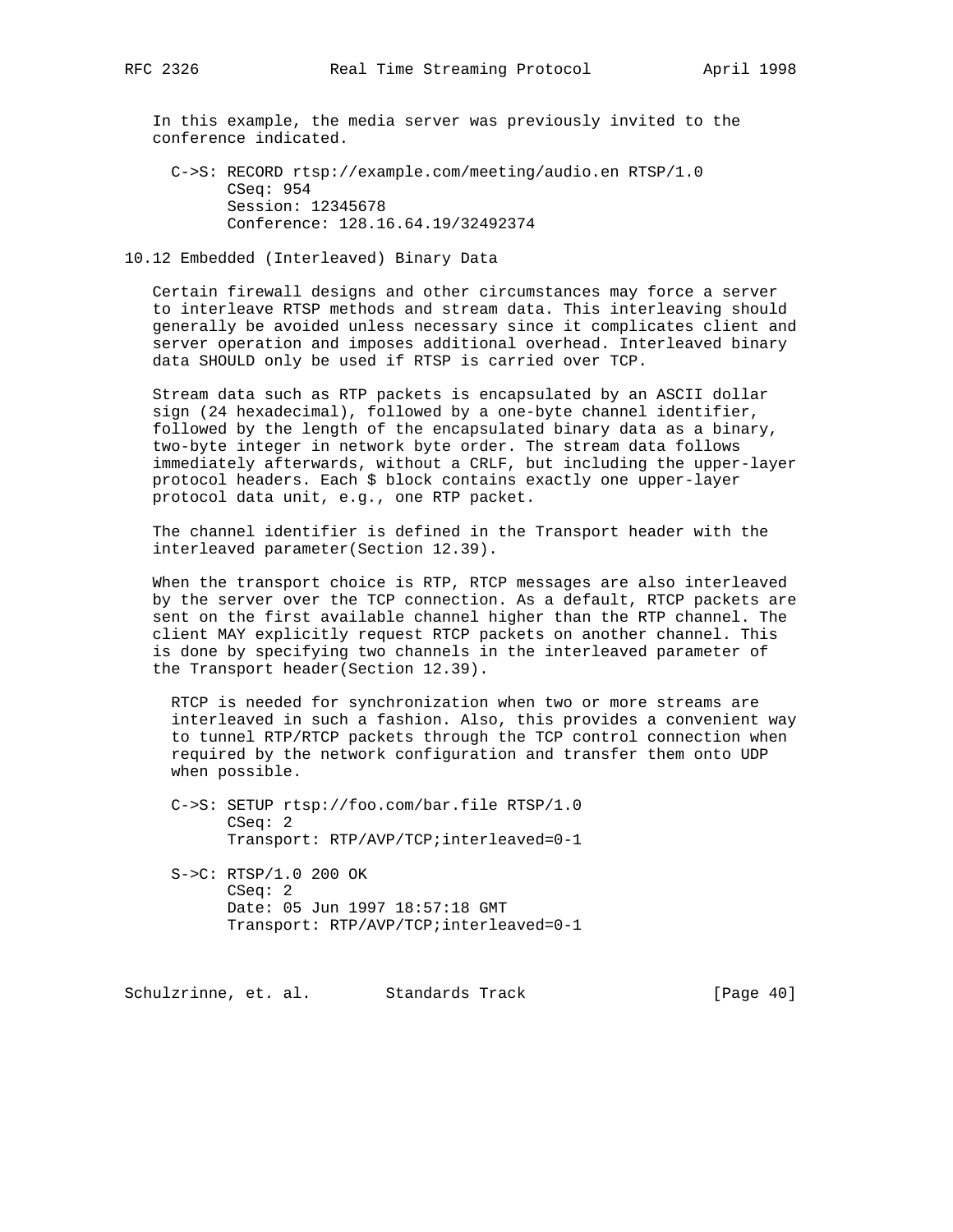Session: 12345678

 C->S: PLAY rtsp://foo.com/bar.file RTSP/1.0 CSeq: 3 Session: 12345678 S->C: RTSP/1.0 200 OK CSeq: 3 Session: 12345678 Date: 05 Jun 1997 18:59:15 GMT RTP-Info: url=rtsp://foo.com/bar.file; seq=232433;rtptime=972948234

 S->C: \$\000{2 byte length}{"length" bytes data, w/RTP header} S->C: \$\000{2 byte length}{"length" bytes data, w/RTP header} S->C:  $\sqrt{001}$  byte length  $\frac{1}{2}$  length" bytes RTCP packet }

11 Status Code Definitions

 Where applicable, HTTP status [H10] codes are reused. Status codes that have the same meaning are not repeated here. See Table 1 for a listing of which status codes may be returned by which requests.

- 11.1 Success 2xx
- 11.1.1 250 Low on Storage Space

 The server returns this warning after receiving a RECORD request that it may not be able to fulfill completely due to insufficient storage space. If possible, the server should use the Range header to indicate what time period it may still be able to record. Since other processes on the server may be consuming storage space simultaneously, a client should take this only as an estimate.

11.2 Redirection 3xx

See [H10.3].

 Within RTSP, redirection may be used for load balancing or redirecting stream requests to a server topologically closer to the client. Mechanisms to determine topological proximity are beyond the scope of this specification.

Schulzrinne, et. al. Standards Track [Page 41]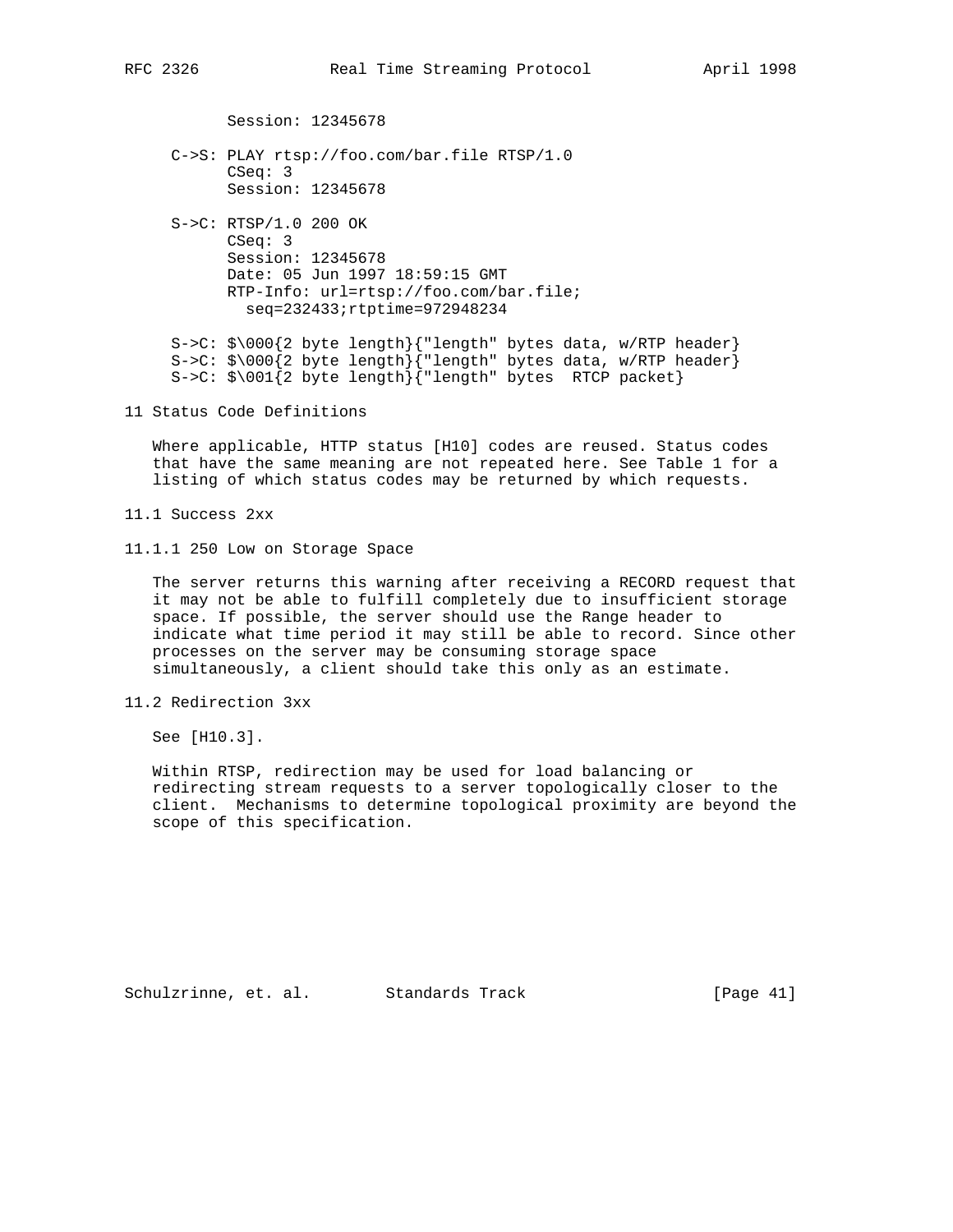11.3 Client Error 4xx

11.3.1 405 Method Not Allowed

 The method specified in the request is not allowed for the resource identified by the request URI. The response MUST include an Allow header containing a list of valid methods for the requested resource. This status code is also to be used if a request attempts to use a method not indicated during SETUP, e.g., if a RECORD request is issued even though the mode parameter in the Transport header only specified PLAY.

11.3.2 451 Parameter Not Understood

 The recipient of the request does not support one or more parameters contained in the request.

11.3.3 452 Conference Not Found

 The conference indicated by a Conference header field is unknown to the media server.

11.3.4 453 Not Enough Bandwidth

 The request was refused because there was insufficient bandwidth. This may, for example, be the result of a resource reservation failure.

11.3.5 454 Session Not Found

 The RTSP session identifier in the Session header is missing, invalid, or has timed out.

11.3.6 455 Method Not Valid in This State

 The client or server cannot process this request in its current state. The response SHOULD contain an Allow header to make error recovery easier.

11.3.7 456 Header Field Not Valid for Resource

 The server could not act on a required request header. For example, if PLAY contains the Range header field but the stream does not allow seeking.

Schulzrinne, et. al. Standards Track [Page 42]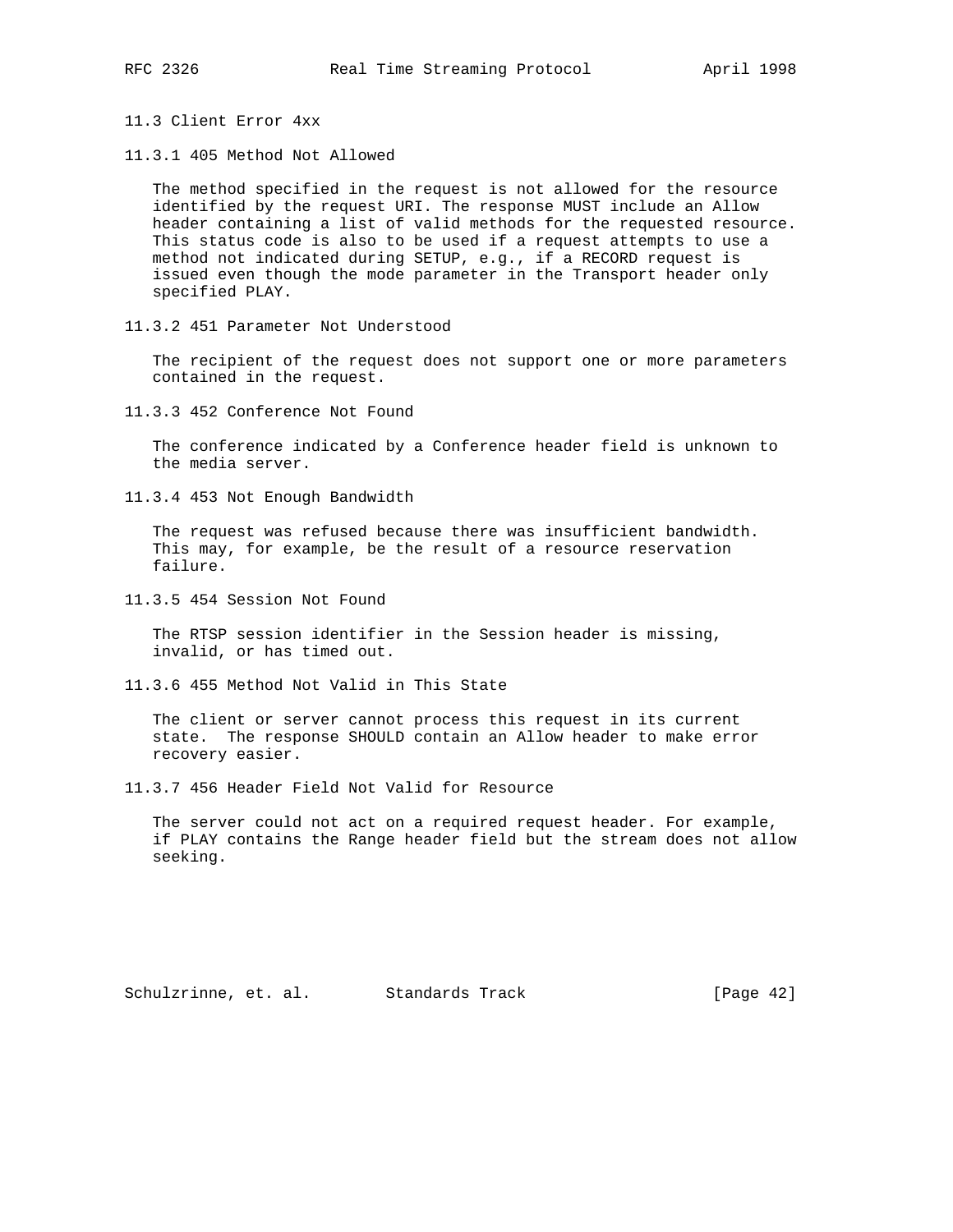11.3.8 457 Invalid Range

 The Range value given is out of bounds, e.g., beyond the end of the presentation.

11.3.9 458 Parameter Is Read-Only

 The parameter to be set by SET\_PARAMETER can be read but not modified.

11.3.10 459 Aggregate Operation Not Allowed

 The requested method may not be applied on the URL in question since it is an aggregate (presentation) URL. The method may be applied on a stream URL.

11.3.11 460 Only Aggregate Operation Allowed

 The requested method may not be applied on the URL in question since it is not an aggregate (presentation) URL. The method may be applied on the presentation URL.

11.3.12 461 Unsupported Transport

 The Transport field did not contain a supported transport specification.

11.3.13 462 Destination Unreachable

 The data transmission channel could not be established because the client address could not be reached. This error will most likely be the result of a client attempt to place an invalid Destination parameter in the Transport field.

11.3.14 551 Option not supported

 An option given in the Require or the Proxy-Require fields was not supported. The Unsupported header should be returned stating the option for which there is no support.

Schulzrinne, et. al. Standards Track [Page 43]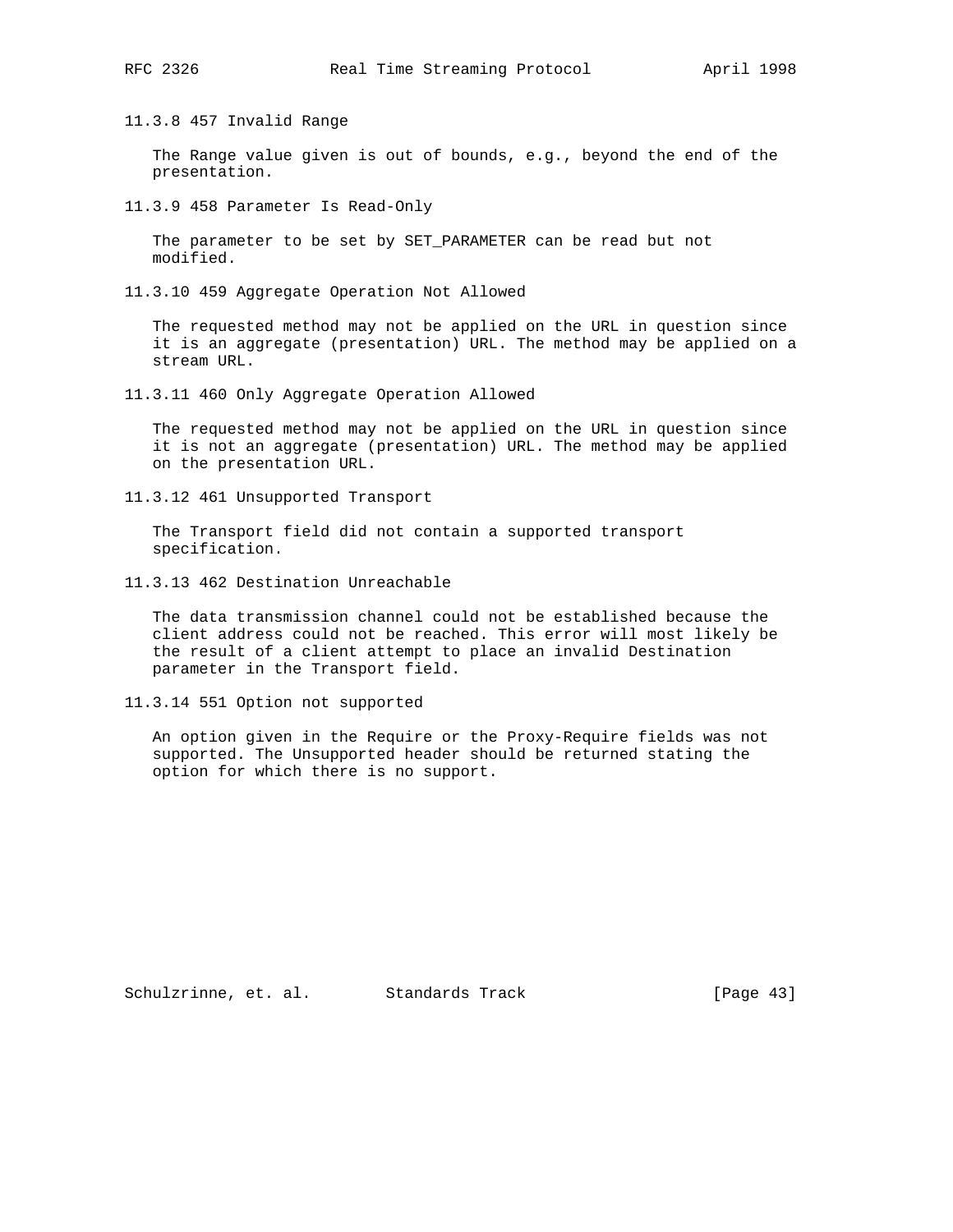### 12 Header Field Definitions

 HTTP/1.1 [2] or other, non-standard header fields not listed here currently have no well-defined meaning and SHOULD be ignored by the recipient.

 Table 3 summarizes the header fields used by RTSP. Type "g" designates general request headers to be found in both requests and responses, type "R" designates request headers, type "r" designates response headers, and type "e" designates entity header fields. Fields marked with "req." in the column labeled "support" MUST be implemented by the recipient for a particular method, while fields marked "opt." are optional. Note that not all fields marked "req." will be sent in every request of this type. The "req." means only that client (for response headers) and server (for request headers) MUST implement the fields. The last column lists the method for which this header field is meaningful; the designation "entity" refers to all methods that return a message body. Within this specification, DESCRIBE and GET\_PARAMETER fall into this class.

Schulzrinne, et. al. Standards Track [Page 44]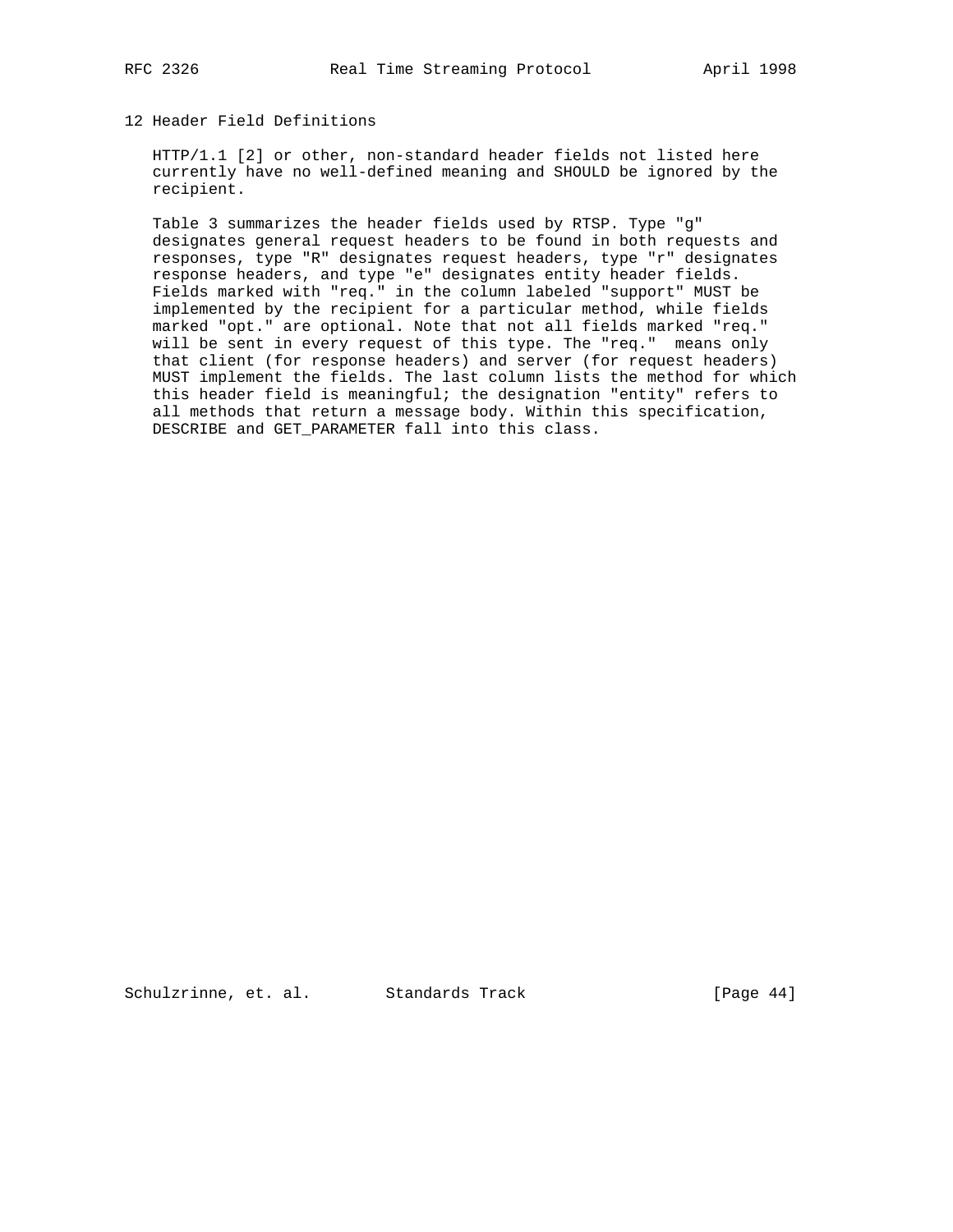| Header             | type        | support | methods                   |
|--------------------|-------------|---------|---------------------------|
| Accept             | R           | opt.    | entity                    |
| Accept-Encoding    | R           | opt.    | entity                    |
| Accept-Language    | R           | opt.    | all                       |
| Allow              | $\Upsilon$  | opt.    | all                       |
| Authorization      | R           | opt.    | all                       |
| Bandwidth          | R           | opt.    | all                       |
| Blocksize          | R           | opt.    | all but OPTIONS, TEARDOWN |
| Cache-Control      | g           | opt.    | SETUP                     |
| Conference         | R           | opt.    | SETUP                     |
| Connection         | đ           | req.    | all                       |
| Content-Base       | e           | opt.    | entity                    |
| Content-Encoding   | e           | req.    | SET_PARAMETER             |
| Content-Encoding   | e           | req.    | DESCRIBE, ANNOUNCE        |
| Content-Language   | e           | req.    | DESCRIBE, ANNOUNCE        |
| Content-Length     | e           | req.    | SET PARAMETER, ANNOUNCE   |
| Content-Length     | e           | req.    | entity                    |
| Content-Location   | e           | opt.    | entity                    |
| Content-Type       | e           | req.    | SET PARAMETER, ANNOUNCE   |
| Content-Type       | r           | req.    | entity                    |
| CSeq               | đ           | req.    | all                       |
| Date               | g           | opt.    | all                       |
| Expires            | e           | opt.    | DESCRIBE, ANNOUNCE        |
| From               | R           | opt.    | all                       |
| If-Modified-Since  | R           | opt.    | DESCRIBE, SETUP           |
| Last-Modified      | e           | opt.    | entity                    |
| Proxy-Authenticate |             |         |                           |
| Proxy-Require      | R           | req.    | all                       |
| Public             | r           | opt.    | a11                       |
| Range              | R           | opt.    | PLAY, PAUSE, RECORD       |
| Range              | $\Upsilon$  | opt.    | PLAY, PAUSE, RECORD       |
| Referer            | R           | opt.    | all                       |
| Require            | R           | req.    | all                       |
| Retry-After        | r           | opt.    | a11                       |
| RTP-Info           | r           | req.    | PLAY                      |
| Scale              | Rr          | opt.    | PLAY, RECORD              |
| Session            | Rr          | req.    | all but SETUP, OPTIONS    |
| Server             | r           | opt.    | all                       |
| Speed              | Rr          | opt.    | PLAY                      |
| Transport          | Rr          | req.    | SETUP                     |
| Unsupported        | r           | req.    | all                       |
| User-Agent         | R           | opt.    | a11                       |
| Via                | đ           | opt.    | a11                       |
| WWW-Authenticate   | $\mathbf r$ | opt.    | a11                       |

Schulzrinne, et. al. Standards Track [Page 45]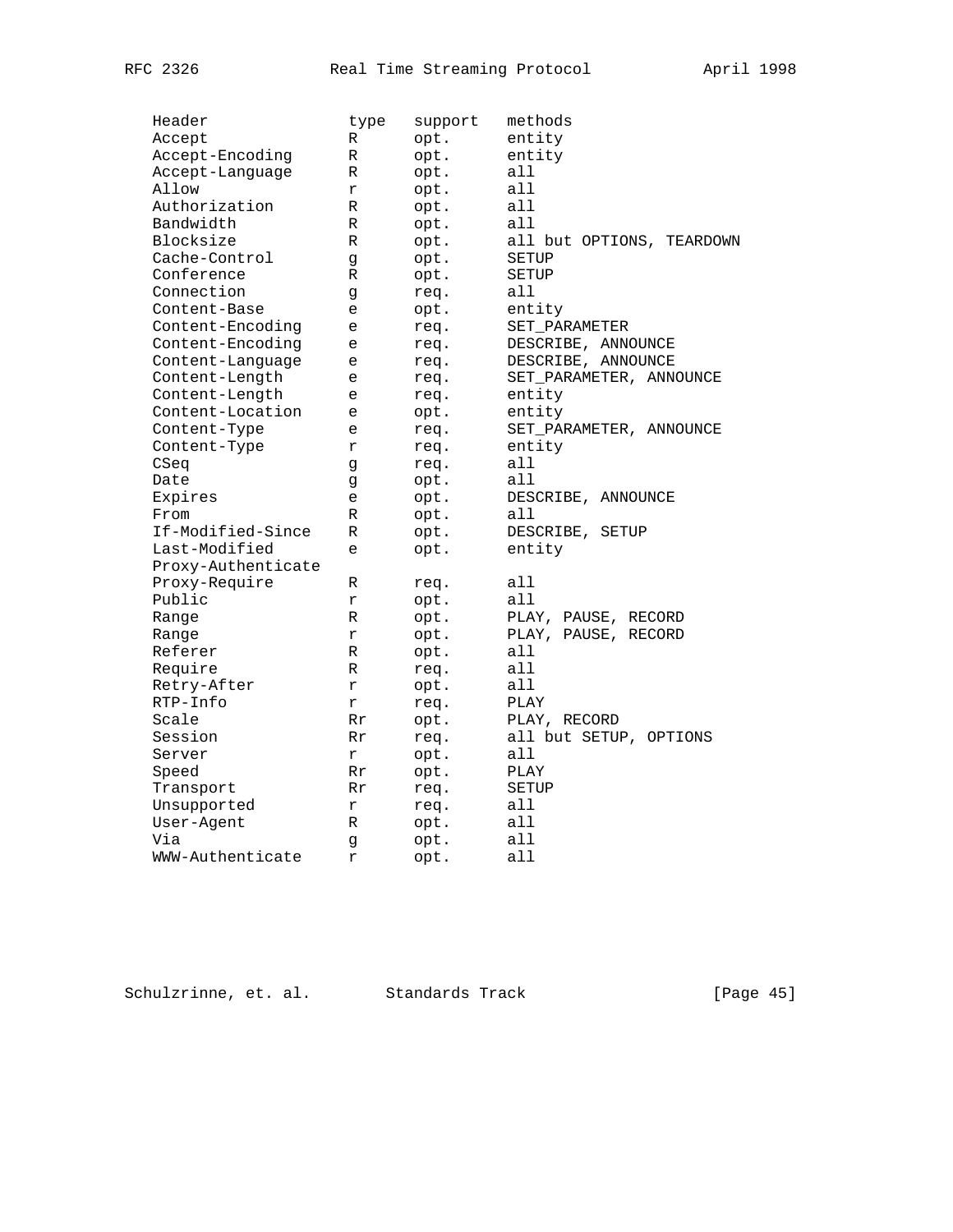Overview of RTSP header fields

12.1 Accept

 The Accept request-header field can be used to specify certain presentation description content types which are acceptable for the response.

 The "level" parameter for presentation descriptions is properly defined as part of the MIME type registration, not here.

See [H14.1] for syntax.

```
 Example of use:
   Accept: application/rtsl, application/sdp;level=2
```
12.2 Accept-Encoding

See [H14.3]

12.3 Accept-Language

 See [H14.4]. Note that the language specified applies to the presentation description and any reason phrases, not the media content.

12.4 Allow

 The Allow response header field lists the methods supported by the resource identified by the request-URI. The purpose of this field is to strictly inform the recipient of valid methods associated with the resource. An Allow header field must be present in a 405 (Method not allowed) response.

 Example of use: Allow: SETUP, PLAY, RECORD, SET\_PARAMETER

12.5 Authorization

See [H14.8]

12.6 Bandwidth

 The Bandwidth request header field describes the estimated bandwidth available to the client, expressed as a positive integer and measured in bits per second. The bandwidth available to the client may change during an RTSP session, e.g., due to modem retraining.

Schulzrinne, et. al. Standards Track [Page 46]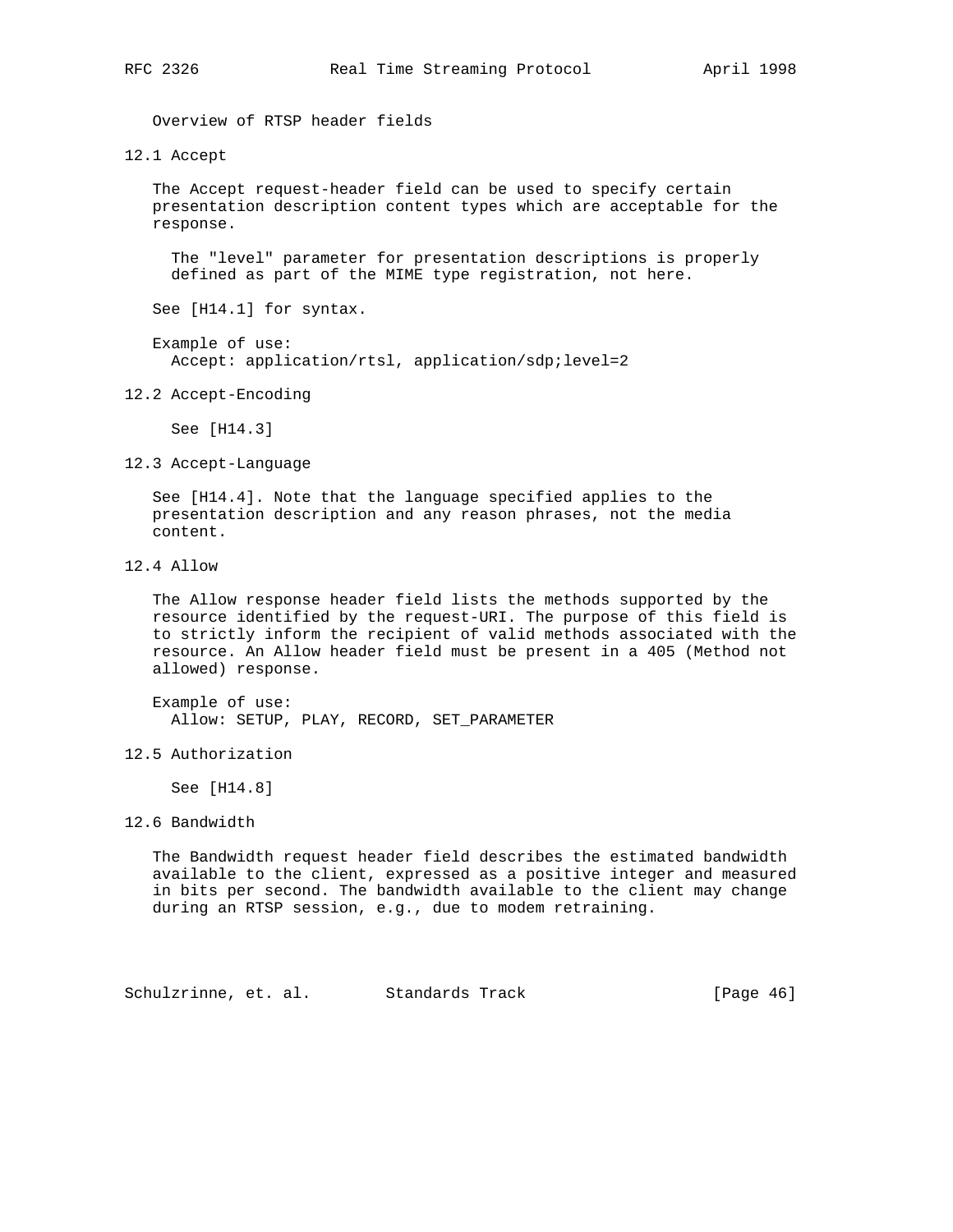Bandwidth = "Bandwidth" ":" 1\*DIGIT

 Example: Bandwidth: 4000

12.7 Blocksize

 This request header field is sent from the client to the media server asking the server for a particular media packet size. This packet size does not include lower-layer headers such as IP, UDP, or RTP. The server is free to use a blocksize which is lower than the one requested. The server MAY truncate this packet size to the closest multiple of the minimum, media-specific block size, or override it with the media-specific size if necessary. The block size MUST be a positive decimal number, measured in octets. The server only returns an error (416) if the value is syntactically invalid.

12.8 Cache-Control

 The Cache-Control general header field is used to specify directives that MUST be obeyed by all caching mechanisms along the request/response chain.

 Cache directives must be passed through by a proxy or gateway application, regardless of their significance to that application, since the directives may be applicable to all recipients along the request/response chain. It is not possible to specify a cache directive for a specific cache.

 Cache-Control should only be specified in a SETUP request and its response. Note: Cache-Control does not govern the caching of responses as for HTTP, but rather of the stream identified by the SETUP request. Responses to RTSP requests are not cacheable, except for responses to DESCRIBE.

| Cache-Control              |     | "Cache-Control" ":" 1#cache-directive |
|----------------------------|-----|---------------------------------------|
| cache-directive            | $=$ | cache-request-directive               |
|                            |     | cache-response-directive              |
| cache-request-directive    |     | "no-cache"                            |
|                            |     | "max-stale"                           |
|                            |     | "min-fresh"                           |
|                            |     | "only-if-cached"                      |
|                            |     | cache-extension                       |
| cache-response-directive = |     | "public"                              |
|                            |     | "private"                             |
|                            |     | "no-cache"                            |
|                            |     | "no-transform"                        |
|                            |     | "must-revalidate"                     |
|                            |     |                                       |

| Schulzrinne, et. al. | Standards Track | [Page 47] |
|----------------------|-----------------|-----------|
|----------------------|-----------------|-----------|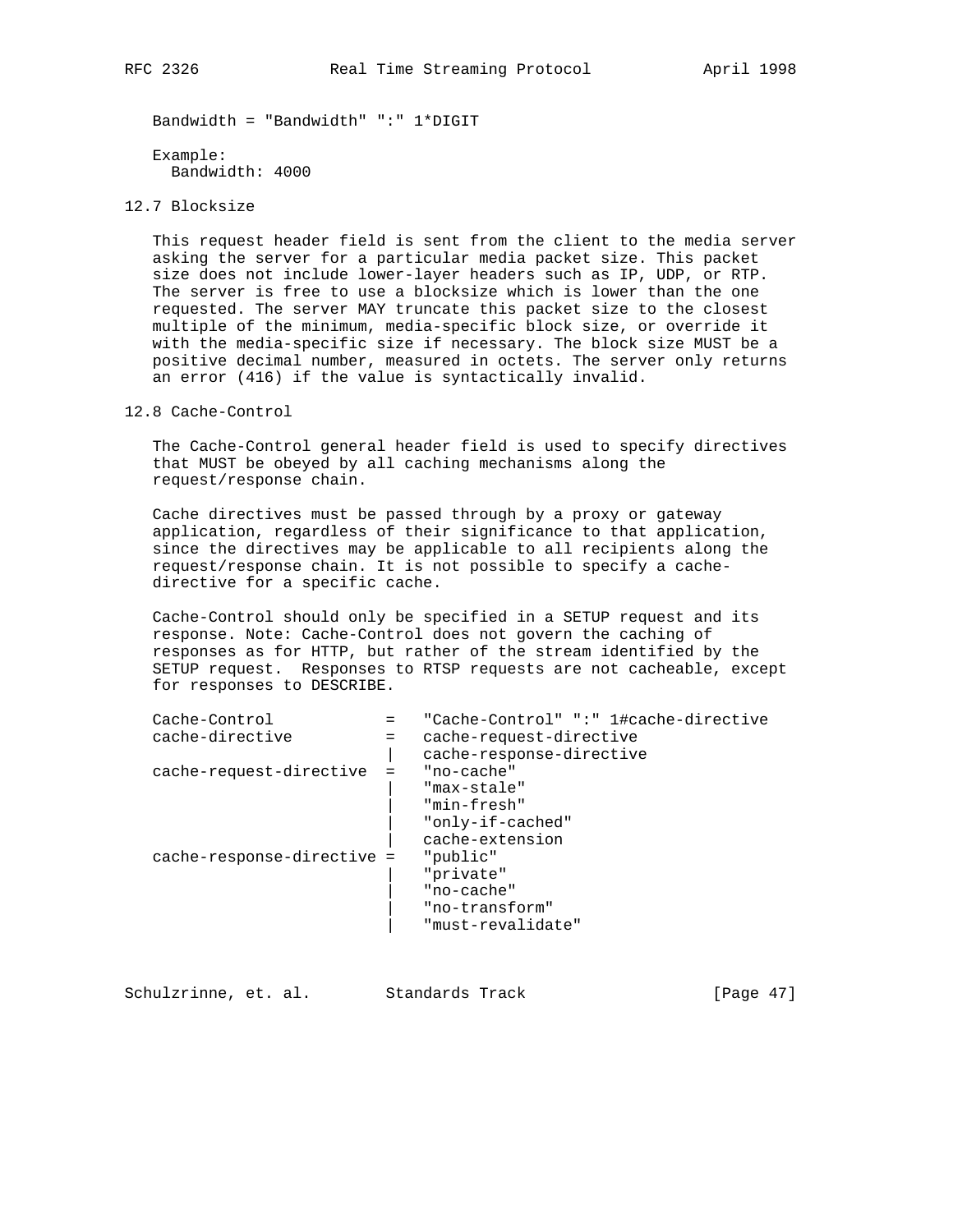|                 | "proxy-revalidate"                              |
|-----------------|-------------------------------------------------|
|                 | "max-age" "=" delta-seconds                     |
|                 | cache-extension                                 |
| cache-extension | token $[$ "=" $($ token $ $ quoted-string $)$ ] |

no-cache:

 Indicates that the media stream MUST NOT be cached anywhere. This allows an origin server to prevent caching even by caches that have been configured to return stale responses to client requests.

#### public:

Indicates that the media stream is cacheable by any cache.

private:

 Indicates that the media stream is intended for a single user and MUST NOT be cached by a shared cache. A private (non shared) cache may cache the media stream.

#### no-transform:

 An intermediate cache (proxy) may find it useful to convert the media type of a certain stream. A proxy might, for example, convert between video formats to save cache space or to reduce the amount of traffic on a slow link. Serious operational problems may occur, however, when these transformations have been applied to streams intended for certain kinds of applications. For example, applications for medical imaging, scientific data analysis and those using end-to-end authentication all depend on receiving a stream that is bit-for-bit identical to the original entity-body. Therefore, if a response includes the no-transform directive, an intermediate cache or proxy MUST NOT change the encoding of the stream. Unlike HTTP, RTSP does not provide for partial transformation at this point, e.g., allowing translation into a different language.

only-if-cached:

 In some cases, such as times of extremely poor network connectivity, a client may want a cache to return only those media streams that it currently has stored, and not to receive these from the origin server. To do this, the client may include the only-if-cached directive in a request. If it receives this directive, a cache SHOULD either respond using a cached media stream that is consistent with the other constraints of the request, or respond with a 504 (Gateway Timeout) status. However, if a group of caches is being operated as a unified system with good internal connectivity, such a request MAY be forwarded within that group of caches.

Schulzrinne, et. al. Standards Track (Page 48)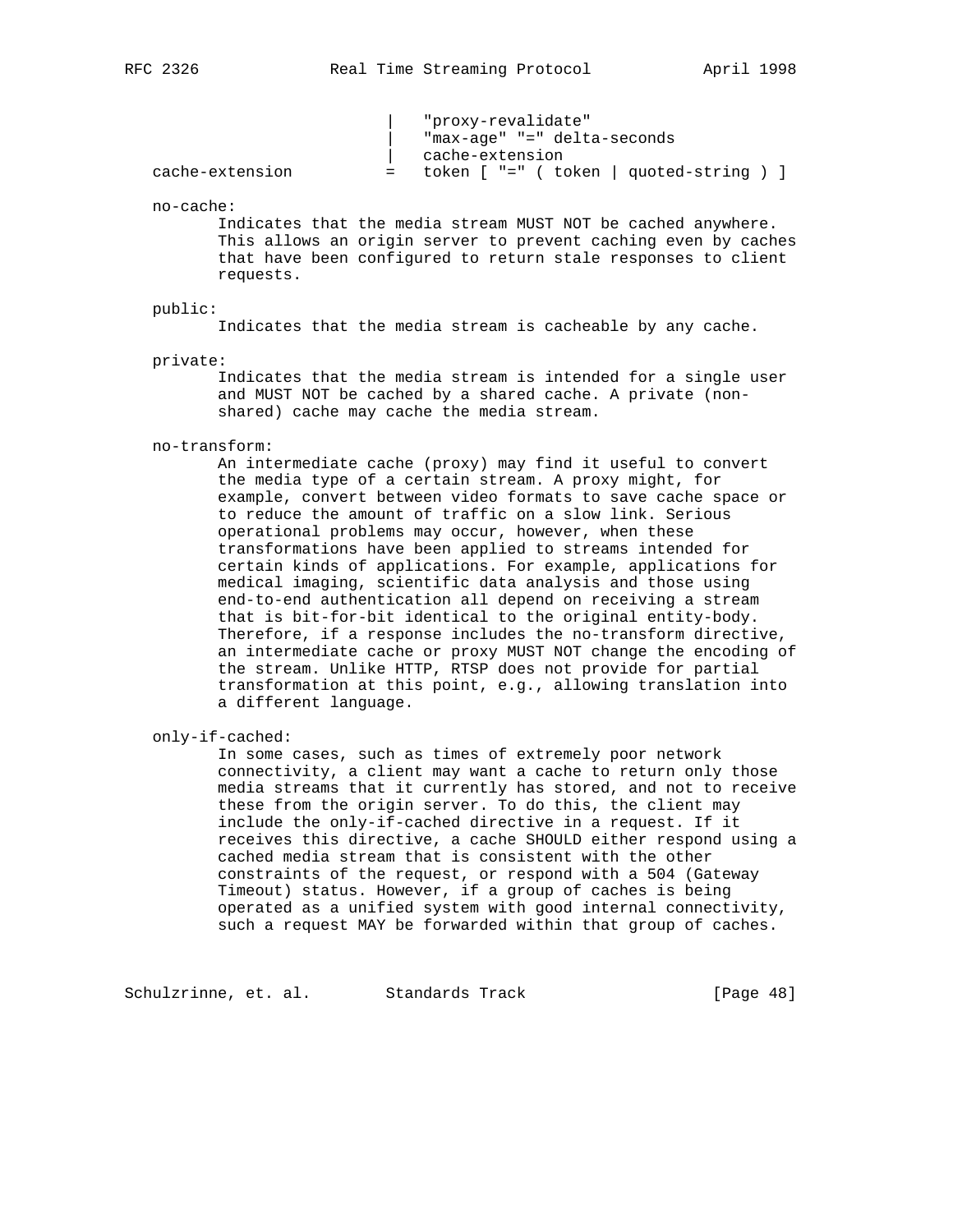## max-stale:

 Indicates that the client is willing to accept a media stream that has exceeded its expiration time. If max-stale is assigned a value, then the client is willing to accept a response that has exceeded its expiration time by no more than the specified number of seconds. If no value is assigned to max-stale, then the client is willing to accept a stale response of any age.

```
 min-fresh:
```
 Indicates that the client is willing to accept a media stream whose freshness lifetime is no less than its current age plus the specified time in seconds. That is, the client wants a response that will still be fresh for at least the specified number of seconds.

#### must-revalidate:

 When the must-revalidate directive is present in a SETUP response received by a cache, that cache MUST NOT use the entry after it becomes stale to respond to a subsequent request without first revalidating it with the origin server. That is, the cache must do an end-to-end revalidation every time, if, based solely on the origin server's Expires, the cached response is stale.)

# 12.9 Conference

 This request header field establishes a logical connection between a pre-established conference and an RTSP stream. The conference-id must not be changed for the same RTSP session.

 Conference = "Conference" ":" conference-id Example: Conference: 199702170042.SAA08642@obiwan.arl.wustl.edu%20Starr

 A response code of 452 (452 Conference Not Found) is returned if the conference-id is not valid.

# 12.10 Connection

See [H14.10]

12.11 Content-Base

See [H14.11]

12.12 Content-Encoding

See [H14.12]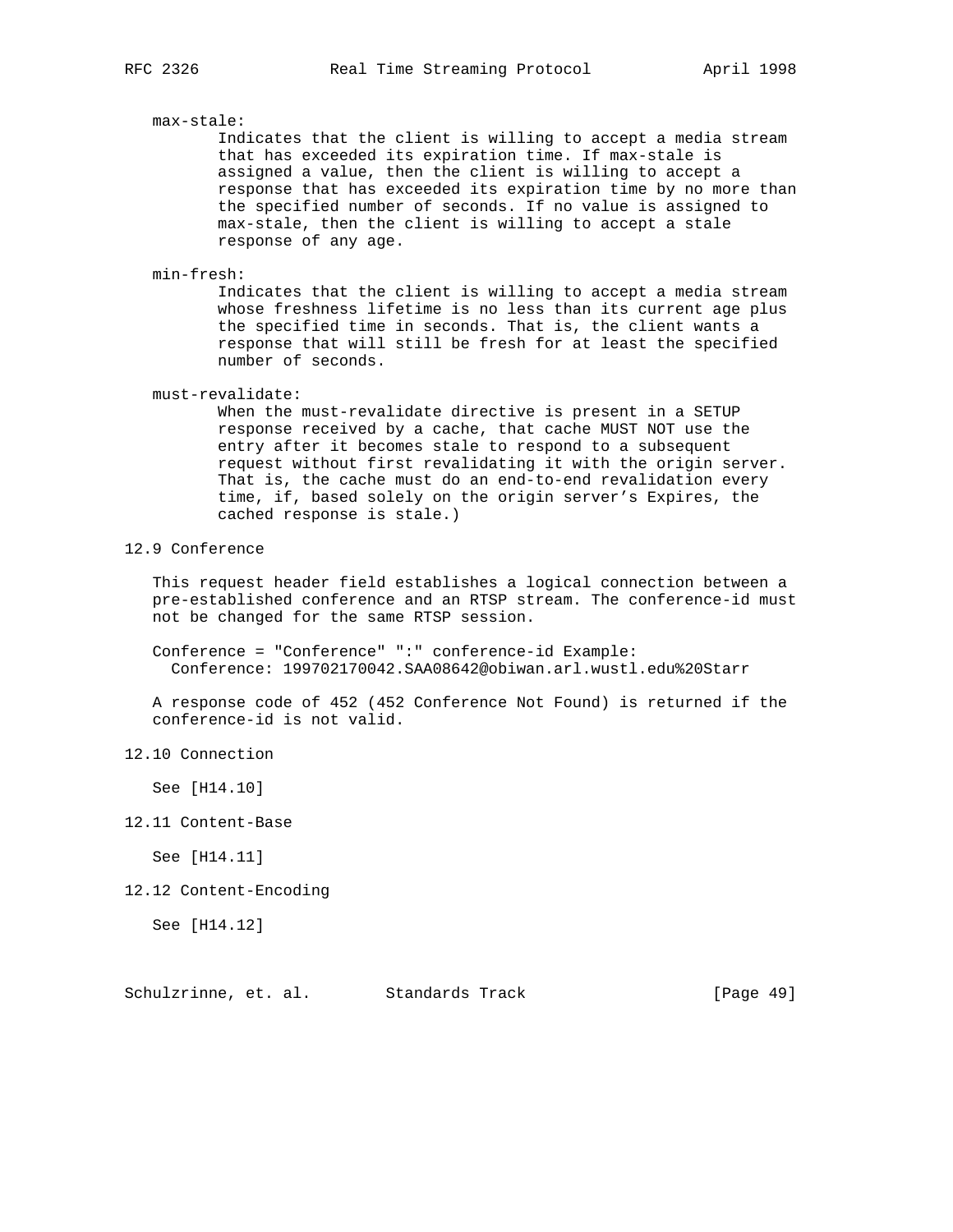12.13 Content-Language

See [H14.13]

12.14 Content-Length

 This field contains the length of the content of the method (i.e. after the double CRLF following the last header). Unlike HTTP, it MUST be included in all messages that carry content beyond the header portion of the message. If it is missing, a default value of zero is assumed. It is interpreted according to [H14.14].

12.15 Content-Location

See [H14.15]

12.16 Content-Type

 See [H14.18]. Note that the content types suitable for RTSP are likely to be restricted in practice to presentation descriptions and parameter-value types.

12.17 CSeq

 The CSeq field specifies the sequence number for an RTSP request response pair. This field MUST be present in all requests and responses. For every RTSP request containing the given sequence number, there will be a corresponding response having the same number. Any retransmitted request must contain the same sequence number as the original (i.e. the sequence number is not incremented for retransmissions of the same request).

12.18 Date

See [H14.19].

12.19 Expires

 The Expires entity-header field gives a date and time after which the description or media-stream should be considered stale. The interpretation depends on the method:

DESCRIBE response:

 The Expires header indicates a date and time after which the description should be considered stale.

Schulzrinne, et. al. Standards Track [Page 50]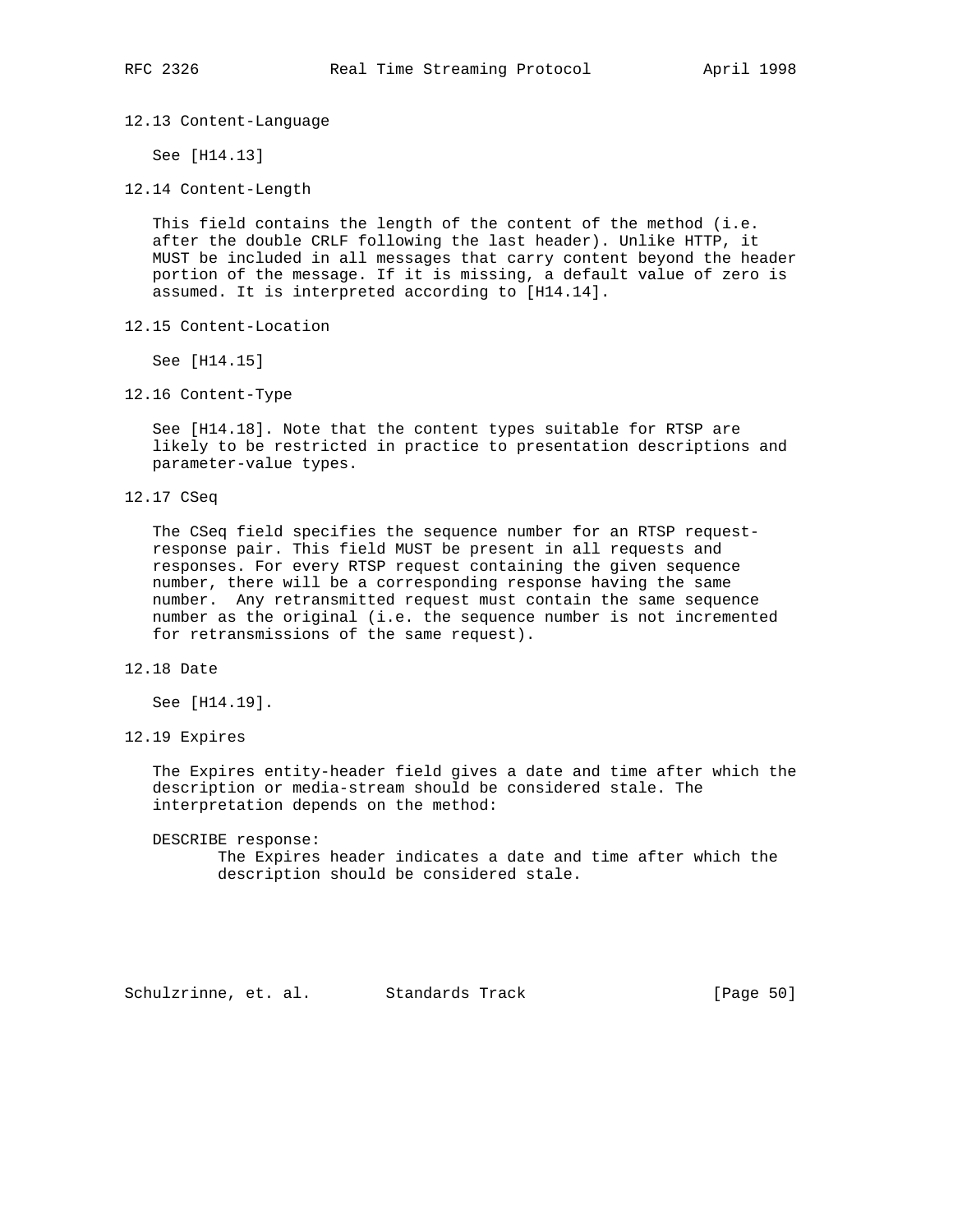A stale cache entry may not normally be returned by a cache (either a proxy cache or an user agent cache) unless it is first validated with the origin server (or with an intermediate cache that has a fresh copy of the entity). See section 13 for further discussion of the expiration model.

 The presence of an Expires field does not imply that the original resource will change or cease to exist at, before, or after that time.

 The format is an absolute date and time as defined by HTTP-date in [H3.3]; it MUST be in RFC1123-date format:

Expires = "Expires" ":" HTTP-date

An example of its use is

Expires: Thu, 01 Dec 1994 16:00:00 GMT

 RTSP/1.0 clients and caches MUST treat other invalid date formats, especially including the value "0", as having occurred in the past (i.e., "already expired").

 To mark a response as "already expired," an origin server should use an Expires date that is equal to the Date header value. To mark a response as "never expires," an origin server should use an Expires date approximately one year from the time the response is sent. RTSP/1.0 servers should not send Expires dates more than one year in the future.

 The presence of an Expires header field with a date value of some time in the future on a media stream that otherwise would by default be non-cacheable indicates that the media stream is cacheable, unless indicated otherwise by a Cache-Control header field (Section 12.8).

```
12.20 From
```
See [H14.22].

12.21 Host

 This HTTP request header field is not needed for RTSP. It should be silently ignored if sent.

12.22 If-Match

See [H14.25].

Schulzrinne, et. al. Standards Track [Page 51]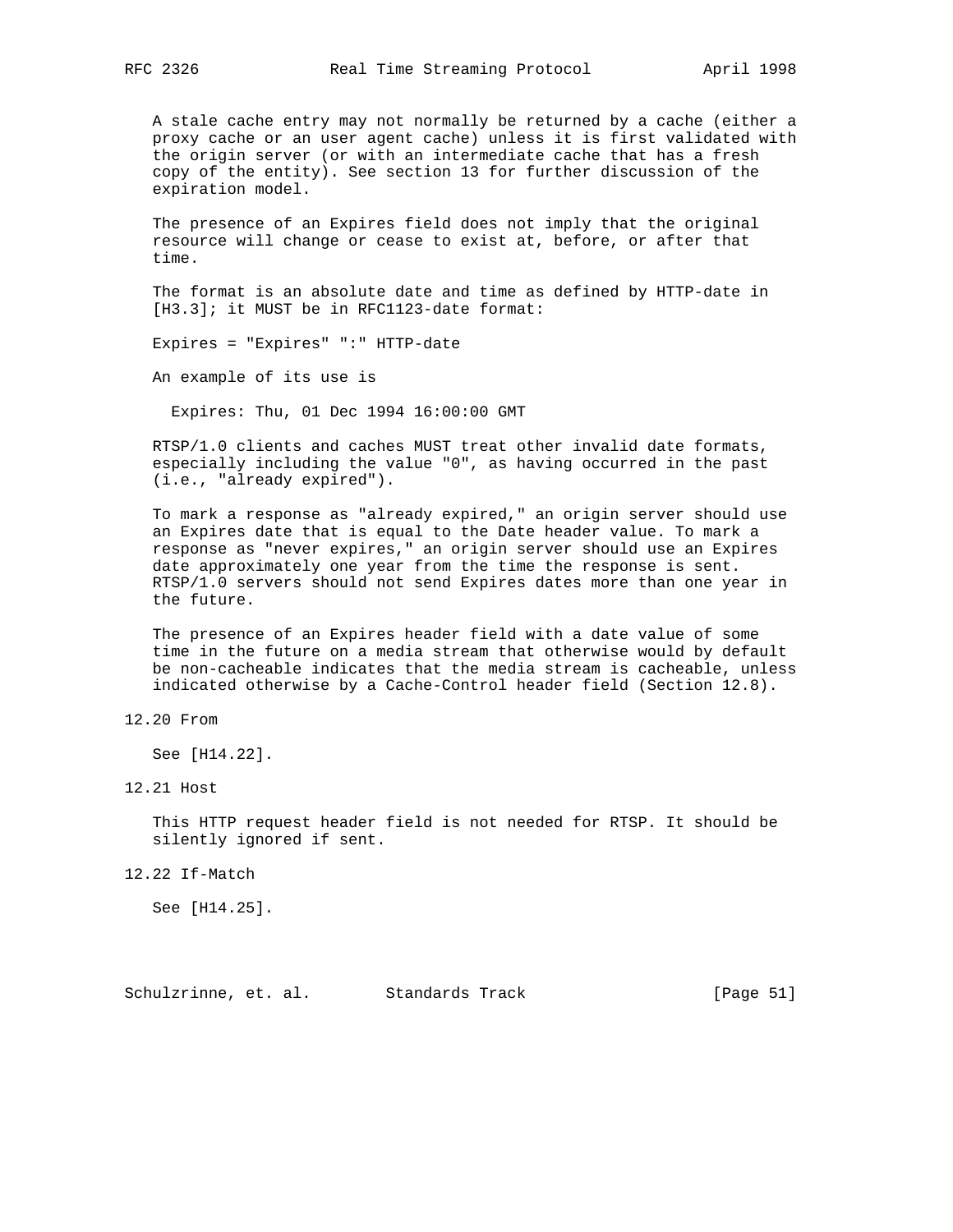This field is especially useful for ensuring the integrity of the presentation description, in both the case where it is fetched via means external to RTSP (such as HTTP), or in the case where the server implementation is guaranteeing the integrity of the description between the time of the DESCRIBE message and the SETUP message.

 The identifier is an opaque identifier, and thus is not specific to any particular session description language.

12.23 If-Modified-Since

 The If-Modified-Since request-header field is used with the DESCRIBE and SETUP methods to make them conditional. If the requested variant has not been modified since the time specified in this field, a description will not be returned from the server (DESCRIBE) or a stream will not be set up (SETUP). Instead, a 304 (not modified) response will be returned without any message-body.

If-Modified-Since = "If-Modified-Since" ":" HTTP-date

An example of the field is:

If-Modified-Since: Sat, 29 Oct 1994 19:43:31 GMT

12.24 Last-Modified

 The Last-Modified entity-header field indicates the date and time at which the origin server believes the presentation description or media stream was last modified. See [H14.29]. For the methods DESCRIBE or ANNOUNCE, the header field indicates the last modification date and time of the description, for SETUP that of the media stream.

12.25 Location

See [H14.30].

12.26 Proxy-Authenticate

See [H14.33].

12.27 Proxy-Require

 The Proxy-Require header is used to indicate proxy-sensitive features that MUST be supported by the proxy. Any Proxy-Require header features that are not supported by the proxy MUST be negatively acknowledged by the proxy to the client if not supported. Servers

Schulzrinne, et. al. Standards Track [Page 52]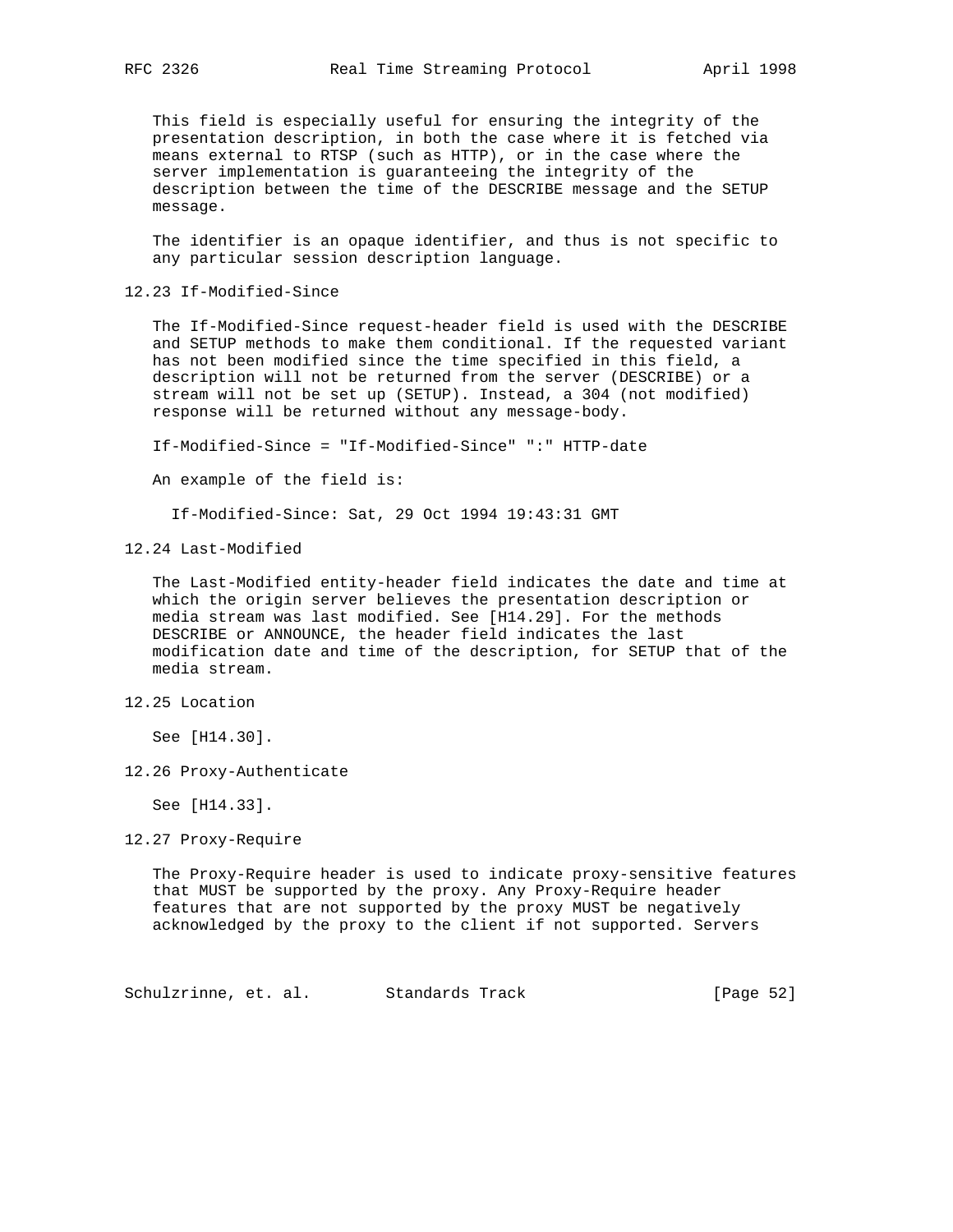should treat this field identically to the Require field.

 See Section 12.32 for more details on the mechanics of this message and a usage example.

### 12.28 Public

See [H14.35].

## 12.29 Range

 This request and response header field specifies a range of time. The range can be specified in a number of units. This specification defines the smpte (Section 3.5), npt (Section 3.6), and clock (Section 3.7) range units. Within RTSP, byte ranges [H14.36.1] are not meaningful and MUST NOT be used. The header may also contain a time parameter in UTC, specifying the time at which the operation is to be made effective. Servers supporting the Range header MUST understand the NPT range format and SHOULD understand the SMPTE range format. The Range response header indicates what range of time is actually being played or recorded. If the Range header is given in a time format that is not understood, the recipient should return "501 Not Implemented".

 Ranges are half-open intervals, including the lower point, but excluding the upper point. In other words, a range of a-b starts exactly at time a, but stops just before b. Only the start time of a media unit such as a video or audio frame is relevant. As an example, assume that video frames are generated every 40 ms. A range of 10.0- 10.1 would include a video frame starting at 10.0 or later time and would include a video frame starting at 10.08, even though it lasted beyond the interval. A range of 10.0-10.08, on the other hand, would exclude the frame at 10.08.

Range  $=$  "Range" ":" 1\#ranges-specifier  $[$  ";" "time" "=" utc-time  $]$ ranges-specifier = npt-range | utc-range | smpte-range

#### Example:

Range: clock=19960213T143205Z-;time=19970123T143720Z

The notation is similar to that used for the  $HTTP/1.1$  [2] byte range header. It allows clients to select an excerpt from the media object, and to play from a given point to the end as well as from the current location to a given point. The start of playback can be scheduled for any time in the future, although a server may refuse to keep server resources for extended idle periods.

Schulzrinne, et. al. Standards Track [Page 53]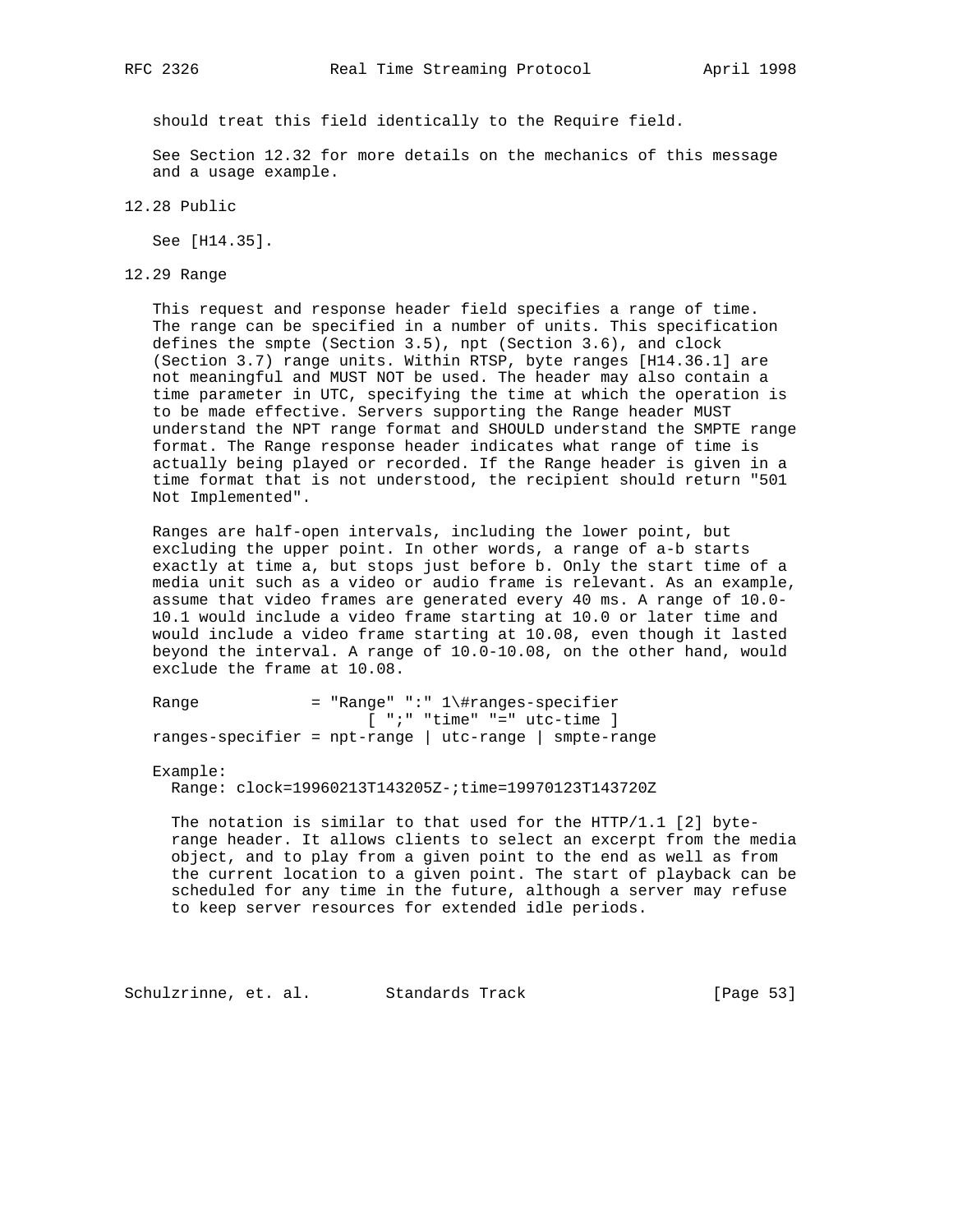## 12.30 Referer

 See [H14.37]. The URL refers to that of the presentation description, typically retrieved via HTTP.

12.31 Retry-After

See [H14.38].

12.32 Require

 The Require header is used by clients to query the server about options that it may or may not support. The server MUST respond to this header by using the Unsupported header to negatively acknowledge those options which are NOT supported.

 This is to make sure that the client-server interaction will proceed without delay when all options are understood by both sides, and only slow down if options are not understood (as in the case above). For a well-matched client-server pair, the interaction proceeds quickly, saving a round-trip often required by negotiation mechanisms. In addition, it also removes state ambiguity when the client requires features that the server does not understand.

Require = "Require" ":" 1#option-tag

Example:

 C->S: SETUP rtsp://server.com/foo/bar/baz.rm RTSP/1.0 CSeq: 302 Require: funky-feature Funky-Parameter: funkystuff

- S->C: RTSP/1.0 551 Option not supported CSeq: 302 Unsupported: funky-feature
- C->S: SETUP rtsp://server.com/foo/bar/baz.rm RTSP/1.0 CSeq: 303
- S->C: RTSP/1.0 200 OK CSeq: 303

 In this example, "funky-feature" is the feature tag which indicates to the client that the fictional Funky-Parameter field is required. The relationship between "funky-feature" and Funky-Parameter is not communicated via the RTSP exchange, since that relationship is an immutable property of "funky-feature" and thus should not be transmitted with every exchange.

Schulzrinne, et. al. Standards Track [Page 54]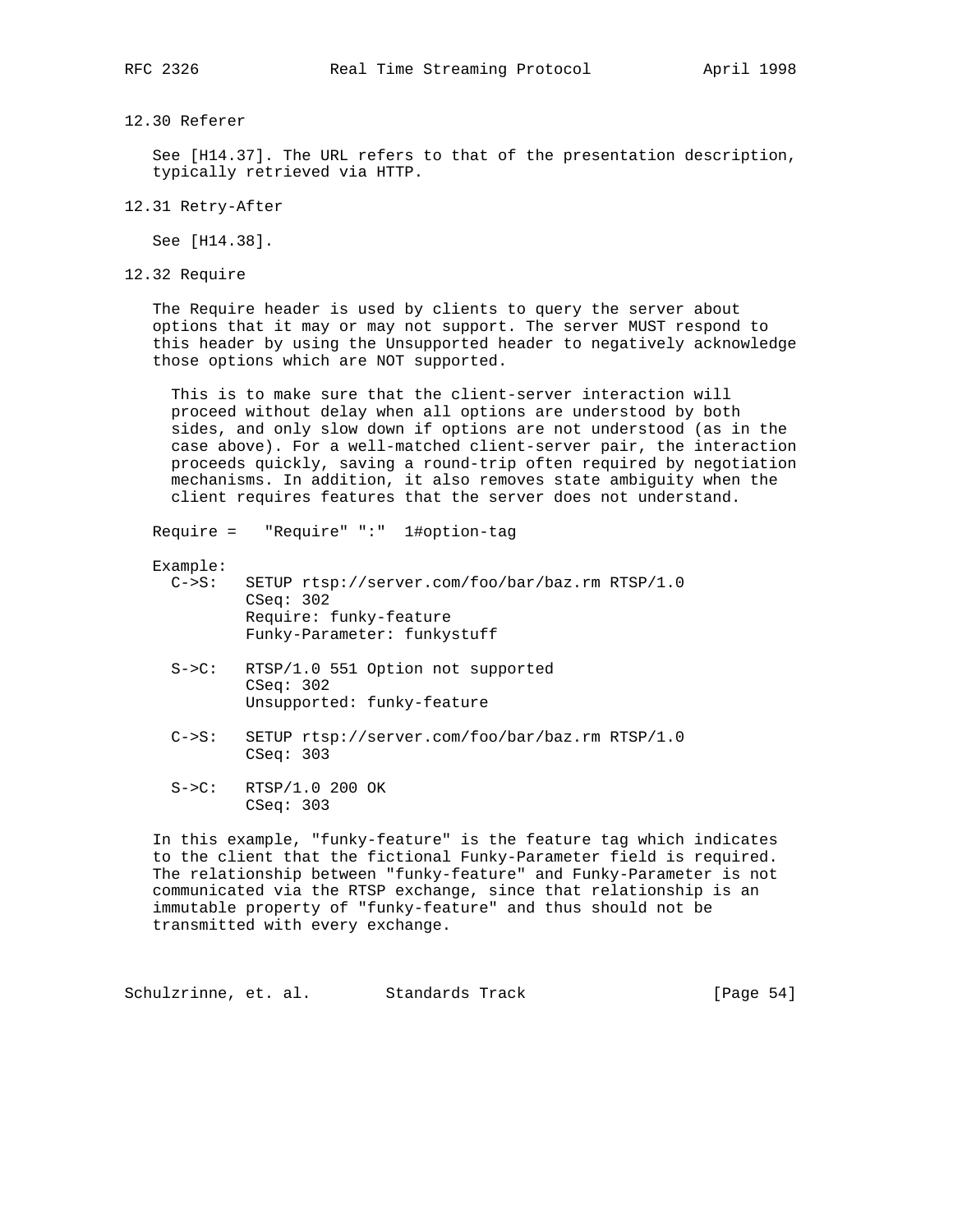Proxies and other intermediary devices SHOULD ignore features that are not understood in this field. If a particular extension requires that intermediate devices support it, the extension should be tagged in the Proxy-Require field instead (see Section 12.27).

12.33 RTP-Info

 This field is used to set RTP-specific parameters in the PLAY response.

url:

 Indicates the stream URL which for which the following RTP parameters correspond.

seq:

 Indicates the sequence number of the first packet of the stream. This allows clients to gracefully deal with packets when seeking. The client uses this value to differentiate packets that originated before the seek from packets that originated after the seek.

rtptime:

 Indicates the RTP timestamp corresponding to the time value in the Range response header. (Note: For aggregate control, a particular stream may not actually generate a packet for the Range time value returned or implied. Thus, there is no guarantee that the packet with the sequence number indicated by seq actually has the timestamp indicated by rtptime.) The client uses this value to calculate the mapping of RTP time to NPT.

 A mapping from RTP timestamps to NTP timestamps (wall clock) is available via RTCP. However, this information is not sufficient to generate a mapping from RTP timestamps to NPT. Furthermore, in order to ensure that this information is available at the necessary time (immediately at startup or after a seek), and that it is delivered reliably, this mapping is placed in the RTSP control channel.

 In order to compensate for drift for long, uninterrupted presentations, RTSP clients should additionally map NPT to NTP, using initial RTCP sender reports to do the mapping, and later reports to check drift against the mapping.

Schulzrinne, et. al. Standards Track [Page 55]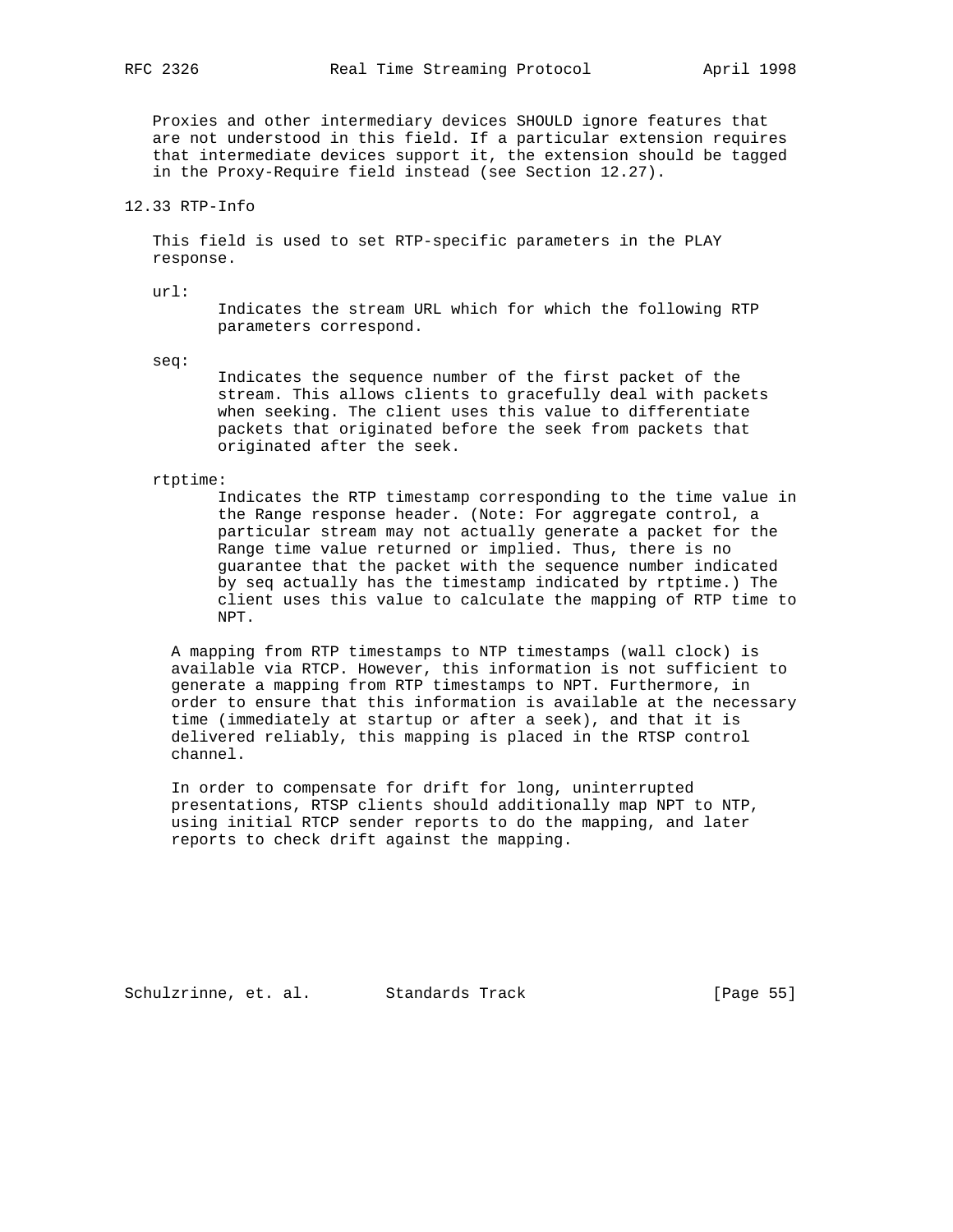Syntax:

| RTP-Info   | = "RTP-Info" ":" l#stream-url 1*parameter |
|------------|-------------------------------------------|
| stream-url | = "url" "=" url                           |
| parameter  |                                           |
|            | $\vert$ ";" "rtptime" "=" $1*$ DIGIT      |

Example:

 RTP-Info: url=rtsp://foo.com/bar.avi/streamid=0;seq=45102, url=rtsp://foo.com/bar.avi/streamid=1;seq=30211

# 12.34 Scale

 A scale value of 1 indicates normal play or record at the normal forward viewing rate. If not 1, the value corresponds to the rate with respect to normal viewing rate. For example, a ratio of 2 indicates twice the normal viewing rate ("fast forward") and a ratio of 0.5 indicates half the normal viewing rate. In other words, a ratio of 2 has normal play time increase at twice the wallclock rate. For every second of elapsed (wallclock) time, 2 seconds of content will be delivered. A negative value indicates reverse direction.

 Unless requested otherwise by the Speed parameter, the data rate SHOULD not be changed. Implementation of scale changes depends on the server and media type. For video, a server may, for example, deliver only key frames or selected key frames. For audio, it may time-scale the audio while preserving pitch or, less desirably, deliver fragments of audio.

 The server should try to approximate the viewing rate, but may restrict the range of scale values that it supports. The response MUST contain the actual scale value chosen by the server.

 If the request contains a Range parameter, the new scale value will take effect at that time.

Scale = "Scale" ":" [ "-" ] 1\*DIGIT [ "." \*DIGIT ]

Example of playing in reverse at 3.5 times normal rate:

Scale: -3.5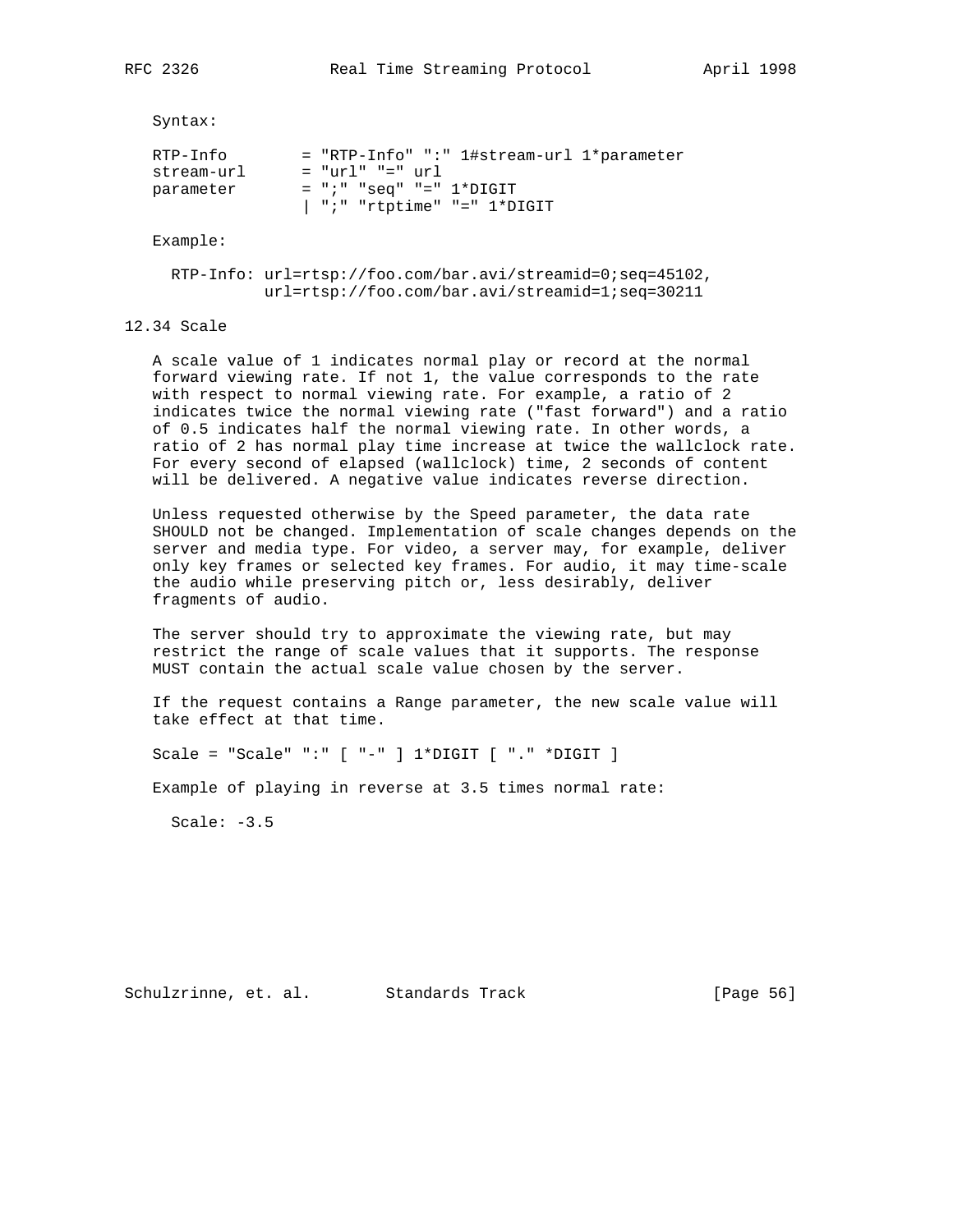12.35 Speed

 This request header fields parameter requests the server to deliver data to the client at a particular speed, contingent on the server's ability and desire to serve the media stream at the given speed. Implementation by the server is OPTIONAL. The default is the bit rate of the stream.

 The parameter value is expressed as a decimal ratio, e.g., a value of 2.0 indicates that data is to be delivered twice as fast as normal. A speed of zero is invalid. If the request contains a Range parameter, the new speed value will take effect at that time.

 Speed = "Speed" ":" 1\*DIGIT [ "." \*DIGIT ] Example:

Speed: 2.5

 Use of this field changes the bandwidth used for data delivery. It is meant for use in specific circumstances where preview of the presentation at a higher or lower rate is necessary. Implementors should keep in mind that bandwidth for the session may be negotiated beforehand (by means other than RTSP), and therefore re-negotiation may be necessary. When data is delivered over UDP, it is highly recommended that means such as RTCP be used to track packet loss rates.

12.36 Server

See [H14.39]

12.37 Session

 This request and response header field identifies an RTSP session started by the media server in a SETUP response and concluded by TEARDOWN on the presentation URL. The session identifier is chosen by the media server (see Section 3.4). Once a client receives a Session identifier, it MUST return it for any request related to that session. A server does not have to set up a session identifier if it has other means of identifying a session, such as dynamically generated URLs.

Session = "Session" ":" session-id [ ";" "timeout" "=" delta-seconds ]

 The timeout parameter is only allowed in a response header. The server uses it to indicate to the client how long the server is prepared to wait between RTSP commands before closing the session due to lack of activity (see Section A). The timeout is measured in

Schulzrinne, et. al. Standards Track [Page 57]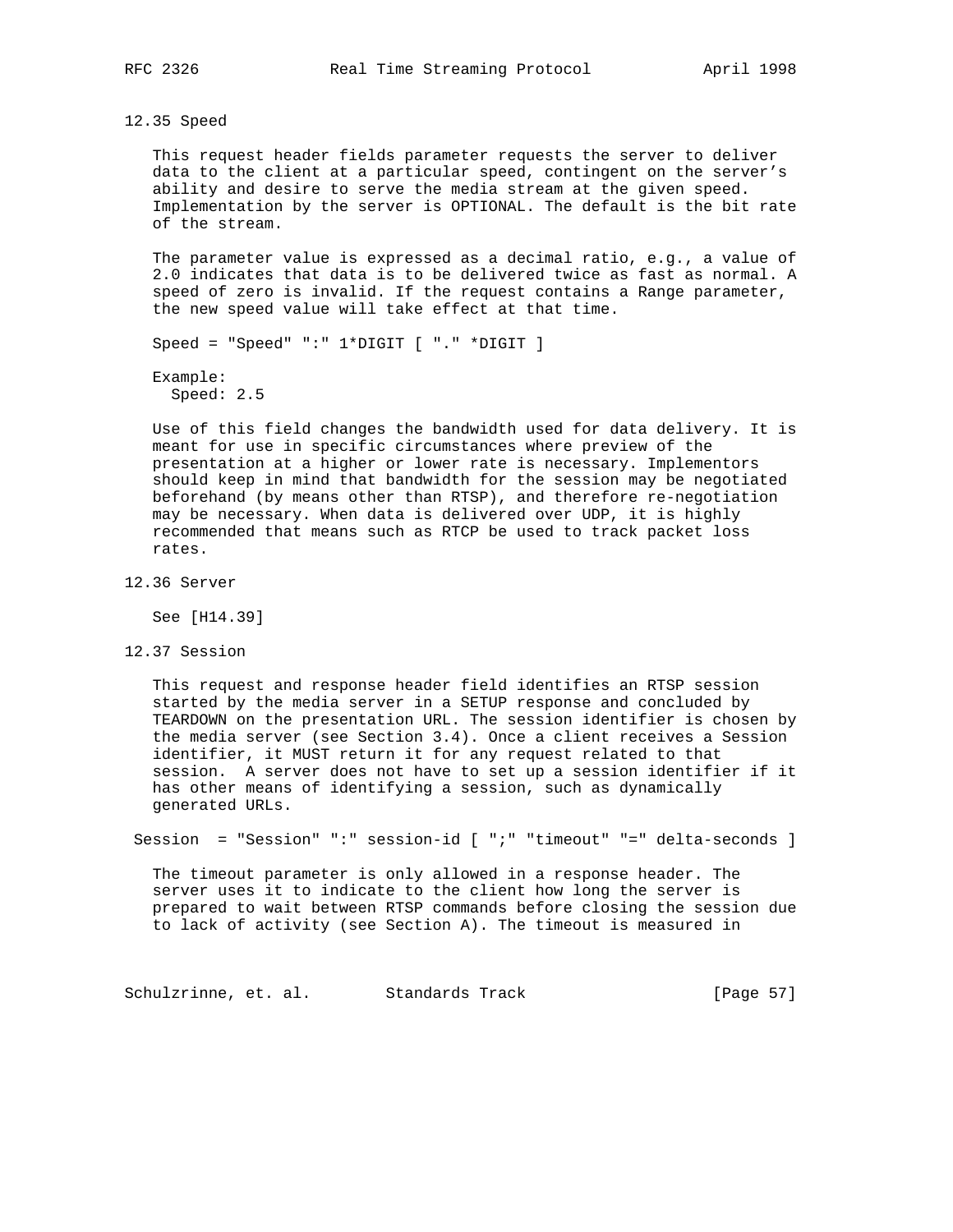seconds, with a default of 60 seconds (1 minute).

 Note that a session identifier identifies a RTSP session across transport sessions or connections. Control messages for more than one RTSP URL may be sent within a single RTSP session. Hence, it is possible that clients use the same session for controlling many streams constituting a presentation, as long as all the streams come from the same server. (See example in Section 14). However, multiple "user" sessions for the same URL from the same client MUST use different session identifiers.

 The session identifier is needed to distinguish several delivery requests for the same URL coming from the same client.

 The response 454 (Session Not Found) is returned if the session identifier is invalid.

### 12.38 Timestamp

 The timestamp general header describes when the client sent the request to the server. The value of the timestamp is of significance only to the client and may use any timescale. The server MUST echo the exact same value and MAY, if it has accurate information about this, add a floating point number indicating the number of seconds that has elapsed since it has received the request. The timestamp is used by the client to compute the round-trip time to the server so that it can adjust the timeout value for retransmissions.

 Timestamp = "Timestamp" ":" \*(DIGIT) [ "." \*(DIGIT) ] [ delay ] delay =  $*(\text{DIST})$  [ "."  $*(\text{DIST})$  ]

12.39 Transport

 This request header indicates which transport protocol is to be used and configures its parameters such as destination address, compression, multicast time-to-live and destination port for a single stream. It sets those values not already determined by a presentation description.

 Transports are comma separated, listed in order of preference. Parameters may be added to each transport, separated by a semicolon.

 The Transport header MAY also be used to change certain transport parameters. A server MAY refuse to change parameters of an existing stream.

 The server MAY return a Transport response header in the response to indicate the values actually chosen.

Schulzrinne, et. al. Standards Track [Page 58]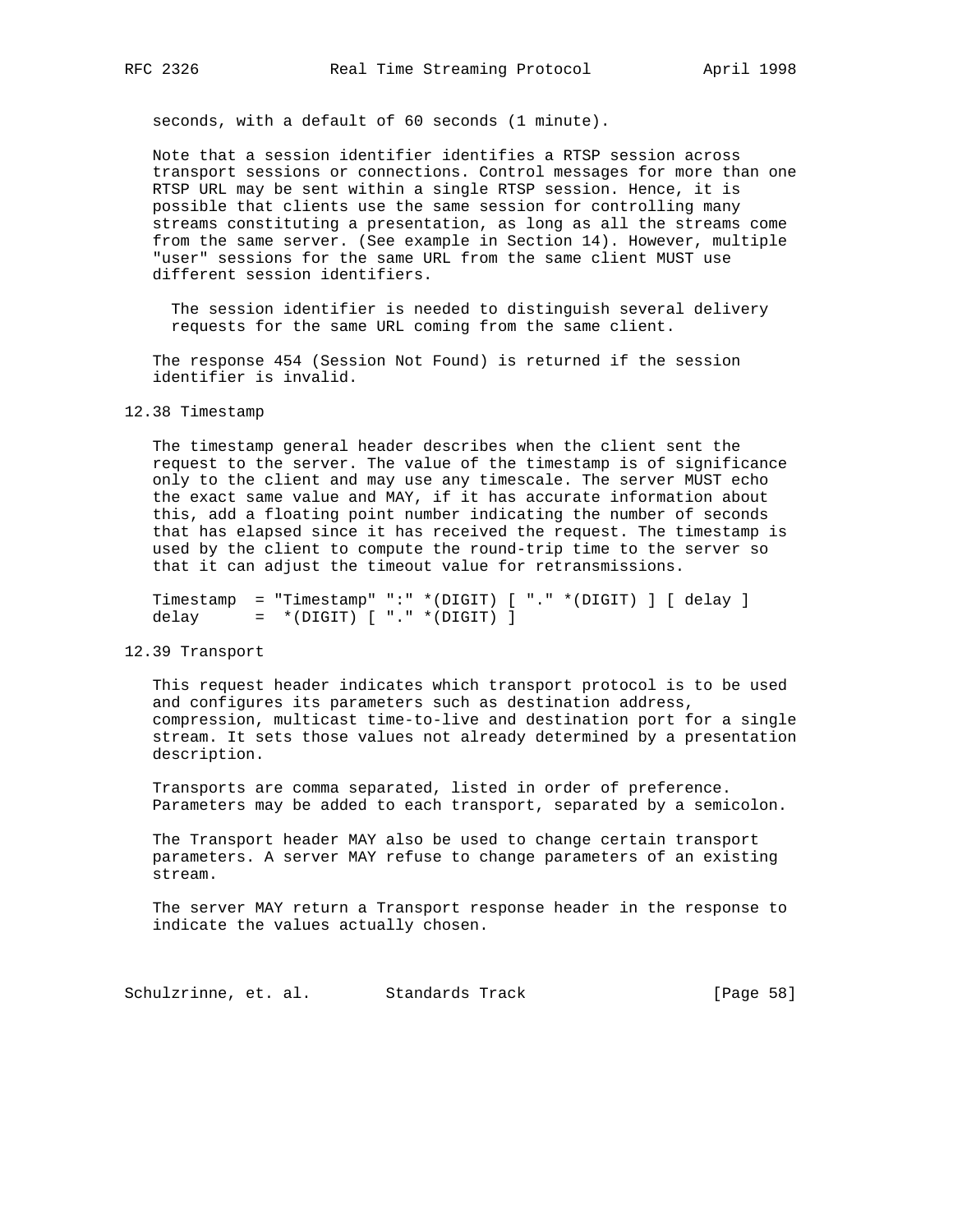A Transport request header field may contain a list of transport options acceptable to the client. In that case, the server MUST return a single option which was actually chosen.

The syntax for the transport specifier is

transport/profile/lower-transport.

 The default value for the "lower-transport" parameters is specific to the profile. For RTP/AVP, the default is UDP.

Below are the configuration parameters associated with transport:

General parameters:

unicast | multicast:

 mutually exclusive indication of whether unicast or multicast delivery will be attempted. Default value is multicast. Clients that are capable of handling both unicast and multicast transmission MUST indicate such capability by including two full transport-specs with separate parameters for each.

destination:

 The address to which a stream will be sent. The client may specify the multicast address with the destination parameter. To avoid becoming the unwitting perpetrator of a remote controlled denial-of-service attack, a server SHOULD authenticate the client and SHOULD log such attempts before allowing the client to direct a media stream to an address not chosen by the server. This is particularly important if RTSP commands are issued via UDP, but implementations cannot rely on TCP as reliable means of client identification by itself. A server SHOULD not allow a client to direct media streams to an address that differs from the address commands are coming from.

source:

 If the source address for the stream is different than can be derived from the RTSP endpoint address (the server in playback or the client in recording), the source MAY be specified.

 This information may also be available through SDP. However, since this is more a feature of transport than media initialization, the authoritative source for this information should be in the SETUP response.

Schulzrinne, et. al. Standards Track [Page 59]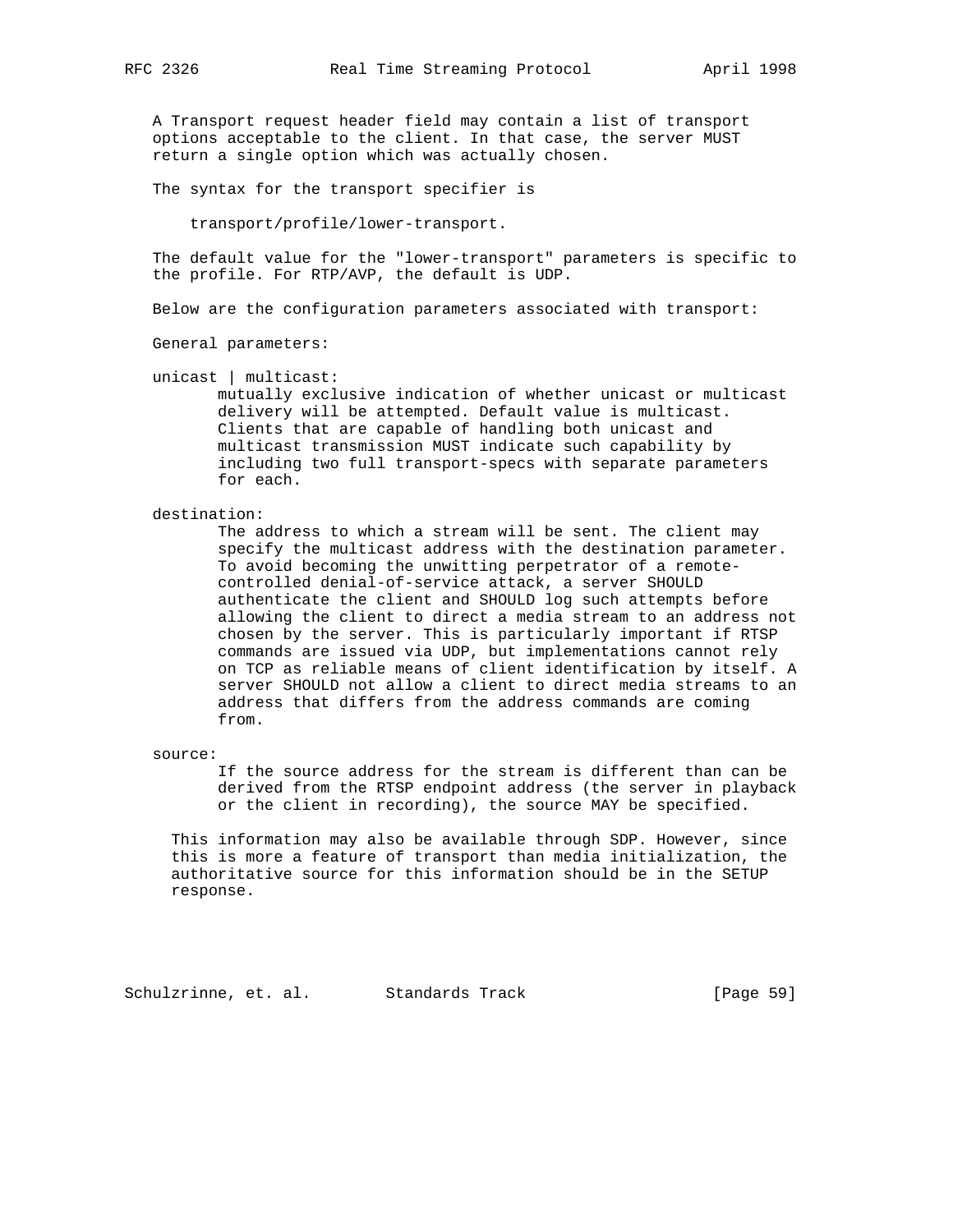layers:

 The number of multicast layers to be used for this media stream. The layers are sent to consecutive addresses starting at the destination address.

mode:

 The mode parameter indicates the methods to be supported for this session. Valid values are PLAY and RECORD. If not provided, the default is PLAY.

append:

 If the mode parameter includes RECORD, the append parameter indicates that the media data should append to the existing resource rather than overwrite it. If appending is requested and the server does not support this, it MUST refuse the request rather than overwrite the resource identified by the URI. The append parameter is ignored if the mode parameter does not contain RECORD.

#### interleaved:

 The interleaved parameter implies mixing the media stream with the control stream in whatever protocol is being used by the control stream, using the mechanism defined in Section 10.12. The argument provides the channel number to be used in the \$ statement. This parameter may be specified as a range, e.g., interleaved=4-5 in cases where the transport choice for the media stream requires it.

 This allows RTP/RTCP to be handled similarly to the way that it is done with UDP, i.e., one channel for RTP and the other for RTCP.

Multicast specific:

ttl:

multicast time-to-live

RTP Specific:

port:

 This parameter provides the RTP/RTCP port pair for a multicast session. It is specified as a range, e.g., port=3456-3457.

client\_port:

 This parameter provides the unicast RTP/RTCP port pair on which the client has chosen to receive media data and control information. It is specified as a range, e.g., client\_port=3456-3457.

Schulzrinne, et. al. Standards Track [Page 60]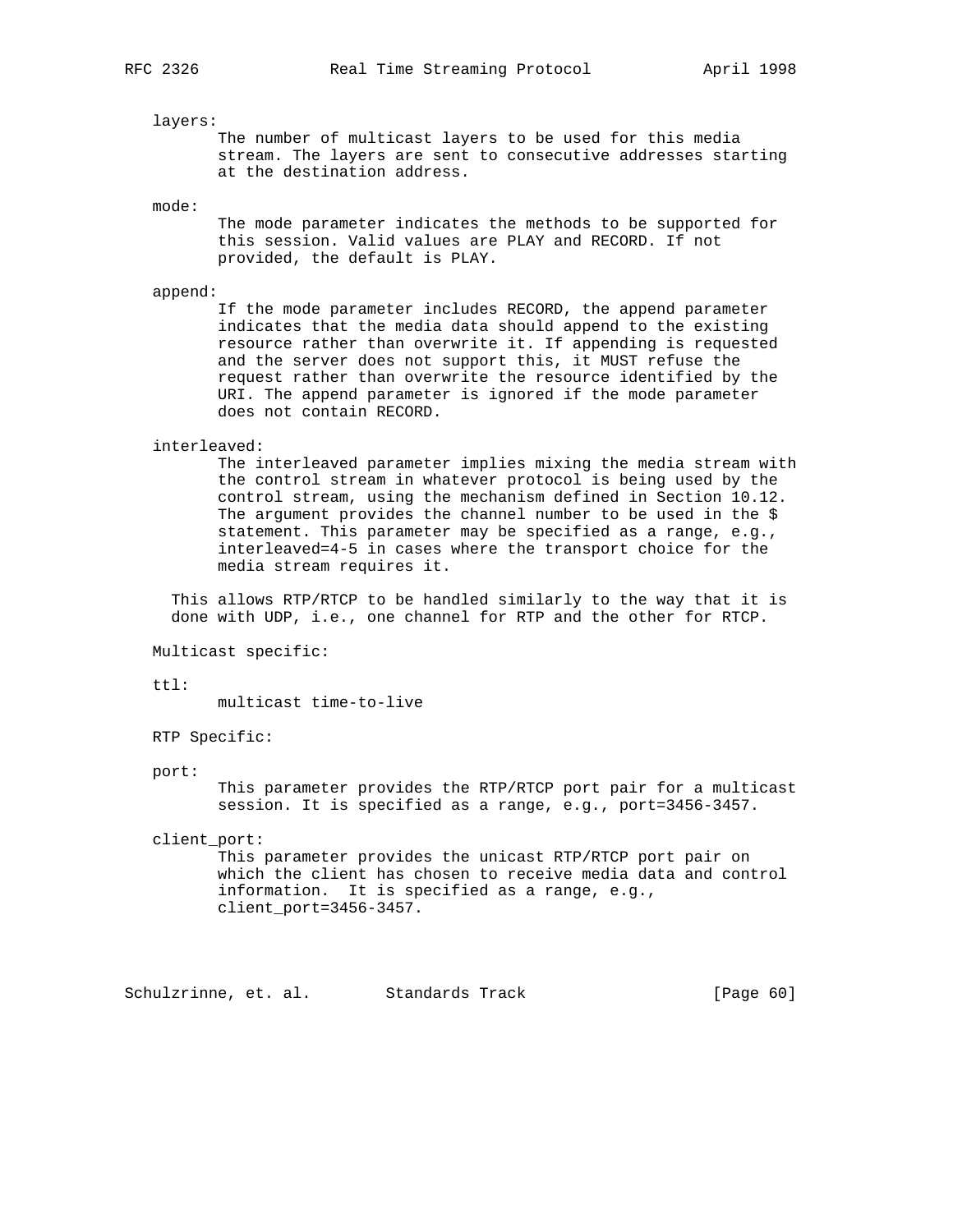server\_port: This parameter provides the unicast RTP/RTCP port pair on which the server has chosen to receive media data and control information. It is specified as a range, e.g., server\_port=3456-3457. ssrc: The ssrc parameter indicates the RTP SSRC [24, Sec. 3] value that should be (request) or will be (response) used by the media server. This parameter is only valid for unicast transmission. It identifies the synchronization source to be associated with the media stream. Transport = "Transport" ":" 1\#transport-spec<br>transport-spec = transport-protocol = transport-protocol/profile[/lower-transport] \*parameter transport-protocol = "RTP" profile  $=$  lower-transport = "TCP" | "UDP" parameter = ( "unicast" | "multicast" ) | ";" "destination" [ "=" address ] | ";" "interleaved" "=" channel [ "-" channel ] | ";" "append" | ";" "ttl" "=" ttl | ";" "layers" "=" 1\*DIGIT | ";" "port" "=" port [ "-" port ] | ";" "client\_port" "=" port [ "-" port ] | ";" "server\_port" "=" port [ "-" port ] | ";" "ssrc" "=" ssrc | ";" "mode" = <"> 1\#mode <"> ttl  $= 1*3(DIGIT)$  $port = 1*5(DIGIT)$  $\begin{array}{rcl} \texttt{ssrc} & = & 8*8(\texttt{HEX}) \\ \texttt{channel} & = & 1*3(\texttt{DIGI}) \end{array}$  $channel$  =  $1*3(DIGIT)$  address = host mode = <"> \*Method <"> | Method Example: Transport: RTP/AVP;multicast;ttl=127;mode="PLAY", RTP/AVP;unicast;client\_port=3456-3457;mode="PLAY" The Transport header is restricted to describing a single RTP stream. (RTSP can also control multiple streams as a single

 entity.) Making it part of RTSP rather than relying on a multitude of session description formats greatly simplifies designs of firewalls.

Schulzrinne, et. al. Standards Track [Page 61]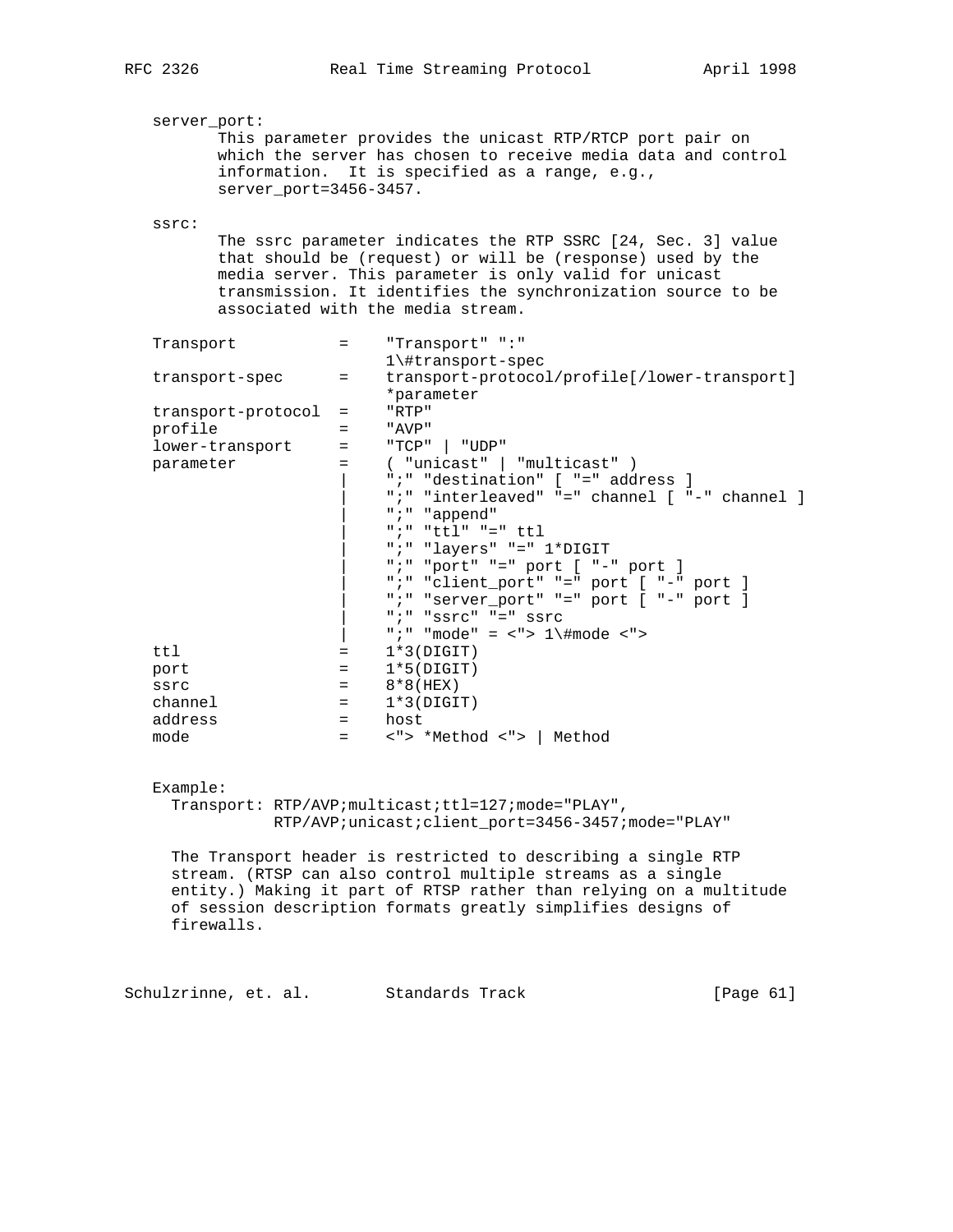12.40 Unsupported

 The Unsupported response header lists the features not supported by the server. In the case where the feature was specified via the Proxy-Require field (Section 12.32), if there is a proxy on the path between the client and the server, the proxy MUST insert a message reply with an error message "551 Option Not Supported".

See Section 12.32 for a usage example.

12.41 User-Agent

See [H14.42]

12.42 Vary

See [H14.43]

12.43 Via

See [H14.44].

12.44 WWW-Authentica

See [H14.46].

13 Caching

 In HTTP, response-request pairs are cached. RTSP differs significantly in that respect. Responses are not cacheable, with the exception of the presentation description returned by DESCRIBE or included with ANNOUNCE. (Since the responses for anything but DESCRIBE and GET\_PARAMETER do not return any data, caching is not really an issue for these requests.) However, it is desirable for the continuous media data, typically delivered out-of-band with respect to RTSP, to be cached, as well as the session description.

 On receiving a SETUP or PLAY request, a proxy ascertains whether it has an up-to-date copy of the continuous media content and its description. It can determine whether the copy is up-to-date by issuing a SETUP or DESCRIBE request, respectively, and comparing the Last-Modified header with that of the cached copy. If the copy is not up-to-date, it modifies the SETUP transport parameters as appropriate and forwards the request to the origin server. Subsequent control commands such as PLAY or PAUSE then pass the proxy unmodified. The proxy delivers the continuous media data to the client, while possibly making a local copy for later reuse. The exact behavior allowed to the cache is given by the cache-response directives

Schulzrinne, et. al. Standards Track (Page 62)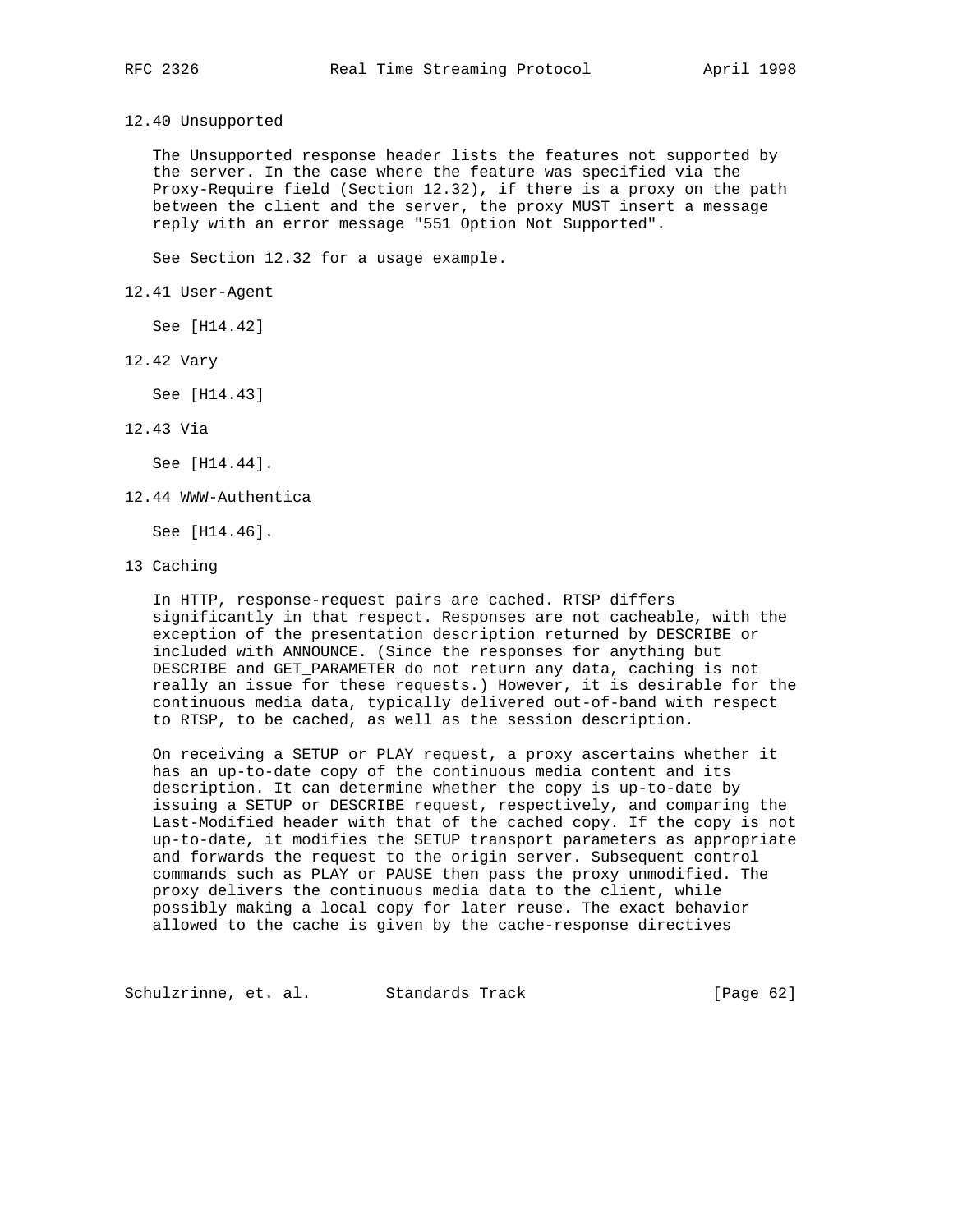described in Section 12.8. A cache MUST answer any DESCRIBE requests if it is currently serving the stream to the requestor, as it is possible that low-level details of the stream description may have changed on the origin-server.

 Note that an RTSP cache, unlike the HTTP cache, is of the "cut through" variety. Rather than retrieving the whole resource from the origin server, the cache simply copies the streaming data as it passes by on its way to the client. Thus, it does not introduce additional latency.

 To the client, an RTSP proxy cache appears like a regular media server, to the media origin server like a client. Just as an HTTP cache has to store the content type, content language, and so on for the objects it caches, a media cache has to store the presentation description. Typically, a cache eliminates all transport-references (that is, multicast information) from the presentation description, since these are independent of the data delivery from the cache to the client. Information on the encodings remains the same. If the cache is able to translate the cached media data, it would create a new presentation description with all the encoding possibilities it can offer.

14 Examples

 The following examples refer to stream description formats that are not standards, such as RTSL. The following examples are not to be used as a reference for those formats.

14.1 Media on Demand (Unicast)

 Client C requests a movie from media servers A ( audio.example.com) and V (video.example.com). The media description is stored on a web server W . The media description contains descriptions of the presentation and all its streams, including the codecs that are available, dynamic RTP payload types, the protocol stack, and content information such as language or copyright restrictions. It may also give an indication about the timeline of the movie.

 In this example, the client is only interested in the last part of the movie.

- C->W: GET /twister.sdp HTTP/1.1 Host: www.example.com Accept: application/sdp
- W->C: HTTP/1.0 200 OK Content-Type: application/sdp

Schulzrinne, et. al. Standards Track [Page 63]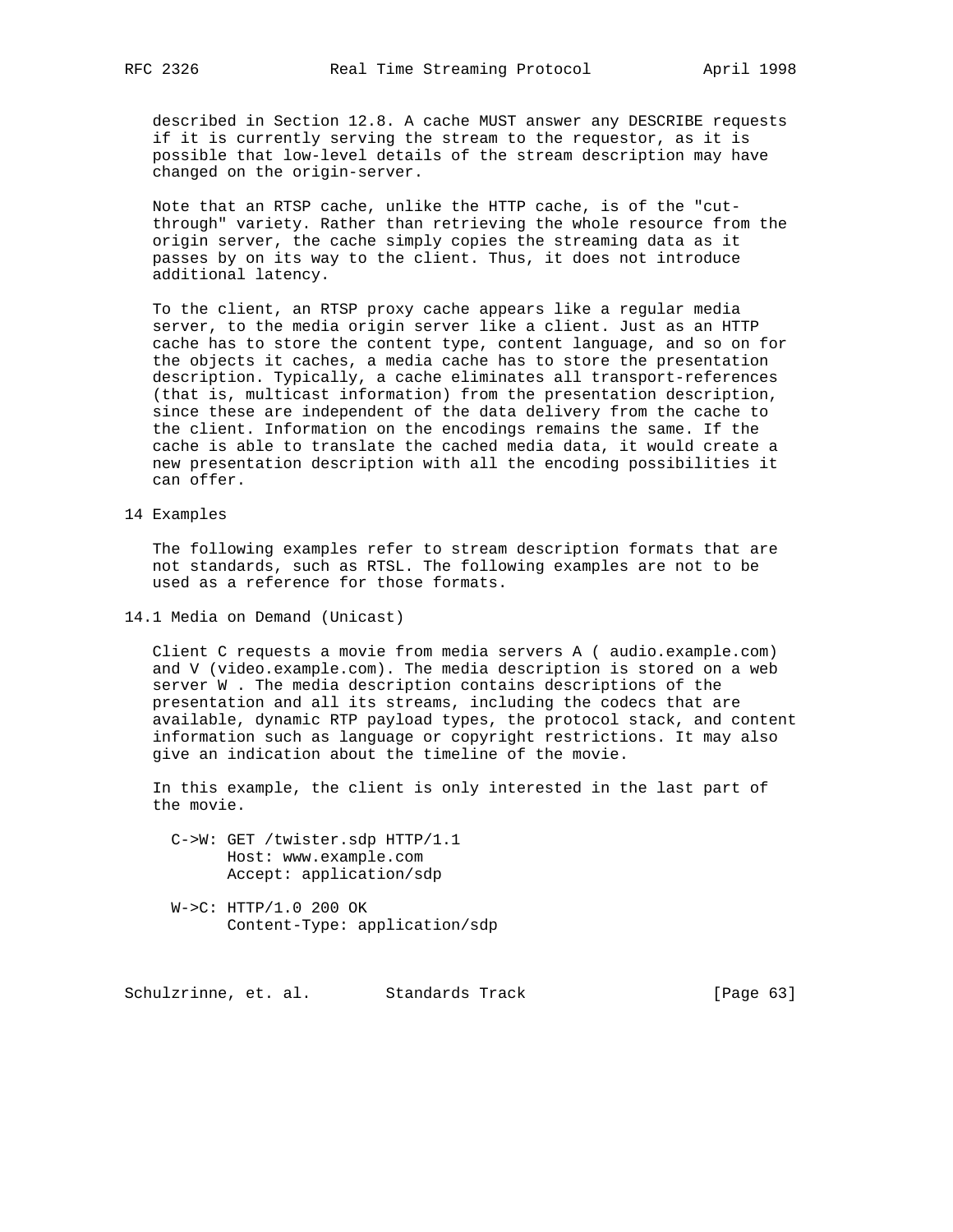$v=0$  o=- 2890844526 2890842807 IN IP4 192.16.24.202 s=RTSP Session m=audio 0 RTP/AVP 0 a=control:rtsp://audio.example.com/twister/audio.en m=video 0 RTP/AVP 31 a=control:rtsp://video.example.com/twister/video C->A: SETUP rtsp://audio.example.com/twister/audio.en RTSP/1.0 CSeq: 1 Transport: RTP/AVP/UDP;unicast;client\_port=3056-3057 A->C: RTSP/1.0 200 OK CSeq: 1 Session: 12345678 Transport: RTP/AVP/UDP;unicast;client\_port=3056-3057; server\_port=5000-5001 C->V: SETUP rtsp://video.example.com/twister/video RTSP/1.0 CSeq: 1 Transport: RTP/AVP/UDP;unicast;client\_port=3058-3059 V->C: RTSP/1.0 200 OK CSeq: 1 Session: 23456789 Transport: RTP/AVP/UDP;unicast;client\_port=3058-3059; server\_port=5002-5003 C->V: PLAY rtsp://video.example.com/twister/video RTSP/1.0 CSeq: 2 Session: 23456789 Range: smpte=0:10:00- V->C: RTSP/1.0 200 OK CSeq: 2 Session: 23456789 Range: smpte=0:10:00-0:20:00 RTP-Info: url=rtsp://video.example.com/twister/video; seq=12312232;rtptime=78712811 C->A: PLAY rtsp://audio.example.com/twister/audio.en RTSP/1.0 CSeq: 2 Session: 12345678 Range: smpte=0:10:00- A->C: RTSP/1.0 200 OK CSeq: 2 Session: 12345678

Schulzrinne, et. al. Standards Track [Page 64]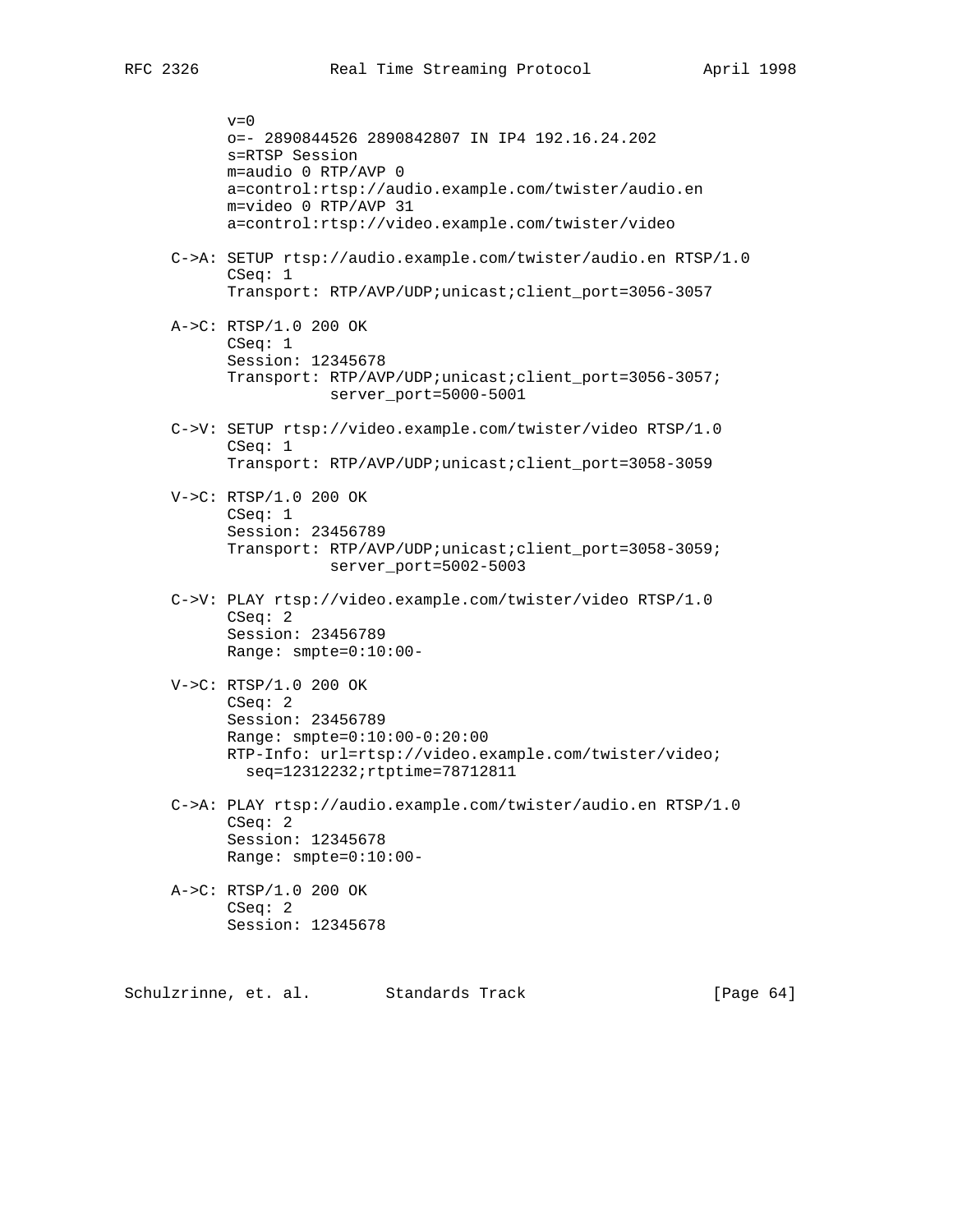Range: smpte=0:10:00-0:20:00

```
 RTP-Info: url=rtsp://audio.example.com/twister/audio.en;
   seq=876655;rtptime=1032181
```
- C->A: TEARDOWN rtsp://audio.example.com/twister/audio.en RTSP/1.0 CSeq: 3 Session: 12345678
- A->C: RTSP/1.0 200 OK CSeq: 3
- C->V: TEARDOWN rtsp://video.example.com/twister/video RTSP/1.0 CSeq: 3 Session: 23456789
- V->C: RTSP/1.0 200 OK CSeq: 3

 Even though the audio and video track are on two different servers, and may start at slightly different times and may drift with respect to each other, the client can synchronize the two using standard RTP methods, in particular the time scale contained in the RTCP sender reports.

14.2 Streaming of a Container file

 For purposes of this example, a container file is a storage entity in which multiple continuous media types pertaining to the same end-user presentation are present. In effect, the container file represents an RTSP presentation, with each of its components being RTSP streams. Container files are a widely used means to store such presentations. While the components are transported as independent streams, it is desirable to maintain a common context for those streams at the server end.

 This enables the server to keep a single storage handle open easily. It also allows treating all the streams equally in case of any prioritization of streams by the server.

 It is also possible that the presentation author may wish to prevent selective retrieval of the streams by the client in order to preserve the artistic effect of the combined media presentation. Similarly, in such a tightly bound presentation, it is desirable to be able to control all the streams via a single control message using an aggregate URL.

 The following is an example of using a single RTSP session to control multiple streams. It also illustrates the use of aggregate URLs.

Schulzrinne, et. al. Standards Track [Page 65]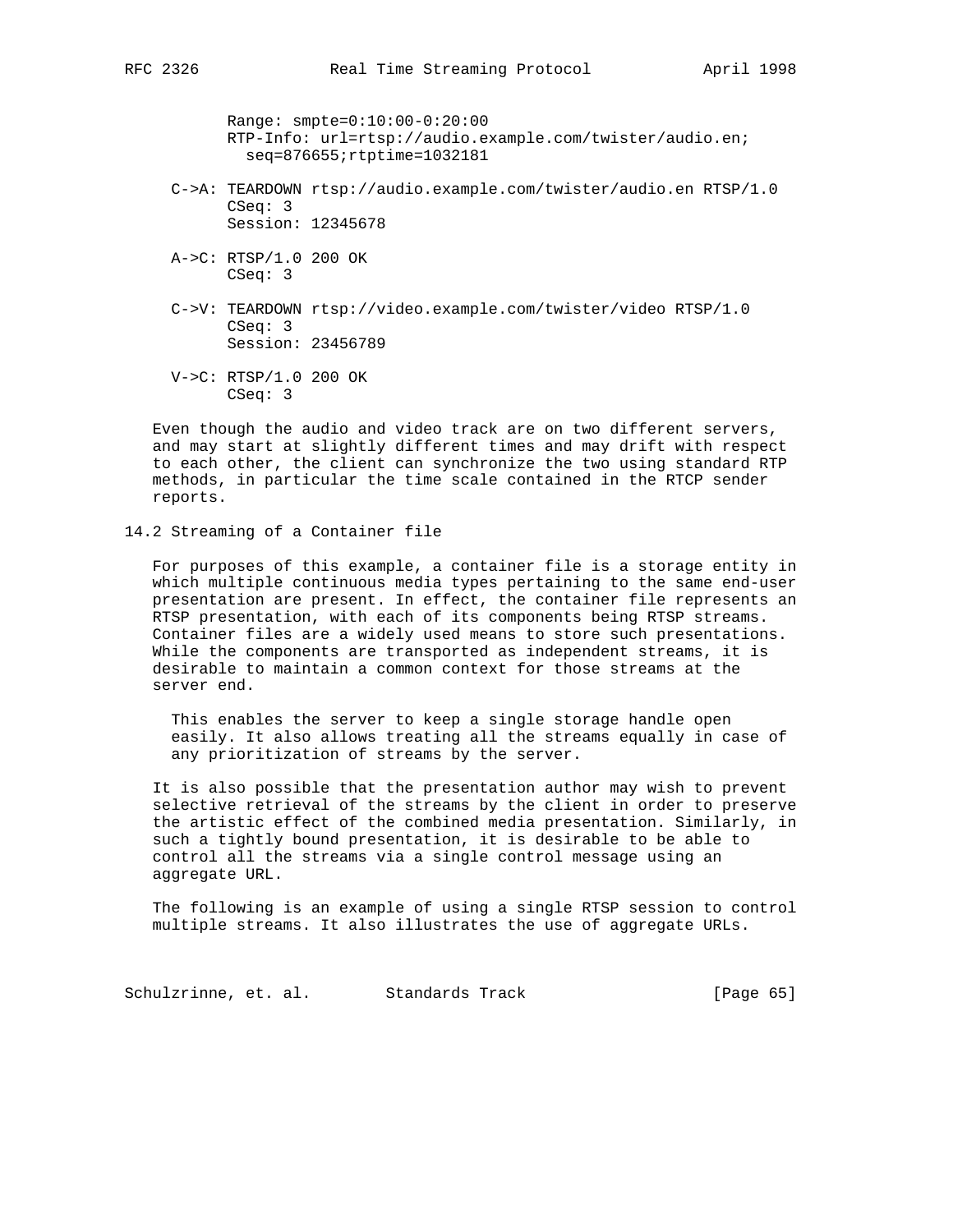Client C requests a presentation from media server M . The movie is stored in a container file. The client has obtained an RTSP URL to the container file. C->M: DESCRIBE rtsp://foo/twister RTSP/1.0 CSeq: 1 M->C: RTSP/1.0 200 OK CSeq: 1 Content-Type: application/sdp Content-Length: 164  $v=0$  o=- 2890844256 2890842807 IN IP4 172.16.2.93 s=RTSP Session i=An Example of RTSP Session Usage a=control:rtsp://foo/twister  $t=0$  0 m=audio 0 RTP/AVP 0 a=control:rtsp://foo/twister/audio m=video 0 RTP/AVP 26 a=control:rtsp://foo/twister/video C->M: SETUP rtsp://foo/twister/audio RTSP/1.0 CSeq: 2 Transport: RTP/AVP;unicast;client\_port=8000-8001 M->C: RTSP/1.0 200 OK CSeq: 2 Transport: RTP/AVP;unicast;client\_port=8000-8001; server\_port=9000-9001 Session: 12345678 C->M: SETUP rtsp://foo/twister/video RTSP/1.0 CSeq: 3 Transport: RTP/AVP;unicast;client\_port=8002-8003 Session: 12345678 M->C: RTSP/1.0 200 OK CSeq: 3 Transport: RTP/AVP;unicast;client\_port=8002-8003; server\_port=9004-9005 Session: 12345678 C->M: PLAY rtsp://foo/twister RTSP/1.0 CSeq: 4 Range: npt=0- Session: 12345678

Schulzrinne, et. al. Standards Track [Page 66]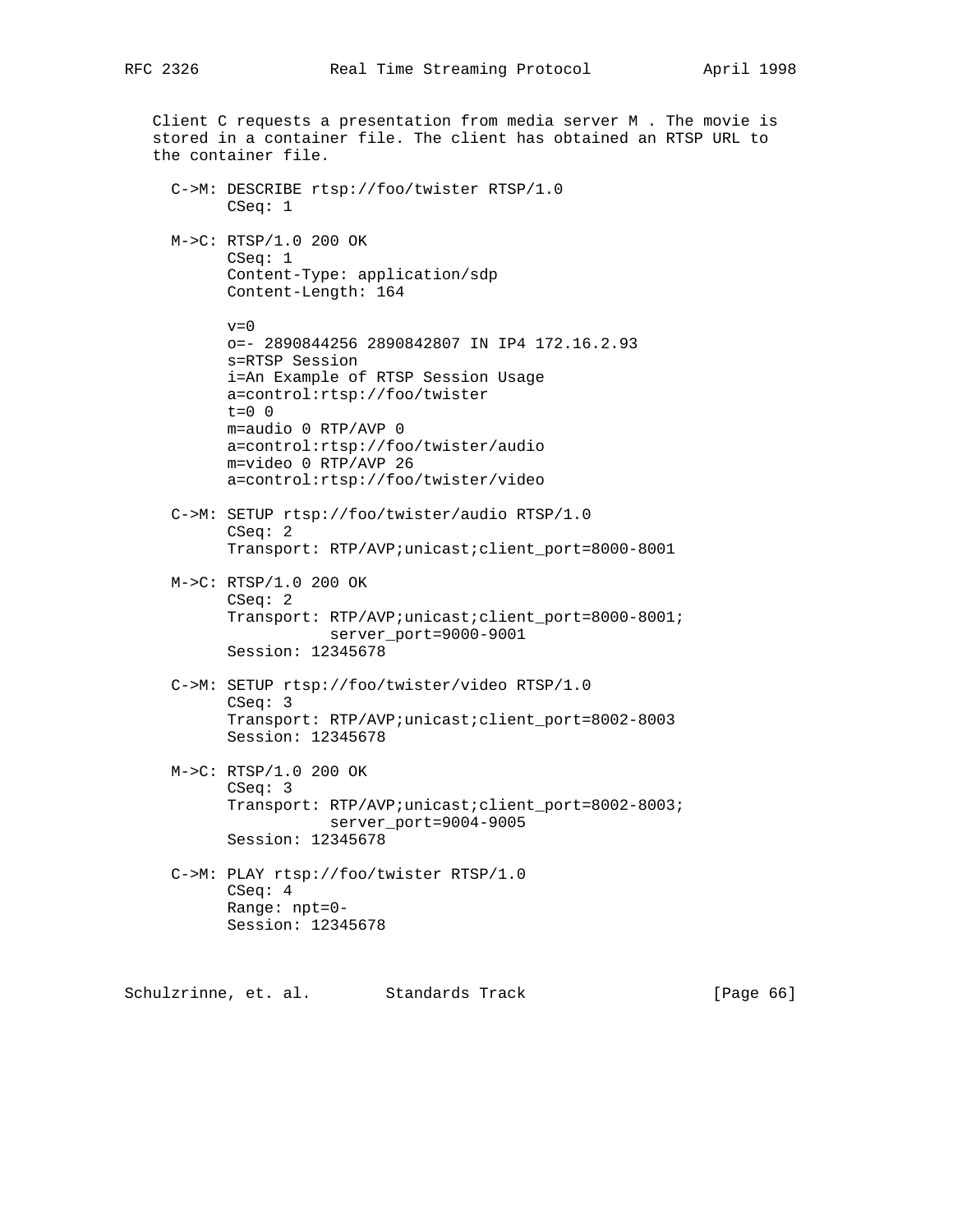M->C: RTSP/1.0 200 OK CSeq: 4 Session: 12345678 RTP-Info: url=rtsp://foo/twister/video; seq=9810092;rtptime=3450012 C->M: PAUSE rtsp://foo/twister/video RTSP/1.0 CSeq: 5 Session: 12345678 M->C: RTSP/1.0 460 Only aggregate operation allowed CSeq: 5 C->M: PAUSE rtsp://foo/twister RTSP/1.0 CSeq: 6 Session: 12345678 M->C: RTSP/1.0 200 OK CSeq: 6 Session: 12345678 C->M: SETUP rtsp://foo/twister RTSP/1.0 CSeq: 7 Transport: RTP/AVP;unicast;client\_port=10000 M->C: RTSP/1.0 459 Aggregate operation not allowed CSeq: 7

 In the first instance of failure, the client tries to pause one stream (in this case video) of the presentation. This is disallowed for that presentation by the server. In the second instance, the aggregate URL may not be used for SETUP and one control message is required per stream to set up transport parameters.

 This keeps the syntax of the Transport header simple and allows easy parsing of transport information by firewalls.

14.3 Single Stream Container Files

 Some RTSP servers may treat all files as though they are "container files", yet other servers may not support such a concept. Because of this, clients SHOULD use the rules set forth in the session description for request URLs, rather than assuming that a consistent URL may always be used throughout. Here's an example of how a multi stream server might expect a single-stream file to be served:

Accept: application/x-rtsp-mh, application/sdp

Schulzrinne, et. al. Standards Track [Page 67]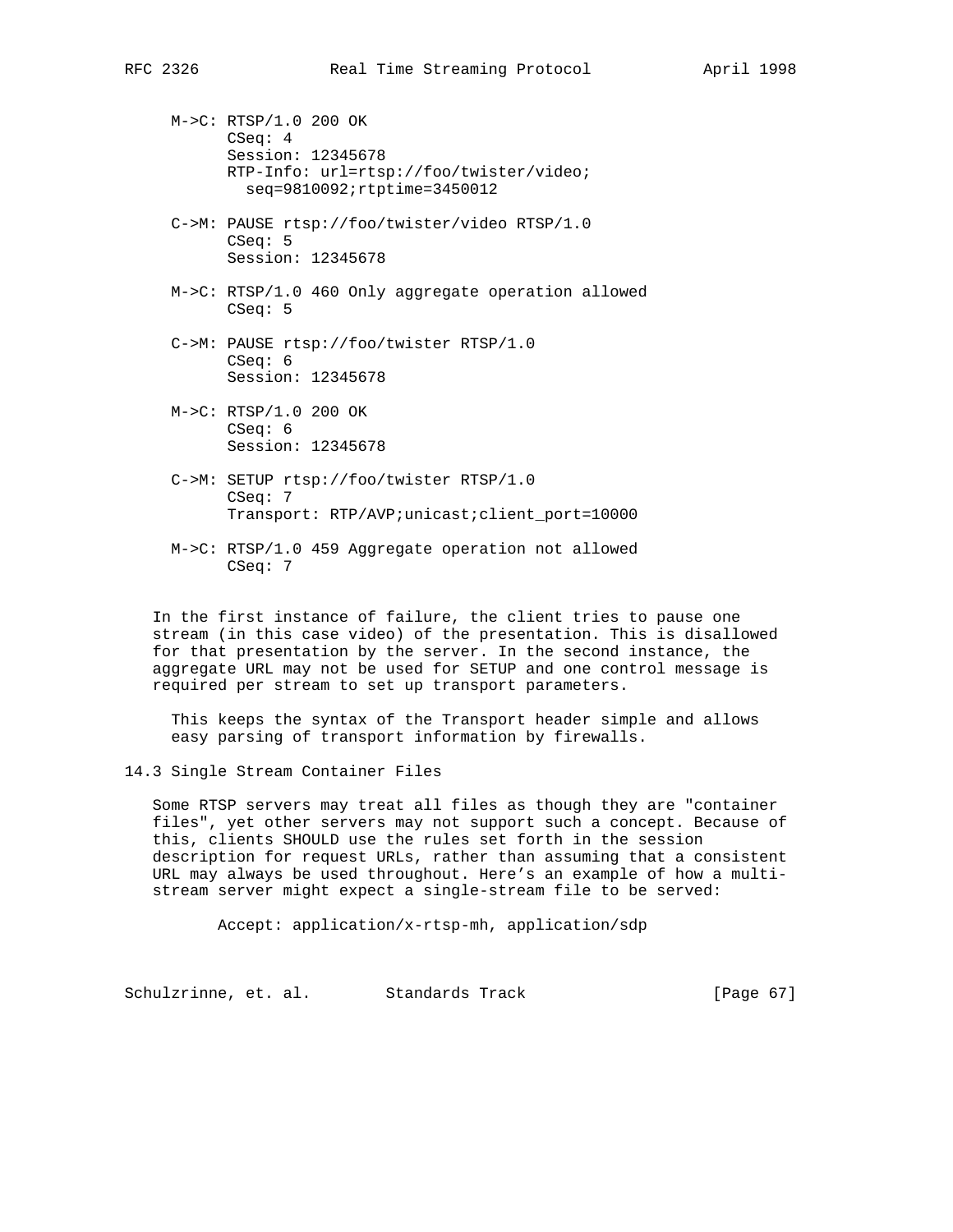```
 CSeq: 1
  S->C RTSP/1.0 200 OK
        CSeq: 1
        Content-base: rtsp://foo.com/test.wav/
        Content-type: application/sdp
        Content-length: 48
       v=0 o=- 872653257 872653257 IN IP4 172.16.2.187
        s=mu-law wave file
        i=audio test
       t=0 0
        m=audio 0 RTP/AVP 0
        a=control:streamid=0
  C->S SETUP rtsp://foo.com/test.wav/streamid=0 RTSP/1.0
        Transport: RTP/AVP/UDP;unicast;
                  client_port=6970-6971;mode=play
        CSeq: 2
  S->C RTSP/1.0 200 OK
        Transport: RTP/AVP/UDP;unicast;client_port=6970-6971;
                   server_port=6970-6971;mode=play
        CSeq: 2
        Session: 2034820394
  C->S PLAY rtsp://foo.com/test.wav RTSP/1.0
        CSeq: 3
        Session: 2034820394
  S->C RTSP/1.0 200 OK
        CSeq: 3
        Session: 2034820394
        RTP-Info: url=rtsp://foo.com/test.wav/streamid=0;
          seq=981888;rtptime=3781123
 Note the different URL in the SETUP command, and then the switch back
 to the aggregate URL in the PLAY command. This makes complete sense
when there are multiple streams with aggregate control, but is less
 than intuitive in the special case where the number of streams is
 one.
```
 In this special case, it is recommended that servers be forgiving of implementations that send:

 C->S PLAY rtsp://foo.com/test.wav/streamid=0 RTSP/1.0 CSeq: 3

Schulzrinne, et. al. Standards Track [Page 68]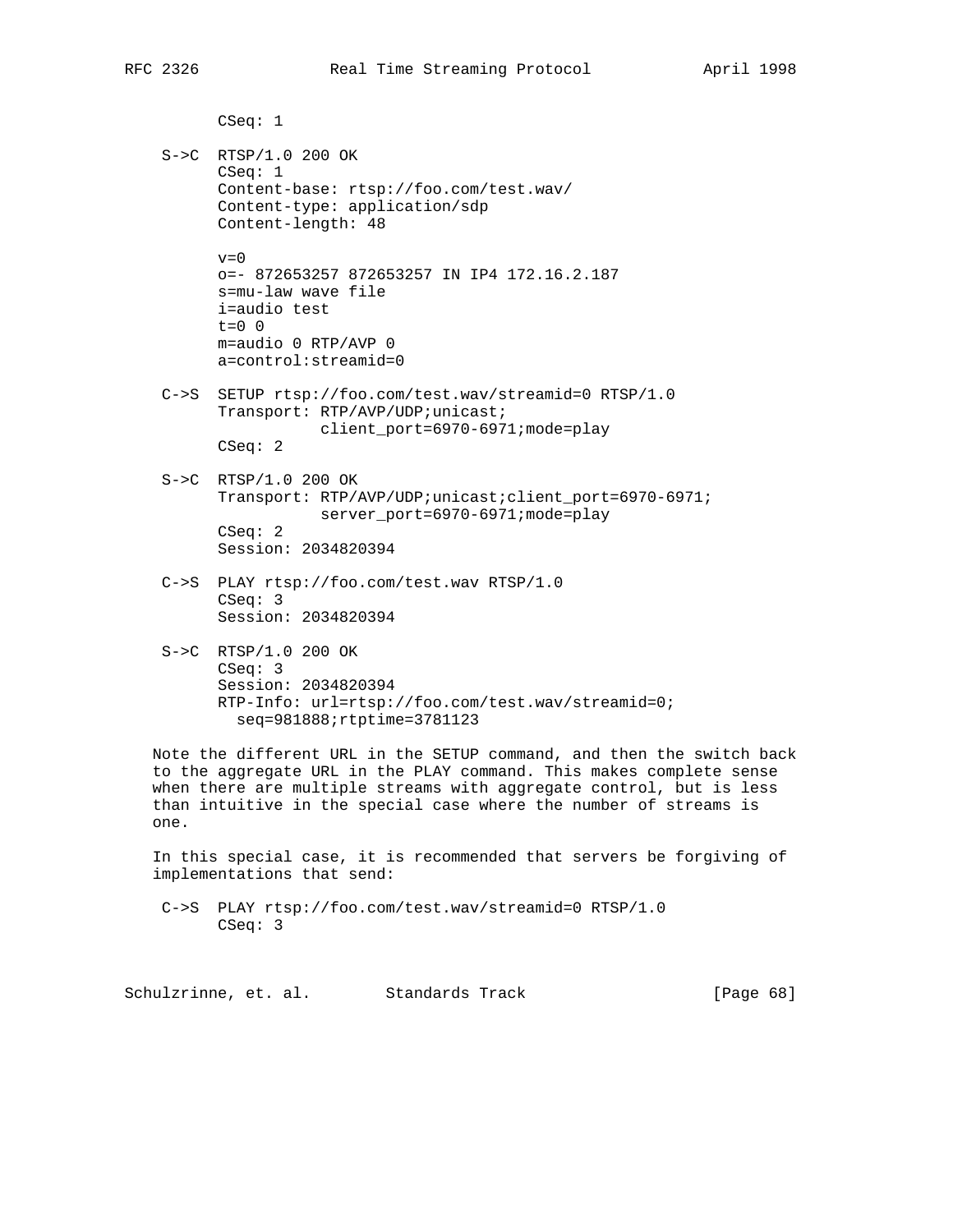In the worst case, servers should send back:

 S->C RTSP/1.0 460 Only aggregate operation allowed CSeq: 3

 One would also hope that server implementations are also forgiving of the following:

 C->S SETUP rtsp://foo.com/test.wav RTSP/1.0 Transport: rtp/avp/udp;client\_port=6970-6971;mode=play CSeq: 2

 Since there is only a single stream in this file, it's not ambiguous what this means.

14.4 Live Media Presentation Using Multicast

 The media server M chooses the multicast address and port. Here, we assume that the web server only contains a pointer to the full description, while the media server M maintains the full description.

- C->W: GET /concert.sdp HTTP/1.1 Host: www.example.com
- W->C: HTTP/1.1 200 OK Content-Type: application/x-rtsl
	- <session> <track src="rtsp://live.example.com/concert/audio"> </session>
- C->M: DESCRIBE rtsp://live.example.com/concert/audio RTSP/1.0 CSeq: 1
- M->C: RTSP/1.0 200 OK CSeq: 1 Content-Type: application/sdp Content-Length: 44

 $v=0$  o=- 2890844526 2890842807 IN IP4 192.16.24.202 s=RTSP Session m=audio 3456 RTP/AVP 0 a=control:rtsp://live.example.com/concert/audio c=IN IP4 224.2.0.1/16

 C->M: SETUP rtsp://live.example.com/concert/audio RTSP/1.0 CSeq: 2

Schulzrinne, et. al. Standards Track [Page 69]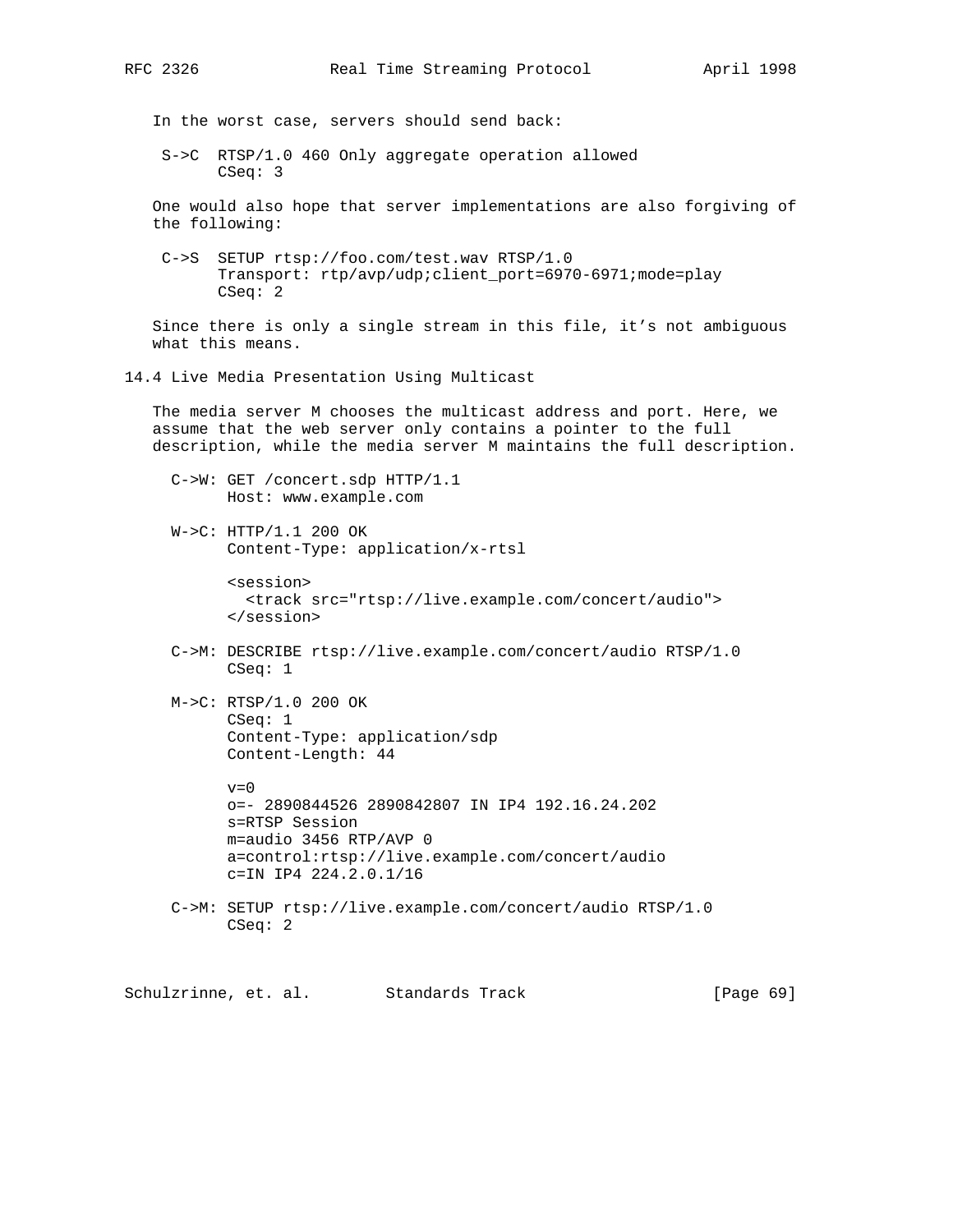Transport: RTP/AVP;multicast

 M->C: RTSP/1.0 200 OK CSeq: 2 Transport: RTP/AVP;multicast;destination=224.2.0.1; port=3456-3457;ttl=16 Session: 0456804596 C->M: PLAY rtsp://live.example.com/concert/audio RTSP/1.0 CSeq: 3 Session: 0456804596 M->C: RTSP/1.0 200 OK CSeq: 3 Session: 0456804596

 A conference participant C wants to have the media server M play back a demo tape into an existing conference. C indicates to the media server that the network addresses and encryption keys are already given by the conference, so they should not be chosen by the server. The example omits the simple ACK responses.

- C->M: DESCRIBE rtsp://server.example.com/demo/548/sound RTSP/1.0 CSeq: 1 Accept: application/sdp
- M->C: RTSP/1.0 200 1 OK Content-type: application/sdp Content-Length: 44
	- $v=0$  o=- 2890844526 2890842807 IN IP4 192.16.24.202 s=RTSP Session i=See above  $t=0$  0 m=audio 0 RTP/AVP 0
- C->M: SETUP rtsp://server.example.com/demo/548/sound RTSP/1.0 CSeq: 2 Transport: RTP/AVP;multicast;destination=225.219.201.15; port=7000-7001;ttl=127 Conference: 199702170042.SAA08642@obiwan.arl.wustl.edu%20Starr
- M->C: RTSP/1.0 200 OK CSeq: 2 Transport: RTP/AVP;multicast;destination=225.219.201.15;

Schulzrinne, et. al. Standards Track [Page 70]

<sup>14.5</sup> Playing media into an existing session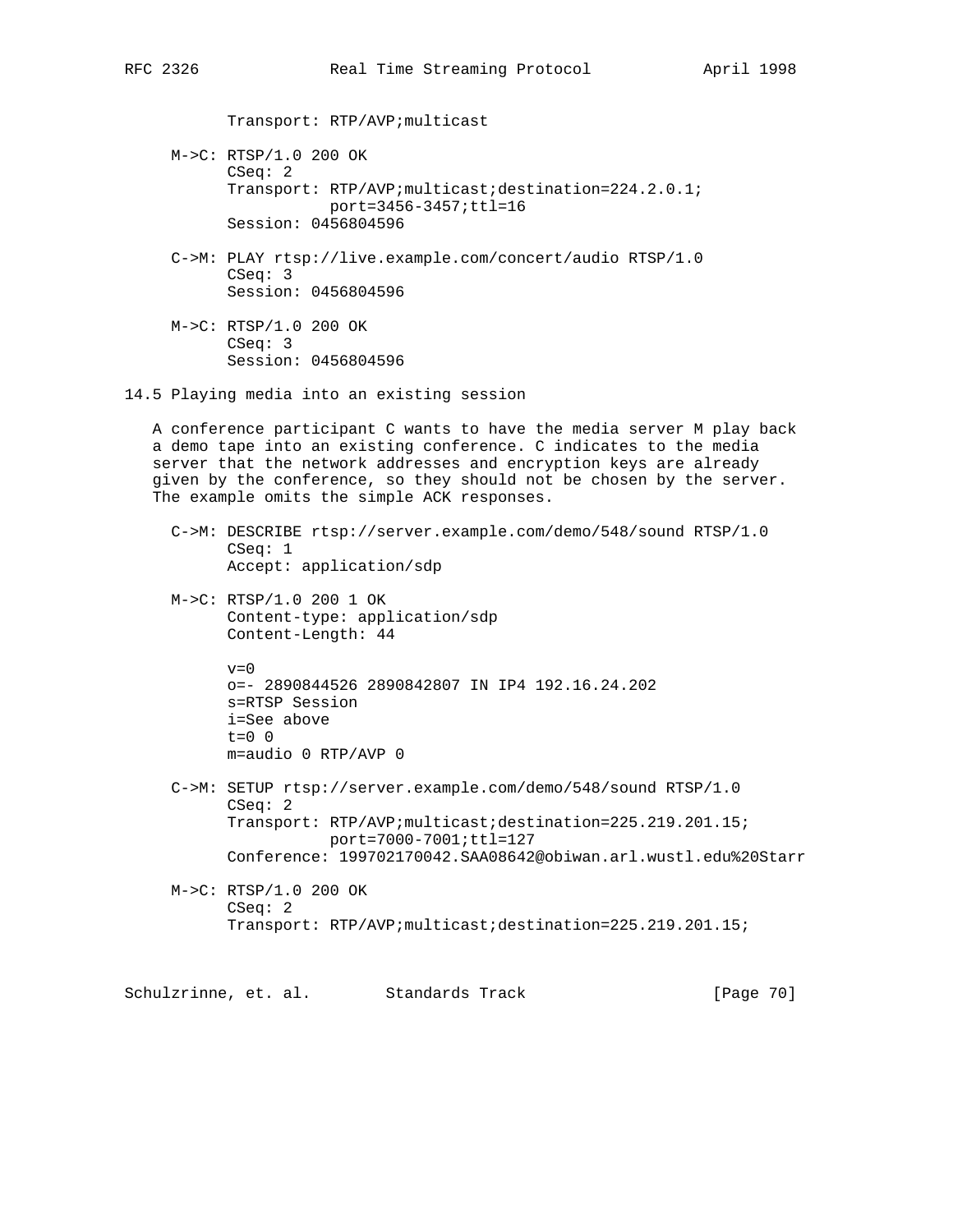```
 port=7000-7001;ttl=127
            Session: 91389234234
            Conference: 199702170042.SAA08642@obiwan.arl.wustl.edu%20Starr
      C->M: PLAY rtsp://server.example.com/demo/548/sound RTSP/1.0
            CSeq: 3
            Session: 91389234234
      M->C: RTSP/1.0 200 OK
            CSeq: 3
14.6 Recording
    The conference participant client C asks the media server M to record
    the audio and video portions of a meeting. The client uses the
    ANNOUNCE method to provide meta-information about the recorded
   session to the server.
      C->M: ANNOUNCE rtsp://server.example.com/meeting RTSP/1.0
            CSeq: 90
            Content-Type: application/sdp
            Content-Length: 121
           v=0 o=camera1 3080117314 3080118787 IN IP4 195.27.192.36
            s=IETF Meeting, Munich - 1
            i=The thirty-ninth IETF meeting will be held in Munich, Germany
            u=http://www.ietf.org/meetings/Munich.html
            e=IETF Channel 1 <ietf39-mbone@uni-koeln.de>
            p=IETF Channel 1 +49-172-2312 451
            c=IN IP4 224.0.1.11/127
            t=3080271600 3080703600
            a=tool:sdr v2.4a6
            a=type:test
            m=audio 21010 RTP/AVP 5
            c=IN IP4 224.0.1.11/127
            a=ptime:40
            m=video 61010 RTP/AVP 31
            c=IN IP4 224.0.1.12/127
     M->C: RTSP/1.0 200 OK
            CSeq: 90
      C->M: SETUP rtsp://server.example.com/meeting/audiotrack RTSP/1.0
            CSeq: 91
            Transport: RTP/AVP;multicast;destination=224.0.1.11;
                       port=21010-21011;mode=record;ttl=127
```
Schulzrinne, et. al. Standards Track [Page 71]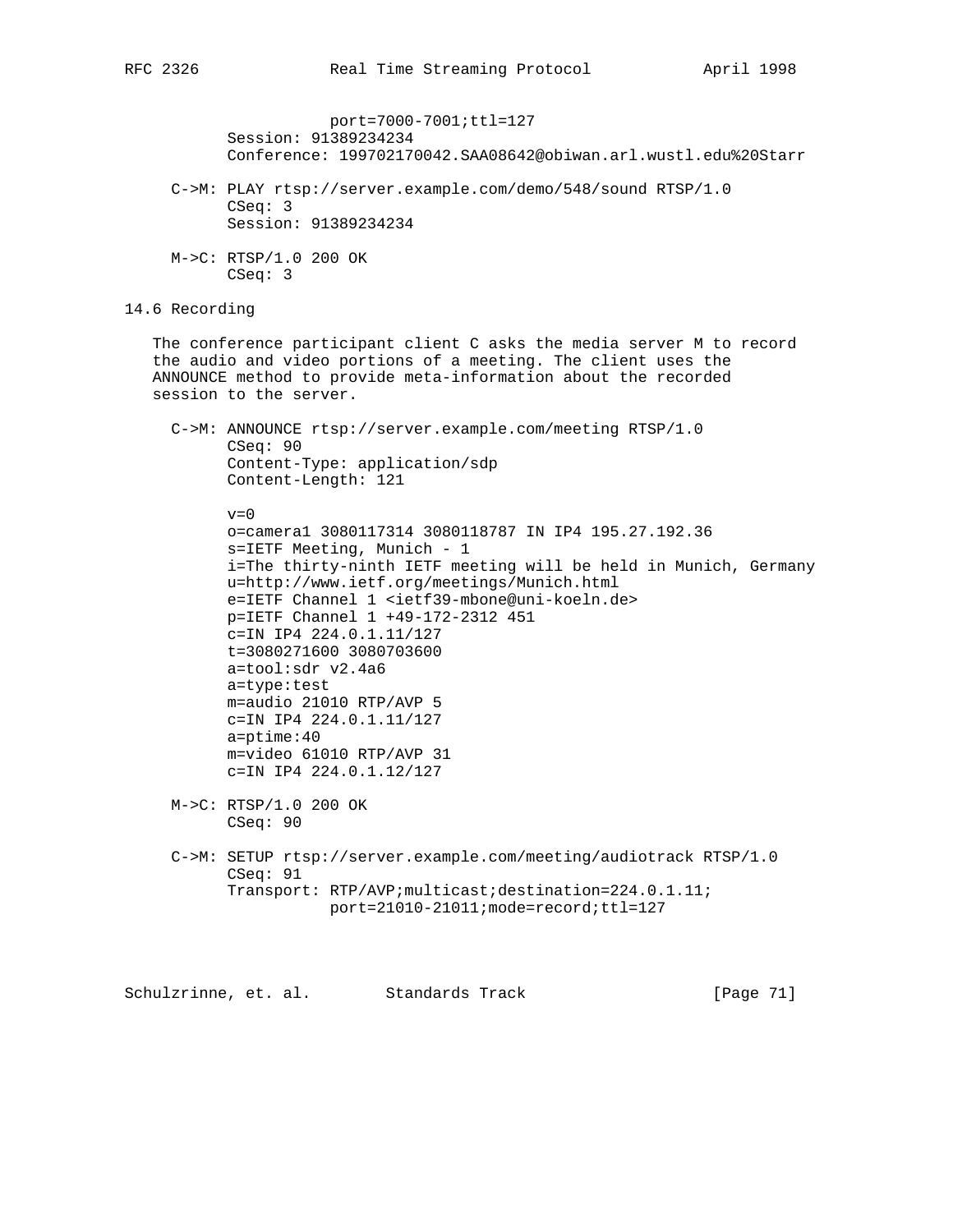M->C: RTSP/1.0 200 OK CSeq: 91 Session: 50887676 Transport: RTP/AVP;multicast;destination=224.0.1.11; port=21010-21011;mode=record;ttl=127 C->M: SETUP rtsp://server.example.com/meeting/videotrack RTSP/1.0 CSeq: 92 Session: 50887676 Transport: RTP/AVP;multicast;destination=224.0.1.12; port=61010-61011;mode=record;ttl=127 M->C: RTSP/1.0 200 OK CSeq: 92 Transport: RTP/AVP;multicast;destination=224.0.1.12; port=61010-61011;mode=record;ttl=127 C->M: RECORD rtsp://server.example.com/meeting RTSP/1.0 CSeq: 93 Session: 50887676 Range: clock=19961110T1925-19961110T2015 M->C: RTSP/1.0 200 OK

CSeq: 93

# 15 Syntax

 The RTSP syntax is described in an augmented Backus-Naur form (BNF) as used in RFC 2068 [2].

## 15.1 Base Syntax

| OCTET<br>CHAR | $=$ | <any 8-bit="" data="" of="" sequence=""><br/><math>\langle</math> <any (octets="" -="" 0="" 127)="" character="" us-ascii=""></any></any> |
|---------------|-----|-------------------------------------------------------------------------------------------------------------------------------------------|
| UPALPHA       | $=$ | <any "a""z"="" letter="" uppercase="" us-ascii=""></any>                                                                                  |
| LOALPHA       | $=$ | <any "a""z"="" letter="" lowercase="" us-ascii=""></any>                                                                                  |
| ALPHA         | $=$ | UPALPHA   LOALPHA                                                                                                                         |
| DIGIT         | $=$ | <any "0""9"="" digit="" us-ascii=""></any>                                                                                                |
| <b>CTL</b>    | $=$ | <any character<br="" control="" us-ascii="">(octets <math>0 - 31</math>) and DEL <math>(127)</math></any>                                 |
| CR.           | $=$ | <us-ascii (13)="" carriage="" cr,="" return=""></us-ascii>                                                                                |
| LF            | $=$ | <us-ascii (10)="" lf,="" linefeed=""></us-ascii>                                                                                          |
| SP.           | $=$ | $US-ASCII$ SP, space $(32)$                                                                                                               |
| HT.           | $=$ | <us-ascii (9)="" horizontal-tab="" ht,=""></us-ascii>                                                                                     |
| $\langle$ ">  | $=$ | <us-ascii (34)="" double-quote="" mark=""></us-ascii>                                                                                     |
| CRLF          |     | CR LF                                                                                                                                     |
|               |     |                                                                                                                                           |

Schulzrinne, et. al. Standards Track [Page 72]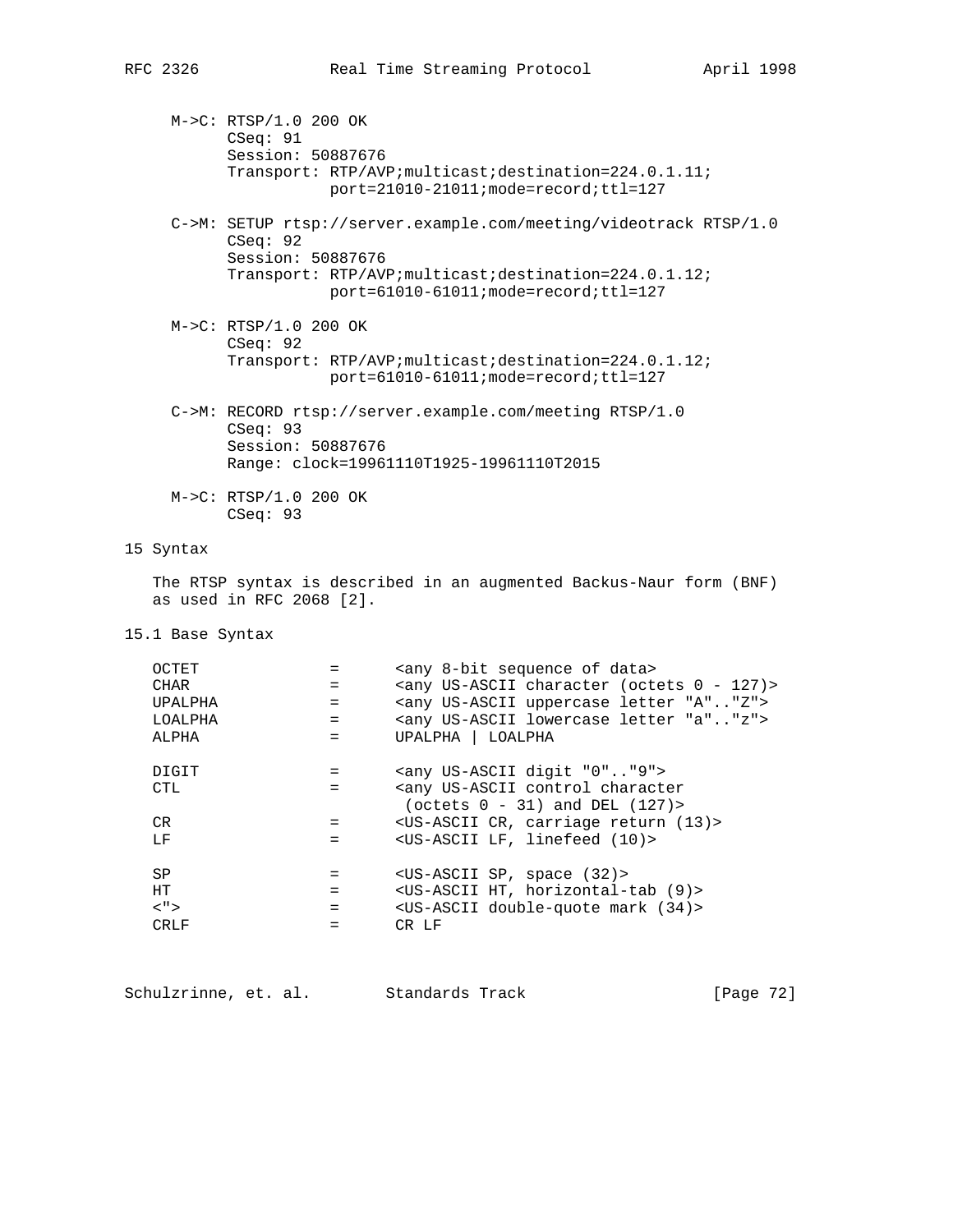| LWS<br>TEXT<br>tspecials                                                                    | $=$<br>$=$<br>$=$        | $[CHLF]$ $1*(SP   HT)$<br><any ctls="" except="" octet=""><br/><math display="block">"\, ( \begin{array}{c c c c c c} \cdots \end{array}\; \begin{array}{c c c c} \cdots \end{array}\; \begin{array}{c c c c} \cdots \end{array}\; \begin{array}{c c c c} \cdots \end{array}\; \begin{array}{c c c c} \cdots \end{array}\; \begin{array}{c c c c} \cdots \end{array}\; \begin{array}{c c c c} \cdots \end{array}\; \begin{array}{c c c c} \cdots \end{array}\; \begin{array}{c c c c} \cdots \end{array}\; \begin{array}{c c c c} \cd</math><br/><math>"\{\n"   "}\n"   SP   HT</math></any> |
|---------------------------------------------------------------------------------------------|--------------------------|----------------------------------------------------------------------------------------------------------------------------------------------------------------------------------------------------------------------------------------------------------------------------------------------------------------------------------------------------------------------------------------------------------------------------------------------------------------------------------------------------------------------------------------------------------------------------------------------|
| token<br>quoted-string<br>qdtext<br>quoted-pair                                             | $=$<br>$=$<br>$=$<br>$=$ | 1* <any char="" ctls="" except="" or="" tspecials=""><br/><math>(</math> &lt;"&gt; *(qdtext) &lt;"&gt; )<br/><any <"="" except="" text="">&gt;<br/><math>"</math> \ <math>"</math> CHAR</any></any>                                                                                                                                                                                                                                                                                                                                                                                          |
| message-header<br>field-name<br>field-value<br>$\mathcal{L} = \mathcal{L}$<br>field-content | $=$<br>$=$ $-$           | field-name ":" [ field-value ] CRLF<br>and the property of the state of<br>token<br>*(field-content   LWS )<br><the and<br="" field-value="" making="" octets="" the="" up="">consisting of either *TEXT or<br/>combinations of token, tspecials, and<br/>quoted-string&gt;</the>                                                                                                                                                                                                                                                                                                            |
| safe<br>extra                                                                               |                          | = "\\$"   "-"   "_"   "."   "+"<br>= "!"   "*"   "\$'\$"   "("   ")"   ","                                                                                                                                                                                                                                                                                                                                                                                                                                                                                                                   |
| hex<br>escape<br>reserved                                                                   |                          | = DIGIT   "A"   "B"   "C"   "D"   "E"   "F"  <br>"a"   "b"   "c"   "d"   "e"   "f"<br>$=$ "\%" hex hex<br>$= \quad " \; ; \; " \quad   \quad " \; / \; " \quad   \quad " \; ? \; " \quad   \quad " : \; " \quad   \quad " @ \; " \quad   \quad " @ \; " \quad   \quad " = \; " \;$                                                                                                                                                                                                                                                                                                           |
| unreserved<br>xchar                                                                         |                          | $=$ alpha   digit   safe   extra<br>= unreserved   reserved   escape                                                                                                                                                                                                                                                                                                                                                                                                                                                                                                                         |

16 Security Considerations

 Because of the similarity in syntax and usage between RTSP servers and HTTP servers, the security considerations outlined in [H15] apply. Specifically, please note the following:

Authentication Mechanisms:

 RTSP and HTTP share common authentication schemes, and thus should follow the same prescriptions with regards to authentication. See [H15.1] for client authentication issues, and [H15.2] for issues regarding support for multiple authentication mechanisms.

 Abuse of Server Log Information: RTSP and HTTP servers will presumably have similar logging mechanisms, and thus should be equally guarded in protecting the contents of those logs, thus protecting the privacy of the

Schulzrinne, et. al. Standards Track [Page 73]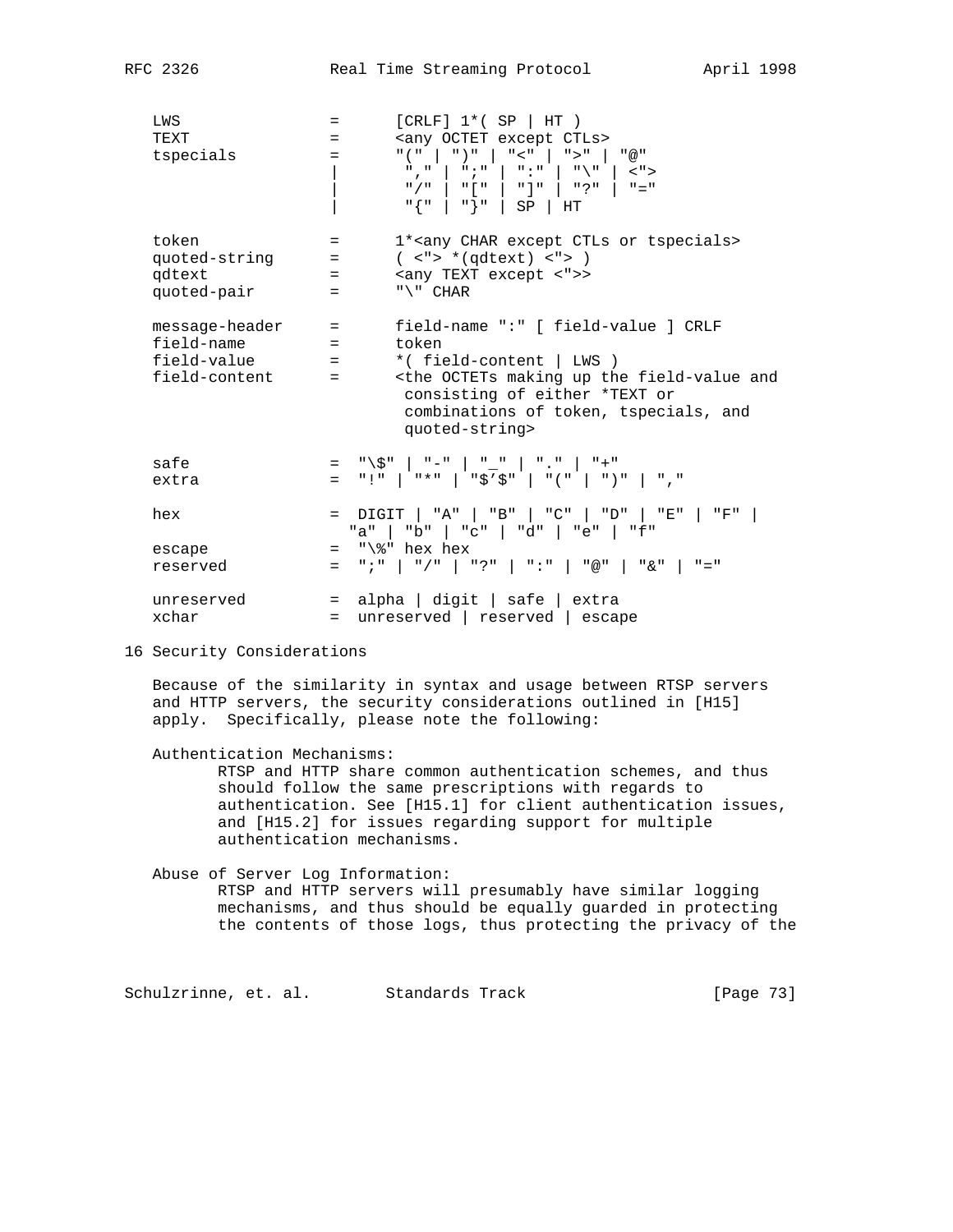users of the servers. See [H15.3] for HTTP server recommendations regarding server logs.

Transfer of Sensitive Information:

 There is no reason to believe that information transferred via RTSP may be any less sensitive than that normally transmitted via HTTP. Therefore, all of the precautions regarding the protection of data privacy and user privacy apply to implementors of RTSP clients, servers, and proxies. See [H15.4] for further details.

Attacks Based On File and Path Names:

 Though RTSP URLs are opaque handles that do not necessarily have file system semantics, it is anticipated that many implementations will translate portions of the request URLs directly to file system calls. In such cases, file systems SHOULD follow the precautions outlined in [H15.5], such as checking for ".." in path components.

Personal Information:

 RTSP clients are often privy to the same information that HTTP clients are (user name, location, etc.) and thus should be equally. See [H15.6] for further recommendations.

Privacy Issues Connected to Accept Headers:

 Since may of the same "Accept" headers exist in RTSP as in HTTP, the same caveats outlined in [H15.7] with regards to their use should be followed.

DNS Spoofing:

 Presumably, given the longer connection times typically associated to RTSP sessions relative to HTTP sessions, RTSP client DNS optimizations should be less prevalent. Nonetheless, the recommendations provided in [H15.8] are still relevant to any implementation which attempts to rely on a DNS-to-IP mapping to hold beyond a single use of the mapping.

Location Headers and Spoofing:

 If a single server supports multiple organizations that do not trust one another, then it must check the values of Location and Content-Location headers in responses that are generated under control of said organizations to make sure that they do not attempt to invalidate resources over which they have no authority. ([H15.9])

 In addition to the recommendations in the current HTTP specification (RFC 2068 [2], as of this writing), future HTTP specifications may provide additional guidance on security issues.

Schulzrinne, et. al. Standards Track [Page 74]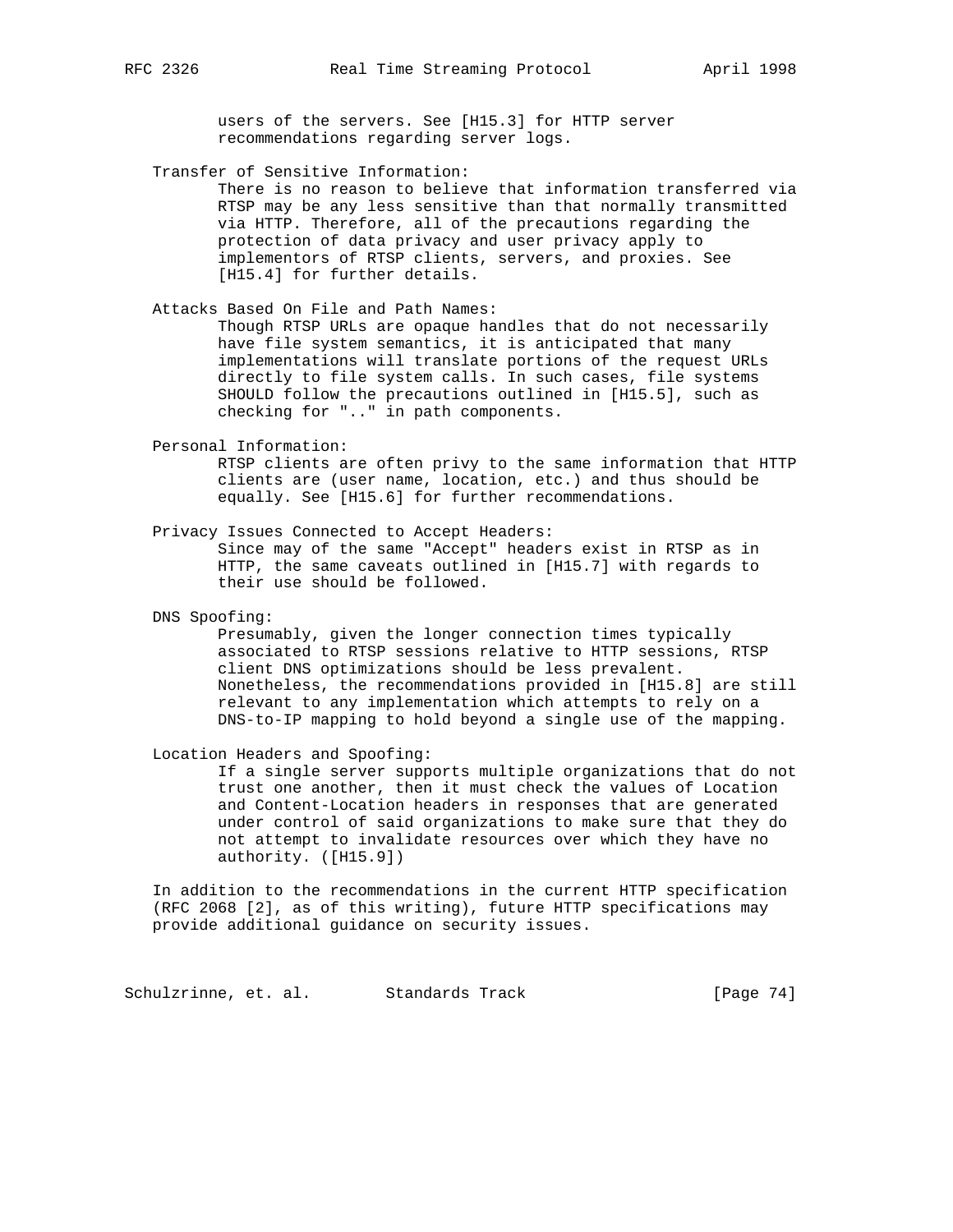The following are added considerations for RTSP implementations.

Concentrated denial-of-service attack:

 The protocol offers the opportunity for a remote-controlled denial-of-service attack. The attacker may initiate traffic flows to one or more IP addresses by specifying them as the destination in SETUP requests. While the attacker's IP address may be known in this case, this is not always useful in prevention of more attacks or ascertaining the attackers identity. Thus, an RTSP server SHOULD only allow client specified destinations for RTSP-initiated traffic flows if the server has verified the client's identity, either against a database of known users using RTSP authentication mechanisms (preferably digest authentication or stronger), or other secure means.

Session hijacking:

 Since there is no relation between a transport layer connection and an RTSP session, it is possible for a malicious client to issue requests with random session identifiers which would affect unsuspecting clients. The server SHOULD use a large, random and non-sequential session identifier to minimize the possibility of this kind of attack.

Authentication:

 Servers SHOULD implement both basic and digest [8] authentication. In environments requiring tighter security for the control messages, the RTSP control stream may be encrypted.

Stream issues:

 RTSP only provides for stream control. Stream delivery issues are not covered in this section, nor in the rest of this memo. RTSP implementations will most likely rely on other protocols such as RTP, IP multicast, RSVP and IGMP, and should address security considerations brought up in those and other applicable specifications.

# Persistently suspicious behavior:

 RTSP servers SHOULD return error code 403 (Forbidden) upon receiving a single instance of behavior which is deemed a security risk. RTSP servers SHOULD also be aware of attempts to probe the server for weaknesses and entry points and MAY arbitrarily disconnect and ignore further requests clients which are deemed to be in violation of local security policy.

Schulzrinne, et. al. Standards Track [Page 75]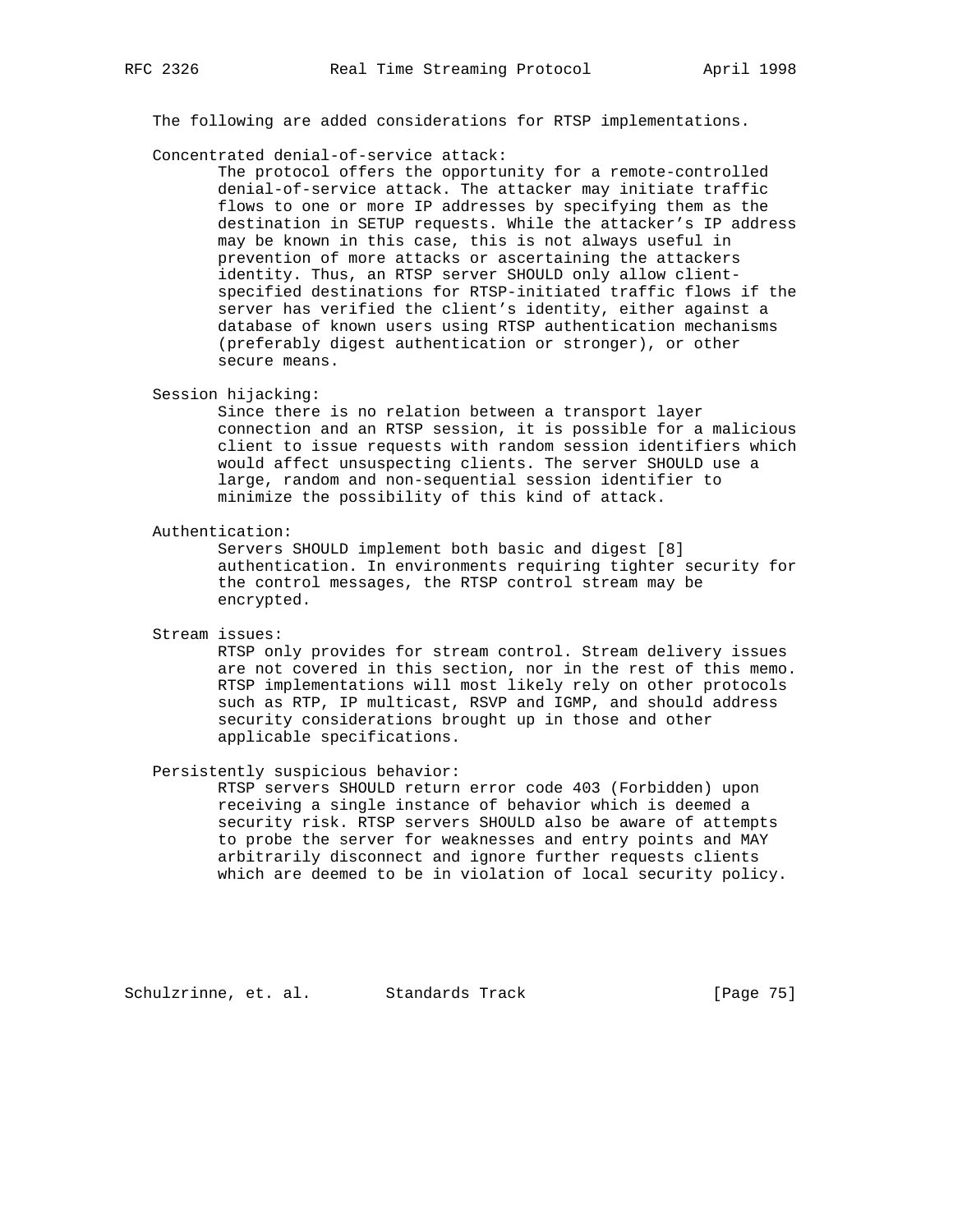Appendix A: RTSP Protocol State Machines

 The RTSP client and server state machines describe the behavior of the protocol from RTSP session initialization through RTSP session termination.

 State is defined on a per object basis. An object is uniquely identified by the stream URL and the RTSP session identifier. Any request/reply using aggregate URLs denoting RTSP presentations composed of multiple streams will have an effect on the individual states of all the streams. For example, if the presentation /movie contains two streams, /movie/audio and /movie/video, then the following command:

 PLAY rtsp://foo.com/movie RTSP/1.0 CSeq: 559 Session: 12345678

will have an effect on the states of movie/audio and movie/video.

 This example does not imply a standard way to represent streams in URLs or a relation to the filesystem. See Section 3.2.

 The requests OPTIONS, ANNOUNCE, DESCRIBE, GET\_PARAMETER, SET\_PARAMETER do not have any effect on client or server state and are therefore not listed in the state tables.

A.1 Client State Machine

The client can assume the following states:

Init:

SETUP has been sent, waiting for reply.

Ready:

 SETUP reply received or PAUSE reply received while in Playing state.

Playing:

PLAY reply received

 Recording: RECORD reply received

 In general, the client changes state on receipt of replies to requests. Note that some requests are effective at a future time or position (such as a PAUSE), and state also changes accordingly. If no explicit SETUP is required for the object (for example, it is

Schulzrinne, et. al. Standards Track [Page 76]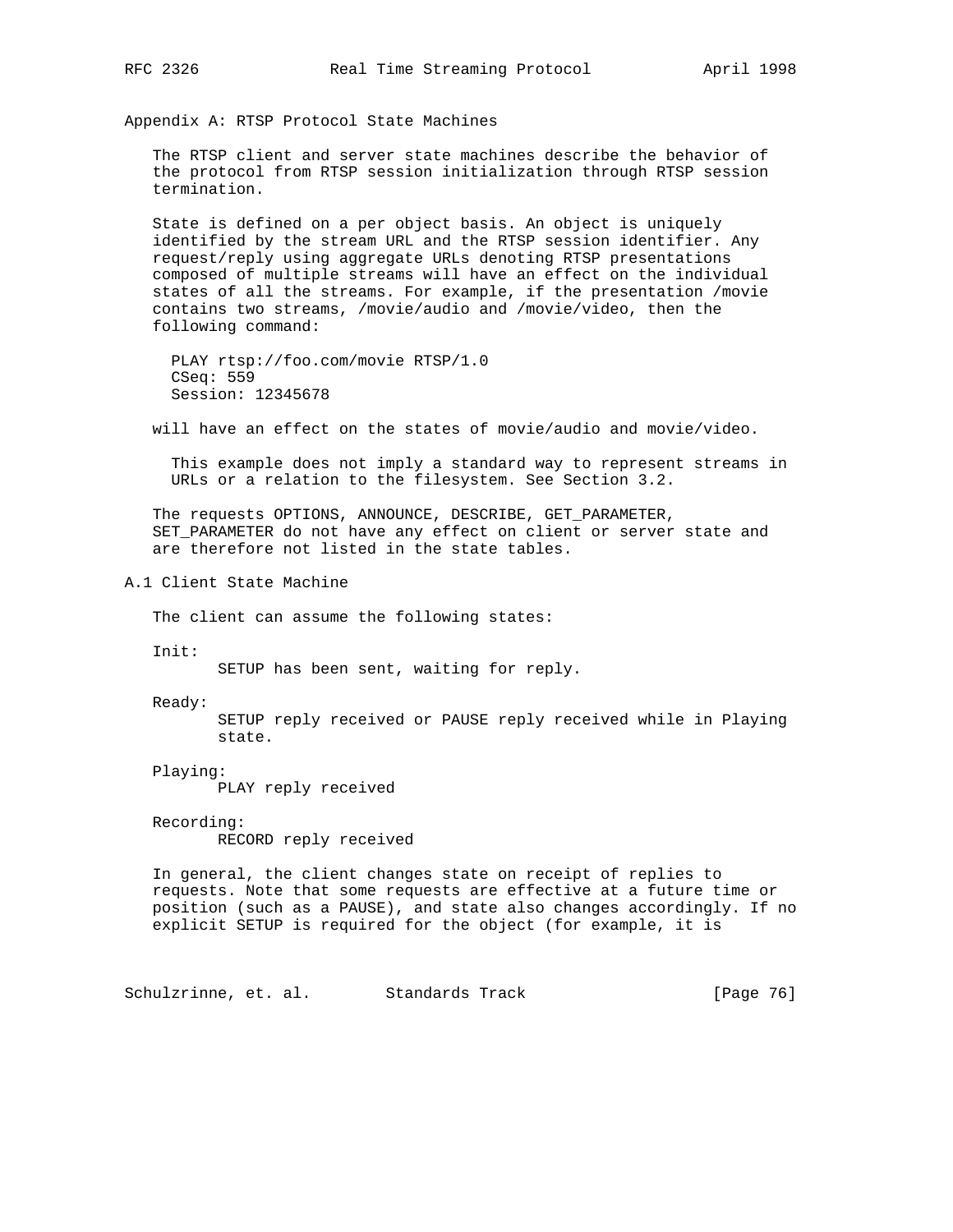available via a multicast group), state begins at Ready. In this case, there are only two states, Ready and Playing. The client also changes state from Playing/Recording to Ready when the end of the requested range is reached.

 The "next state" column indicates the state assumed after receiving a success response (2xx). If a request yields a status code of 3xx, the state becomes Init, and a status code of 4xx yields no change in state. Messages not listed for each state MUST NOT be issued by the client in that state, with the exception of messages not affecting state, as listed above. Receiving a REDIRECT from the server is equivalent to receiving a 3xx redirect status from the server.

| state     | message sent | next state after response     |
|-----------|--------------|-------------------------------|
| Init      | SETUP        | Ready                         |
|           | TEARDOWN     | Init                          |
| Ready     | PLAY         | Playing                       |
|           | RECORD       | Recording                     |
|           | TEARDOWN     | Init                          |
|           | SETUP        | Ready                         |
| Playing   | PAUSE        | Ready                         |
|           | TEARDOWN     | Init                          |
|           | PLAY         | Playing                       |
|           | SETUP        | Playing (changed transport)   |
| Recording | PAUSE        | Ready                         |
|           | TEARDOWN     | Init                          |
|           | RECORD       | Recording                     |
|           | SETUP        | Recording (changed transport) |
|           |              |                               |

## A.2 Server State Machine

The server can assume the following states:

Init:

The initial state, no valid SETUP has been received yet.

Ready:

 Last SETUP received was successful, reply sent or after playing, last PAUSE received was successful, reply sent.

#### Playing:

 Last PLAY received was successful, reply sent. Data is being sent.

#### Recording:

The server is recording media data.

Schulzrinne, et. al. Standards Track [Page 77]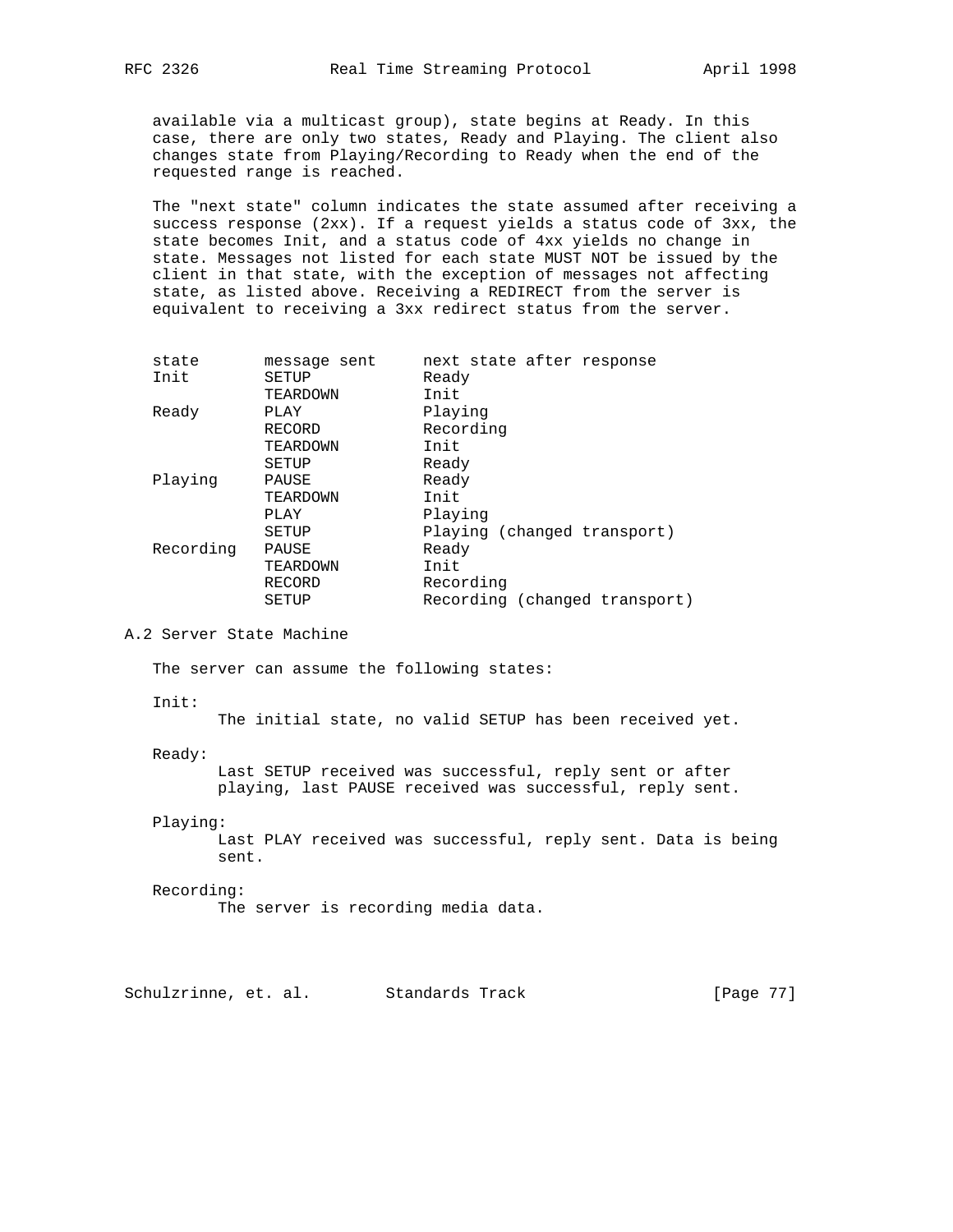In general, the server changes state on receiving requests. If the server is in state Playing or Recording and in unicast mode, it MAY revert to Init and tear down the RTSP session if it has not received "wellness" information, such as RTCP reports or RTSP commands, from the client for a defined interval, with a default of one minute. The server can declare another timeout value in the Session response header (Section 12.37). If the server is in state Ready, it MAY revert to Init if it does not receive an RTSP request for an interval of more than one minute. Note that some requests (such as PAUSE) may be effective at a future time or position, and server state changes at the appropriate time. The server reverts from state Playing or Recording to state Ready at the end of the range requested by the client.

 The REDIRECT message, when sent, is effective immediately unless it has a Range header specifying when the redirect is effective. In such a case, server state will also change at the appropriate time.

 If no explicit SETUP is required for the object, the state starts at Ready and there are only two states, Ready and Playing.

 The "next state" column indicates the state assumed after sending a success response (2xx). If a request results in a status code of 3xx, the state becomes Init. A status code of 4xx results in no change.

| state     | message received | next state |
|-----------|------------------|------------|
| Init      | SETUP            | Ready      |
|           | TEARDOWN         | Init       |
| Ready     | PLAY             | Playing    |
|           | SETUP            | Ready      |
|           | TEARDOWN         | Init       |
|           | RECORD           | Recording  |
| Playing   | PLAY             | Playing    |
|           | PAUSE            | Ready      |
|           | TEARDOWN         | Init       |
|           | SETUP            | Playing    |
| Recording | RECORD           | Recording  |
|           | PAUSE            | Ready      |
|           | TEARDOWN         | Init       |
|           | SETUP            | Recording  |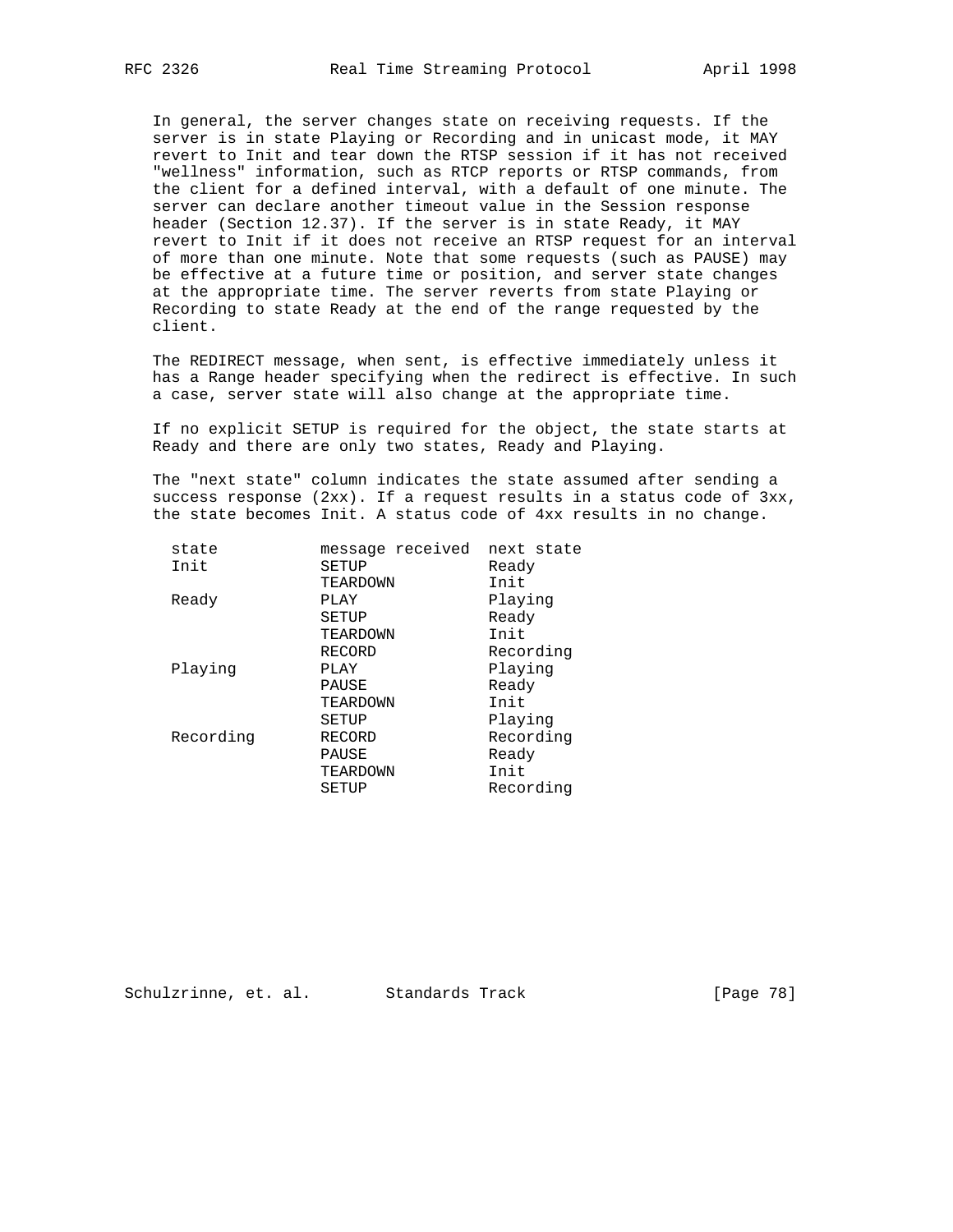Appendix B: Interaction with RTP

 RTSP allows media clients to control selected, non-contiguous sections of media presentations, rendering those streams with an RTP media layer[24]. The media layer rendering the RTP stream should not be affected by jumps in NPT. Thus, both RTP sequence numbers and RTP timestamps MUST be continuous and monotonic across jumps of NPT.

 As an example, assume a clock frequency of 8000 Hz, a packetization interval of 100 ms and an initial sequence number and timestamp of zero. First we play NPT 10 through 15, then skip ahead and play NPT 18 through 20. The first segment is presented as RTP packets with sequence numbers 0 through 49 and timestamp 0 through 39,200. The second segment consists of RTP packets with sequence number 50 through 69, with timestamps 40,000 through 55,200.

 We cannot assume that the RTSP client can communicate with the RTP media agent, as the two may be independent processes. If the RTP timestamp shows the same gap as the NPT, the media agent will assume that there is a pause in the presentation. If the jump in NPT is large enough, the RTP timestamp may roll over and the media agent may believe later packets to be duplicates of packets just played out.

 For certain datatypes, tight integration between the RTSP layer and the RTP layer will be necessary. This by no means precludes the above restriction. Combined RTSP/RTP media clients should use the RTP-Info field to determine whether incoming RTP packets were sent before or after a seek.

 For continuous audio, the server SHOULD set the RTP marker bit at the beginning of serving a new PLAY request. This allows the client to perform playout delay adaptation.

 For scaling (see Section 12.34), RTP timestamps should correspond to the playback timing. For example, when playing video recorded at 30 frames/second at a scale of two and speed (Section 12.35) of one, the server would drop every second frame to maintain and deliver video packets with the normal timestamp spacing of 3,000 per frame, but NPT would increase by 1/15 second for each video frame.

 The client can maintain a correct display of NPT by noting the RTP timestamp value of the first packet arriving after repositioning. The sequence parameter of the RTP-Info (Section 12.33) header provides the first sequence number of the next segment.

Schulzrinne, et. al. Standards Track [Page 79]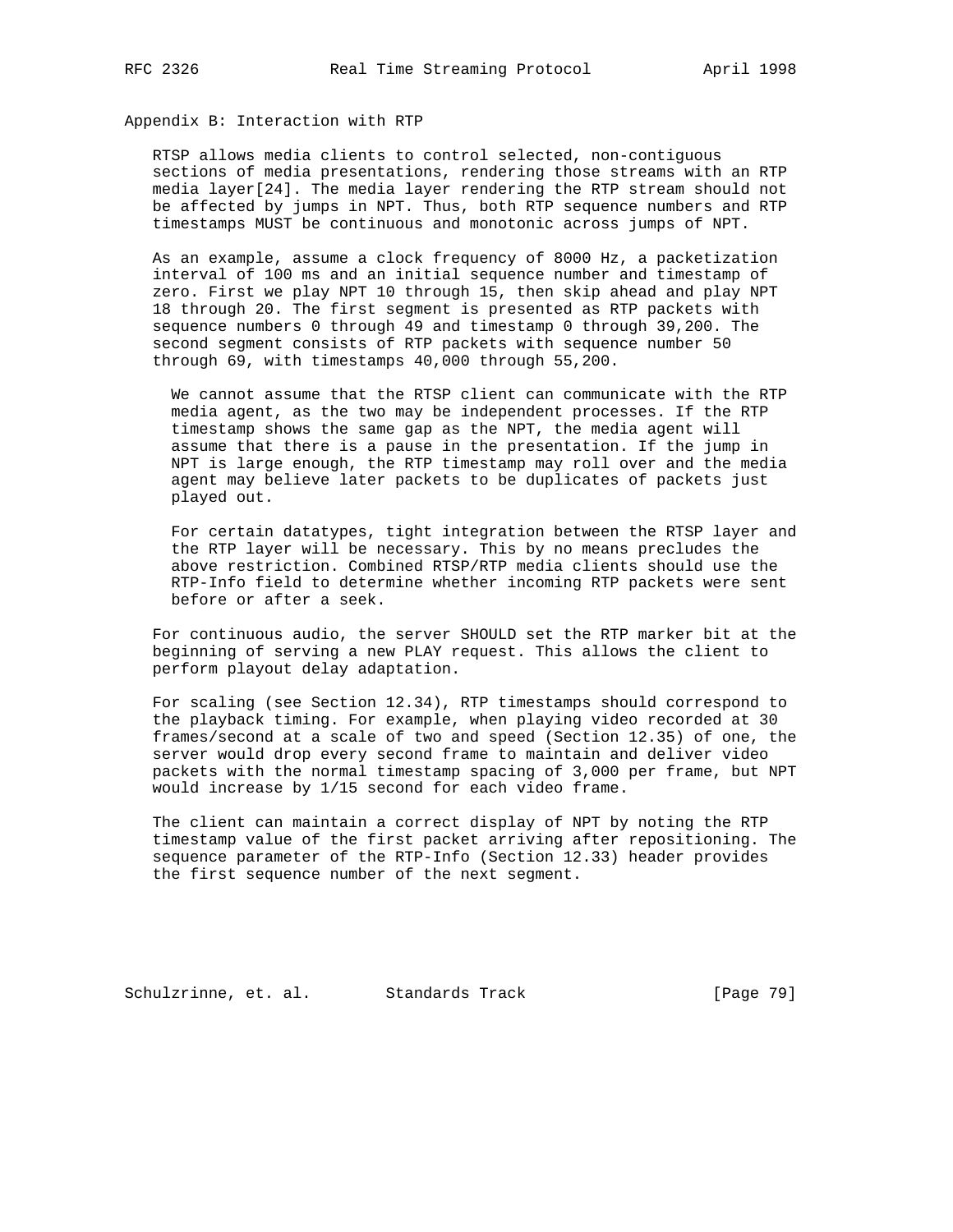Appendix C: Use of SDP for RTSP Session Descriptions

 The Session Description Protocol (SDP, RFC 2327 [6]) may be used to describe streams or presentations in RTSP. Such usage is limited to specifying means of access and encoding(s) for:

aggregate control:

 A presentation composed of streams from one or more servers that are not available for aggregate control. Such a description is typically retrieved by HTTP or other non-RTSP means. However, they may be received with ANNOUNCE methods.

non-aggregate control:

 A presentation composed of multiple streams from a single server that are available for aggregate control. Such a description is typically returned in reply to a DESCRIBE request on a URL, or received in an ANNOUNCE method.

 This appendix describes how an SDP file, retrieved, for example, through HTTP, determines the operation of an RTSP session. It also describes how a client should interpret SDP content returned in reply to a DESCRIBE request. SDP provides no mechanism by which a client can distinguish, without human guidance, between several media streams to be rendered simultaneously and a set of alternatives (e.g., two audio streams spoken in different languages).

## C.1 Definitions

 The terms "session-level", "media-level" and other key/attribute names and values used in this appendix are to be used as defined in SDP (RFC 2327 [6]):

C.1.1 Control URL

 The "a=control:" attribute is used to convey the control URL. This attribute is used both for the session and media descriptions. If used for individual media, it indicates the URL to be used for controlling that particular media stream. If found at the session level, the attribute indicates the URL for aggregate control.

 Example: a=control:rtsp://example.com/foo

 This attribute may contain either relative and absolute URLs, following the rules and conventions set out in RFC 1808 [25]. Implementations should look for a base URL in the following order:

Schulzrinne, et. al. Standards Track [Page 80]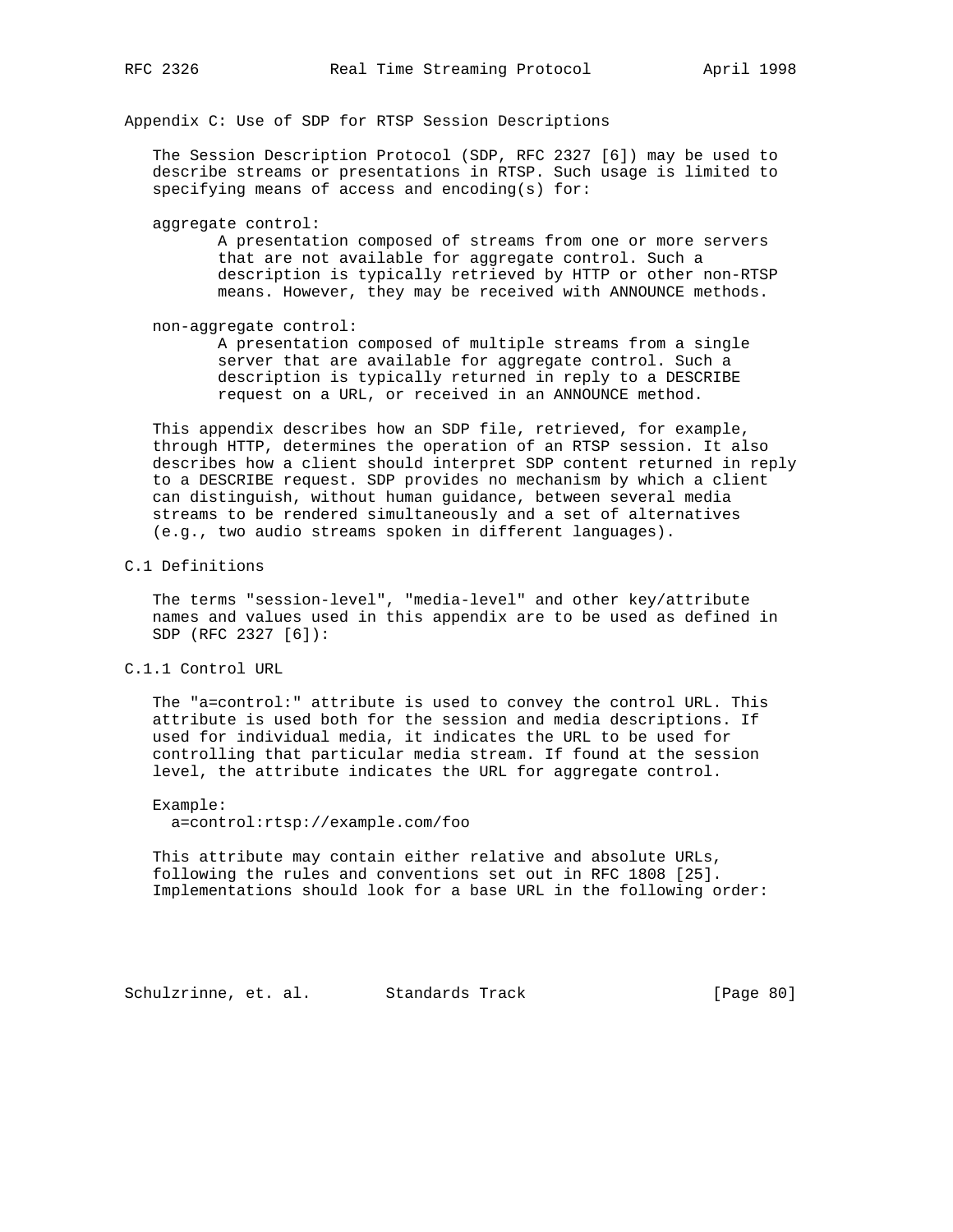- 1. The RTSP Content-Base field
- 2. The RTSP Content-Location field
- 3. The RTSP request URL

 If this attribute contains only an asterisk (\*), then the URL is treated as if it were an empty embedded URL, and thus inherits the entire base URL.

C.1.2 Media streams

 The "m=" field is used to enumerate the streams. It is expected that all the specified streams will be rendered with appropriate synchronization. If the session is unicast, the port number serves as a recommendation from the server to the client; the client still has to include it in its SETUP request and may ignore this recommendation. If the server has no preference, it SHOULD set the port number value to zero.

 Example: m=audio 0 RTP/AVP 31

# C.1.3 Payload type(s)

 The payload type(s) are specified in the "m=" field. In case the payload type is a static payload type from RFC 1890 [1], no other information is required. In case it is a dynamic payload type, the media attribute "rtpmap" is used to specify what the media is. The "encoding name" within the "rtpmap" attribute may be one of those specified in RFC 1890 (Sections 5 and 6), or an experimental encoding with a "X-" prefix as specified in SDP (RFC 2327 [6]). Codec specific parameters are not specified in this field, but rather in the "fmtp" attribute described below. Implementors seeking to register new encodings should follow the procedure in RFC 1890 [1]. If the media type is not suited to the RTP AV profile, then it is recommended that a new profile be created and the appropriate profile name be used in lieu of "RTP/AVP" in the "m=" field.

C.1.4 Format-specific parameters

 Format-specific parameters are conveyed using the "fmtp" media attribute. The syntax of the "fmtp" attribute is specific to the encoding(s) that the attribute refers to. Note that the packetization interval is conveyed using the "ptime" attribute.

Schulzrinne, et. al. Standards Track [Page 81]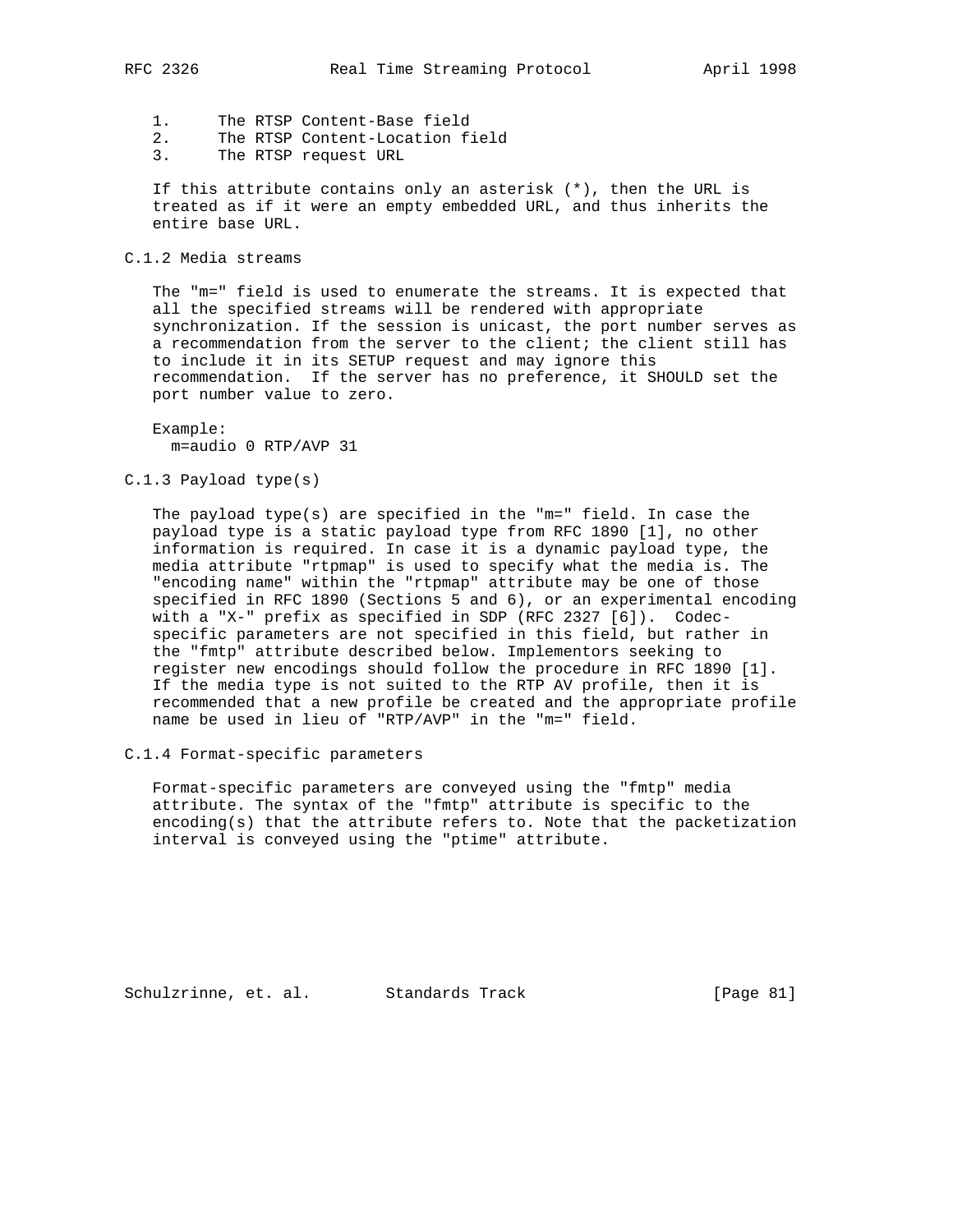# C.1.5 Range of presentation

 The "a=range" attribute defines the total time range of the stored session. (The length of live sessions can be deduced from the "t" and "r" parameters.) Unless the presentation contains media streams of different durations, the range attribute is a session-level attribute. The unit is specified first, followed by the value range. The units and their values are as defined in Section 3.5, 3.6 and 3.7.

 Examples: a=range:npt=0-34.4368 a=range:clock=19971113T2115-19971113T2203

C.1.6 Time of availability

 The "t=" field MUST contain suitable values for the start and stop times for both aggregate and non-aggregate stream control. With aggregate control, the server SHOULD indicate a stop time value for which it guarantees the description to be valid, and a start time that is equal to or before the time at which the DESCRIBE request was received. It MAY also indicate start and stop times of 0, meaning that the session is always available. With non-aggregate control, the values should reflect the actual period for which the session is available in keeping with SDP semantics, and not depend on other means (such as the life of the web page containing the description) for this purpose.

C.1.7 Connection Information

 In SDP, the "c=" field contains the destination address for the media stream. However, for on-demand unicast streams and some multicast streams, the destination address is specified by the client via the SETUP request. Unless the media content has a fixed destination address, the "c=" field is to be set to a suitable null value. For addresses of type "IP4", this value is "0.0.0.0".

C.1.8 Entity Tag

 The optional "a=etag" attribute identifies a version of the session description. It is opaque to the client. SETUP requests may include this identifier in the If-Match field (see section 12.22) to only allow session establishment if this attribute value still corresponds to that of the current description. The attribute value is opaque and may contain any character allowed within SDP attribute values.

 Example: a=etag:158bb3e7c7fd62ce67f12b533f06b83a

Schulzrinne, et. al. Standards Track [Page 82]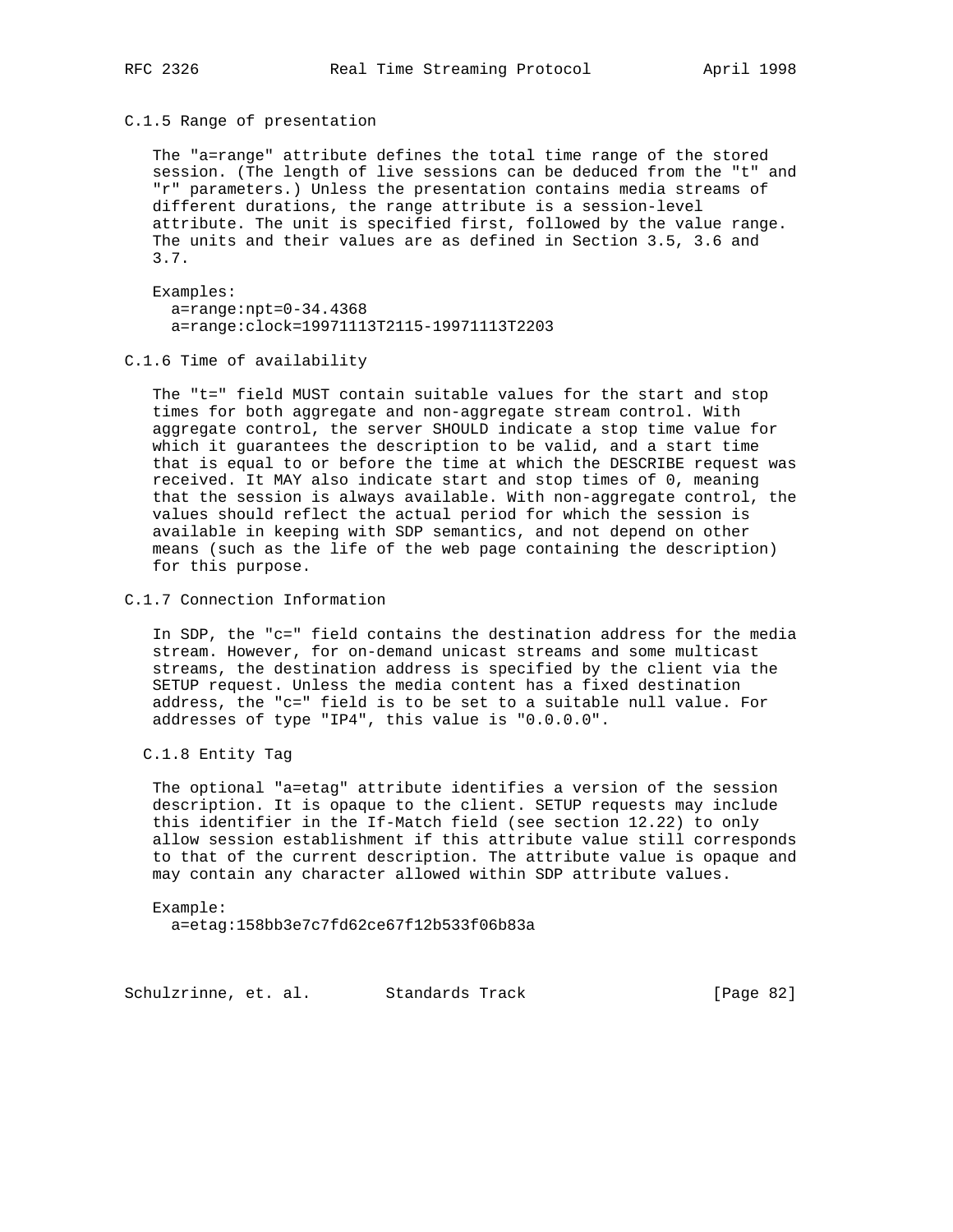One could argue that the "o=" field provides identical functionality. However, it does so in a manner that would put constraints on servers that need to support multiple session description types other than SDP for the same piece of media content.

## C.2 Aggregate Control Not Available

 If a presentation does not support aggregate control and multiple media sections are specified, each section MUST have the control URL specified via the "a=control:" attribute.

 Example:  $v=0$  o=- 2890844256 2890842807 IN IP4 204.34.34.32 s=I came from a web page  $t=0$  0 c=IN IP4 0.0.0.0 m=video 8002 RTP/AVP 31 a=control:rtsp://audio.com/movie.aud m=audio 8004 RTP/AVP 3 a=control:rtsp://video.com/movie.vid

 Note that the position of the control URL in the description implies that the client establishes separate RTSP control sessions to the servers audio.com and video.com.

 It is recommended that an SDP file contains the complete media initialization information even if it is delivered to the media client through non-RTSP means. This is necessary as there is no mechanism to indicate that the client should request more detailed media stream information via DESCRIBE.

C.3 Aggregate Control Available

 In this scenario, the server has multiple streams that can be controlled as a whole. In this case, there are both media-level "a=control:" attributes, which are used to specify the stream URLs, and a session-level "a=control:" attribute which is used as the request URL for aggregate control. If the media-level URL is relative, it is resolved to absolute URLs according to Section C.1.1 above.

 If the presentation comprises only a single stream, the media-level "a=control:" attribute may be omitted altogether. However, if the presentation contains more than one stream, each media stream section MUST contain its own "a=control" attribute.

Schulzrinne, et. al. Standards Track [Page 83]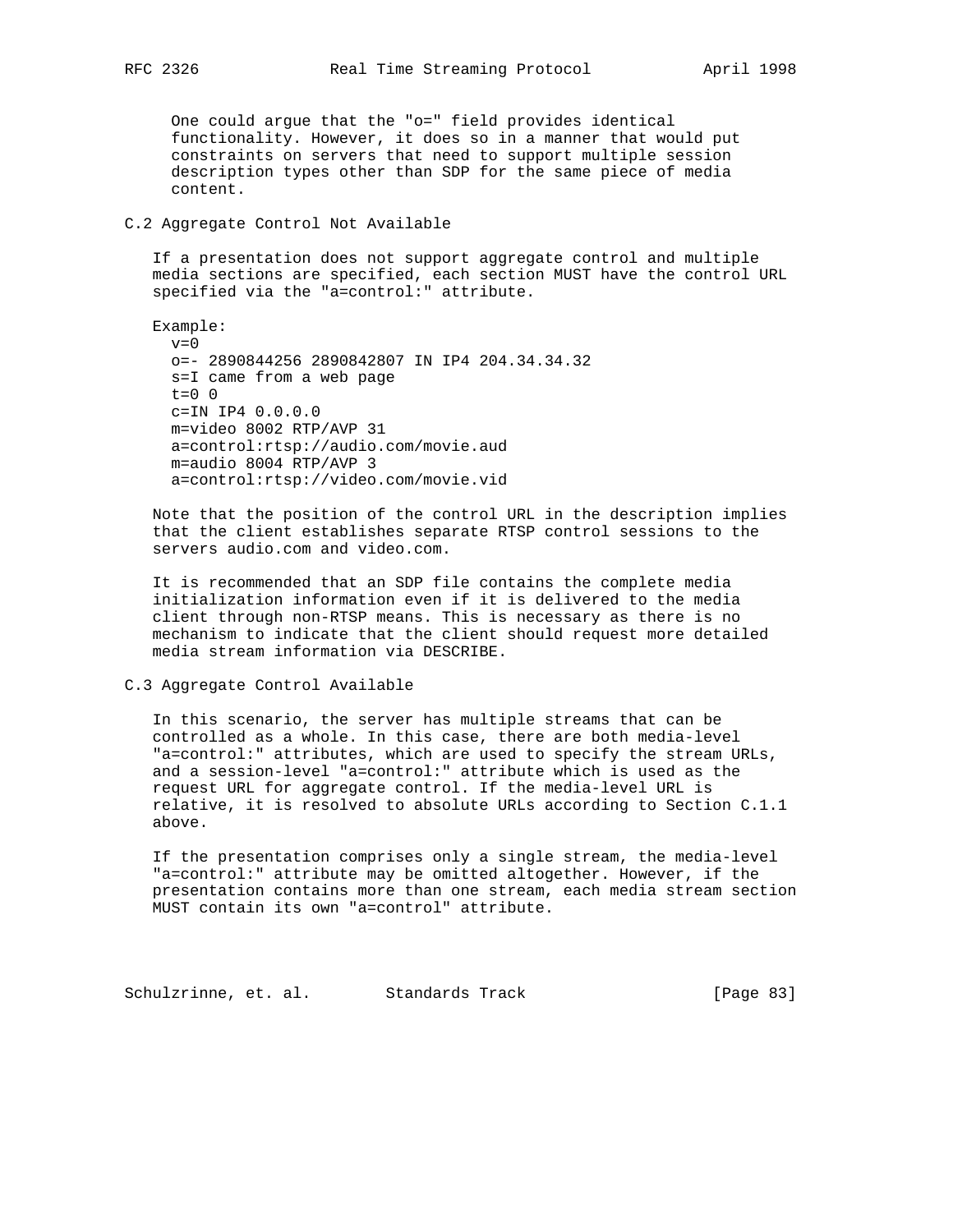```
 Example:
v=0 o=- 2890844256 2890842807 IN IP4 204.34.34.32
 s=I contain
 i=<more info>
t=0 0
 c=IN IP4 0.0.0.0
 a=control:rtsp://example.com/movie/
 m=video 8002 RTP/AVP 31
 a=control:trackID=1
 m=audio 8004 RTP/AVP 3
 a=control:trackID=2
```
 In this example, the client is required to establish a single RTSP session to the server, and uses the URLs rtsp://example.com/movie/trackID=1 and rtsp://example.com/movie/trackID=2 to set up the video and audio streams, respectively. The URL rtsp://example.com/movie/ controls the whole movie.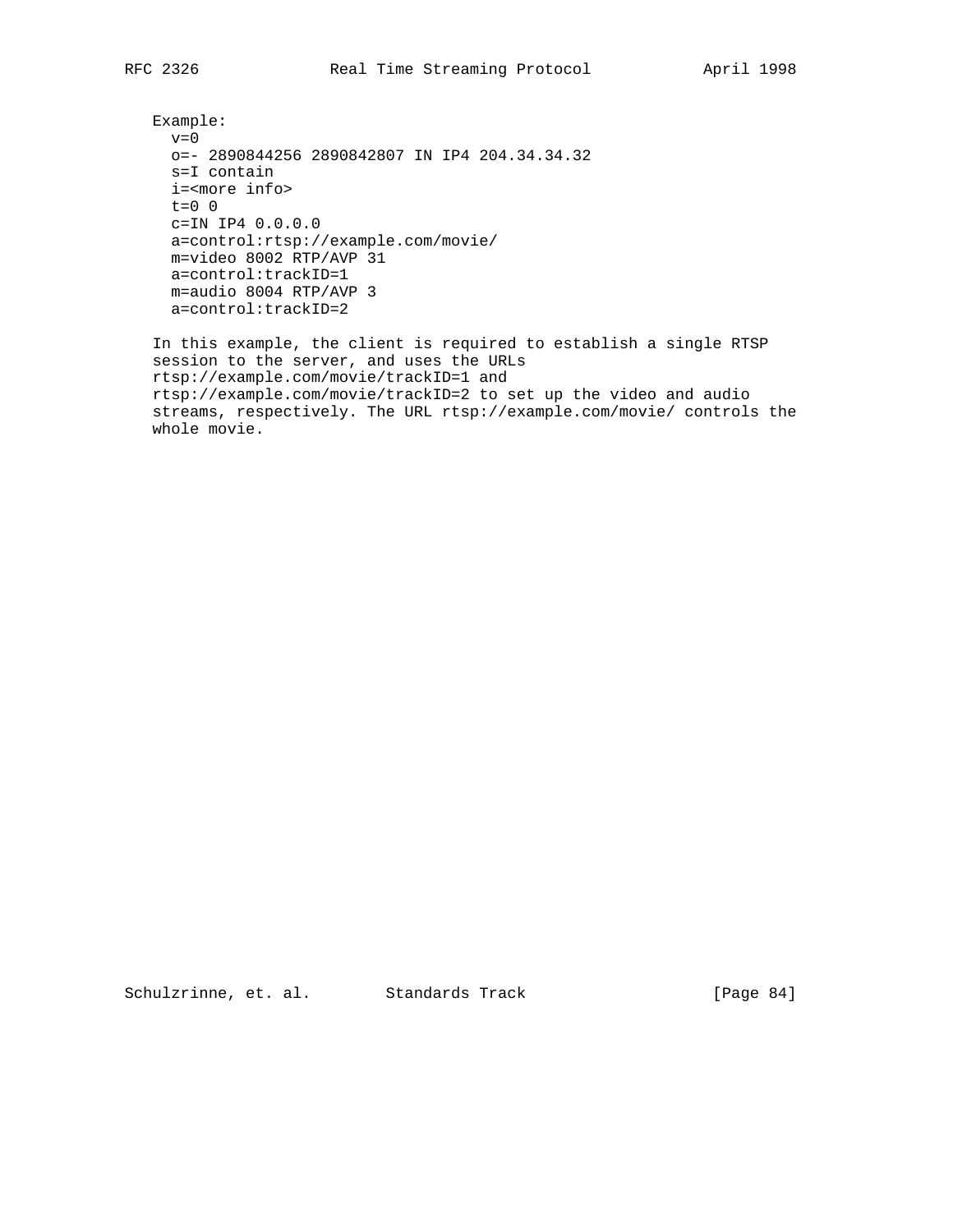Appendix D: Minimal RTSP implementation

D.1 Client

A client implementation MUST be able to do the following :

- \* Generate the following requests: SETUP, TEARDOWN, and one of PLAY (i.e., a minimal playback client) or RECORD (i.e., a minimal recording client). If RECORD is implemented, ANNOUNCE must be implemented as well.
- \* Include the following headers in requests: CSeq, Connection, Session, Transport. If ANNOUNCE is implemented, the capability to include headers Content-Language, Content-Encoding, Content- Length, and Content-Type should be as well.
- \* Parse and understand the following headers in responses: CSeq, Connection, Session, Transport, Content-Language, Content- Encoding, Content-Length, Content-Type. If RECORD is implemented, the Location header must be understood as well. RTP-compliant implementations should also implement RTP-Info.
- \* Understand the class of each error code received and notify the end-user, if one is present, of error codes in classes 4xx and 5xx. The notification requirement may be relaxed if the end-user explicitly does not want it for one or all status codes.
- \* Expect and respond to asynchronous requests from the server, such as ANNOUNCE. This does not necessarily mean that it should implement the ANNOUNCE method, merely that it MUST respond positively or negatively to any request received from the server.

 Though not required, the following are highly recommended at the time of publication for practical interoperability with initial implementations and/or to be a "good citizen".

- \* Implement RTP/AVP/UDP as a valid transport.
- \* Inclusion of the User-Agent header.
- \* Understand SDP session descriptions as defined in Appendix C
- \* Accept media initialization formats (such as SDP) from standard input, command line, or other means appropriate to the operating environment to act as a "helper application" for other applications (such as web browsers).

 There may be RTSP applications different from those initially envisioned by the contributors to the RTSP specification for which the requirements above do not make sense. Therefore, the recommendations above serve only as guidelines instead of strict requirements.

Schulzrinne, et. al. Standards Track [Page 85]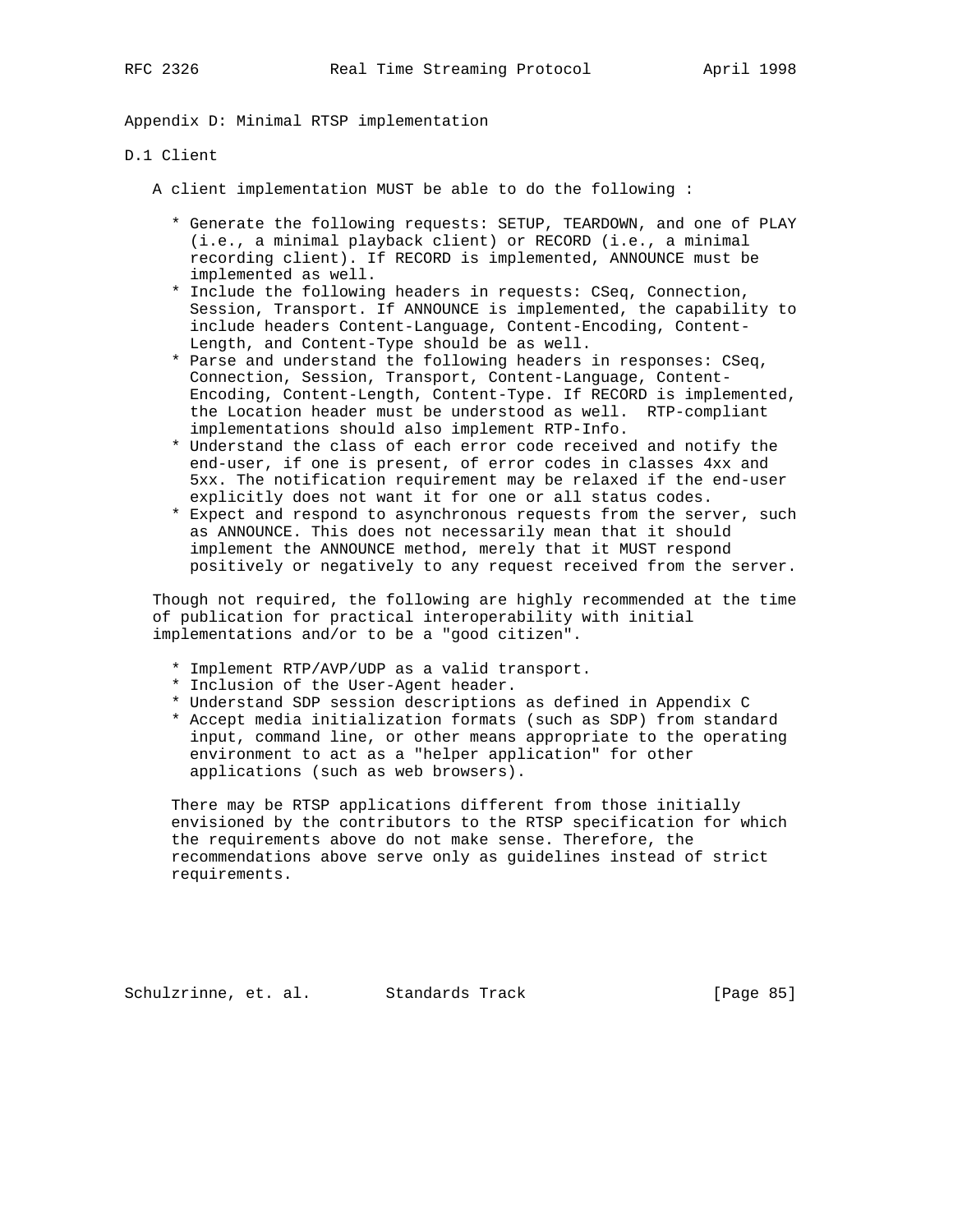# D.1.1 Basic Playback

 To support on-demand playback of media streams, the client MUST additionally be able to do the following:

- \* generate the PAUSE request;
- \* implement the REDIRECT method, and the Location header.

#### D.1.2 Authentication-enabled

 In order to access media presentations from RTSP servers that require authentication, the client MUST additionally be able to do the following:

- \* recognize the 401 status code;
- \* parse and include the WWW-Authenticate header;
- \* implement Basic Authentication and Digest Authentication.

# D.2 Server

A minimal server implementation MUST be able to do the following:

- \* Implement the following methods: SETUP, TEARDOWN, OPTIONS and either PLAY (for a minimal playback server) or RECORD (for a minimal recording server). If RECORD is implemented, ANNOUNCE should be implemented as well.
- \* Include the following headers in responses: Connection, Content-Length, Content-Type, Content-Language, Content-Encoding, Transport, Public. The capability to include the Location header should be implemented if the RECORD method is. RTP-compliant implementations should also implement the RTP-Info field.
- \* Parse and respond appropriately to the following headers in requests: Connection, Session, Transport, Require.

 Though not required, the following are highly recommended at the time of publication for practical interoperability with initial implementations and/or to be a "good citizen".

- \* Implement RTP/AVP/UDP as a valid transport.
- \* Inclusion of the Server header.
- \* Implement the DESCRIBE method.
- \* Generate SDP session descriptions as defined in Appendix C

 There may be RTSP applications different from those initially envisioned by the contributors to the RTSP specification for which the requirements above do not make sense. Therefore, the recommendations above serve only as guidelines instead of strict requirements.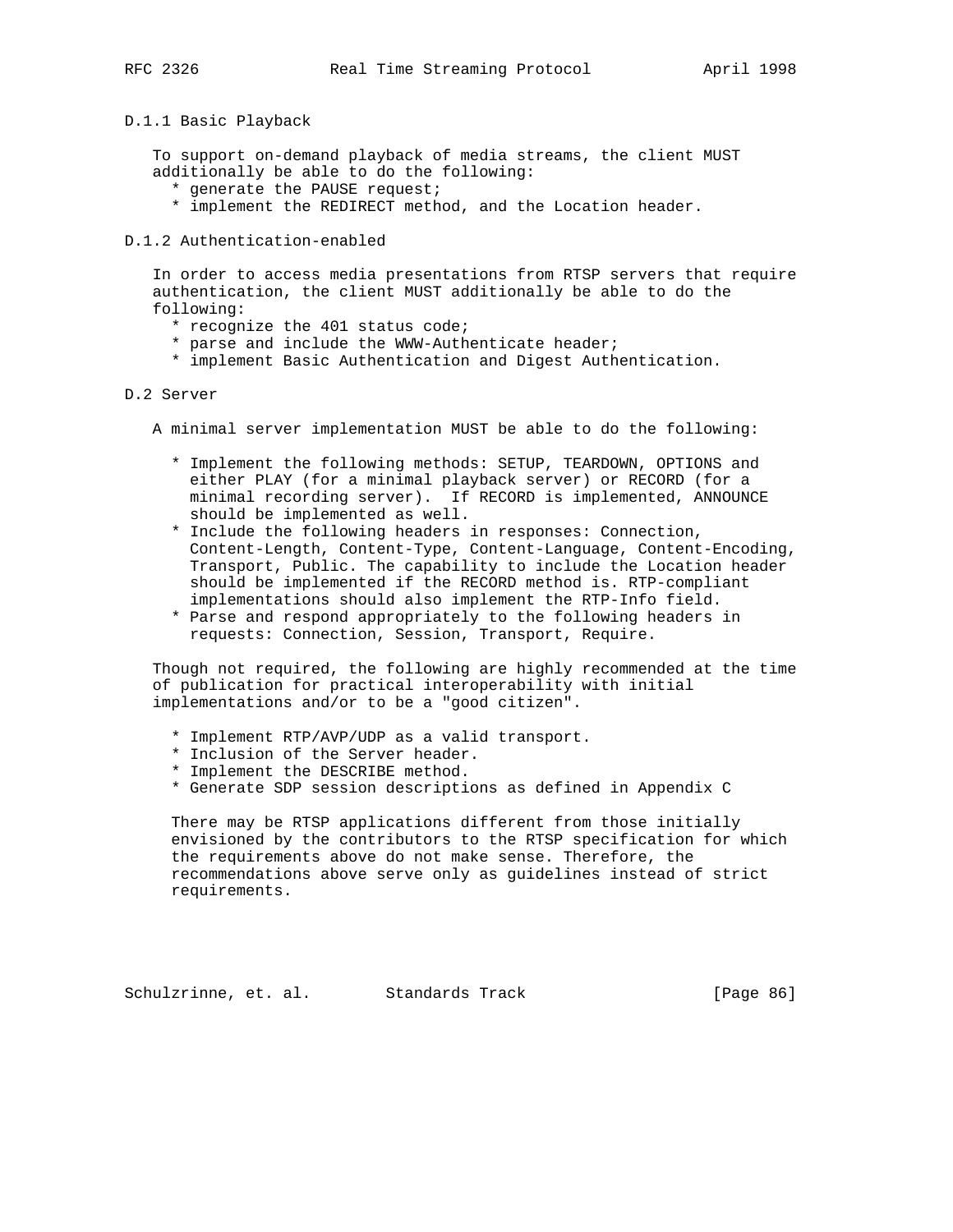## D.2.1 Basic Playback

 To support on-demand playback of media streams, the server MUST additionally be able to do the following:

- \* Recognize the Range header, and return an error if seeking is not supported.
- \* Implement the PAUSE method.

 In addition, in order to support commonly-accepted user interface features, the following are highly recommended for on-demand media servers:

- \* Include and parse the Range header, with NPT units. Implementation of SMPTE units is recommended.
- \* Include the length of the media presentation in the media initialization information.
- \* Include mappings from data-specific timestamps to NPT. When RTP is used, the rtptime portion of the RTP-Info field may be used to map RTP timestamps to NPT.

 Client implementations may use the presence of length information to determine if the clip is seekable, and visibly disable seeking features for clips for which the length information is unavailable. A common use of the presentation length is to implement a "slider bar" which serves as both a progress indicator and a timeline positioning tool.

 Mappings from RTP timestamps to NPT are necessary to ensure correct positioning of the slider bar.

D.2.2 Authentication-enabled

 In order to correctly handle client authentication, the server MUST additionally be able to do the following:

- \* Generate the 401 status code when authentication is required for the resource.
- \* Parse and include the WWW-Authenticate header
- \* Implement Basic Authentication and Digest Authentication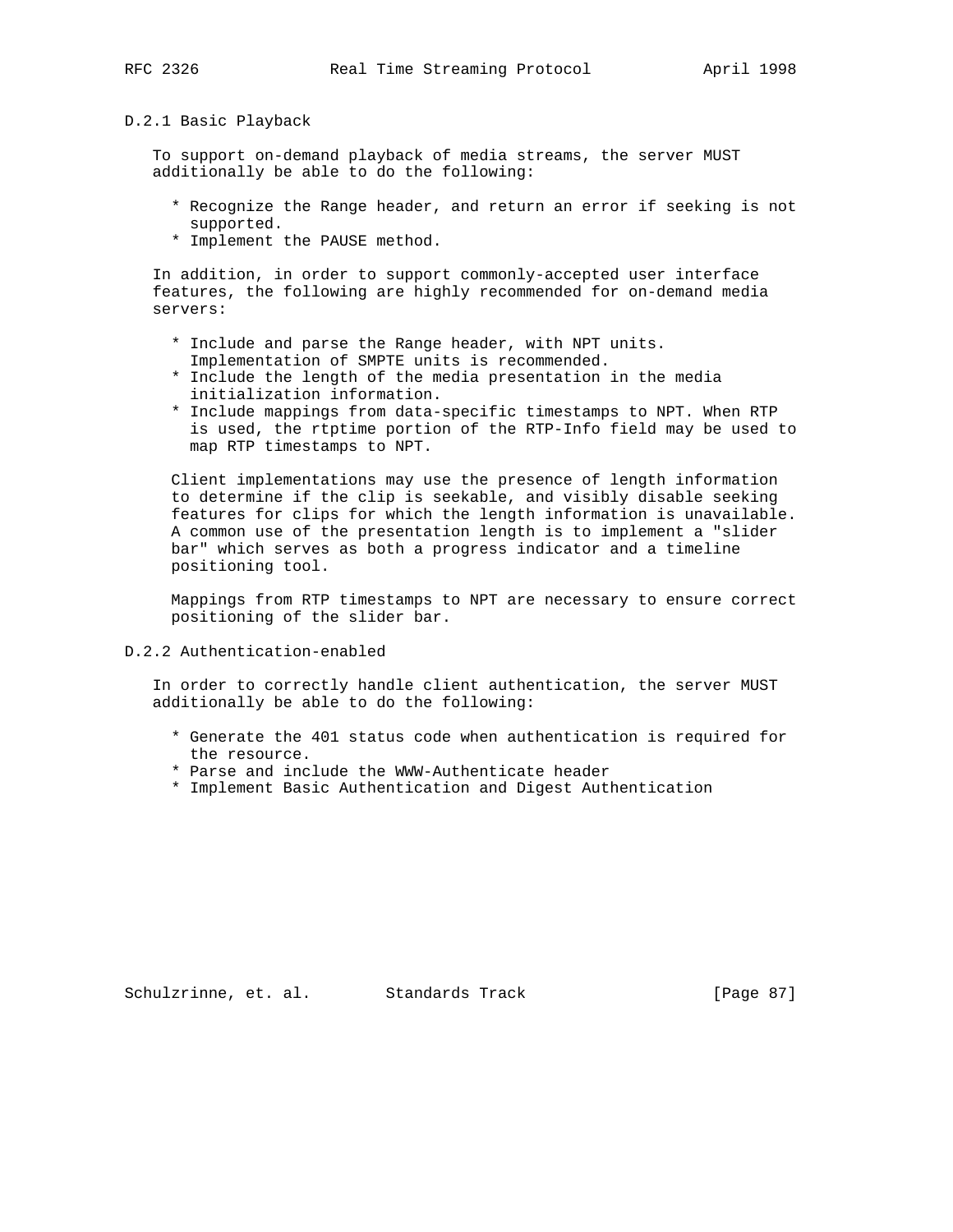Appendix E: Authors' Addresses Henning Schulzrinne Dept. of Computer Science Columbia University 1214 Amsterdam Avenue New York, NY 10027 USA EMail: schulzrinne@cs.columbia.edu Anup Rao Netscape Communications Corp. 501 E. Middlefield Road Mountain View, CA 94043 USA EMail: anup@netscape.com

 Robert Lanphier RealNetworks 1111 Third Avenue Suite 2900 Seattle, WA 98101 USA

EMail: robla@real.com

Schulzrinne, et. al. Standards Track [Page 88]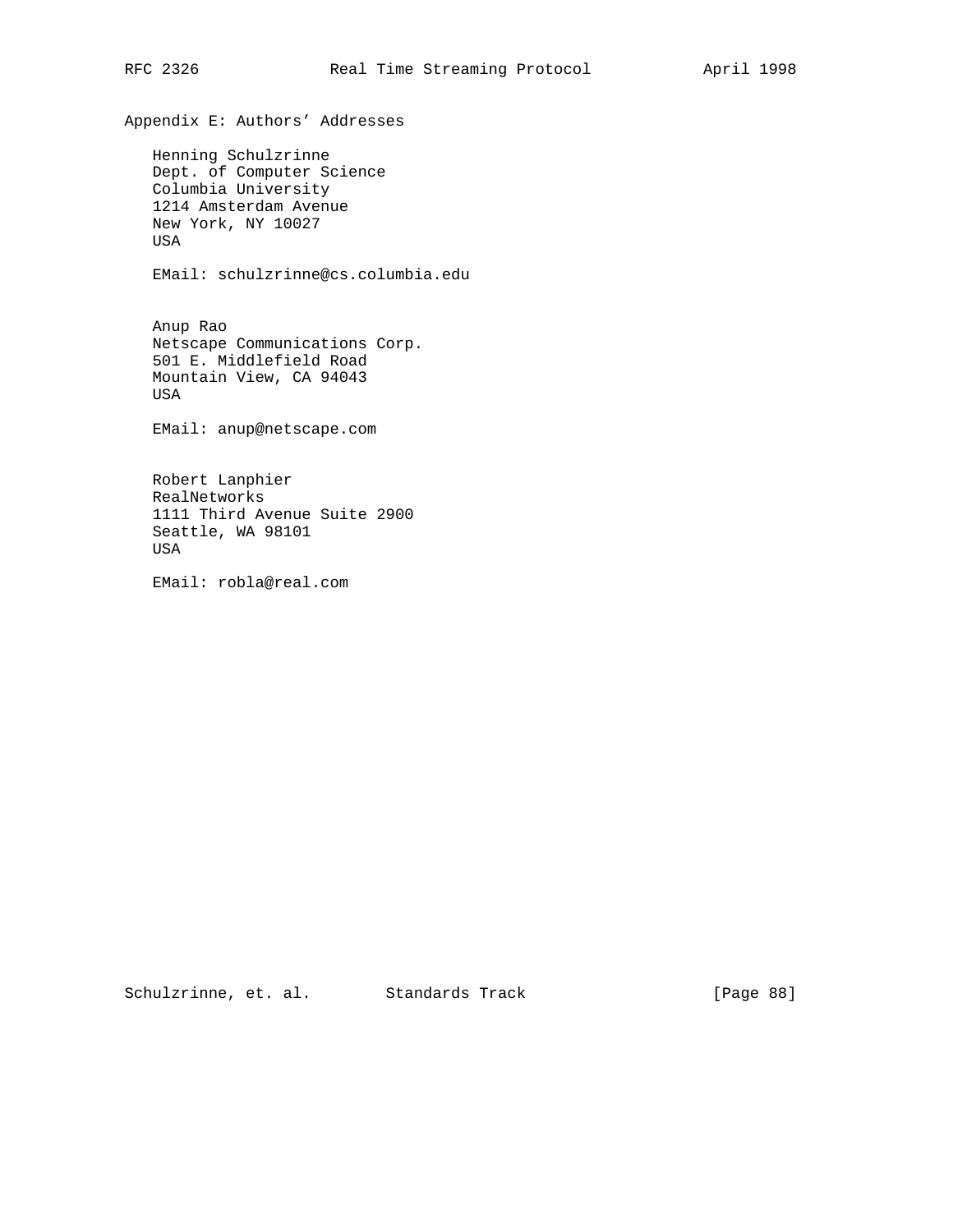Appendix F: Acknowledgements

 This memo is based on the functionality of the original RTSP document submitted in October 96. It also borrows format and descriptions from HTTP/1.1.

 This document has benefited greatly from the comments of all those participating in the MMUSIC-WG. In addition to those already mentioned, the following individuals have contributed to this specification:

 Rahul Agarwal, Torsten Braun, Brent Browning, Bruce Butterfield, Steve Casner, Francisco Cortes, Kelly Djahandari, Martin Dunsmuir, Eric Fleischman, Jay Geagan, Andy Grignon, V. Guruprasad, Peter Haight, Mark Handley, Brad Hefta-Gaub, John K. Ho, Philipp Hoschka, Anne Jones, Anders Klemets, Ruth Lang, Stephanie Leif, Jonathan Lennox, Eduardo F. Llach, Rob McCool, David Oran, Maria Papadopouli, Sujal Patel, Ema Patki, Alagu Periyannan, Igor Plotnikov, Pinaki Shah, David Singer, Jeff Smith, Alexander Sokolsky, Dale Stammen, and John Francis Stracke.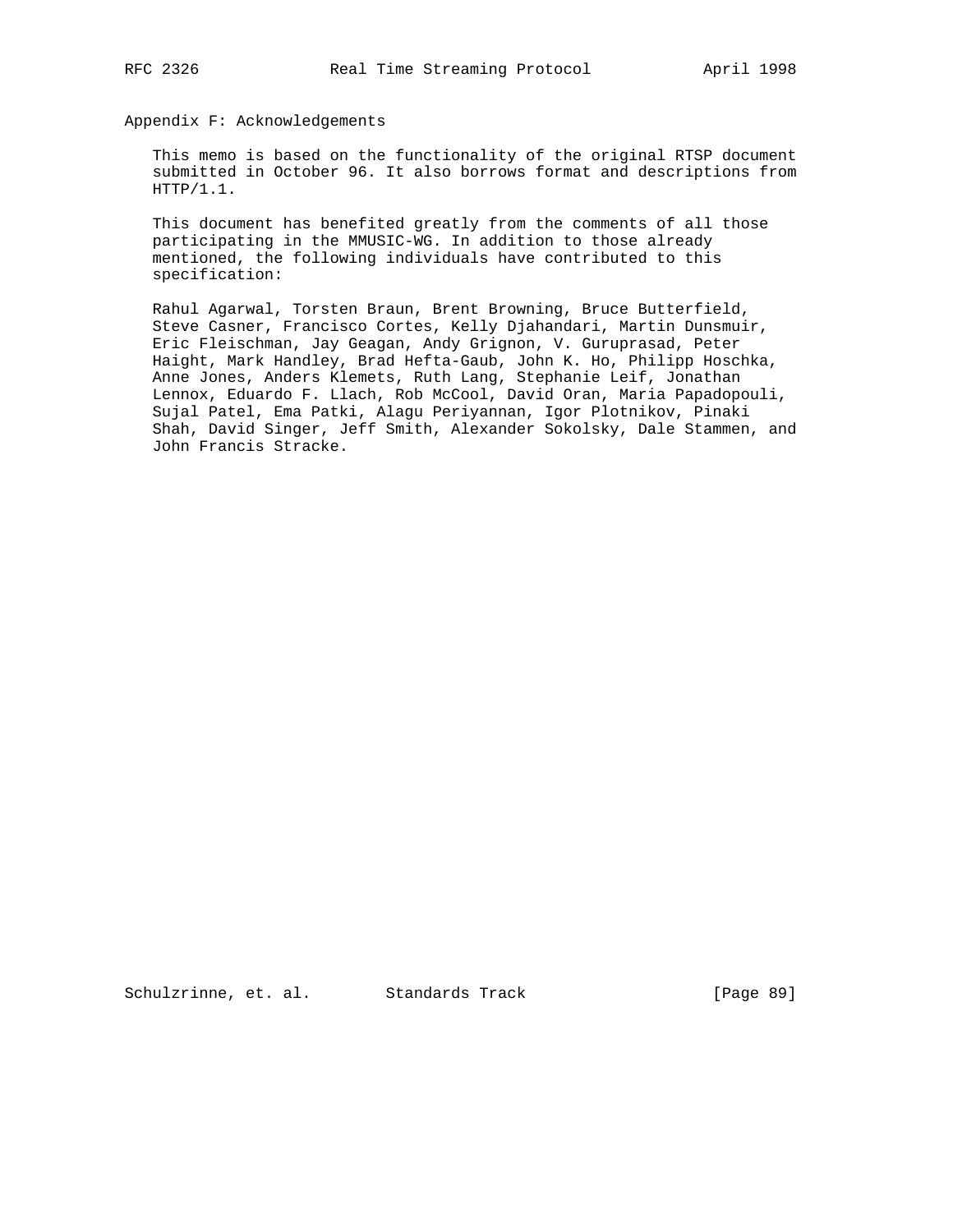#### References

- 1 Schulzrinne, H., "RTP profile for audio and video conferences with minimal control", RFC 1890, January 1996.
- 2 Fielding, R., Gettys, J., Mogul, J., Nielsen, H., and T. Berners-Lee, "Hypertext transfer protocol - HTTP/1.1", RFC 2068, January 1997.
- 3 Yergeau, F., Nicol, G., Adams, G., and M. Duerst, "Internationalization of the hypertext markup language", RFC 2070, January 1997.
- 4 Bradner, S., "Key words for use in RFCs to indicate requirement levels", BCP 14, RFC 2119, March 1997.
- 5 ISO/IEC, "Information technology generic coding of moving pictures and associated audio information - part 6: extension for digital storage media and control," Draft International Standard ISO 13818-6, International Organization for Standardization ISO/IEC JTC1/SC29/WG11, Geneva, Switzerland, Nov. 1995.
- 6 Handley, M., and V. Jacobson, "SDP: Session Description Protocol", RFC 2327, April 1998.
- 7 Franks, J., Hallam-Baker, P., and J. Hostetler, "An extension to HTTP: digest access authentication", RFC 2069, January 1997.
- 8 Postel, J., "User Datagram Protocol", STD 6, RFC 768, August 1980.
- 9 Hinden, B. and C. Partridge, "Version 2 of the reliable data protocol (RDP)", RFC 1151, April 1990.
- 10 Postel, J., "Transmission control protocol", STD 7, RFC 793, September 1981.
- 11 H. Schulzrinne, "A comprehensive multimedia control architecture for the Internet," in Proc. International Workshop on Network and Operating System Support for Digital Audio and Video (NOSSDAV), (St. Louis, Missouri), May 1997.
- 12 International Telecommunication Union, "Visual telephone systems and equipment for local area networks which provide a non-guaranteed quality of service," Recommendation H.323, Telecommunication Standardization Sector of ITU, Geneva, Switzerland, May 1996.

Schulzrinne, et. al. Standards Track [Page 90]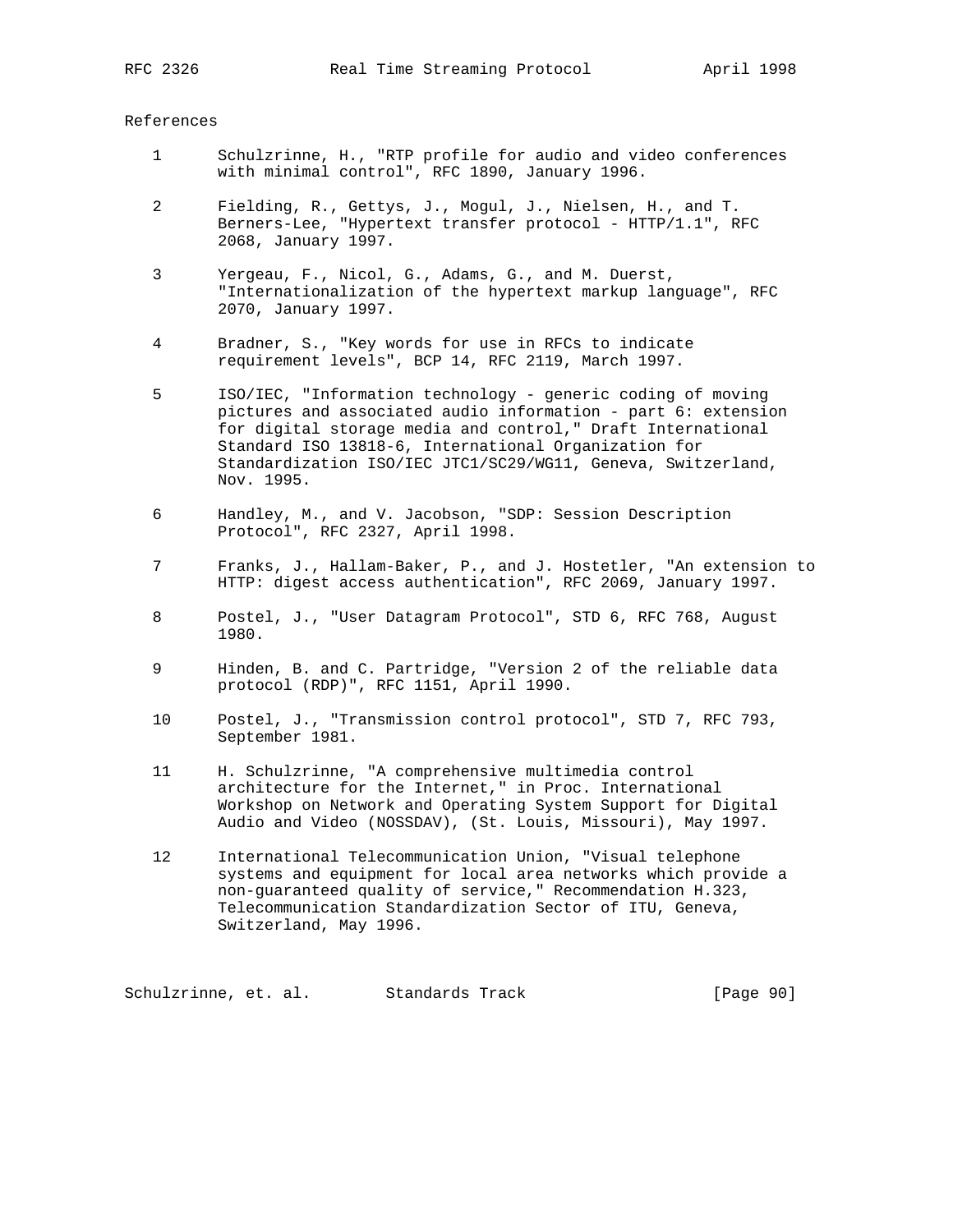- 13 McMahon, P., "GSS-API authentication method for SOCKS version 5", RFC 1961, June 1996.
- 14 J. Miller, P. Resnick, and D. Singer, "Rating services and rating systems (and their machine readable descriptions)," Recommendation REC-PICS-services-961031, W3C (World Wide Web Consortium), Boston, Massachusetts, Oct. 1996.
- 15 J. Miller, T. Krauskopf, P. Resnick, and W. Treese, "PICS label distribution label syntax and communication protocols," Recommendation REC-PICS-labels-961031, W3C (World Wide Web Consortium), Boston, Massachusetts, Oct. 1996.
- 16 Crocker, D. and P. Overell, "Augmented BNF for syntax specifications: ABNF", RFC 2234, November 1997.
- 17 Braden, B., "Requirements for internet hosts application and support", STD 3, RFC 1123, October 1989.
- 18 Elz, R., "A compact representation of IPv6 addresses", RFC 1924, April 1996.
- 19 Berners-Lee, T., Masinter, L. and M. McCahill, "Uniform resource locators (URL)", RFC 1738, December 1994.
- 20 Yergeau, F., "UTF-8, a transformation format of ISO 10646", RFC 2279, January 1998.
- 22 Braden, B., "T/TCP TCP extensions for transactions functional specification", RFC 1644, July 1994.
- 22 W. R. Stevens, TCP/IP illustrated: the implementation, vol. 2. Reading, Massachusetts: Addison-Wesley, 1994.
- 23 Schulzrinne, H., Casner, S., Frederick, R. and V. Jacobson, "RTP: a transport protocol for real-time applications", RFC 1889, January 1996.
- 24 Fielding, R., "Relative uniform resource locators", RFC 1808, June 1995.

Schulzrinne, et. al. Standards Track [Page 91]